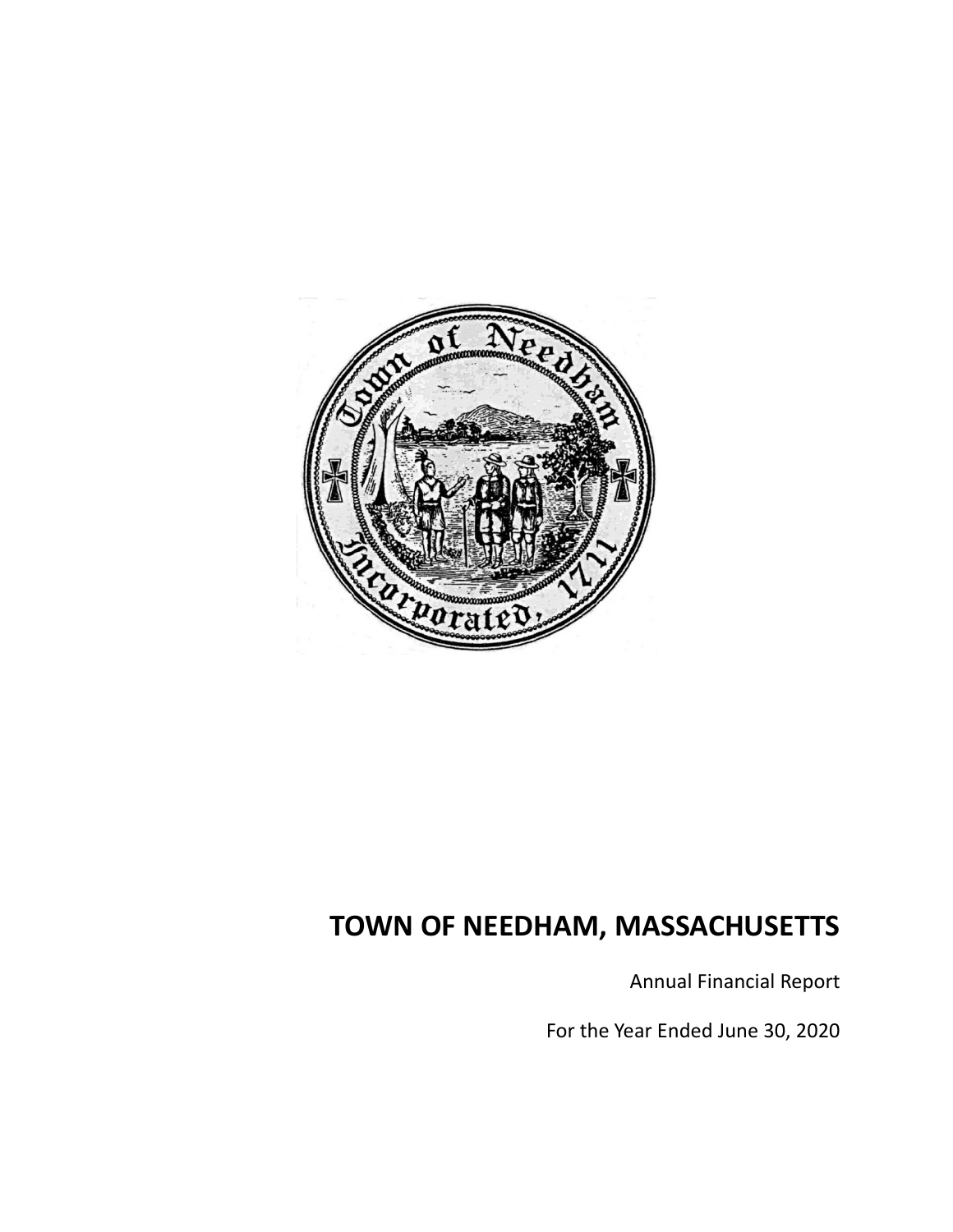# **TABLE OF CONTENTS**

|                                                                                                                                                    | Page |
|----------------------------------------------------------------------------------------------------------------------------------------------------|------|
| <b>INDEPENDENT AUDITORS' REPORT</b>                                                                                                                | 1    |
| <b>MANAGEMENT'S DISCUSSION AND ANALYSIS</b>                                                                                                        | 4    |
| <b>BASIC FINANCIAL STATEMENTS:</b>                                                                                                                 |      |
| <b>Government-wide Financial Statements:</b>                                                                                                       |      |
| <b>Statement of Net Position</b>                                                                                                                   | 19   |
| <b>Statement of Activities</b>                                                                                                                     | 21   |
| <b>Fund Financial Statements:</b>                                                                                                                  |      |
| <b>Governmental Funds:</b>                                                                                                                         |      |
| <b>Balance Sheet</b>                                                                                                                               | 23   |
| Reconciliation of Total Governmental Fund Balances to<br>Net Position of Governmental Activities in the Statement<br>of Net Position               | 24   |
| Statement of Revenues, Expenditures, and Changes<br>in Fund Balances                                                                               | 25   |
| Reconciliation of the Statement of Revenues, Expenditures,<br>and Changes in Fund Balances of Governmental Funds to<br>the Statement of Activities | 26   |
| <b>Proprietary Funds:</b>                                                                                                                          |      |
| <b>Statement of Net Position</b>                                                                                                                   | 27   |
| Statement of Revenues, Expenses, and Changes in Fund<br><b>Net Position</b>                                                                        | 28   |
| <b>Statement of Cash Flows</b>                                                                                                                     | 29   |
| <b>Fiduciary Funds:</b>                                                                                                                            |      |
| <b>Statement of Fiduciary Net Position</b>                                                                                                         | 30   |
| Statement of Changes in Fiduciary Net Position                                                                                                     | 31   |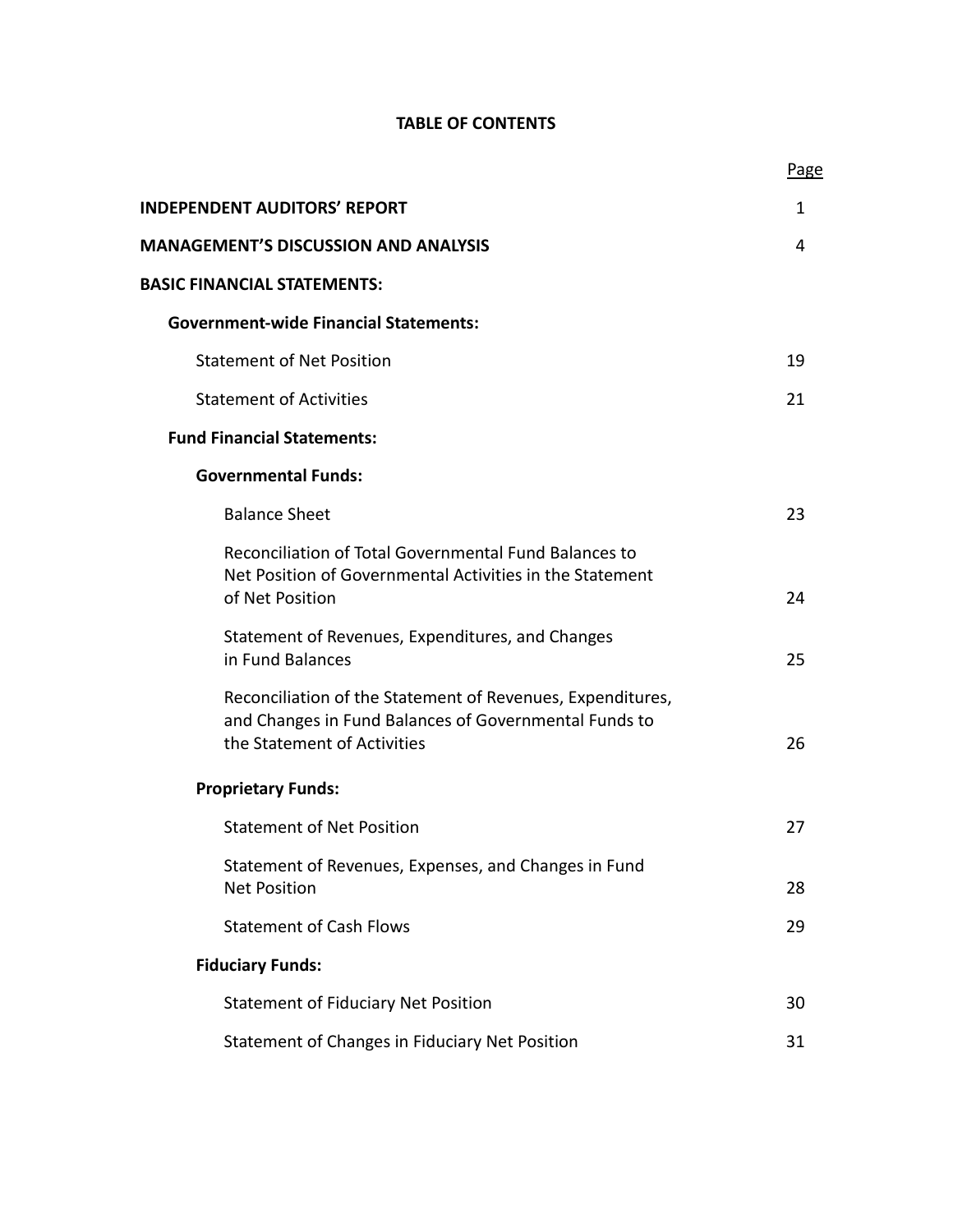|                                                                                                                                  | Page |
|----------------------------------------------------------------------------------------------------------------------------------|------|
| <b>Notes to Financial Statements</b>                                                                                             | 32   |
| REQUIRED SUPPLEMENTARY INFORMATION:                                                                                              |      |
| <b>Budget and Actual:</b>                                                                                                        |      |
| Schedule of Revenues, Expenditures, and Other Financing<br>Sources/Uses - Budget and Actual - General Fund                       | 79   |
| Notes to Required Supplementary Information for Budget                                                                           | 80   |
| <b>Pension:</b>                                                                                                                  |      |
| Schedule of Proportionate Share of the Net Pension Liability                                                                     | 81   |
| <b>Schedule of Pension Contributions</b>                                                                                         | 82   |
| OPEB:                                                                                                                            |      |
| Schedule of Changes in Net OPEB Liability                                                                                        | 83   |
| Schedules of Net OPEB Liability, Contributions, and Investment Returns                                                           | 84   |
| <b>SUPPLEMENTARY INFORMATION:</b>                                                                                                |      |
| Schedule of Revenues and Other Sources, and Expenditures,<br>and Other Uses - Sewer Enterprise Fund Budget vs. Actual Comparison | 85   |
| Schedule of Revenues and Other Sources, and Expenditures<br>and Other Uses - Water Enterprise Fund Budget vs. Actual Comparison  | 86   |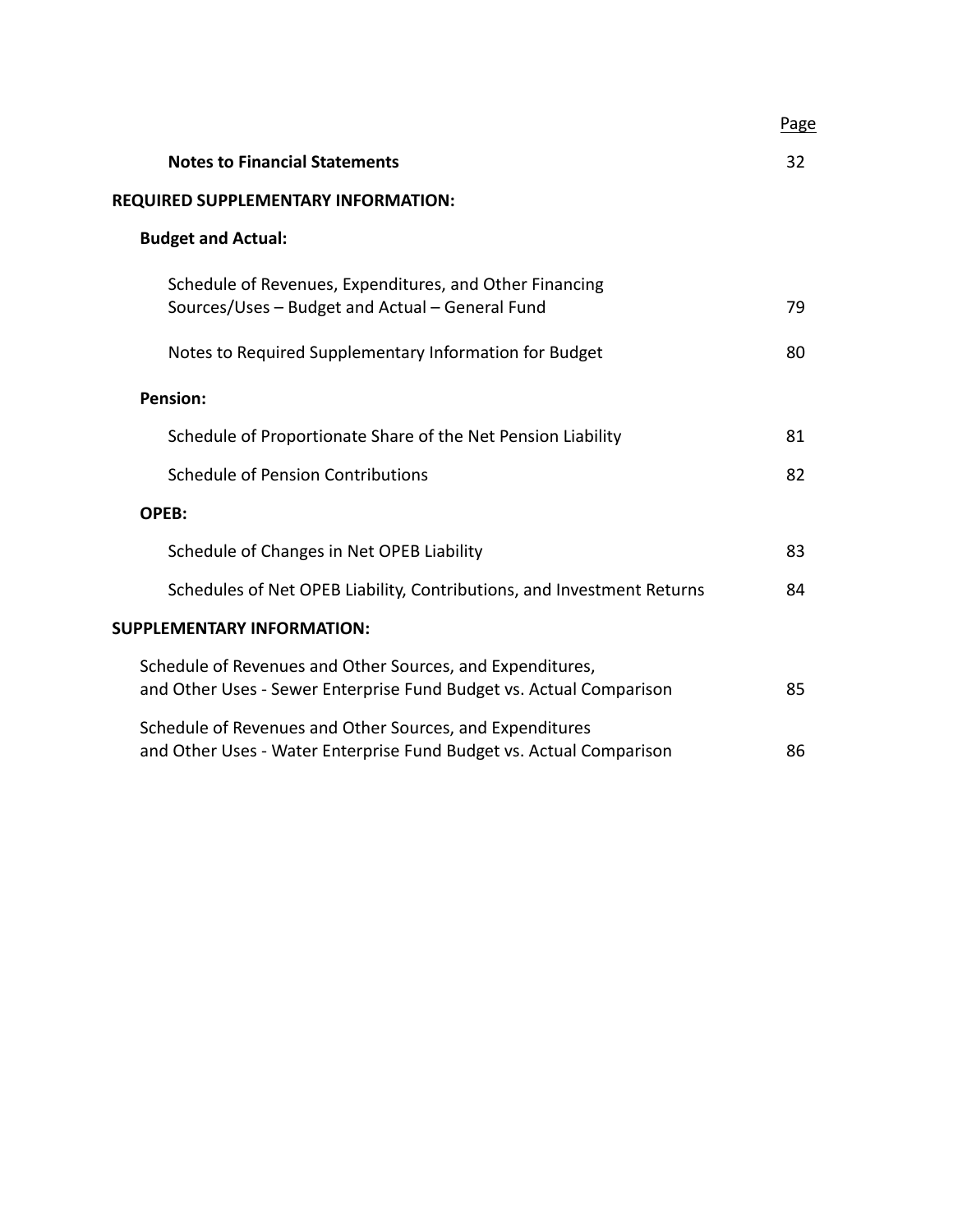

# **INDEPENDENT AUDITORS' REPORT**

To the Select Board

Town of Needham, Massachusetts

## **Report on the Financial Statements**

We have audited the accompanying financial statements of the governmental activities, the business‐type activities, each major fund, and the aggregate remaining fund information of the Town of Needham, Massachusetts (the Town), as of and for the year ended June 30, 2020, (except for the Needham Contributory Retirement System which is as of and for the year ended December 31, 2019), and the related notes to the financial statements, which collectively comprise the Town's basic financial statements as listed in the Table of Contents.

## **Management's Responsibility for the Financial Statements**

The Town's management is responsible for the preparation and fair presentation of these financial statements in accordance with accounting principles generally accepted in the United States of America; this includes the design, implementation, and maintenance of internal control relevant to the preparation and fair presentation of financial statements that are free from material misstatement, whether due to fraud or error.

## **Auditors' Responsibility**

Our responsibility is to express opinions on these financial statements based on our audit. We conducted our audit in accordance with auditing standards generally accepted in the United States of America and the standards applicable to financial audits contained in Government Auditing Standards, issued by the Comptroller General of the United States. Those standards require that we plan and perform the audit to obtain reasonable assurance about whether the financial statements are free from material misstatement.

An audit involves performing procedures to obtain audit evidence about the amounts and disclosures in the financial statements. The procedures selected depend on the auditors' judgment, including the assessment of the risks of material misstatement of the financial statements, whether due to fraud or error. In making those risk assessments, the auditor considers internal control relevant to the entity's preparation and fair presentation of the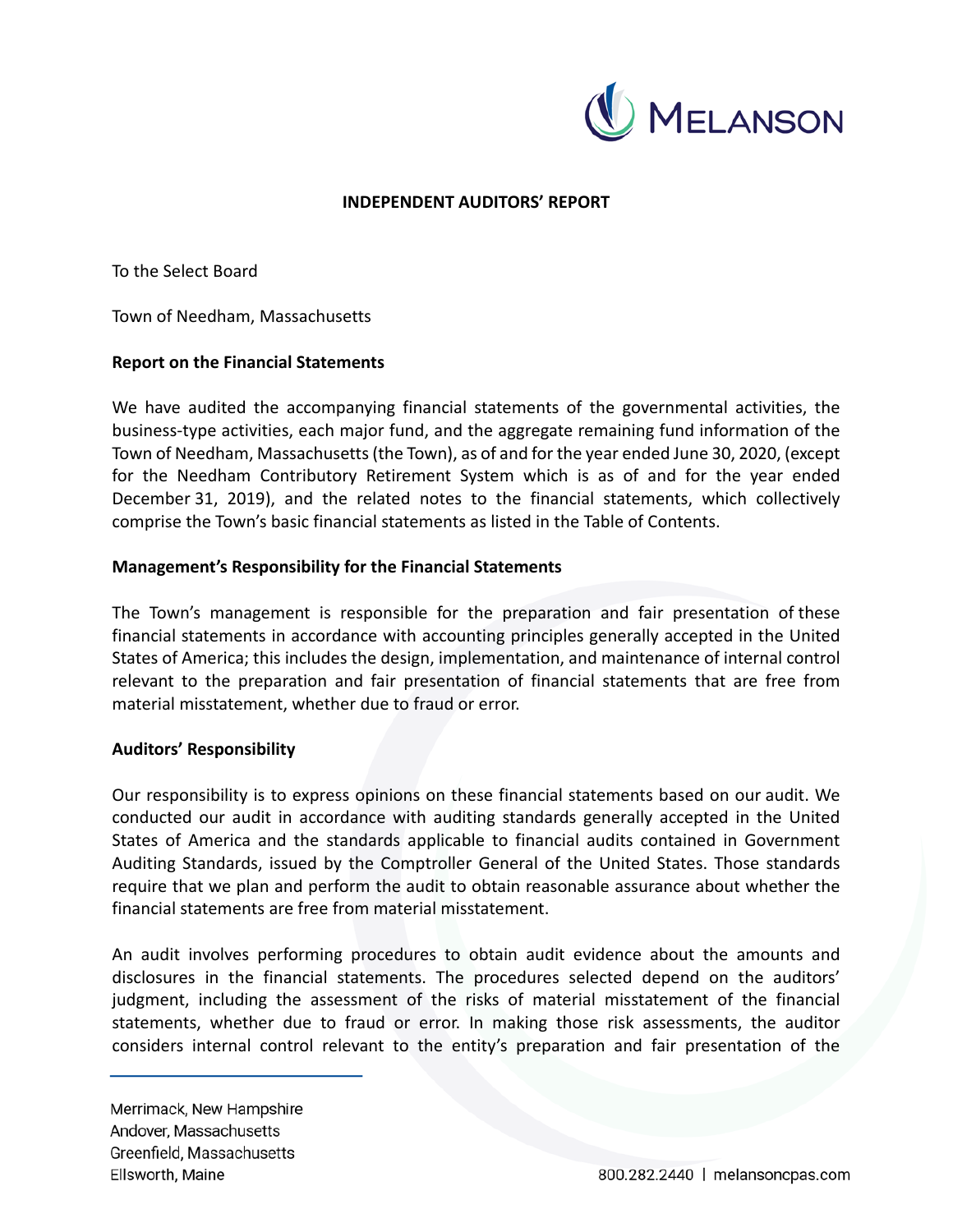

financial statements in order to design audit procedures that are appropriate in the circumstances, but not for the purpose of expressing an opinion on the effectiveness of the entity's internal control. Accordingly, we express no such opinion. An audit also includes evaluating the appropriateness of accounting policies used and the reasonableness of significant accounting estimates made by management, as well as evaluating the overall presentation of the financial statements.

We believe that the audit evidence we have obtained is sufficient and appropriate to provide a basis for our audit opinions.

# **Opinions**

In our opinion, the financial statements referred to above present fairly, in all material respects, the respective financial position of the governmental activities, the business-type activities, each major fund, and the aggregate remaining fund information of the Town of Needham, Massachusetts, as of June 30, 2020, (except for the Needham Contributory Retirement System which is as of and for the year ended December 31, 2019), and the respective changes in financial position and, where applicable, cash flows thereof for the general fund for the year then ended in accordance with accounting principles generally accepted in the United States of America.

## **Other Matters**

## *Required Supplementary Information*

Accounting principles generally accepted in the United States of America require that Management's Discussion and Analysis, the Budgetary Comparison for the General Fund on pages 79 to 80, and the Pension and OPEB schedules appearing on pages 81 to 84 be presented to supplement the basic financial statements. Such information, although not a part of the basic financial statements, is required by the Governmental Accounting Standards Board, who considers it to be an essential part of financial reporting for placing the basic financial statements in an appropriate operational, economic, or historical context. We have applied certain limited procedures to the required supplementary information in accordance with auditing standards generally accepted in the United States of America, which consisted of inquiries of management about the methods of preparing the information and comparing the information for consistency with management's responses to our inquiries, the basic financial statements, and other knowledge we obtained during our audit of the basic financial statements. We do not express an opinion or provide any assurance on the information because the limited procedures do not provide us with evidence sufficient to express an opinion or provide any assurance.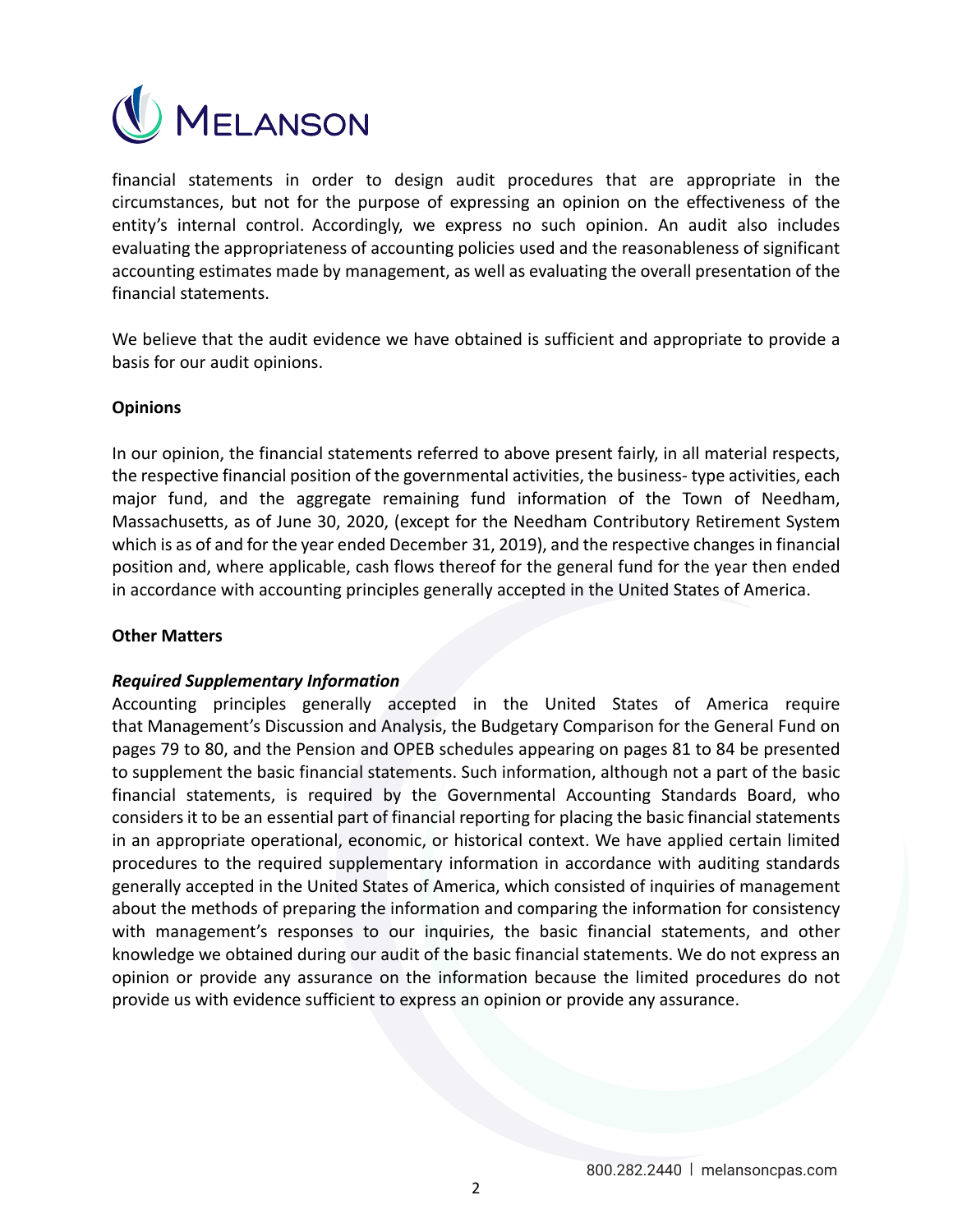

## *Other Information*

Our audit was conducted for the purpose of forming opinions on the financial statements that collectively comprise the Town's basic financial statements. The budget and actual comparisons for Sewer and Water funds appearing on pages 85 through 86 are presented for purposes of additional analysis and are not a required part of the basic financial statements. Such information is the responsibility of management and was derived from and relates directly to the underlying accounting and other records used to prepare the financial statements. The information has been subjected to the auditing procedures applied in the audit of the financial statements and certain additional procedures, including comparing and reconciling such information directly to the underlying accounting and other records used to prepare the financial statements or to the financial statements themselves, and other additional procedures in accordance with auditing standards generally accepted in the United States of America. In our opinion, the information is fairly stated in all material respects in relation to the financial statements as a whole.

# **Other Reporting Required by** *Government Auditing Standards*

In accordance with Government Auditing Standards, we have also issued our report dated January 7, 2021 on our consideration of the Town's internal control over financial reporting and on our tests of its compliance with certain provisions of laws, regulations, contracts, and grant agreements and other matters. The purpose of that report is solely to describe the scope of our testing of internal control over financial reporting and compliance and the results of that testing, and not to provide an opinion on the effectiveness of the Town's internal control over financial reporting or on compliance. That report is an integral part of an audit performed in accordance with Government Auditing Standards in considering the Town's internal control over financial reporting and compliance.

Melanson

Merrimack, New Hampshire January 7, 2021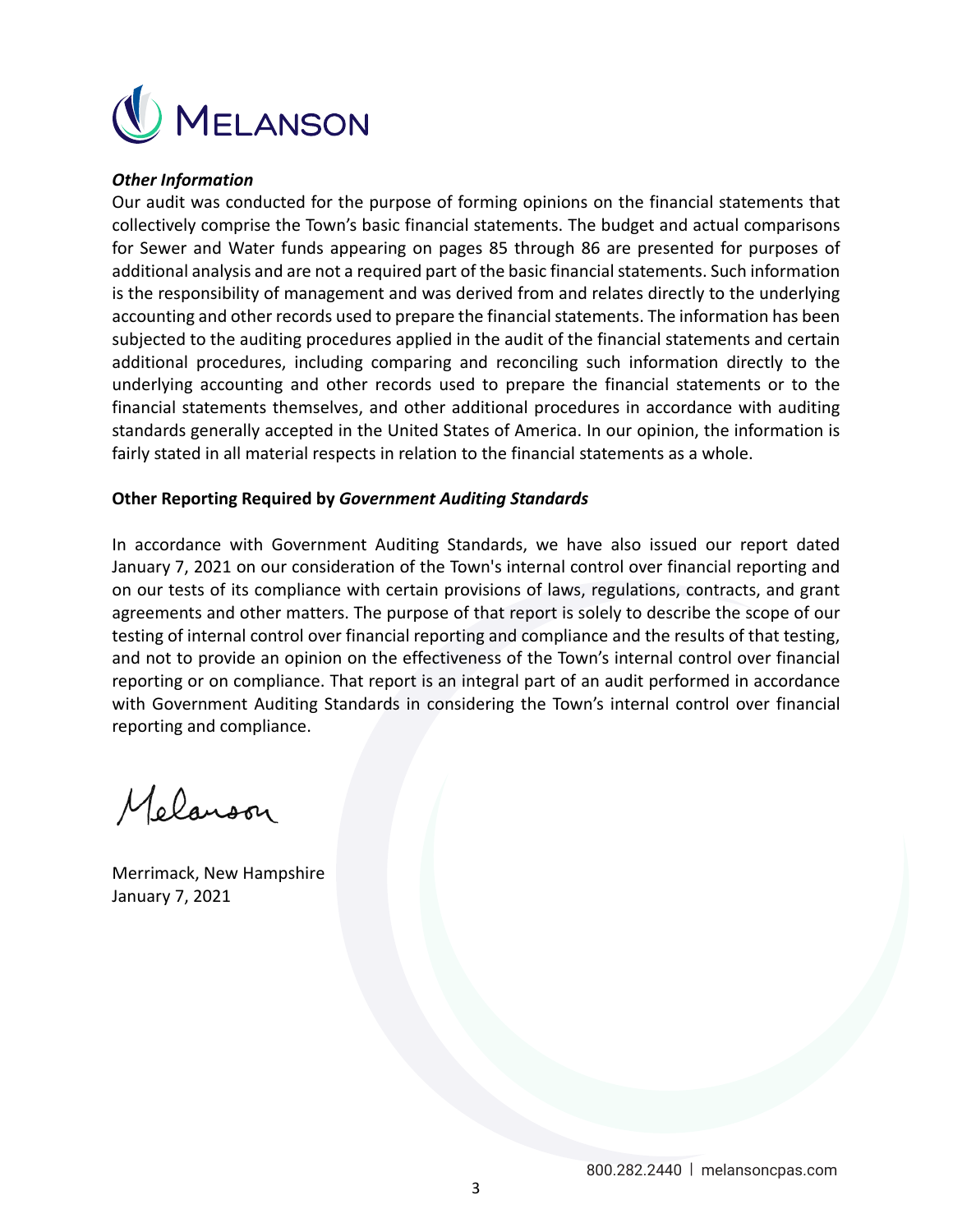# **MANAGEMENT'S DISCUSSION AND ANALYSIS**

As management of Town of Needham, we offer readers this narrative overview and analysis of the financial activities of the Town of Needham for the fiscal year ended June 30, 2020.

# **A. OVERVIEW OF THE FINANCIAL STATEMENTS**

This discussion and analysis is intended to serve as an introduction to the basic financial statements. The basic financial statements comprise three components: (1) government‐wide financial statements, (2) fund financial statements, and (3) notes to financial statements. This report also contains required supplementary information and other supplementary information in addition to the basic financial statements themselves.

**Government‐wide financial statements.**  The government‐wide financial statements are designed to provide readers with a broad overview of our finances in a manner similar to a private‐sector business.

The Statement of Net Position presents information on all assets, liabilities, and deferred outflows/inflows of resources with the difference reported as net position. Over time, increases or decreases in net position may serve as a useful indicator of whether the financial position is improving or deteriorating.

The Statement of Activities presents information showing how the government's net position changed during the most recent fiscal year. All changes in net position are reported as soon as the underlying event giving rise to the change occurs, regardless of the timing of related cash flows. Thus, revenues and expenses are reported in this statement for some items that will only result in cash flows in future fiscal periods (e.g., uncollected taxes and earned but unused vacation leave).

Both of the government‐wide financial statements distinguish functions that are principally supported by taxes and intergovernmental revenues (governmental activities) from other functions that are intended to recover all or a significant portion of their costs through user fees and charges (business-type activities). The governmental activities include general government, public safety, education, public works, building design and construction, health and human services, and culture and recreation. The business-type activities include sewer and water activities.

**Fund financial statements.** A fund is a grouping of related accounts that is used to maintain control over resources that have been segregated for specific activities or objectives. Fund accounting is used to ensure and demonstrate compliance with finance-related legal requirements. All of the funds can be divided into three categories: governmental funds, proprietary funds and fiduciary funds.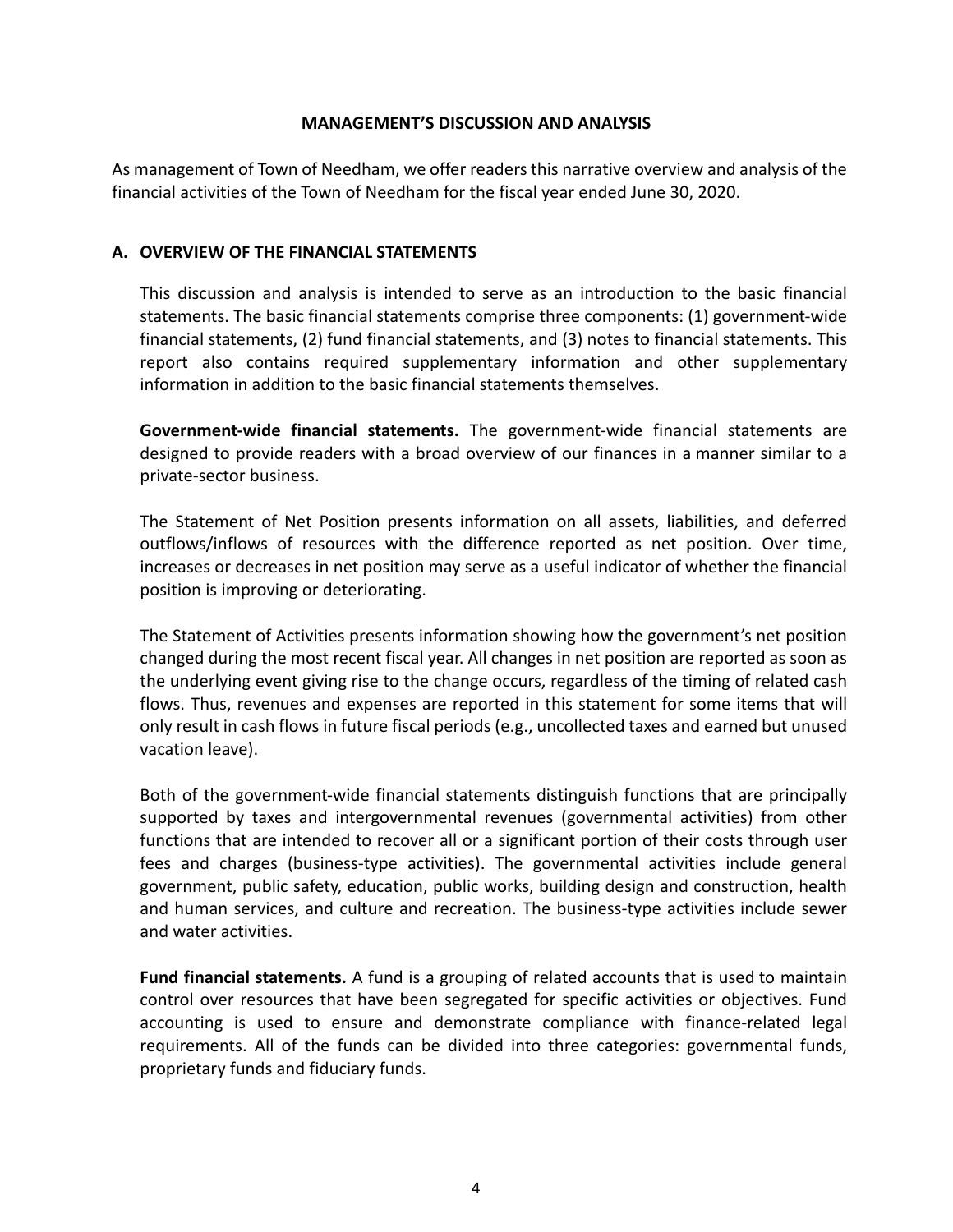**Governmental funds***.*  Governmental funds are used to account for essentially the same functions reported as governmental activities in the government-wide financial statements. However, unlike the government-wide financial statements, governmental fund financial statements focus on near-term inflows and outflows of spendable resources, as well as on balances of spendable resources available at the end of the fiscal year. Such information may be useful in evaluating a government's near-term financing requirements.

Because the focus of governmental funds is narrower than that of the government‐wide financial statements, it is useful to compare the information presented for governmental funds with similar information presented for governmental activities in the government-wide financial statements. By doing so, readers may better understand the long‐term impact of the government's near‐term financing decisions. Both the governmental fund balance sheet and the governmental fund statement of revenues, expenditures and changes in fund balances provide a reconciliation to facilitate this comparison between governmental funds and governmental activities.

**Proprietary funds.** Proprietary fund reporting focuses on the determination of operating income, changes in net position (or cost recovery), financial position, and cash flows. The proprietary fund category includes enterprise and internal service funds.

Enterprise funds are used to report activity for which a fee is charged to external users, and must be used when one of the following criteria are met: (1) activity is financed with debt that is secured solely by a pledge of the net revenues from fees and charges, (2) laws or regulations require the activity's costs of providing services be recovered with fees and charges, and (3) the pricing policies of the activity establish fees and charges designed to recover its costs, including capital costs such as depreciation or debt service. The primary focus on these criteria is on fees charged to external users. Enterprise funds are used to report the same functions presented as business‐type activities in the government‐wide financial statements, only in more detail. Specifically, enterprise funds are used to account for sewer and water operations.

Internal service funds are an accounting device used to accumulate and allocate costs internally among various functions. Specifically, internal service funds are used to account for self-insured workers compensation programs and property and casualty insurance. Because these services predominantly benefit governmental rather than business‐type functions, they have been included within governmental activities in the government-wide financial statements.

**Fiduciary funds***.*  Fiduciary funds are used to account for resources held for the benefit of parties outside the government. Fiduciary funds are not reflected in the government‐wide financial statements because the resources of those funds are not available to support the Town's own programs. The accounting used for fiduciary funds is much like that used for proprietary funds. A complete copy of the Needham Contributory Retirement System financial statements can be obtained from the Retirement Board at Town Hall, 1471 Highland Avenue, Needham, Massachusetts 02492.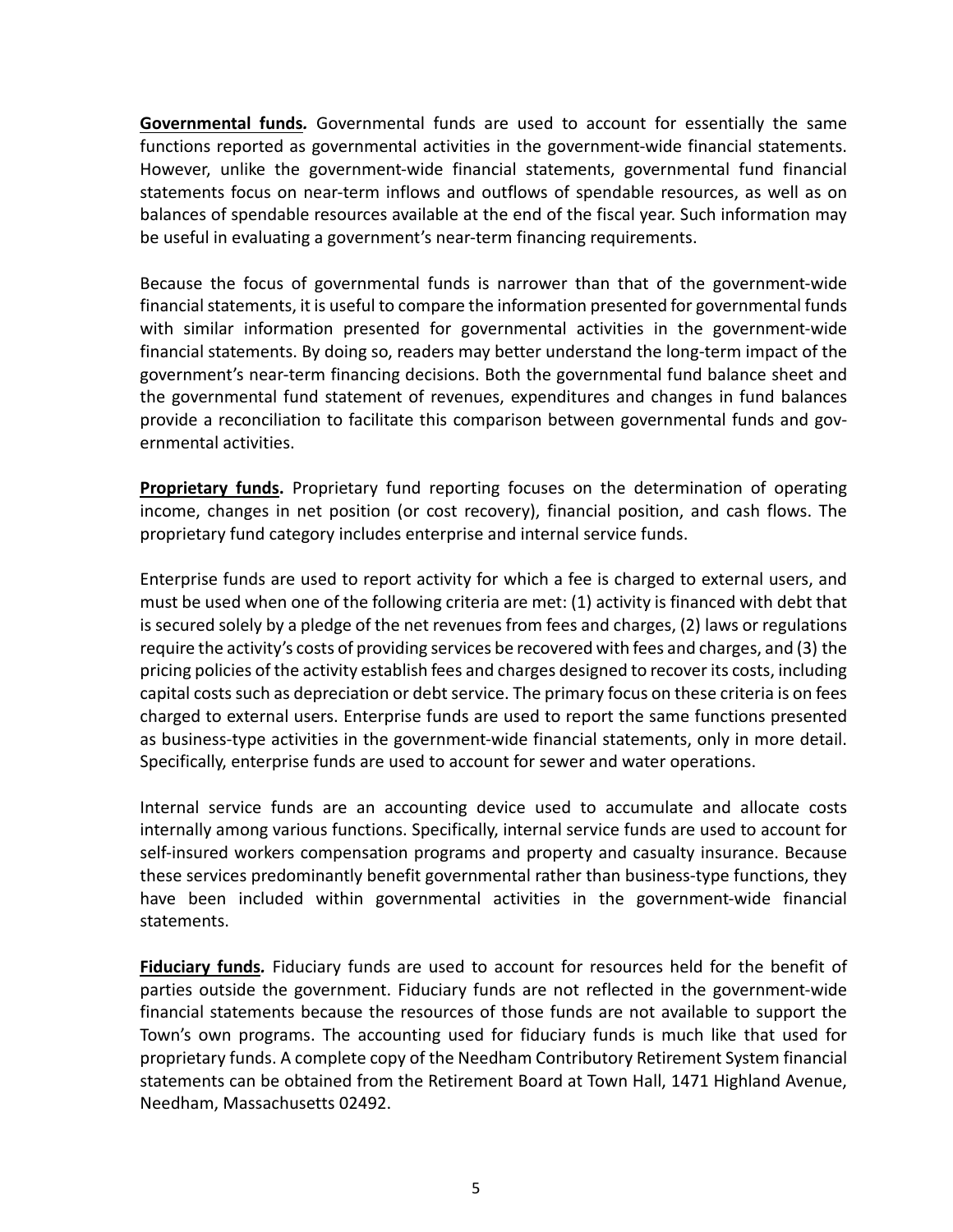**Notes to financial statements.** The notes provide additional information that is essential to a full understanding of the data provided in the government-wide and fund financial statements.

**Other information.** In addition to the basic financial statements and accompanying notes, this report also presents certain required supplementary information which is required to be disclosed by accounting principles generally accepted in the United States of America.

# **B. FINANCIAL HIGHLIGHTS**

- As of the close of the current fiscal year, the total of assets and deferred outflows exceeded liabilities and deferred inflows by \$237,990,781 (net position), a change of \$12,986,101 in comparison to the prior year.
- As of the close of the current fiscal year, governmental funds reported combined ending fund balances of \$72,823,323, a change of \$28,767,056 in comparison to the prior year.
- At the end of the current fiscal year, unassigned fund balance for the general fund was \$28,831,766 a change of \$4,820,303 in comparison to the prior year.

# **C. GOVERNMENT‐WIDE FINANCIAL ANALYSIS**

The following is a summary of condensed government‐wide financial data for the current and prior fiscal years. Fiscal year 2019 was adjusted to reflect Town's solid waste and recycling program as governmental and not business‐type activity for comparability to Fiscal year 2020. The Town Meeting approved the dissolution of the solid waste and recycling program enterprise fund effective fiscal year 2020 and it's now being reported in governmental activities.

|                                                  |    | <b>Net Position Summary (000s)</b> |           |    |                      |        |    |            |           |
|--------------------------------------------------|----|------------------------------------|-----------|----|----------------------|--------|----|------------|-----------|
|                                                  |    | Governmental                       |           |    | <b>Business-Type</b> |        |    |            |           |
|                                                  |    | Activities                         |           |    | Activities           |        |    | Total      |           |
|                                                  |    | 2020                               | 2019      |    | 2020                 | 2019   |    | 2020       | 2019      |
| Assets:                                          |    |                                    |           |    |                      |        |    |            |           |
| Current and other assets                         | \$ | 95,740 \$                          | 99,250    | Ś. | 16,075 \$            | 16,115 | Ś. | 111,815 \$ | 115,365   |
| Capital assets                                   |    | 364,119                            | 332,659   |    | 59,238               | 58,663 |    | 423,357    | 391,322   |
| <b>Total assets</b>                              |    | 459,859                            | 431,909   |    | 75,313               | 74,778 |    | 535,172    | 506,687   |
| Deferred outflow of resources                    |    | 46,026                             | 38,434    |    | 1,283                | 983    |    | 47,309     | 39,417    |
| Total assets and deferred outflow of             |    |                                    |           |    |                      |        |    |            |           |
| resources                                        | Ś  | 505,885 \$                         | 470,343   | \$ | 76,596 \$ 75,761     |        | \$ | 582,481 \$ | 546,104   |
| Liabilities:                                     |    |                                    |           |    |                      |        |    |            |           |
| Long-term liabilities                            | \$ | 291.874 \$                         | 239,266   | \$ | 15,904 \$            | 16,593 | Ś. | 307,778 \$ | 255,859   |
| Notes payable                                    |    | 1,200                              | 35,960    |    |                      | 360    |    | 1,200      | 36,320    |
| Other liabilities                                |    | 16,793                             | 14,609    |    | 454                  | 210    |    | 17,247     | 14,819    |
| <b>Total liabilities</b>                         |    | 309,867                            | 289,835   |    | 16,358               | 17,163 |    | 326,225    | 306,998   |
| Deferred inflow of resources                     |    | 17,716                             | 13,772    |    | 549                  | 329    |    | 18,265     | 14,101    |
| Net position:                                    |    |                                    |           |    |                      |        |    |            |           |
| Net investment in capital assets                 |    | 230,614                            | 212,724   |    | 48,642               | 46,718 |    | 279,256    | 259,442   |
| Restricted                                       |    | 16,889                             | 15,584    |    |                      |        |    | 16,889     | 15,584    |
| Unrestricted                                     |    | (69, 201)                          | (61, 572) |    | 11,047               | 11,551 |    | (58, 154)  | (50, 021) |
| Total net position                               |    | 178,302                            | 166,736   |    | 59,689               | 58,269 |    | 237,991    | 225,005   |
| Total liabilities, deferred inflow of resources, |    |                                    |           |    |                      |        |    |            |           |
| and net position                                 | \$ | 505,885<br>-S                      | 470,343   | Ś. | 76,596 \$            | 75,761 | \$ | 582,481 \$ | 546,104   |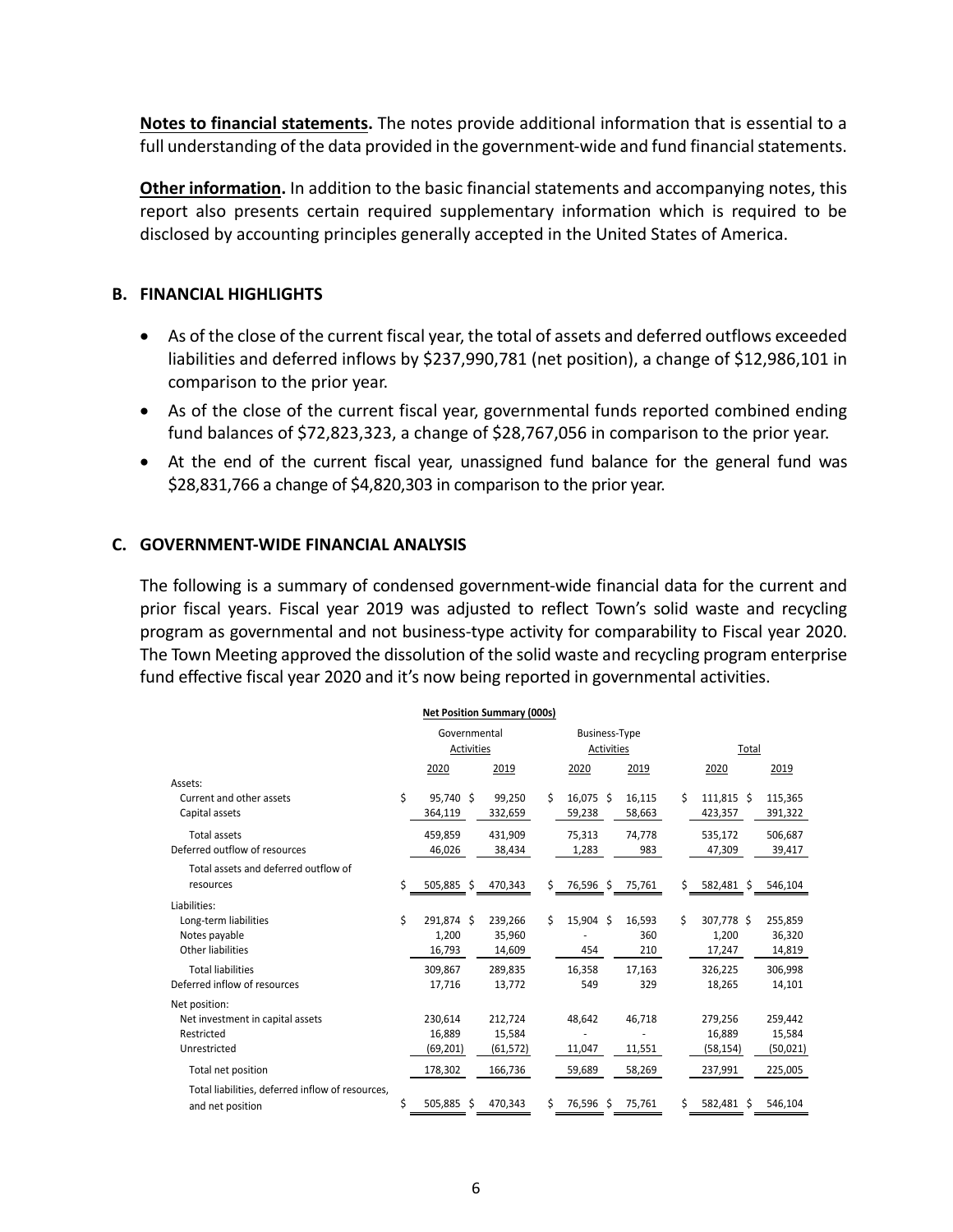|                                               | <b>Changes in Net Position Summary (000s)</b> |         |    |                      |         |    |            |  |         |
|-----------------------------------------------|-----------------------------------------------|---------|----|----------------------|---------|----|------------|--|---------|
|                                               | Governmental                                  |         |    | <b>Business-Type</b> |         |    |            |  |         |
|                                               | Activities                                    |         |    | Activities           |         |    | Total      |  |         |
|                                               | 2020                                          | 2019    |    | 2020                 | 2019    |    | 2020       |  | 2019    |
| Revenues:                                     |                                               |         |    |                      |         |    |            |  |         |
| Program revenues:                             |                                               |         |    |                      |         |    |            |  |         |
| Charges for services                          | \$<br>12,912 \$                               | 14,924  | \$ | $15,773$ \$          | 15,452  | \$ | 28,685 \$  |  | 30,376  |
| Operating grants and                          |                                               |         |    |                      |         |    |            |  |         |
| contributions                                 | 39,417                                        | 32,834  |    |                      | 34      |    | 39,417     |  | 32,868  |
| Capital grants and                            |                                               |         |    |                      |         |    |            |  |         |
| contributions                                 | 1,936                                         | 7,344   |    | 360                  | 710     |    | 2,296      |  | 8,054   |
| General revenues:                             |                                               |         |    |                      |         |    |            |  |         |
| Property taxes                                | 153,740                                       | 144,182 |    |                      |         |    | 153,740    |  | 144,182 |
| <b>Excises</b>                                | 5,842                                         | 6,131   |    |                      |         |    | 5,842      |  | 6,131   |
| Penalties and interest on                     |                                               |         |    |                      |         |    |            |  |         |
| taxes                                         | 2,115                                         | 2,412   |    |                      |         |    | 2,115      |  | 2,412   |
| Grants and contributions                      |                                               |         |    |                      |         |    |            |  |         |
| not restricted to specific                    |                                               |         |    |                      |         |    |            |  |         |
| programs                                      | 2,451                                         | 2,253   |    |                      |         |    | 2,451      |  | 2,253   |
| Investment income                             | 1,329                                         | 1,787   |    | 57                   | 58      |    | 1,386      |  | 1,845   |
| Other                                         | 372                                           | 560     |    |                      |         |    | 372        |  | 560     |
| <b>Total revenues</b>                         | 220,114                                       | 212,427 |    | 16,190               | 16,254  |    | 236,304    |  | 228,681 |
| Expenses:                                     |                                               |         |    |                      |         |    |            |  |         |
| General government                            | 10,793                                        | 8,478   |    |                      |         |    | 10,793     |  | 8,478   |
| Public safety                                 | 23,776                                        | 21,501  |    |                      |         |    | 23,776     |  | 21,501  |
| Education                                     | 134,011                                       | 124,661 |    |                      |         |    | 134,011    |  | 124,661 |
| Public works                                  | 26,059                                        | 27,101  |    |                      |         |    | 26,059     |  | 27,101  |
| Building design and construction              | 533                                           | 668     |    |                      |         |    | 533        |  | 668     |
| Human services                                | 3,719                                         | 3,367   |    |                      |         |    | 3,719      |  | 3,367   |
| Culture and recreation                        | 4,359                                         | 4,257   |    |                      |         |    | 4,359      |  | 4,257   |
| Interest on long-term debt                    | 3,496                                         | 2,938   |    |                      |         |    | 3,496      |  | 2,938   |
| Intergovernmental                             | 1,445                                         | 1,389   |    |                      |         |    | 1,445      |  | 1,389   |
| Other unallocated costs                       | 1,152                                         | 2,382   |    |                      |         |    | 1,152      |  | 2,382   |
| Sewer operations                              | ÷,                                            | ÷,      |    | 8,883                | 8,240   |    | 8,883      |  | 8,240   |
| Water operations                              |                                               |         |    | 5,092                | 4,689   |    | 5,092      |  | 4,689   |
| <b>Total expenses</b>                         | 209,343                                       | 196,742 |    | 13,975               | 12,929  |    | 223,318    |  | 209,671 |
| Change in net position                        |                                               |         |    |                      |         |    |            |  |         |
| before transfers                              | 10,771                                        | 15,685  |    | 2,215                | 3,325   |    | 12,986     |  | 19,010  |
| <b>Transfers</b>                              | 795                                           | 3,788   |    | (795)                | (3,788) |    |            |  |         |
| Change in net position                        | 11,566                                        | 19,473  |    | 1,420                | (463)   |    | 12,986     |  | 19,010  |
| Net position - beginning of year, as restated | 166,736                                       | 147,263 |    | 58,269               | 58,732  |    | 225,005    |  | 205,995 |
| Net position - end of year                    | \$<br>178,302 \$                              | 166,736 | Ś  | 59,689 \$            | 58,269  | \$ | 237,991 \$ |  | 225,005 |

As noted earlier, net position may serve over time as a useful indicator of a government's financial position.

The largest portion of net position \$279,255,448 reflects our investment in capital assets (e.g., land, buildings, machinery and equipment); less any related debt used to acquire those assets that is still outstanding. These capital assets are used to provide services to citizens; consequently, these assets are not available for future spending. Although the investment in capital assets is reported net of related debt, it should be noted that the resources needed to repay this debt must be provided from other sources, since the capital assets themselves cannot be used to liquidate these liabilities.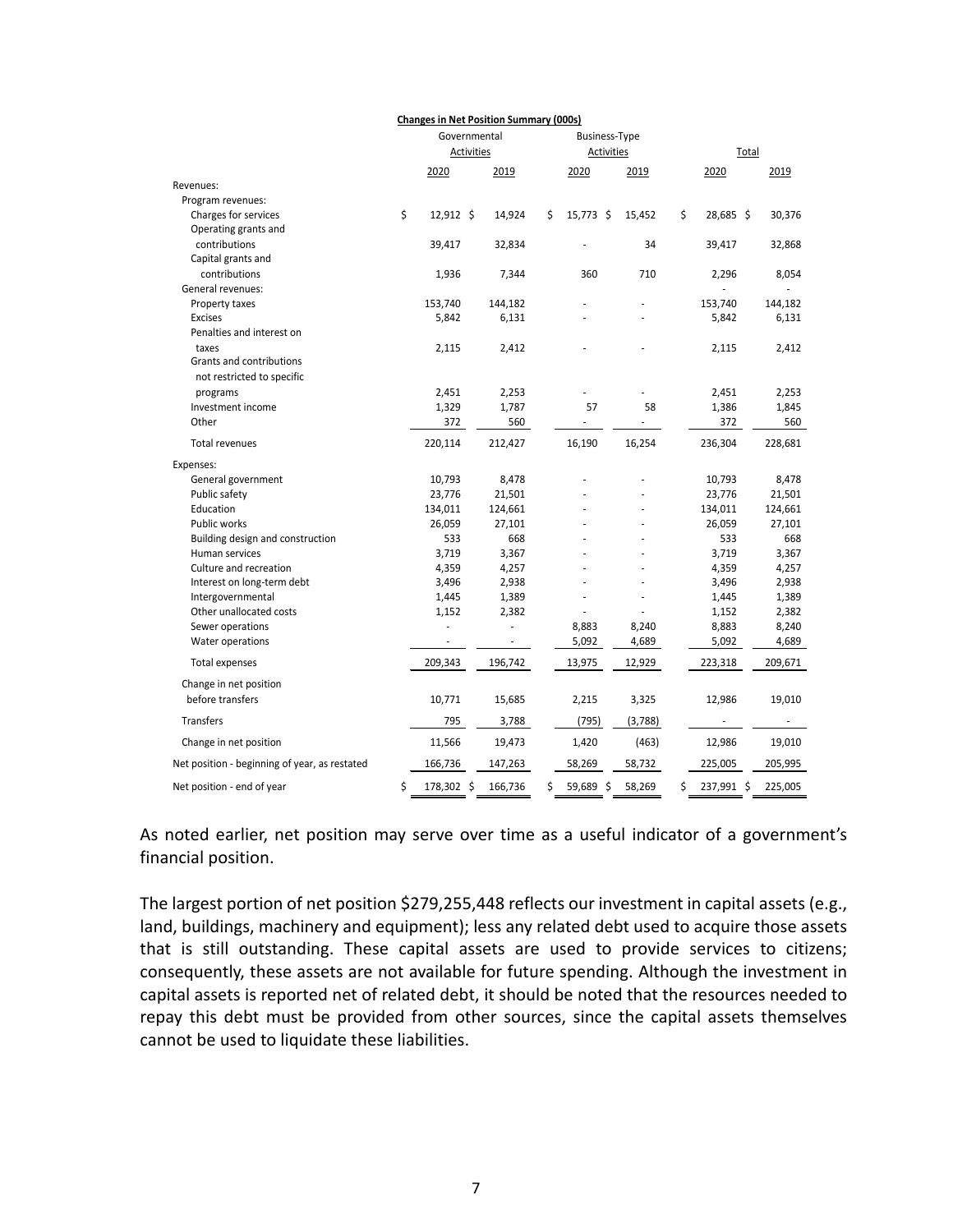An additional portion of net position \$16,889,839 represents resources that are subject to external restrictions on how they may be used. The remaining balance is a deficit of \$(58,154,506) as a result of our net pension and net OPEB liabilities.

# **Governmental Activities**

Governmental activities for the year resulted in a change in net position of \$11,556,192. Key elements of this change are as follows:

| General fund transfer for cash capital                      | 15,778,195  |
|-------------------------------------------------------------|-------------|
| Capital grants and contributions                            | 1,935,589   |
| Increase in net pension liability, net of related deferrals | (5,390,519) |
| Depreciation in excess of debt service principal            | (1,943,000) |
| Other                                                       | 1,185,927   |
| Total                                                       | 11,566,192  |

The following graph presents the users of resources of the governmental activities. The total cost of all governmental programs and services increased by \$12.6 million over the previous year or by 6.4%.



## **Functional Expenses - Governmental Activities**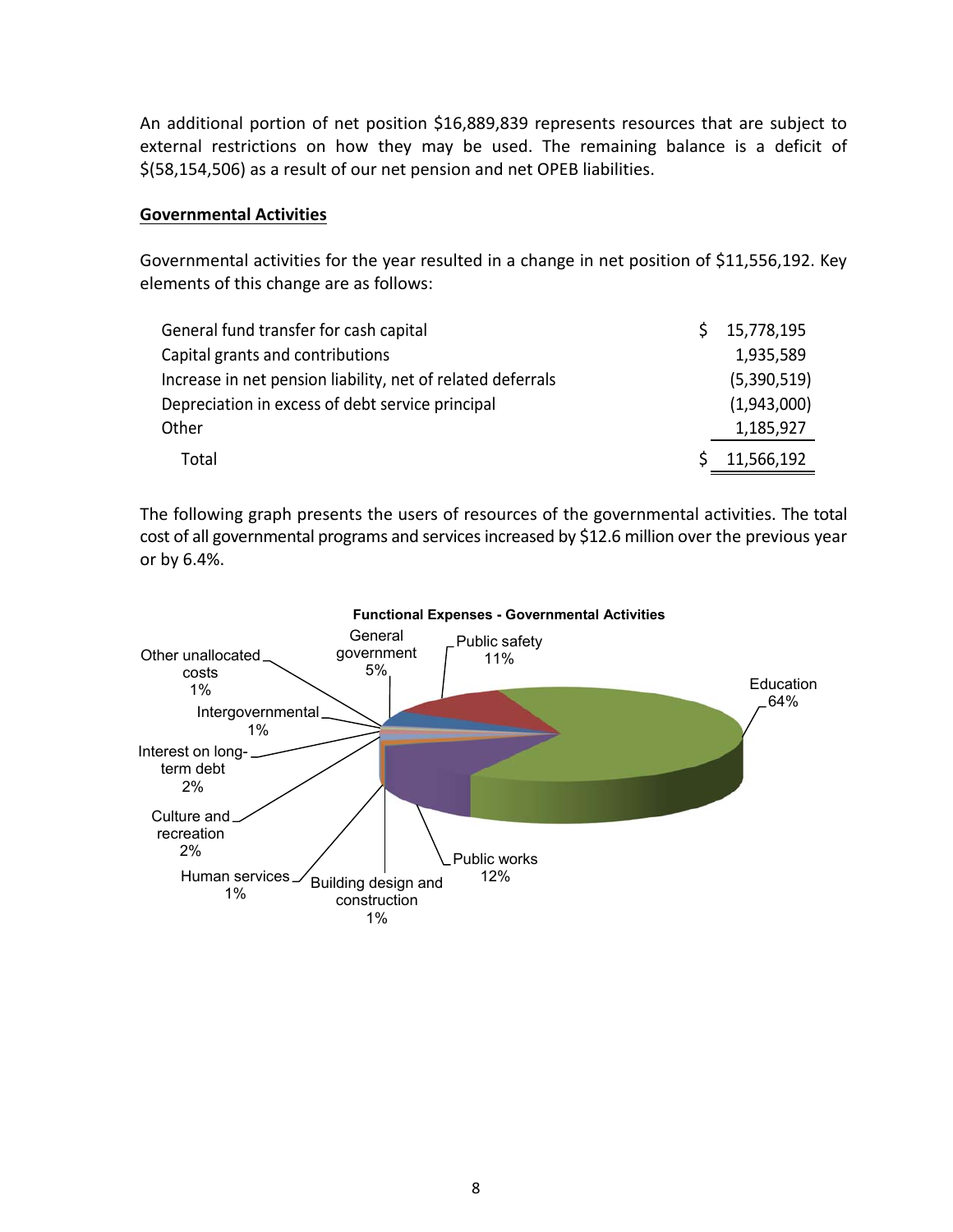As presented in the following graph, most of the Town's revenue comes from property taxes. Total revenues (excluding transfers) increased by \$7.6 million over the prior year or 3.6%.



**Sources of Revenue - Governmental Activities**

# **Business‐Type Activities**

Business‐type activities for the year resulted in a change in net position of \$1,419,909. The increase in net position is a result of strong budgetary performance in Business‐Type Activities and the Town's continued practice of financing some capital improvements with revenues.

# **D. FINANCIAL ANALYSIS OF FUNDS**

As noted earlier, fund accounting is used to ensure and demonstrate compliance with finance‐ related legal requirements.

**Governmental funds***.* The focus of governmental funds is to provide information on near‐term inflows, outflows and balances of spendable resources. Such information is useful in assessing financing requirements. In particular, unassigned fund balance may serve as a useful measure of a government's net resources available for spending at the end of the fiscal year.

As of the end of the current fiscal year, governmental funds reported combined ending fund balances of \$72,823,323 a change of \$28,767,056 in comparison to the prior year. Key elements of this change are as follows:

- General Fund results of operations of \$954,271.
- Issuance of debt for the Public Safety Building construction in October 2019 and June 2020 exceeding current year expenditures by \$7,609,182. Total unspent debt amount of June 30, 2020 for this project is \$1,729,430.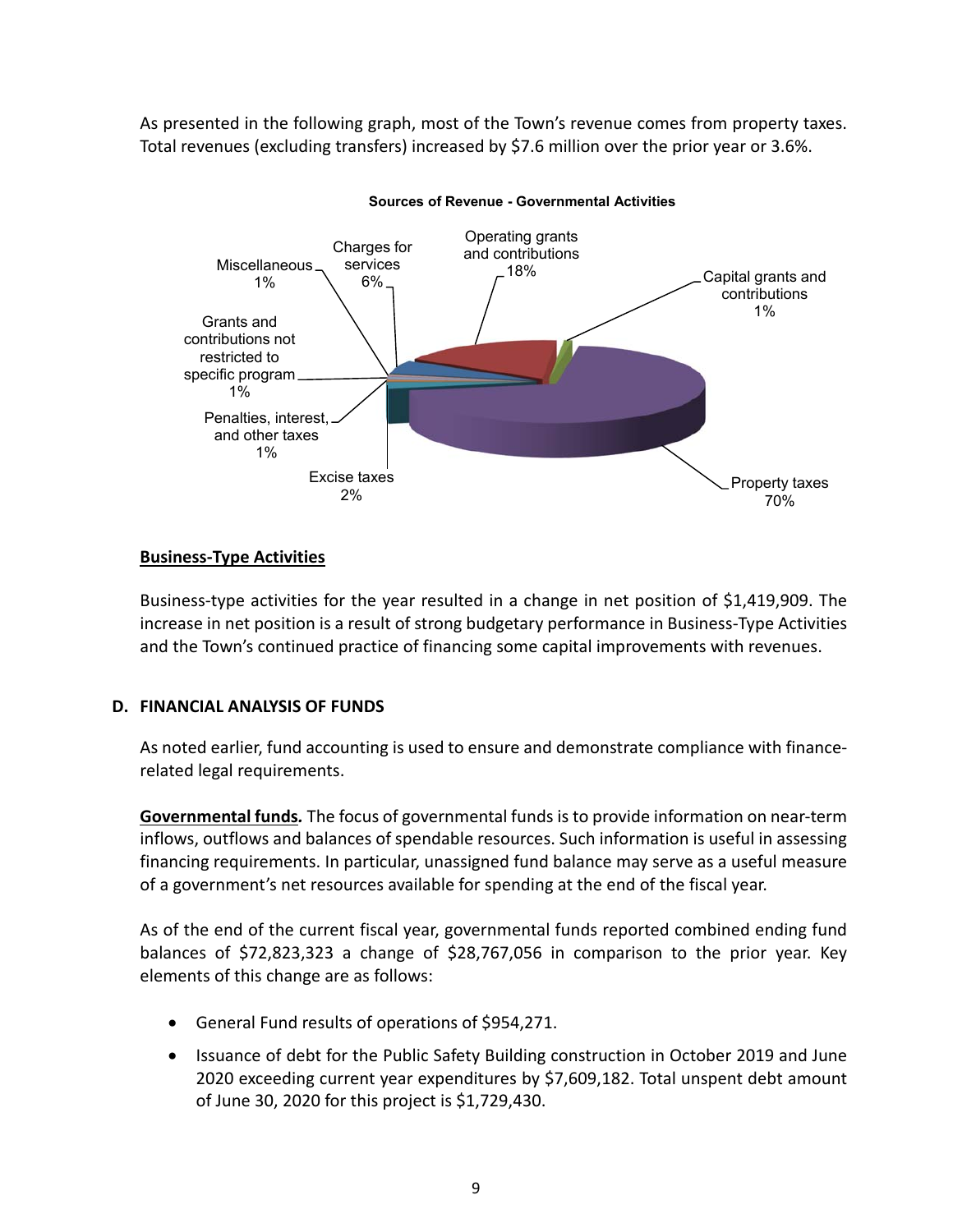- School grants revenue exceeding current year expenditures by \$1,472,616. This primarily results from carrying forward Circuit Breaker special education funds. At June 30, 2020 the carry forward is \$1,587,125 as listed in Note 16.
- Capital projects, other than Public Safety Building, current year issuance of debt and transfers from General Fund exceeded capital outlay expenditures by \$17,837,567 due to timing of issuance of debt and work on the projects.

# **General Fund**

The general fund is the chief operating fund. The unassigned fund balance at June 30, 2020 was \$28,831,766 (which includes our general stabilization fund of \$4,365,010) increased by \$4,820,303. The increase primarily results from favorable budgetary results of \$12,001,757 from revenues and transfers in excess of budget and unspent appropriations (page 82), \$906,293 from the liquidation of prior encumbrances, less the use of free cash for fiscal year 2021 of \$8,368,686. As a measure of the general fund's liquidity, it may be useful to compare both unassigned fund balance and total fund balance to total general fund expenditures. Refer to the table below.

| General Fund             | 6/30/20    | 6/30/19    | 6/30/18    |
|--------------------------|------------|------------|------------|
| Unassigned fund balance: | 28,831,766 | 24,011,463 | 22,017,467 |
| General Fund*            | 24,466,756 | 19.823.947 | 17,888,838 |
| Stabilization Fund**     | 4,365,010  | 4,187,516  | 4,128,629  |
| Total fund balance*      | 48,669,479 | 47,715,208 | 48,700,784 |

\*General Fund fund balances for 6/30/19 and 6/30/18 are restated to include the Solid Waste Fund.

\*\*General Stabilization Fund fund balance was previously classified as Committed and is now Unassigned.

|                            | 6/30/20 | 6/30/19 | 6/30/18 |
|----------------------------|---------|---------|---------|
| Unassigned fund balance as |         |         |         |
| of % of total General      |         |         |         |
| Fund expenditures          | 17.4%   | 15.5%   | 14.9%   |
| Total fund balance as of % |         |         |         |
| total General Fund         |         |         |         |
| expenditures               | 29.3%   | 30.8%   | 33.0%   |

Expenditure amounts used to calculate the above percentages have been adjusted to exclude the \$10,059,024 on‐behalf payment from the Commonwealth to the Massachusetts Teachers Retirement System.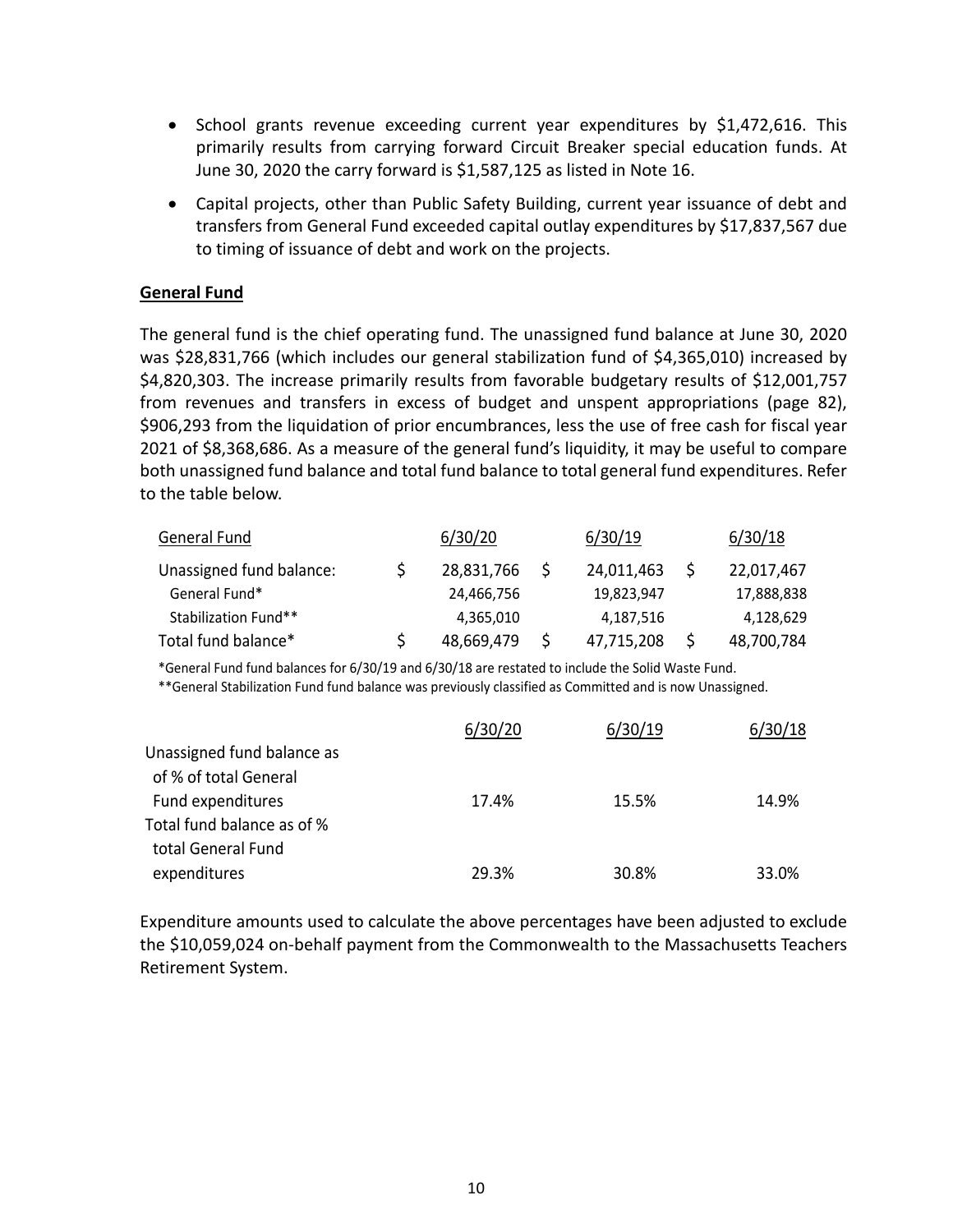The total fund balance of the general fund changed by \$954,271 during the current fiscal year. Key factors in this change are as follows:

| Use of free cash, overlay surplus and other reserves used for |                |
|---------------------------------------------------------------|----------------|
| FY2020 appropriations                                         | (10, 813, 030) |
| Revenues and transfers in excess of budget                    | 4,356,475      |
| Expenditures less than budget                                 | 7,645,282      |
| Other                                                         | (234, 456)     |
| Total                                                         | 954,271        |

Included in the total general fund balance are the Town's committed accounts with the following balances:

|                                   | 6/30/20   |    | 6/30/19   | Change      |
|-----------------------------------|-----------|----|-----------|-------------|
| Compensated absences              | 336,952   | \$ | 204,995   | 131,957     |
| Continuing appropriations         | 1,601,174 |    | 1,610,524 | (9,350)     |
| Capital improvement stabilization | 1,095,016 |    | 910,577   | 184,439     |
| Capital facility stabilization    | 1,918,088 |    | 1,886,376 | 31,712      |
| Athletic facility stabilization   | 269,698   |    | 2,686,229 | (2,416,531) |
| Debt service stabilization        | 2,150,051 |    | 2,114,506 | 35,545      |
| Total                             | 7,370,979 | Ś  | 9,413,207 | (2,042,228) |

# **Other Major Funds**

Community Preservation Act Fund – State legislation allows property taxes and state matching funds to finance projects such as preservation of historical buildings. Capital expenditures in the current year resulted from the development of the Cricket Field renovation and non‐capital expenditures resulting primarily from Rosemary Lake sediment remediation.

Public Safety Building – At the October 2018 Special Town Meeting, article 10 was passed appropriating fund for the renovations of the Public Safety Building and Fire Station #2. In fiscal year 2020, \$24,390,818 was expended for renovation costs.

Non-major Governmental Funds - The non-major fund balances changed by \$20,372,315 primarily from timing differences of capital projects.

**Proprietary funds.** Proprietary funds provide the same type of information found in the business-type activities reported in the government-wide financial statements, but in more detail. The Town maintains major funds for sewer and water enterprise fund operations.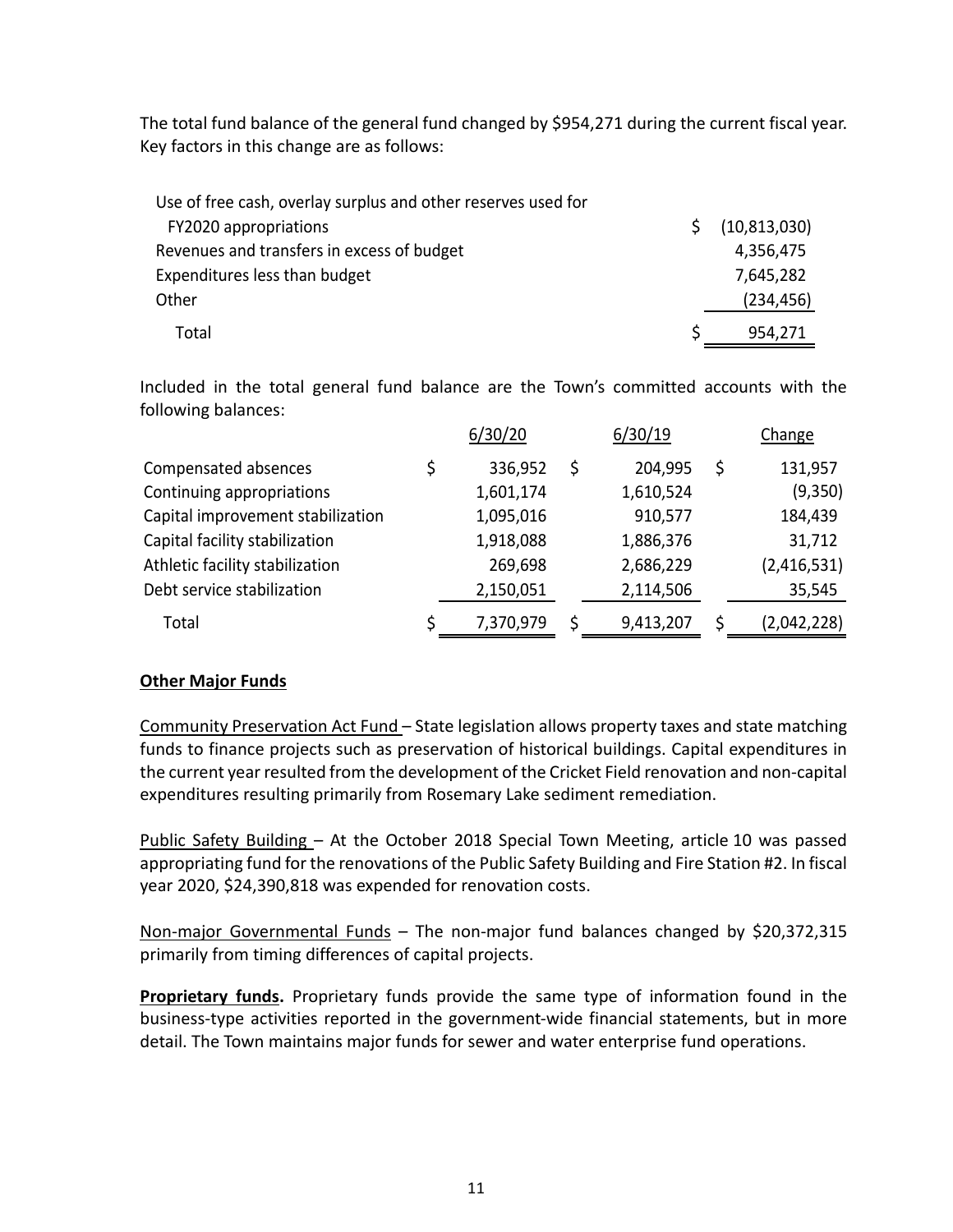Unrestricted net position by enterprise fund at the end of the year in comparison to the prior year is shown below:

|       | 6/30/20    | 6/30/19    | Change     |
|-------|------------|------------|------------|
| Sewer | 5,251,659  | 6,024,336  | (772, 677) |
| Water | 5,795,177  | 5,526,376  | 268,801    |
| Total | 11,046,836 | 11,550,712 | (503,876)  |

Unrestricted net position of the Sewer fund decreased primarily from the voted use of certified retained earnings (a component of unrestricted net position) much of which was used for the acquisition of capital assets. Unrestricted net position of the Water fund increased from positive budgetary results.

Other factors concerning the finances of proprietary funds have already been addressed in the entity‐wide discussion of business‐type activities.

# **E. GENERAL FUND BUDGETARY HIGHLIGHTS**

The COVID-19 Pandemic has affected residents, businesses, civic and private foundations, municipal and school operations, and the entire country. This is reflective in our comments. The Town implemented additional spending restrictions during the last quarter of fiscal year 2020 in acknowledgement of the downturn in the economy due to COVID‐19. The Town postponed or cancelled contracts, reduced hours of operations, and made other changes in response to the work restrictions that were imposed by the state to battle the spread of COVID‐ 19. Some resources were diverted from intended projects to meet costs incurred by the Town to address COVID‐19 concerns.

Most all budgeted appropriations occur at the Annual Town Meeting which is held prior to the start of a fiscal year. Subsequent appropriations and line‐item amendments are made at a special town meeting usually held in the fall. Often the subsequent actions are known or expected at the time of the Annual Town Meeting but are not presented or acted upon at that time because additional information or other requisite action is needed. Usually in May, prior to the June 30 fiscal year end, Town Meeting acts on other requests for budget line transfers and reallocation of operating resources to capital, other financial warrant articles, and formal reserves. The operating budget was approved at \$178,260,006 and inclusive of non‐appropriated items, state and county charges, and other amounts to be provided totaled \$179,716,826. There were no appropriation amendments to the operating budget for the year.

| General Fund                                |               |               |
|---------------------------------------------|---------------|---------------|
|                                             | Original      | Final         |
| Town Meeting Operating Budget Appropriation | \$178,260,006 | \$178,260,006 |
| State and County Assessments                | \$1,444,320   | \$1,444,320   |
| Other Amounts to be Provided                | \$12,500      | \$12,500      |
| Total                                       | \$179,716,826 | \$179,716,826 |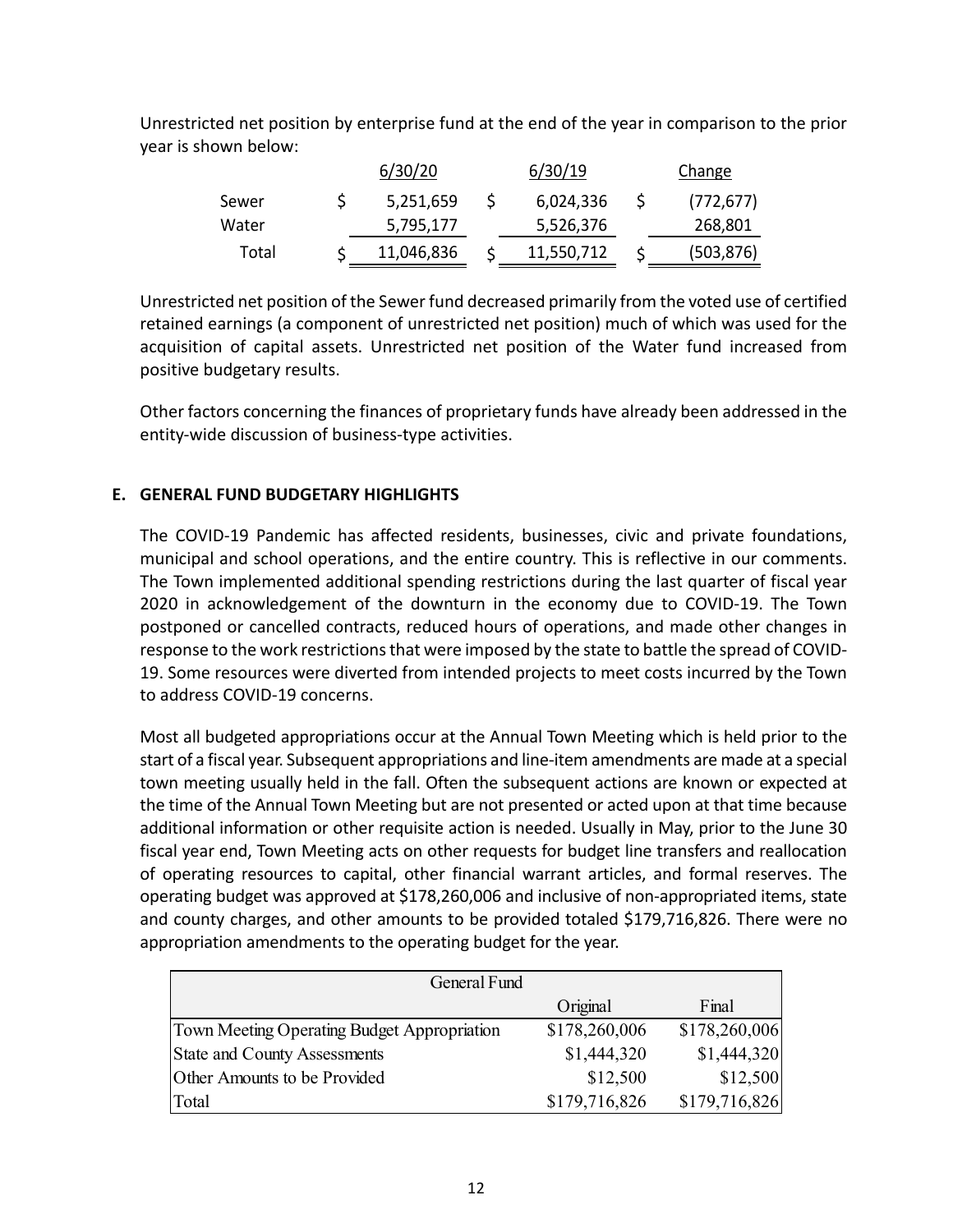During fiscal year 2020, the Town realized revenue in excess of budget of \$3.9 million and realized budget returns of \$7.6 million. General Fund revenue in excess of budget was notably lower than the fiscal year 2019 results. The \$7.6 million budget return was higher than the fiscal year 2019 return of approximately \$4.9 million. The lower revenue surplus was attributable to the COVID‐19 response restrictions and business closures. Many local receipt categories for the year were lower than the prior year. Receipts for the first eight months of the fiscal year were tracking to run ahead of fiscal year 2019, but with the spread of COVID‐19, the travel restrictions, business slow down and closures, there was a noticeable drop in economic activity and revenue declined. The larger than usual budget return was reflective of the steps the Town took to reduce spending in anticipation of declining revenue as a consequence of COVID-19. The Town suspended or deferred some contracted work, implemented restrictions on personnel utilization, and a slow down on hiring for vacant positions all contributed to the higher turnback. The turn back for fiscal year 2020 was 4.3% of budget which compares to a return of 3.0% for fiscal year 2019.

Motor vehicle excise tax revenue was down 7.5% from prior year's actual receipts (\$5,679,213 for FY2020 vs \$6,138,951 for FY2019) and was lower than the actual receipts for FY2018 (\$5,910,555). Furthermore, the margin between budgeted and actual revenue was significantly lower than prior years, with actual receipts for fiscal year 2020 at \$0.48 million over the budget compared to \$1.24 million for FY2019 and \$1.16 million for FY2018.

Revenue generated from other taxes, penalties, and payments in lieu of tax was approximately \$0.34 million over the budget for fiscal year 2020 which compares to \$0.77 million over the budget for fiscal year 2019, and FY2020 was below the fiscal year 2018 amount of \$0.52 million over the budget. Comparing the actual revenue from those sources for fiscal year 2020 to fiscal year 2019 shows a decline in each of the receipt categories and total receipts being approximately \$358,000 less (\$2,050,593 for FY2020 compared to \$2,408,784 for FY2019). The total was less than FY2018 as well with total receipts of \$2,132,175.

|                                  | Actual       | Actual       | Change        | Actual        |
|----------------------------------|--------------|--------------|---------------|---------------|
|                                  | FY2020       | FY2019       | S             | <b>FY2018</b> |
| Motor Vehicle Excise             | \$5,679,213  | \$6,138,951  | $(\$459,738)$ | \$5,910,555   |
| Other Taxes and PILOT            | \$1,777,874  | \$2,011,190  | $(\$233,316)$ | \$1,674,895   |
| Penalties and Interest           | \$272,719    | \$397,594    | (\$124,875)   | \$457,280     |
| Licenses & Permits Income Actual | \$2,381,660  | \$2,590,858  | $(\$209,198)$ | \$2,603,017   |
| Total                            | \$10,111,466 | \$11,138,593 | (\$1,027,127) | \$10,645,747  |

Revenue from licenses and permits declined by more than eight percent, even though building activity remained strong and many projects were allowed to continue even as other industries had to reduce or stop operations due to COVID‐19 social distancing requirements. The total permit income for fiscal year 2020 was \$2,381,660 compared to \$2,590,858 for fiscal year 2019, and the \$2,603,017 for fiscal year 2018.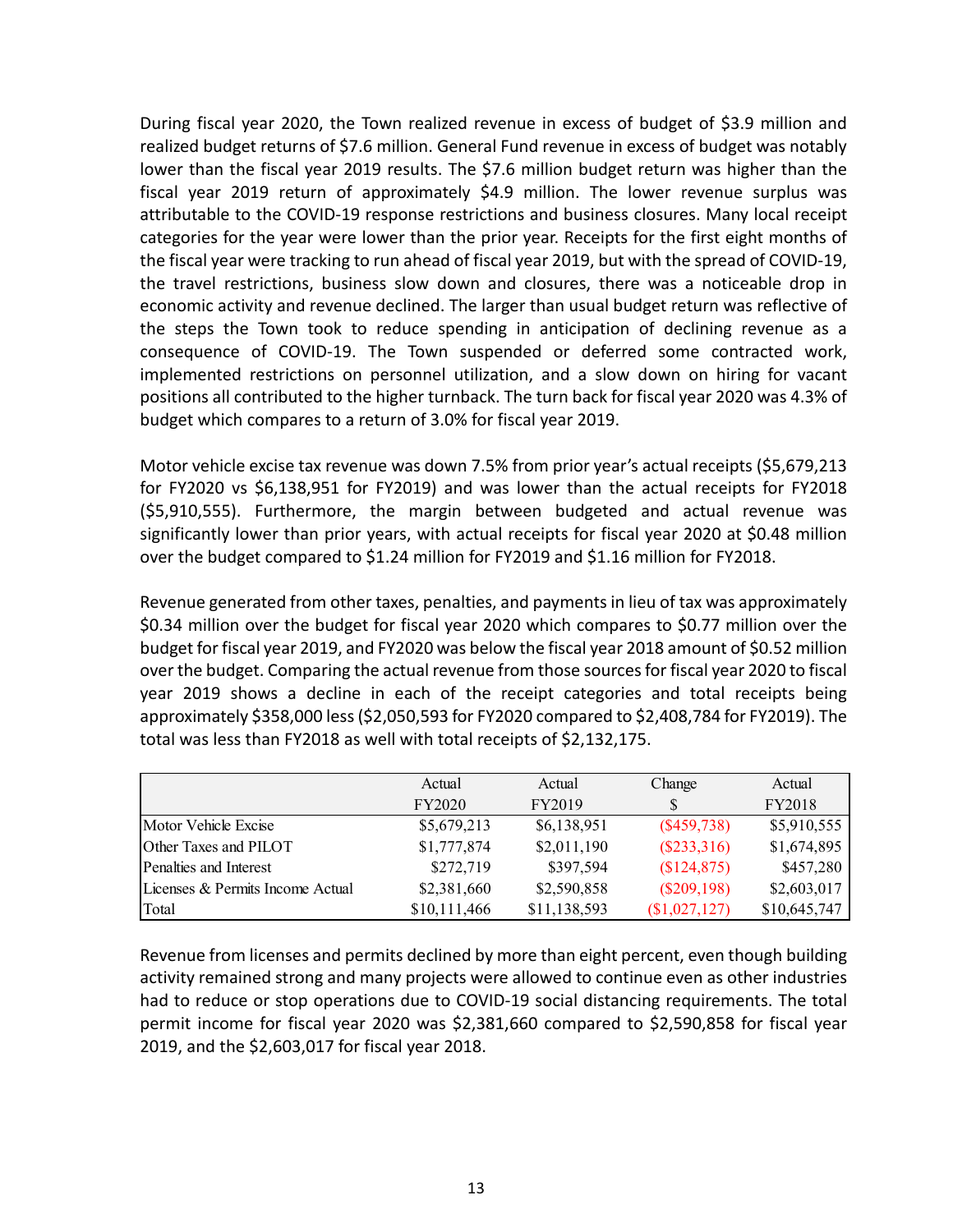Overall total actual General Fund revenue (\$179,455,757) for fiscal year 2020 was \$8,901,905 more than the total for fiscal year 2019 (\$170,553,852). The increase was principally related to the growth in property taxes with \$8.87 million more in fiscal year 2020. The increase resulted from the high New Growth tax revenue, and a higher amount of excluded debt which was added to the tax levy, for projects previously approved by the voters of Needham. Conversely, the total General Fund revenue surplus for fiscal year 2020 was \$3,892,905 which was \$2,928,831 less than fiscal year 2019. The combination of motor vehicle excise revenue permit and license revenue, and other local tax receipts contributed approximately 32.6% of the total General Fund surplus for fiscal year 2020, down from the 39.2% that these sources comprised in 2019.

The General Fund appropriated operating budget, excluding county and state assessments and other amounts to be provided, accounting for most of the expenditures, returned \$7,634,782 or approximately 4.3% of the operating budget appropriation; the return for fiscal year 2019 was \$4,894,717 or approximately 3.0% of the appropriation for that year. The budgetary reserve fund (reserve fund) returned \$1,851,500 which represents 24.3% of the total General Fund operating budget return for the fiscal year 2020 and was the highest dollar amount returned. The reserve fund budget amount returned was more than fiscal year 2019 reserve fund budget return (\$1,552,099), which was 31.7% of the total return in that year. The \$1,851,500 return of the reserve fund budget represents approximately 98% of the original voted reserve fund budget of \$1,881,500. There was only one draw on the reserve fund during fiscal year 2020, which was the transfer of \$30,000 to the Planning and Community Development Department to hire a consultant for a traffic study. However, the study was not conducted because traffic volumes declined significantly due to travel restrictions imposed to contain the spread of COVID‐19. Usually, the Town incurs expenses for snow and ice removal that exceed the annual budgeted amount, and the overage is covered by a transfer from the reserve fund, however, FY2020 was the first year in many years that a transfer was not required as the amount and number of snow events was less than in past years.

The second highest dollar turnback was from the Department of Public Works in the amount of \$1,354,100. The budget returns resulted from both the slowdown in hiring and the scaling back of contracted services due to COVID‐19. The dollar return was 8.5% of the department budget. The expense line turnback from Public Works totaled \$849,984 which represents approximately 63% of the total return. The turn back from DPW accounts for approximately 17.7% of the total General Fund budget return.

The Group Health Insurance, Employee Benefits and Administrative Costs budget returned \$1,321,044 which accounted for approximately 17.3% of the total General Fund budget return. The turn back was due to greater number of employees remaining in the high deductible health plans rather than switching back to the more traditional health plans, as was anticipated and because much fewer seasonal and temporary labor was hired because of the closure of various recreational and cultural programs because of the COVID‐19 restrictions. The Town's Social Security expenses were lower than in the past five years. Conversely the Town's unemployment expense grew. The total return was approximately 8.5% of that budget line.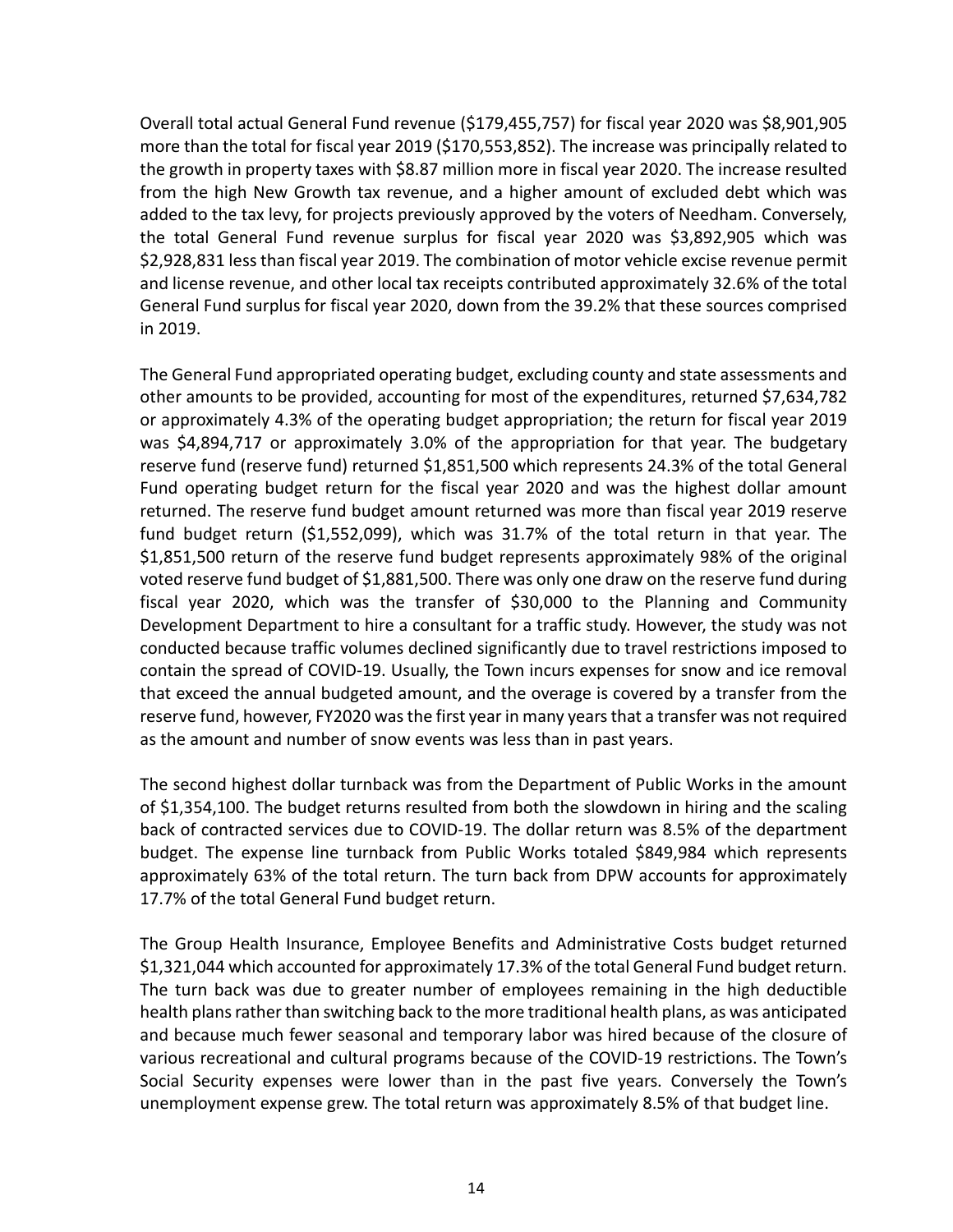A combination of many public building closures (schools and various community service functions) and lower energy prices during the last quarter of FY2020 contributed to the Needham Electric, Light & Gas Program expense turnback of \$659,653. This represented a turnback of 17.6% of the budget line and was approximately 8.6% of the total General Fund budget return.

The Police Department had the fifth highest budget turnback returning \$471,630 or 6.6% of its budget which compares to \$139,620 or 2.0% of its fiscal year 2019 budget. Approximately 73% of the turn back (\$343,752) was from salary and wages due to delays with filling vacant positions. The balance (\$127,879) was from operating expenses, which was due to spending restrictions that were put into place. The department budget turnback represented approximately 6.2% of the total General Fund budget return.

The Needham Public Schools had the sixth highest dollar turnback with \$455,091 for fiscal year 2020, which compares to the \$18,954 return for fiscal year 2019. The appropriated school budget for fiscal year 2020 was \$76,005,765, so the \$455,091 return represents just 0.6% of the original budget but made up six percent of the total General Fund budget return.

The other 17 departmental budgets returned in total \$1,145,502 or 5.2% of their combined amended budgets for the year. Last year the return was approximately 2.8%. The higher return was again attributed to the spending and hiring restrictions implemented during the last part of fiscal year 2020. The Town‐wide expense budgets (excluding the budgetary reserve fund, employee benefits, and electric, light & gas program) returned a combined \$376,263 or approximately 1.0% of their related total amended budgets, which compares to the same budgets last year returning \$378,338 or approximately 1.4% of their related total amended budgets.

# **F. CAPITAL ASSET AND DEBT ADMINISTRATION**

**Capital assets.** Total capital assets for governmental and business‐type activities at year‐end amounted to \$423,357,628 (net of accumulated depreciation), a change of \$32,035,107 from the prior year. This investment in capital assets includes land, buildings and system, improvements, and machinery and equipment.

Major capital asset events during the current fiscal year included the following:

Governmental Activities:

| Public safety building               |    | 24,308,554 |
|--------------------------------------|----|------------|
| Sunita L. Williams elementary school | S. | 7,293,116  |
| Athletic facility improvements       | S. | 1,825,094  |
| Public works infrastructure          | S. | 1,208,321  |
| Memorial park improvements           | S. | 1,453,973  |
| Public works storage facility        | ς. | 3,773,927  |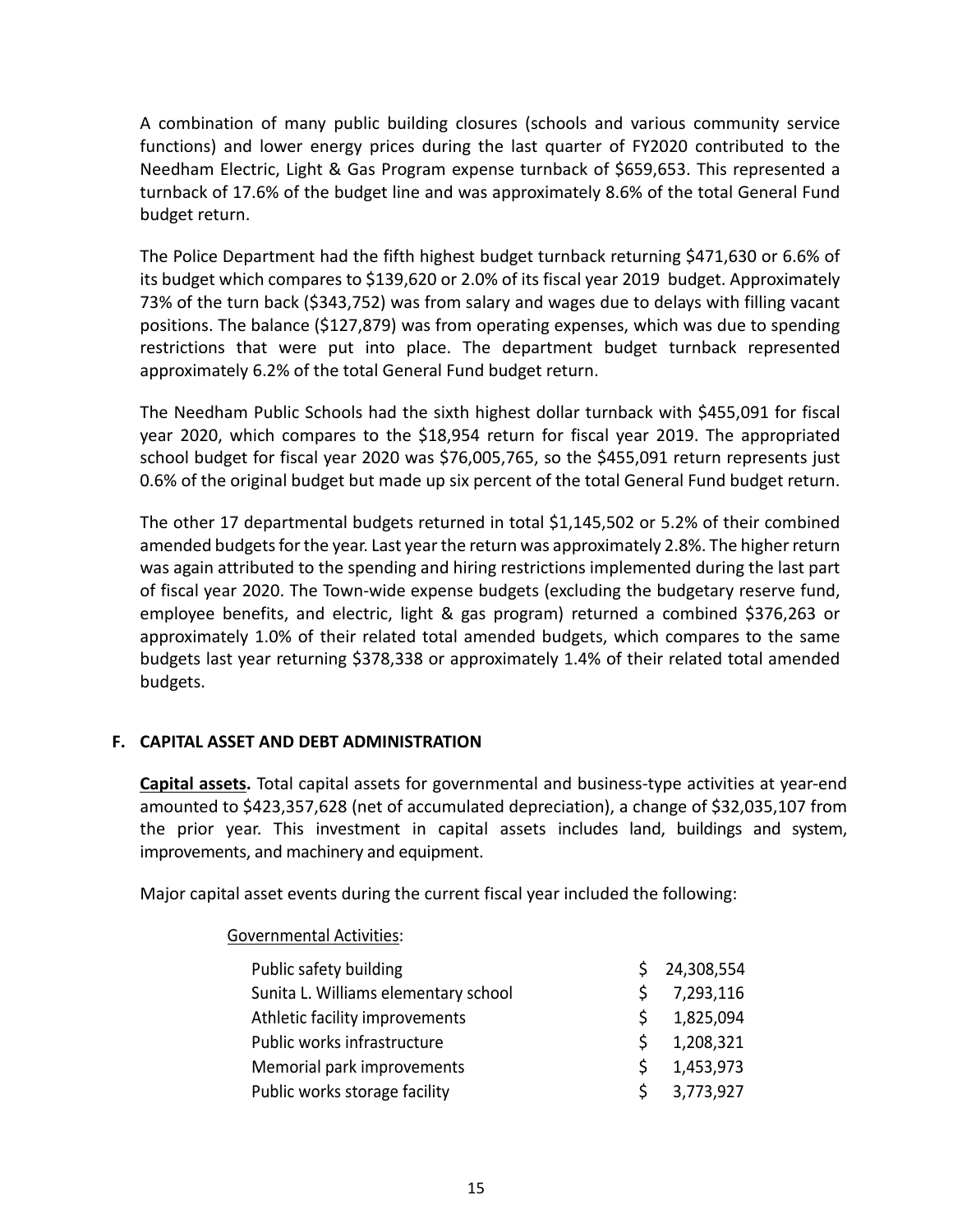Business‐Type Activities:

| Sewer system rehab program | \$1,261,558 |
|----------------------------|-------------|
| Water service connections  | 285,943     |

**Debt.** At the end of the current fiscal year, total long-term bonds and loans outstanding, including unamortized bond premium, were \$144,751,227. The bonds are backed by the full faith and credit of the government. The Town's general obligation bond rating continues to carry the highest rating possible, AAA, a rating that has been assigned by Standards & Poor's to the Town debt since 2000. The Town also has \$1,200,000 in bond anticipation notes outstanding as of June 30, 2020.

Additional information on capital assets and debt can be found in the Notes to Financial Statements.

# **G. ECONOMIC FACTORS AND NEXT YEAR'S BUDGETS AND RATES**

COVID‐19 negatively impacted fiscal year 2020 revenues, will continue to do so during fiscal year 2021, and we anticipate that it will continue through fiscal year 2022. The total General Fund balance for fiscal year 2020 was higher than fiscal year 2019. Fund balance was \$48.7 million for fiscal year 2020 compared to \$47.7 million for fiscal year 2019, approximately a 3.6% change. The unassigned portion of the General Fund increased from the prior fiscal year with a balance of \$28.8 million for fiscal year 2020 compared to \$19.4 million for fiscal year 2019. However, the figure for FY2020 is inclusive of the General Stabilization Fund. The increase is also attributable to a less use of Free Cash for appropriations during the year. The State certified \$12,369,898 available as Free Cash for fiscal year 2020 of which the Town appropriated \$7,862,473 of that amount. Free Cash is essentially the portion of the unassigned General Fund balance that the Massachusetts Department of Revenue will allow to be appropriated by the Town. The Free Cash certified for prior year was \$10,387,871.

The Town allocated \$3,939,433 of the Free Cash for capital equipment and projects for fiscal year 2021. This was approximately \$3.5 million less than was appropriated in the previous fiscal year. The Free Cash appropriated for capital included \$770,500 for NPDES and related infrastructure improvements and \$50,000 for traffic improvements, \$460,000 for the replacement of the boiler at the Public Works facility located at 470 Dedham Avenue, \$179,300 for a technology room conversion project at the Eliot School, and \$60,000 for locker room re‐ design at the Pollard School. Free Cash was also used to fund capital equipment which included \$1,268,729 in core fleet and special equipment, \$192,000 for a loader mounted snow blower for the Highway division of Public Works, \$683,995 in cash capital equipment and technology for the Needham Public Schools, and \$174,909 was directed to other General Fund cash capital investments in equipment, technology, and protective gear for Town departments. The balance of the Free Cash for capital of \$100,000 was appropriated for energy efficiency upgrades and improvements in the various municipal and school buildings.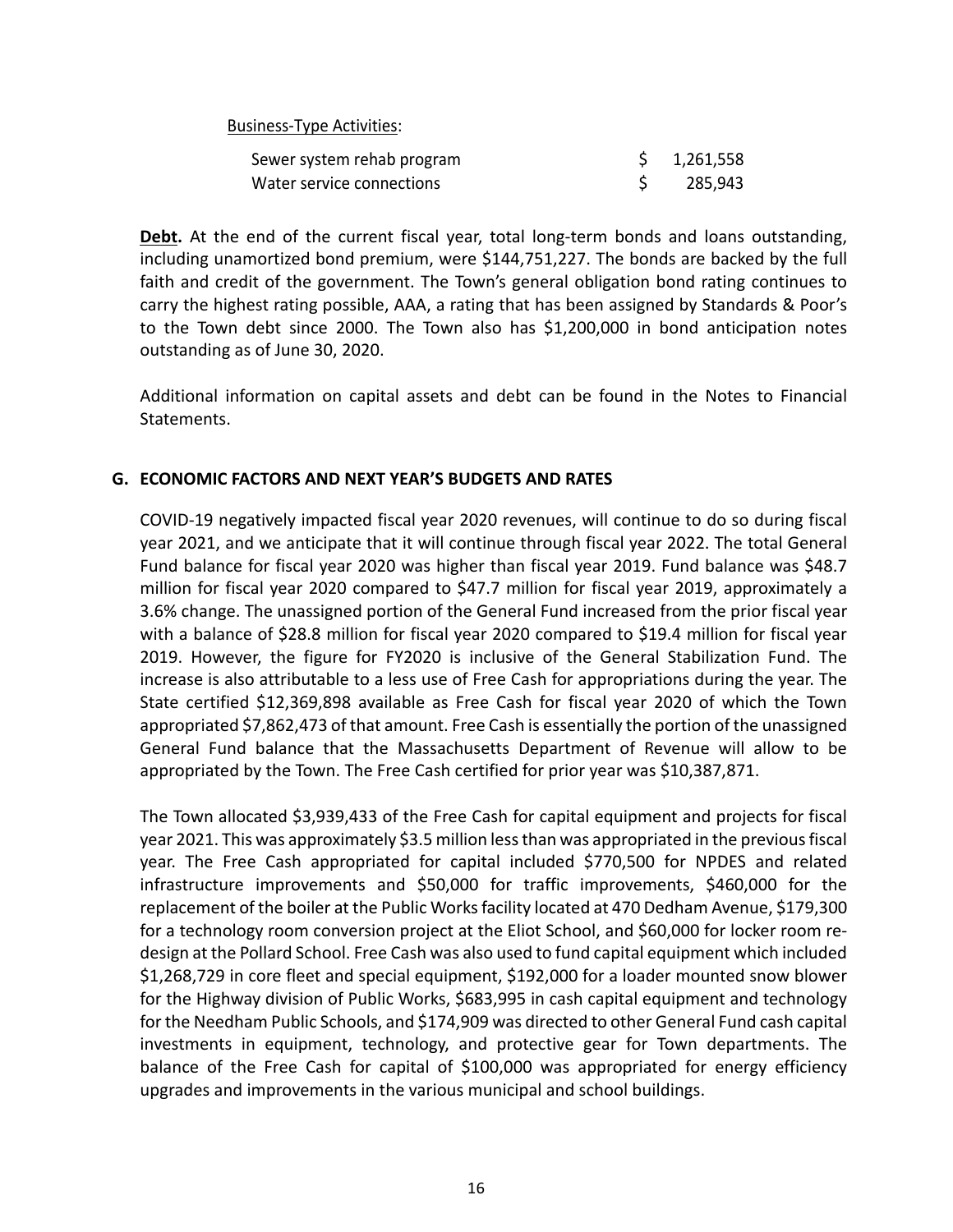The Town also allocated \$3,201,753 of Free Cash to the fiscal year 2021 operating budget and \$6,288 for unpaid bills from a prior year. The Town's use of Free Cash for funding the subsequent fiscal year operating budget (FY2021) was in line with management's guidance of not more than two-percent of the previous year's (FY2019) final budget (excluding the budgetary reserve fund) or the actual turn back, whichever is less. Two percent of the fiscal year 2019 operating budget excluding the budgetary reserve fund was \$3,217,536; the related budgetary return was \$3,342,618. The amount of Free Cash appropriated for budget purposes was \$3,208,041.

The Town appropriated \$655,000 of Free Cash for its ongoing public facilities maintenance program. The Town also appropriated \$60,000 for consulting services for the Planning and Community Development Department for planning studies. The \$4,507,426 balance in Free Cash was closed out at year end to fund balance. Management continues to recommend that the Free Cash certified be directed to cash capital investment, formal reserves, and other non‐ recurring expenses and that a limited amount be used for ongoing operating budget expenses. The Select Board endorsed this best practice.

Property tax collections remained high, but due to COVID‐19 there was an increase in the number of overdue accounts and a greater dollar amount. The total property tax outstanding at June 30, 2020 was \$4.8 million which compares to \$3.3 million outstanding at June 30, 2019. We increased our allowance for doubtful personal property tax accounts from \$660,000 to \$744,000. However, property investment and construction activity remain strong, and revenue increase from "New Growth" was another above average year with \$4,697,667 for fiscal year 2020 compared to \$4,394,835 for fiscal year 2019, however it was lower than the fiscal year 2018 record at \$4,841,774. We now anticipate and are planning for a slowdown in New Growth revenue as the overall economy adjusts to the impact of COVID‐19. The Town should realize better New Growth revenue than would otherwise be likely because of the pending future revenue from the NBC Universal studios which opened last year. Meals and room excise revenues will be anemic as the hospitality industry was impacted negatively by the travel restrictions and social distancing requirements put into place as a result of COVID‐ 19. Even with hopes of a mass vaccination effort during 2021, we anticipate that these revenues will take one to two years to return to previous levels.

The Sunita L. Williams elementary school opened in September 2019 (FY2020) and the additional operating costs for the facility were fundable within current resources. The Town will formally close out and the MSBA will complete its audit of the project to determine the final payment due the Town for the MSBA's share of the project during the spring of 2021. The Town may need to issue one additional bond to cover expenses that are not paid by the MSBA.

The Town has approved funding for the construction of a new Fire Station #2, a new central Fire Station and a new Police station. The estimated cost of the public safety projects was \$70 million. However, unexpected soil contamination was found at the Station #2 location and challenges to continue construction of the facilities resulted with COVID‐19. The Town may need to appropriate an additional \$1.7 million debt authorization to complete the three projects. Although the initial appropriation was exempted from the limits imposed under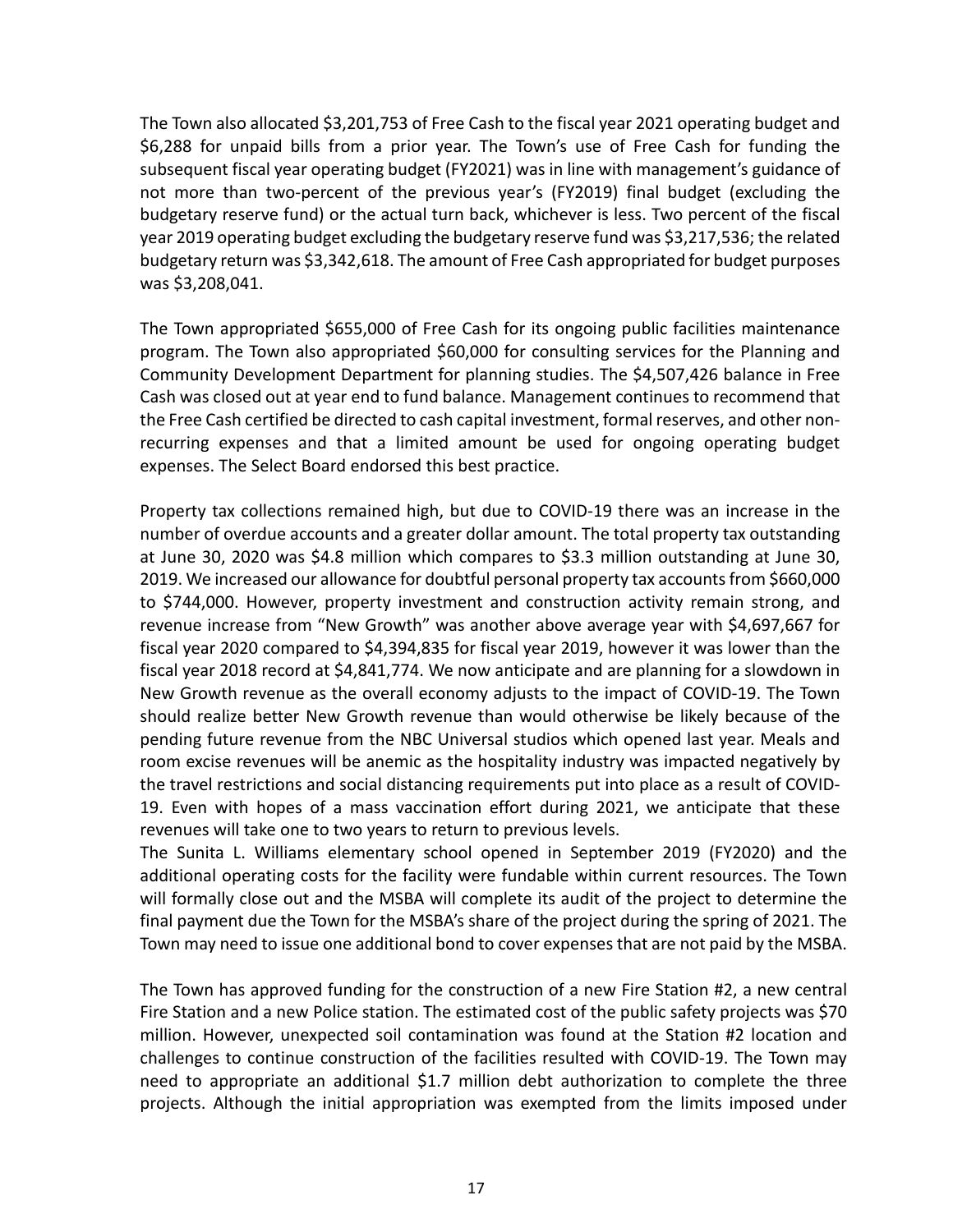Proposition 2‐1/2 by a vote of the citizens at the November 2018 State election, the additional appropriation would be funded within the levy limit. The central Fire Station opened in November 2020, and Station #2 is expected to open in November 2021. The construction of the police station, the final phase, has begun. The police station is anticipated to open in 2022.

The Town's water and sewer operations are solid and the identified capital infrastructure improvements over the next several years are fundable within the current annual revenue stream and financing plan. Although commercial use of water and sewer is down, residential use has increased as a result of more people working from home and staying local. The Town had planned a multi‐year phase in of rate changes to mitigate the revenue loss from the closure of the Coca Cola bottling production in Needham, and did make minor changes for FY2020, but chose not to change the rates for fiscal year 2021 due to COVID‐19. The Town relied upon a greater use of retained earnings to fund sewer operations for fiscal year 2021. Supplementary rate changes due to the loss of Coca Cola will likely still be required for fiscal year 2022, and again for fiscal year 2023.

As stated at the onset, the Town is taking proactive steps to manage the operations through a time of greater uncertainty, lower revenue growth, perhaps for a time, shrinking revenues. Management reduced its fiscal year 2021 revenue estimates prior to enacting the budget for the year which has proven to be a prudent step. The Town reduced its use of Free Cash for fiscal year 2021, which should increase available reserves to fund one-time expenses resulting from COVID‐19, and to ease the impact of lower revenues. We are expecting weak revenue growth from local resources for fiscal year 2022, which may linger into fiscal year 2023. The demands from the public schools due to mandates imposed by the Commonwealth is a challenge. The Town maintains an adequate reserve for property tax abatements and exemptions for the fiscal year as well as for uncollected taxes from prior fiscal year years. However, management will continue its prudent approach with its budget estimates to help buffer any decline in the major local revenue sources in the next two to three years.

# **REQUESTS FOR INFORMATION**

This financial report is designed to provide a general overview of the Town of Needham's finances for all those with an interest in the government's finances. Questions concerning any of the information provided in this report or requests for additional financial information should be addressed to:

> Assistant Town Manager/ Director of Finance Town of Needham, Massachusetts Town Hall 1471 Highland Avenue Needham, Massachusetts 02492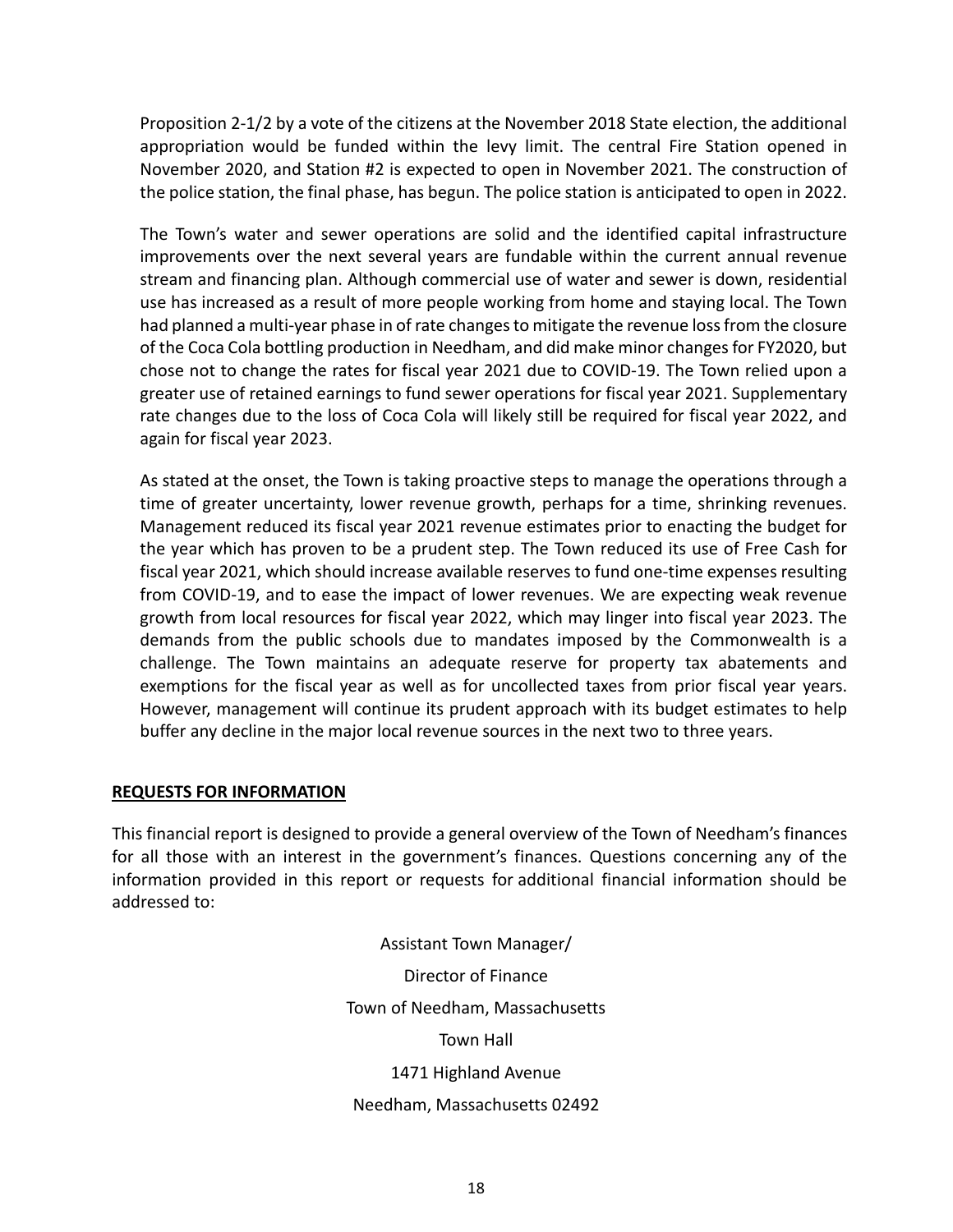## STATEMENT OF NET POSITION

## JUNE 30, 2020

|                                                        | Governmental<br>Activities | <b>Business-Type</b><br>Activities | Total             |
|--------------------------------------------------------|----------------------------|------------------------------------|-------------------|
| <b>ASSETS AND DEFERRED OUTFLOWS OF RESOURCES</b>       |                            |                                    |                   |
| Assets:                                                |                            |                                    |                   |
| Current:                                               |                            |                                    |                   |
| Cash and short-term investments                        | \$<br>71,782,968           | \$<br>11,138,465                   | \$<br>82,921,433  |
| Investments                                            | 15,659,272                 |                                    | 15,659,272        |
| Receivables, net:                                      |                            |                                    |                   |
| Property taxes                                         | 2,725,748                  |                                    | 2,725,748         |
| <b>Excises</b>                                         | 543,336                    |                                    | 543,336           |
| Utilities                                              |                            | 4,936,294                          | 4,936,294         |
| Departmental                                           | 1,010,043                  |                                    | 1,010,043         |
| Intergovernmental                                      | 1,057,884                  |                                    | 1,057,884         |
| Other                                                  | 56,273                     |                                    | 56,273            |
| Deposits                                               | 182,226                    |                                    | 182,226           |
| <b>Total current assets</b>                            | 93,017,750                 | 16,074,759                         | 109,092,509       |
| Noncurrent:                                            |                            |                                    |                   |
| Receivables, net:                                      |                            |                                    |                   |
| Property taxes                                         | 1,332,163                  |                                    | 1,332,163         |
| Intergovernmental                                      | 1,390,296                  |                                    | 1,390,296         |
| Capital assets:                                        |                            |                                    |                   |
| Non-depreciable capital assets                         | 138,358,048                | 4,058,322                          | 142,416,370       |
| Depreciable assets, net of accumulated depreciation    | 225,760,919                | 55,180,339                         | 280,941,258       |
| Total non-current assets                               | 366,841,426                | 59,238,661                         | 426,080,087       |
| <b>TOTAL ASSETS</b>                                    | 459,859,176                | 75,313,420                         | 535,172,596       |
| Deferred Outflows of Resources                         |                            |                                    |                   |
| Related to pensions                                    | 20,808,664                 | 865,739                            | 21,674,403        |
| <b>Related to OPEB</b>                                 | 25,217,637                 | 416,964                            | 25,634,601        |
| TOTAL DEFERRED OUTFLOWS OF RESOURCES                   | 46,026,301                 | 1,282,703                          | 47,309,004        |
| <b>TOTAL ASSETS AND DEFERRED OUTFLOWS OF RESOURCES</b> | \$<br>505,885,477          | \$<br>76,596,123                   | \$<br>582,481,600 |

(continued)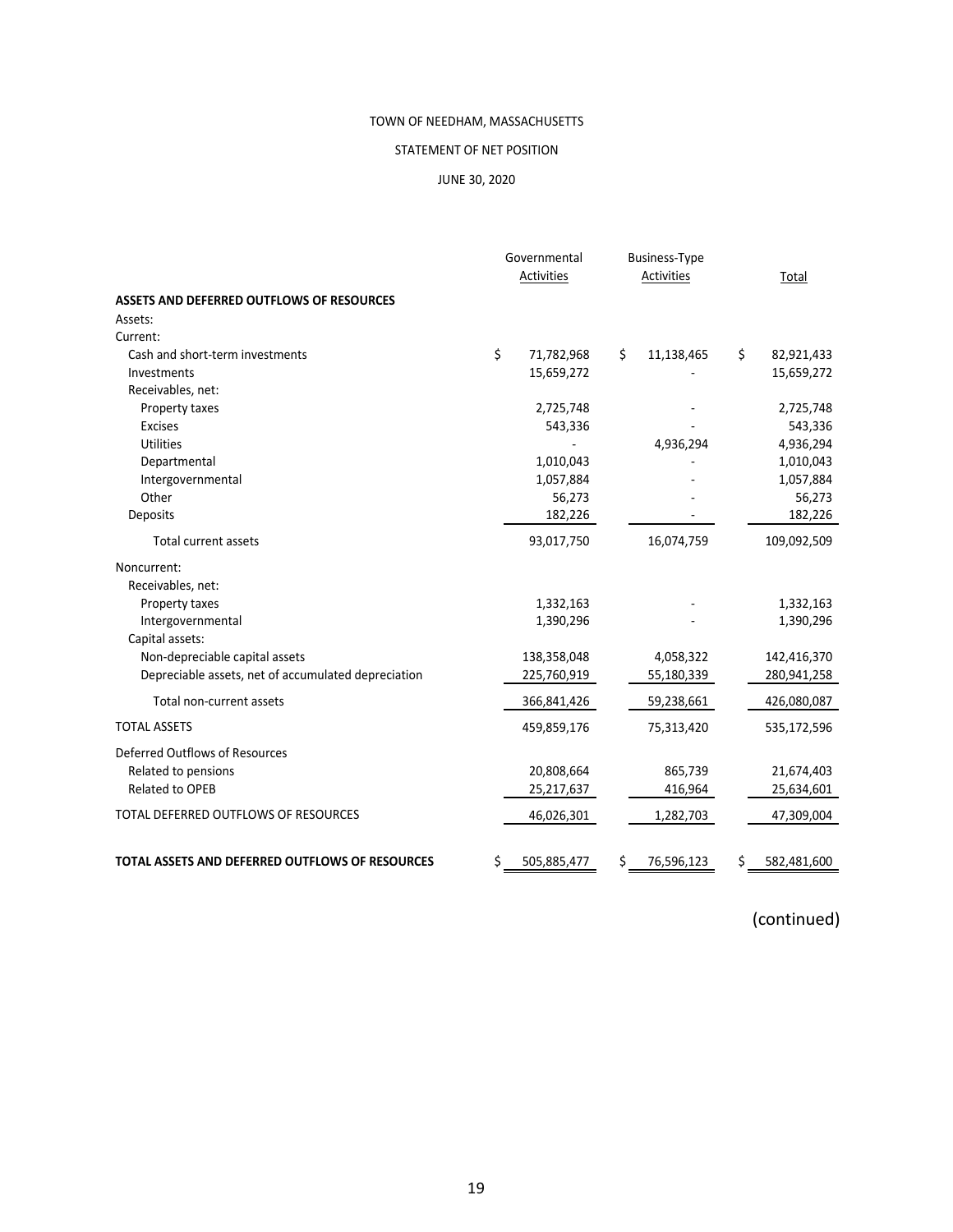# (continued)

## TOWN OF NEEDHAM, MASSACHUSETTS

#### STATEMENT OF NET POSITION

## JUNE 30, 2020

|                                                             | Governmental<br><b>Business-Type</b><br>Activities<br>Activities |                |                  | Total |                |
|-------------------------------------------------------------|------------------------------------------------------------------|----------------|------------------|-------|----------------|
| LIABILITIES, DEFERRED INFLOWS OF RESOURCES AND NET POSITION |                                                                  |                |                  |       |                |
| Liabilities:                                                |                                                                  |                |                  |       |                |
| Current:                                                    |                                                                  |                |                  |       |                |
| Warrants and accounts payable                               | \$                                                               | 7,493,055      | \$<br>220,463    | \$    | 7,713,518      |
| <b>Accrued liabilities</b>                                  |                                                                  | 7,422,558      | 51,550           |       | 7,474,108      |
| Unearned revenue                                            |                                                                  | 1,138,318      |                  |       | 1,138,318      |
| Refunds payable                                             |                                                                  | 562,856        | 182,467          |       | 745,323        |
| Notes payable                                               |                                                                  | 1,200,000      |                  |       | 1,200,000      |
| <b>Other liabilities</b>                                    |                                                                  | 175,924        |                  |       | 175,924        |
| Current portion of long-term liabilities:                   |                                                                  |                |                  |       |                |
| Bonds payable                                               |                                                                  | 14,164,606     | 1,176,028        |       | 15,340,634     |
| Compensated absences                                        |                                                                  | 1,662,946      | 347,328          |       | 2,010,274      |
| Landfill liability                                          |                                                                  | 56,415         |                  |       | 56,415         |
| <b>Total current liabilities</b>                            |                                                                  | 33,876,678     | 1,977,836        |       | 35,854,514     |
| Noncurrent:                                                 |                                                                  |                |                  |       |                |
| Bonds payable, net of current portion                       |                                                                  | 119,983,859    | 9,426,734        |       | 129,410,593    |
| Net pension liability                                       |                                                                  | 81,001,063     | 3,370,029        |       | 84,371,092     |
| Net OPEB liability                                          |                                                                  | 69,565,492     | 1,584,099        |       | 71,149,591     |
| Compensated absences, net of current portion                |                                                                  | 4,988,838      |                  |       | 4,988,838      |
| Landfill liability, net of current portion                  |                                                                  | 451,323        |                  |       | 451,323        |
| Total non-current liabilities                               |                                                                  | 275,990,575    | 14,380,862       |       | 290,371,437    |
| <b>TOTAL LIABILITIES</b>                                    |                                                                  | 309,867,253    | 16,358,698       |       | 326,225,951    |
| Deferred Inflows of Resources                               |                                                                  |                |                  |       |                |
| Related to pensions                                         |                                                                  | 7,975,161      | 331,805          |       | 8,306,966      |
| <b>Related to OPEB</b>                                      |                                                                  | 9,529,758      | 217,006          |       | 9,746,764      |
| Taxes paid in advance                                       |                                                                  | 211,138        |                  |       | 211,138        |
| TOTAL DEFERRED INFLOWS OF RESOURCES                         |                                                                  | 17,716,057     | 548,811          |       | 18,264,868     |
| Net Position:                                               |                                                                  |                |                  |       |                |
| Net investment in capital assets                            |                                                                  | 230,613,670    | 48,641,778       |       | 279,255,448    |
| Restricted for:                                             |                                                                  |                |                  |       |                |
| Permanent funds:                                            |                                                                  |                |                  |       |                |
| Nonexpendable                                               |                                                                  | 188,478        |                  |       | 188,478        |
| Expendable                                                  |                                                                  | 2,605,483      |                  |       | 2,605,483      |
| Grants and by enabling legislation                          |                                                                  | 14,095,878     |                  |       | 14,095,878     |
| Unrestricted                                                |                                                                  | (69, 201, 342) | 11,046,836       |       | (58, 154, 506) |
| TOTAL NET POSITION                                          |                                                                  | 178,302,167    | 59,688,614       |       | 237,990,781    |
| TOTAL LIABILITIES, DEFERRED INFLOWS OF RESOURCES AND NET    |                                                                  |                |                  |       |                |
| <b>POSITION</b>                                             | \$                                                               | 505,885,477    | \$<br>76,596,123 | Ş.    | 582,481,600    |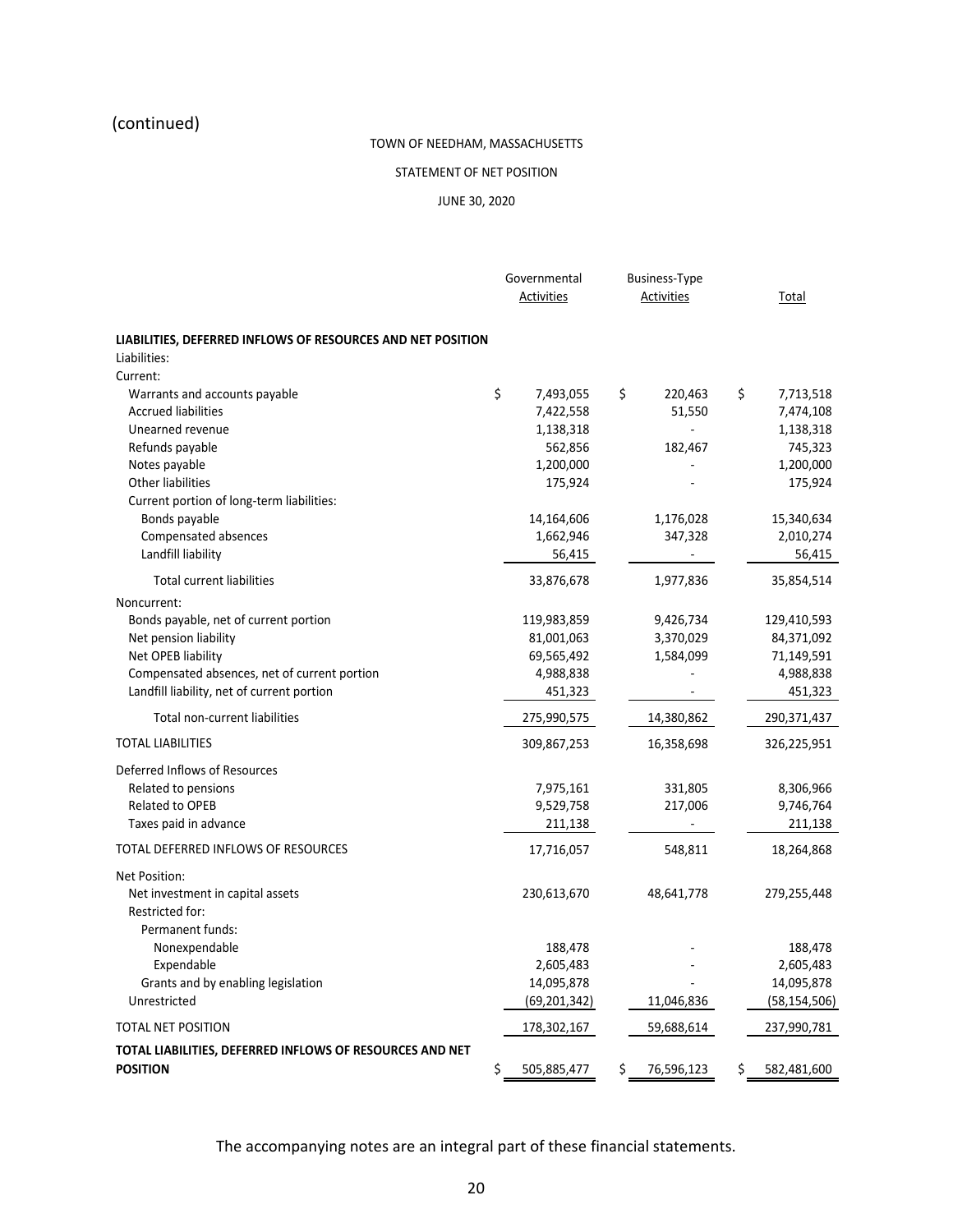#### STATEMENT OF ACTIVITIES

# FOR THE YEAR ENDED JUNE 30, 2020

|                                      |                  |    |             | Program Revenues |    |               |    |                |
|--------------------------------------|------------------|----|-------------|------------------|----|---------------|----|----------------|
|                                      |                  |    |             | Operating        |    | Capital       |    |                |
|                                      |                  |    | Charges for | Grants and       |    | Grants and    |    | Net (Expenses) |
|                                      | Expenses         |    | Services    | Contributions    |    | Contributions |    | Revenues       |
| <b>Governmental Activities:</b>      |                  |    |             |                  |    |               |    |                |
| General government                   | \$<br>10,793,020 | \$ | 502,397     | \$<br>100,730    | \$ |               | Ś. | (10, 189, 893) |
| Public safety                        | 23,776,466       |    | 4,043,424   | 621,267          |    |               |    | (19, 111, 775) |
| Education                            | 134,010,948      |    | 4,879,979   | 37,461,520       |    | 1,935,589     |    | (89, 733, 860) |
| Public works                         | 26,058,932       |    | 2,480,285   |                  |    |               |    | (23,578,647)   |
| Building design and construction     | 532,663          |    | 133,022     |                  |    |               |    | (399, 641)     |
| Health and human services            | 3,719,586        |    | 210,209     | 962,594          |    |               |    | (2,546,783)    |
| Culture and recreation               | 4,359,373        |    | 662,447     | 270,573          |    |               |    | (3,426,353)    |
| Interest on debt service             | 3,495,953        |    |             |                  |    |               |    | (3,495,953)    |
| Intergovernmental                    | 1,445,490        |    |             |                  |    |               |    | (1,445,490)    |
| Other unallocated costs              | 1,150,264        |    |             |                  |    |               |    | (1, 150, 264)  |
| <b>Total Governmental Activities</b> | 209,342,695      |    | 12,911,763  | 39,416,684       |    | 1,935,589     |    | (155,078,659)  |
| <b>Business-Type Activities:</b>     |                  |    |             |                  |    |               |    |                |
| Sewer services                       | 8,882,890        |    | 9,201,404   |                  |    | 360,000       |    | 678,514        |
| Water services                       | 5,092,201        |    | 6,571,424   |                  |    |               |    | 1,479,223      |
| Total Business-Type Activities       | 13,975,091       |    | 15,772,828  |                  |    | 360,000       |    | 2,157,737      |
| Total                                | 223,317,786      | Ś. | 28,684,591  | 39,416,684       | S  | 2,295,589     |    | (152,920,922)  |
|                                      |                  |    |             |                  |    |               |    |                |

# (continued)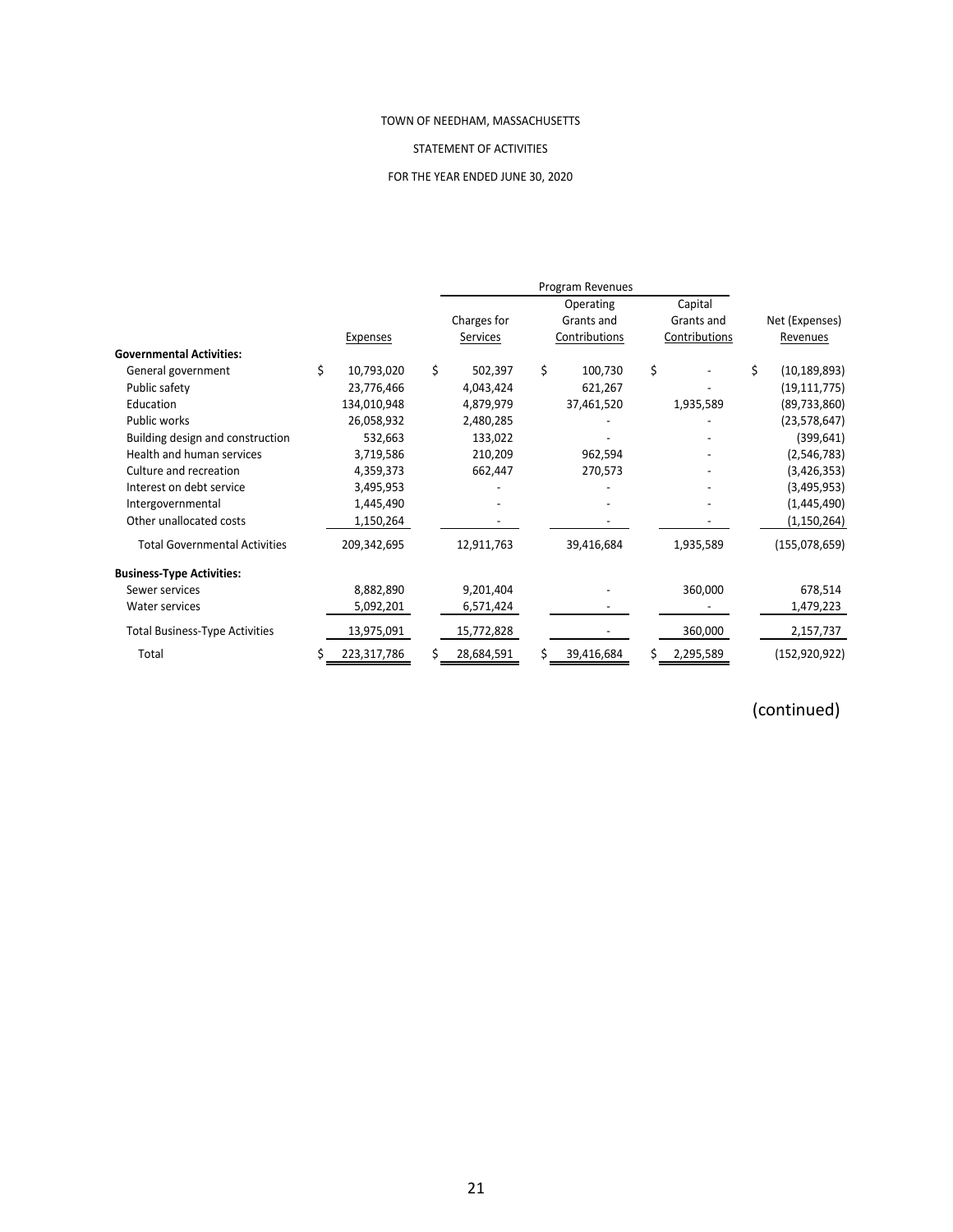# (continued)

## TOWN OF NEEDHAM, MASSACHUSETTS

## STATEMENT OF ACTIVITIES

#### FOR THE YEAR ENDED JUNE 30, 2020

|                                           |               | Business-         |                 |
|-------------------------------------------|---------------|-------------------|-----------------|
|                                           | Governmental  | Type              |                 |
|                                           | Activities    | Activities        | Total           |
| Change in Net Position:                   |               |                   |                 |
| Net (Expenses) revenue from previous page | (155,078,659) | 2,157,737         | (152, 920, 922) |
| <b>General Revenues and Transfers:</b>    |               |                   |                 |
| Property taxes                            | 153,739,907   |                   | 153,739,907     |
| Excise taxes                              | 5,842,176     |                   | 5,842,176       |
| Penalties, interest, and other taxes      | 2,114,772     |                   | 2,114,772       |
| Grants and contributions not restricted   |               |                   |                 |
| to specific programs                      | 2,451,083     |                   | 2,451,083       |
| Investment income                         | 1,329,450     | 57,205            | 1,386,655       |
| Miscellaneous                             | 372,430       |                   | 372,430         |
| Total general revenues                    | 165,849,818   | 57,205            | 165,907,023     |
| Excess before transfers                   | 10,771,159    | 2,214,942         | 12,986,101      |
| Transfers, net                            | 795,033       | (795,033)         |                 |
| Change in Net Position                    | 11,566,192    | 1,419,909         | 12,986,101      |
| <b>Net Position:</b>                      |               |                   |                 |
| Beginning of year, as restated            | 166,735,975   | 58,268,705        | 225,004,680     |
| End of year                               | 178,302,167   | \$.<br>59,688,614 | 237,990,781     |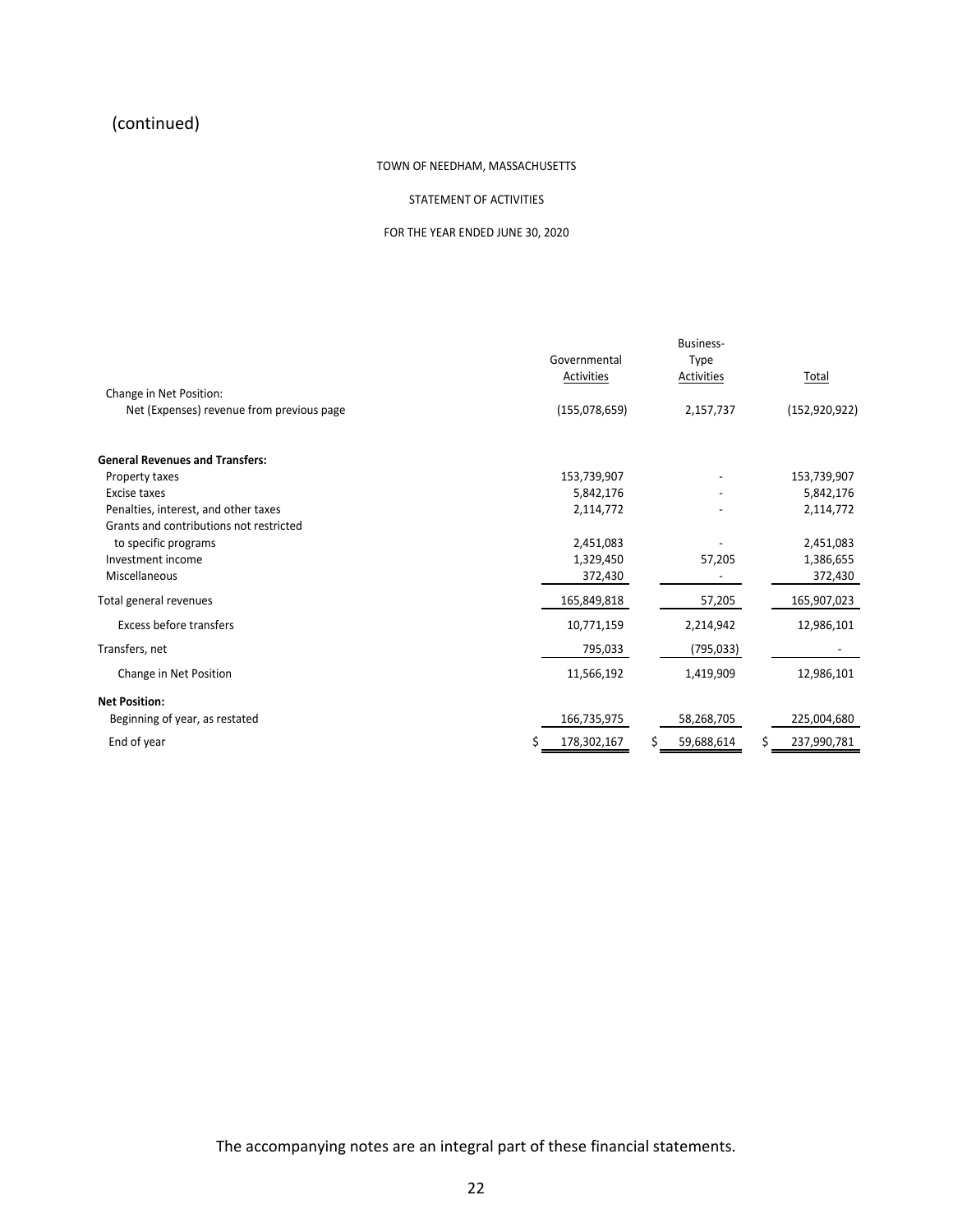## GOVERNMENTAL FUNDS

#### BALANCE SHEET

JUNE 30, 2020

|                                        |    |            |                 |    | Public          |    | Nonmajor     |    | Total        |
|----------------------------------------|----|------------|-----------------|----|-----------------|----|--------------|----|--------------|
|                                        |    |            | Community       |    | Safety          |    | Governmental |    | Governmental |
|                                        |    | General    | Preservation    |    | <b>Building</b> |    | Funds        |    | Funds        |
| <b>ASSETS</b>                          |    |            |                 |    |                 |    |              |    |              |
| Cash and short-term investments        | \$ | 44,593,304 | \$<br>4,907,569 | \$ | 5,095,463       | \$ | 15,995,069   | \$ | 70,591,405   |
| Investments                            |    | 9,417,500  | 3,681,346       |    |                 |    | 2,560,426    |    | 15,659,272   |
| Receivables:                           |    |            |                 |    |                 |    |              |    |              |
| Property taxes                         |    | 4,765,333  | 36,578          |    |                 |    |              |    | 4,801,911    |
| <b>Excises</b>                         |    | 1,149,336  |                 |    |                 |    |              |    | 1,149,336    |
| Departmental                           |    | 1,112,160  |                 |    |                 |    | 30,884       |    | 1,143,044    |
| Intergovernmental                      |    | 2,085,444  |                 |    |                 |    | 362,736      |    | 2,448,180    |
| Other                                  |    | 56,273     |                 |    |                 |    |              |    | 56,273       |
| Deposits                               |    |            |                 |    |                 |    | 182,226      |    | 182,226      |
| <b>TOTAL ASSETS</b>                    | Ś  | 63,179,350 | \$<br>8,625,493 | Ś  | 5,095,463       | Ś  | 19,131,341   | Ś  | 96,031,647   |
| LIABILITIES, DEFERRED INFLOWS OF       |    |            |                 |    |                 |    |              |    |              |
| <b>RESOURCES AND FUND BALANCES</b>     |    |            |                 |    |                 |    |              |    |              |
| Liabilities:                           |    |            |                 |    |                 |    |              |    |              |
| Warrants and accounts payable          | \$ | 1,654,589  | \$<br>1,179,025 | \$ | 3,366,033       | \$ | 1,293,409    | \$ | 7,493,056    |
| Unearned revenue                       |    |            |                 |    |                 |    | 1,138,317    |    | 1,138,317    |
| <b>Accrued liabilities</b>             |    | 3,892,671  |                 |    |                 |    | 89,856       |    | 3,982,527    |
| Anticipation notes payable             |    |            |                 |    |                 |    | 1,200,000    |    | 1,200,000    |
| Refunds payable                        |    | 562,856    |                 |    |                 |    |              |    | 562,856      |
| Other liabilities                      |    | 174,309    |                 |    |                 |    | 1,615        |    | 175,924      |
| <b>TOTAL LIABILITIES</b>               |    | 6,284,425  | 1,179,025       |    | 3,366,033       |    | 3,723,197    |    | 14,552,680   |
|                                        |    |            |                 |    |                 |    |              |    |              |
| Deferred Inflows of Resources:         |    |            |                 |    |                 |    |              |    |              |
| Unavailable revenues                   |    | 8,014,308  | 36,578          |    |                 |    | 393,620      |    | 8,444,506    |
| Taxes paid in advance                  |    | 211,138    |                 |    |                 |    |              |    | 211,138      |
| TOTAL DEFERRED INFLOWS                 |    |            |                 |    |                 |    |              |    |              |
| OF RESOURCES                           |    | 8,225,446  | 36,578          |    |                 |    | 393,620      |    | 8,655,644    |
|                                        |    |            |                 |    |                 |    |              |    |              |
| Fund Balances:                         |    |            |                 |    |                 |    |              |    |              |
| Nonspendable                           |    |            |                 |    |                 |    | 188,478      |    | 188,478      |
| Restricted                             |    | 792,826    | 7,409,890       |    | 1,729,430       |    | 9,012,981    |    | 18,945,127   |
| Committed                              |    | 7,370,979  |                 |    |                 |    | 7,665,439    |    | 15,036,418   |
| Assigned                               |    | 11,673,908 |                 |    |                 |    |              |    | 11,673,908   |
| Unassigned                             |    | 28,831,766 |                 |    |                 |    | (1,852,374)  |    | 26,979,392   |
| TOTAL FUND BALANCES                    |    | 48,669,479 | 7,409,890       |    | 1,729,430       |    | 15,014,524   |    | 72,823,323   |
|                                        |    |            |                 |    |                 |    |              |    |              |
| TOTAL LIABILITIES, DEFERRED INFLOWS OF |    |            |                 |    |                 |    |              |    |              |
| <b>RESOURCES AND FUND BALANCES</b>     | \$ | 63,179,350 | \$<br>8,625,493 | \$ | 5,095,463       | \$ | 19,131,341   | \$ | 96,031,647   |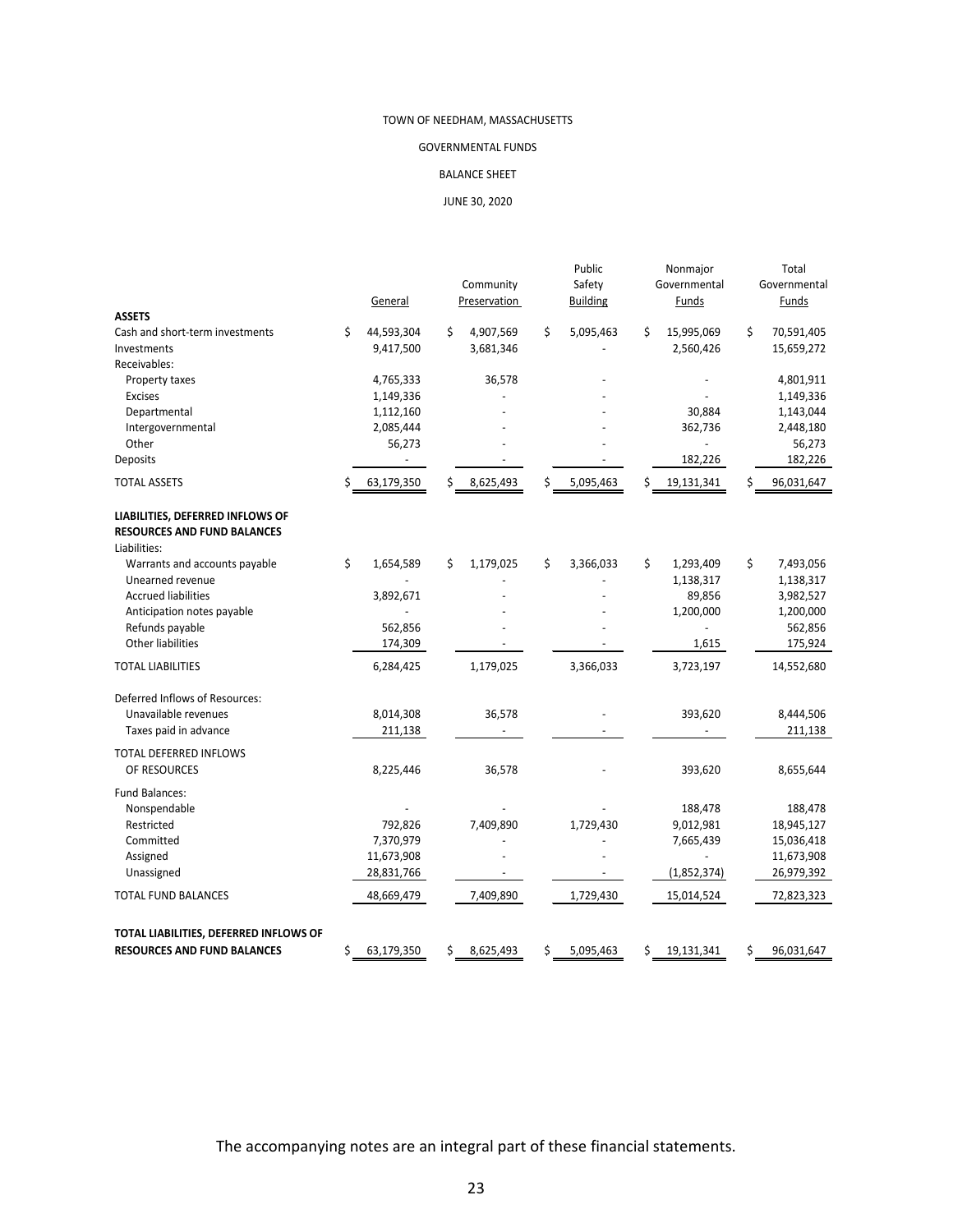# RECONCILIATION OF TOTAL GOVERNMENTAL FUND BALANCES TO NET POSITION OF GOVERNMENTAL ACTIVITIES IN THE STATEMENT OF NET POSITION

## JUNE 30, 2020

| <b>Total governmental fund balances</b>                                                                                                                                                                                                                             | \$<br>72,823,323  |
|---------------------------------------------------------------------------------------------------------------------------------------------------------------------------------------------------------------------------------------------------------------------|-------------------|
| Capital assets used in governmental activities are not financial<br>resources and, therefore, are not reported in the funds.                                                                                                                                        | 364,118,967       |
| Revenues are reported on the accrual basis of accounting<br>and are not deferred until collection.                                                                                                                                                                  | 6,961,505         |
| Internal service funds are used by management to account for<br>health insurance and workers' compensation activities. The<br>assets and liabilities of the internal service funds are included<br>in the governmental activities in the Statement of Net Position. | (28, 350)         |
| In the Statement of Activities, interest is accrued on outstanding<br>long-term debt, whereas in governmental funds interest is not<br>reported until due.                                                                                                          | (2,220,118)       |
| Long-term liabilities, net of related deferred outflows and inflows<br>of resources, are not due and payable in the current period and,<br>therefore, are not reported in the governmental funds.                                                                   |                   |
| Net pension liability, net of related deferred outflows and inflows                                                                                                                                                                                                 | (81,001,063)      |
| Pension related deferred outflows of resources                                                                                                                                                                                                                      | 20,808,664        |
| Pension related deferred inflows of resources                                                                                                                                                                                                                       | (7, 975, 161)     |
| Net OPEB liability, net of related deferred outflows and inflows                                                                                                                                                                                                    | (69, 565, 492)    |
| OPEB related deferred outflows of resources                                                                                                                                                                                                                         | 25,217,637        |
| OPEB related deferred inflows of resources                                                                                                                                                                                                                          | (9,529,758)       |
| Bonds and loans payable, net unamortized premiums                                                                                                                                                                                                                   | (134, 148, 465)   |
| Compensated absences payable                                                                                                                                                                                                                                        | (6,651,784)       |
| Estimated liability for landfill postclosure care costs                                                                                                                                                                                                             | (507, 738)        |
| Net position of governmental activities                                                                                                                                                                                                                             | \$<br>178,302,167 |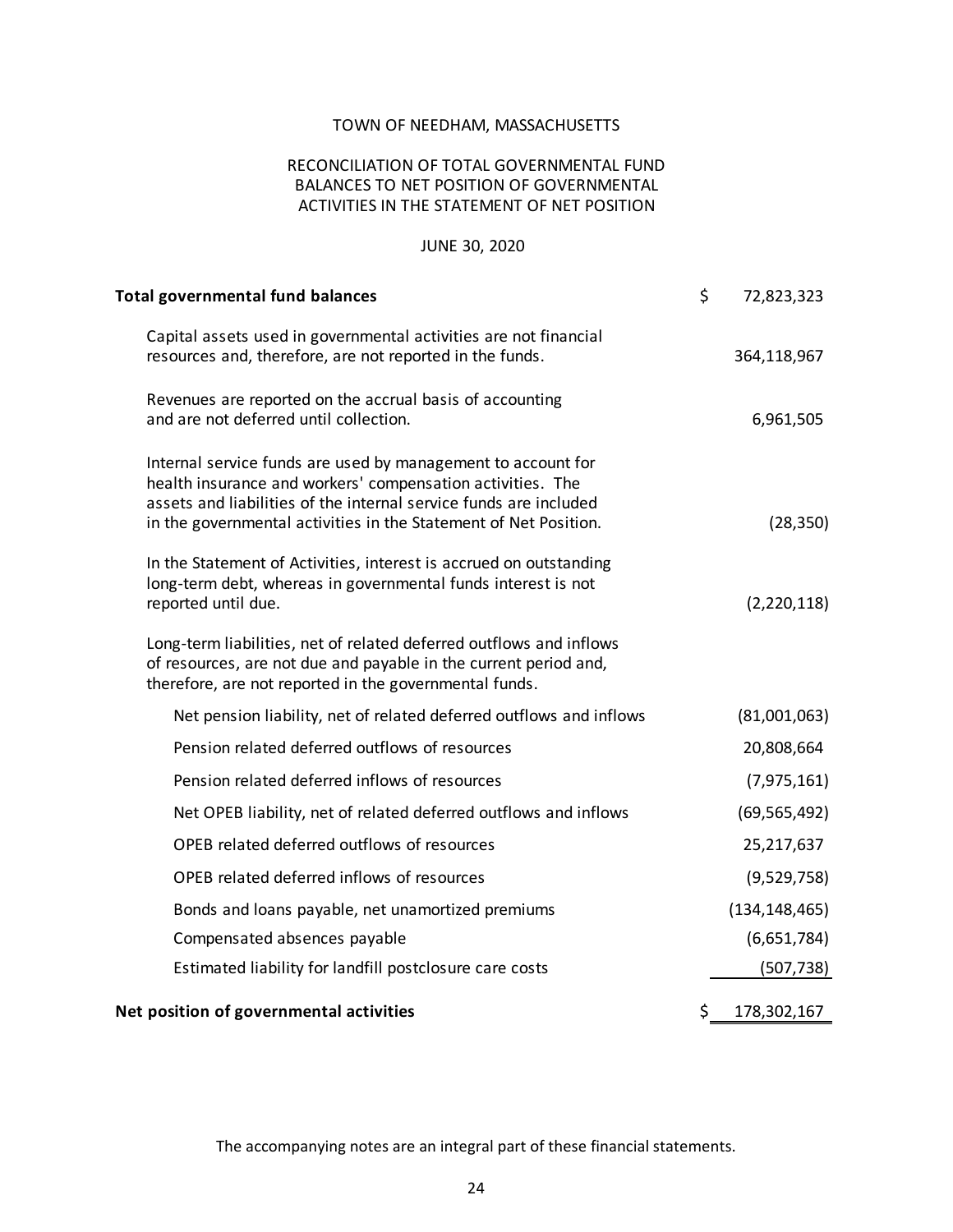#### GOVERNMENTAL FUNDS

#### STATEMENT OF REVENUES, EXPENDITURES AND CHANGES IN FUND BALANCES

#### FOR THE YEAR ENDED JUNE 30, 2020

| Governmental<br>Governmental<br>General<br>Preservation<br><b>Building</b><br><b>Funds</b><br><b>Funds</b><br><b>Revenues:</b><br>\$<br>150,349,498<br>\$<br>2,609,353<br>\$<br>\$<br>152,958,851<br>\$<br>Property taxes<br>5,679,213<br>5,679,213<br>Excise taxes<br>Penalties, interest, and other taxes<br>2,050,592<br>3,019<br>2,053,611<br>Charges for services<br>2,812,847<br>5,630,247<br>8,443,094<br>L,<br>Departmental<br>1,585,175<br>1,585,175<br>Licenses and permits<br>2,376,998<br>2,376,998<br>Intergovernmental<br>23,176,245<br>592,379<br>9,101,388<br>32,870,012<br>Investment income (loss)<br>1,105,210<br>110,497<br>113,745<br>1,329,452<br>Fines and forfeitures<br>239,211<br>239,211<br>Contributions<br>435,663<br>435,663<br>475,633<br>Other<br>410,840<br>64,793<br>3,315,248<br><b>Total Revenues</b><br>189,785,829<br>15,345,836<br>208,446,913<br><b>Expenditures:</b><br>Current:<br>General government<br>6,666,599<br>1,975,790<br>149,746<br>8,792,135<br>Public safety<br>21,078,179<br>466,217<br>21,544,396<br>Education<br>103,940,650<br>9,522,074<br>113,462,724<br>Public works<br>21,428,807<br>38,624<br>21,467,431<br>Building design and construction<br>800,273<br>800,273<br>Health and human services<br>2,590,784<br>835,965<br>3,426,749<br>Culture and recreation<br>3,237,918<br>538,078<br>3,775,996<br>790,253<br>Employee benefits<br>790,253<br>Other<br>608,251<br>608,251<br>24,390,818<br>Capital outlay<br>372,853<br>18,246,084<br>43,009,755<br>Debt service:<br>Principal<br>9,542,526<br>9,542,526<br>Interest and fiscal charges<br>3,896,575<br>3,896,575<br>Intergovernmental<br>1,445,490<br>1,445,490<br><b>Total Expenditures</b><br>176,026,305<br>2,348,643<br>24,390,818<br>29,796,788<br>232,562,554<br>Excess (deficiency) of revenues<br>966,605<br>(24, 390, 818)<br>(14, 450, 952)<br>over expenditures<br>13,759,524<br>(24, 115, 641)<br><b>Other Financing Sources (Uses):</b><br><b>Issuance of bonds</b><br>30,105,000<br>17,508,000<br>47,613,000<br>Issuance of refunding bonds<br>4,990,000<br>4,990,000<br>ä,<br>Premium on bonds<br>1,895,000<br>2,907,408<br>4,802,408<br>Premium on refunding bonds<br>874,887<br>874,887<br>Deposit to refunding escrow<br>(5,908,925)<br>(5,908,925)<br>50,000<br>15,728,195<br>18,788,405<br>Transfers in<br>3,010,210<br>Transfers out<br>(18, 277, 078)<br>(15, 771, 425)<br>(1, 185, 317)<br>(1,320,336)<br>$\sigma_{\rm{max}}$<br>Total Other Financing Sources (Uses)<br>34,823,267<br>52,882,697<br>(12,805,253)<br>(1, 135, 317)<br>32,000,000<br>Net change in fund balances<br>(168, 712)<br>7,609,182<br>20,372,315<br>28,767,056<br>954,271<br>Fund Balances, at beginning of year, as<br>reclassified<br>47,715,208<br>7,578,602<br>(5,879,752)<br>(5,357,791)<br>44,056,267 |  |  |           | Public | Nonmajor | Total |
|--------------------------------------------------------------------------------------------------------------------------------------------------------------------------------------------------------------------------------------------------------------------------------------------------------------------------------------------------------------------------------------------------------------------------------------------------------------------------------------------------------------------------------------------------------------------------------------------------------------------------------------------------------------------------------------------------------------------------------------------------------------------------------------------------------------------------------------------------------------------------------------------------------------------------------------------------------------------------------------------------------------------------------------------------------------------------------------------------------------------------------------------------------------------------------------------------------------------------------------------------------------------------------------------------------------------------------------------------------------------------------------------------------------------------------------------------------------------------------------------------------------------------------------------------------------------------------------------------------------------------------------------------------------------------------------------------------------------------------------------------------------------------------------------------------------------------------------------------------------------------------------------------------------------------------------------------------------------------------------------------------------------------------------------------------------------------------------------------------------------------------------------------------------------------------------------------------------------------------------------------------------------------------------------------------------------------------------------------------------------------------------------------------------------------------------------------------------------------------------------------------------------------------------------------------------------------------------------------------------------------------------------------------------------------------------------------------------------------------------------------------------------------------------------------------------------------------|--|--|-----------|--------|----------|-------|
|                                                                                                                                                                                                                                                                                                                                                                                                                                                                                                                                                                                                                                                                                                                                                                                                                                                                                                                                                                                                                                                                                                                                                                                                                                                                                                                                                                                                                                                                                                                                                                                                                                                                                                                                                                                                                                                                                                                                                                                                                                                                                                                                                                                                                                                                                                                                                                                                                                                                                                                                                                                                                                                                                                                                                                                                                                |  |  | Community | Safety |          |       |
|                                                                                                                                                                                                                                                                                                                                                                                                                                                                                                                                                                                                                                                                                                                                                                                                                                                                                                                                                                                                                                                                                                                                                                                                                                                                                                                                                                                                                                                                                                                                                                                                                                                                                                                                                                                                                                                                                                                                                                                                                                                                                                                                                                                                                                                                                                                                                                                                                                                                                                                                                                                                                                                                                                                                                                                                                                |  |  |           |        |          |       |
|                                                                                                                                                                                                                                                                                                                                                                                                                                                                                                                                                                                                                                                                                                                                                                                                                                                                                                                                                                                                                                                                                                                                                                                                                                                                                                                                                                                                                                                                                                                                                                                                                                                                                                                                                                                                                                                                                                                                                                                                                                                                                                                                                                                                                                                                                                                                                                                                                                                                                                                                                                                                                                                                                                                                                                                                                                |  |  |           |        |          |       |
|                                                                                                                                                                                                                                                                                                                                                                                                                                                                                                                                                                                                                                                                                                                                                                                                                                                                                                                                                                                                                                                                                                                                                                                                                                                                                                                                                                                                                                                                                                                                                                                                                                                                                                                                                                                                                                                                                                                                                                                                                                                                                                                                                                                                                                                                                                                                                                                                                                                                                                                                                                                                                                                                                                                                                                                                                                |  |  |           |        |          |       |
|                                                                                                                                                                                                                                                                                                                                                                                                                                                                                                                                                                                                                                                                                                                                                                                                                                                                                                                                                                                                                                                                                                                                                                                                                                                                                                                                                                                                                                                                                                                                                                                                                                                                                                                                                                                                                                                                                                                                                                                                                                                                                                                                                                                                                                                                                                                                                                                                                                                                                                                                                                                                                                                                                                                                                                                                                                |  |  |           |        |          |       |
|                                                                                                                                                                                                                                                                                                                                                                                                                                                                                                                                                                                                                                                                                                                                                                                                                                                                                                                                                                                                                                                                                                                                                                                                                                                                                                                                                                                                                                                                                                                                                                                                                                                                                                                                                                                                                                                                                                                                                                                                                                                                                                                                                                                                                                                                                                                                                                                                                                                                                                                                                                                                                                                                                                                                                                                                                                |  |  |           |        |          |       |
|                                                                                                                                                                                                                                                                                                                                                                                                                                                                                                                                                                                                                                                                                                                                                                                                                                                                                                                                                                                                                                                                                                                                                                                                                                                                                                                                                                                                                                                                                                                                                                                                                                                                                                                                                                                                                                                                                                                                                                                                                                                                                                                                                                                                                                                                                                                                                                                                                                                                                                                                                                                                                                                                                                                                                                                                                                |  |  |           |        |          |       |
|                                                                                                                                                                                                                                                                                                                                                                                                                                                                                                                                                                                                                                                                                                                                                                                                                                                                                                                                                                                                                                                                                                                                                                                                                                                                                                                                                                                                                                                                                                                                                                                                                                                                                                                                                                                                                                                                                                                                                                                                                                                                                                                                                                                                                                                                                                                                                                                                                                                                                                                                                                                                                                                                                                                                                                                                                                |  |  |           |        |          |       |
|                                                                                                                                                                                                                                                                                                                                                                                                                                                                                                                                                                                                                                                                                                                                                                                                                                                                                                                                                                                                                                                                                                                                                                                                                                                                                                                                                                                                                                                                                                                                                                                                                                                                                                                                                                                                                                                                                                                                                                                                                                                                                                                                                                                                                                                                                                                                                                                                                                                                                                                                                                                                                                                                                                                                                                                                                                |  |  |           |        |          |       |
|                                                                                                                                                                                                                                                                                                                                                                                                                                                                                                                                                                                                                                                                                                                                                                                                                                                                                                                                                                                                                                                                                                                                                                                                                                                                                                                                                                                                                                                                                                                                                                                                                                                                                                                                                                                                                                                                                                                                                                                                                                                                                                                                                                                                                                                                                                                                                                                                                                                                                                                                                                                                                                                                                                                                                                                                                                |  |  |           |        |          |       |
|                                                                                                                                                                                                                                                                                                                                                                                                                                                                                                                                                                                                                                                                                                                                                                                                                                                                                                                                                                                                                                                                                                                                                                                                                                                                                                                                                                                                                                                                                                                                                                                                                                                                                                                                                                                                                                                                                                                                                                                                                                                                                                                                                                                                                                                                                                                                                                                                                                                                                                                                                                                                                                                                                                                                                                                                                                |  |  |           |        |          |       |
|                                                                                                                                                                                                                                                                                                                                                                                                                                                                                                                                                                                                                                                                                                                                                                                                                                                                                                                                                                                                                                                                                                                                                                                                                                                                                                                                                                                                                                                                                                                                                                                                                                                                                                                                                                                                                                                                                                                                                                                                                                                                                                                                                                                                                                                                                                                                                                                                                                                                                                                                                                                                                                                                                                                                                                                                                                |  |  |           |        |          |       |
|                                                                                                                                                                                                                                                                                                                                                                                                                                                                                                                                                                                                                                                                                                                                                                                                                                                                                                                                                                                                                                                                                                                                                                                                                                                                                                                                                                                                                                                                                                                                                                                                                                                                                                                                                                                                                                                                                                                                                                                                                                                                                                                                                                                                                                                                                                                                                                                                                                                                                                                                                                                                                                                                                                                                                                                                                                |  |  |           |        |          |       |
|                                                                                                                                                                                                                                                                                                                                                                                                                                                                                                                                                                                                                                                                                                                                                                                                                                                                                                                                                                                                                                                                                                                                                                                                                                                                                                                                                                                                                                                                                                                                                                                                                                                                                                                                                                                                                                                                                                                                                                                                                                                                                                                                                                                                                                                                                                                                                                                                                                                                                                                                                                                                                                                                                                                                                                                                                                |  |  |           |        |          |       |
|                                                                                                                                                                                                                                                                                                                                                                                                                                                                                                                                                                                                                                                                                                                                                                                                                                                                                                                                                                                                                                                                                                                                                                                                                                                                                                                                                                                                                                                                                                                                                                                                                                                                                                                                                                                                                                                                                                                                                                                                                                                                                                                                                                                                                                                                                                                                                                                                                                                                                                                                                                                                                                                                                                                                                                                                                                |  |  |           |        |          |       |
|                                                                                                                                                                                                                                                                                                                                                                                                                                                                                                                                                                                                                                                                                                                                                                                                                                                                                                                                                                                                                                                                                                                                                                                                                                                                                                                                                                                                                                                                                                                                                                                                                                                                                                                                                                                                                                                                                                                                                                                                                                                                                                                                                                                                                                                                                                                                                                                                                                                                                                                                                                                                                                                                                                                                                                                                                                |  |  |           |        |          |       |
|                                                                                                                                                                                                                                                                                                                                                                                                                                                                                                                                                                                                                                                                                                                                                                                                                                                                                                                                                                                                                                                                                                                                                                                                                                                                                                                                                                                                                                                                                                                                                                                                                                                                                                                                                                                                                                                                                                                                                                                                                                                                                                                                                                                                                                                                                                                                                                                                                                                                                                                                                                                                                                                                                                                                                                                                                                |  |  |           |        |          |       |
|                                                                                                                                                                                                                                                                                                                                                                                                                                                                                                                                                                                                                                                                                                                                                                                                                                                                                                                                                                                                                                                                                                                                                                                                                                                                                                                                                                                                                                                                                                                                                                                                                                                                                                                                                                                                                                                                                                                                                                                                                                                                                                                                                                                                                                                                                                                                                                                                                                                                                                                                                                                                                                                                                                                                                                                                                                |  |  |           |        |          |       |
|                                                                                                                                                                                                                                                                                                                                                                                                                                                                                                                                                                                                                                                                                                                                                                                                                                                                                                                                                                                                                                                                                                                                                                                                                                                                                                                                                                                                                                                                                                                                                                                                                                                                                                                                                                                                                                                                                                                                                                                                                                                                                                                                                                                                                                                                                                                                                                                                                                                                                                                                                                                                                                                                                                                                                                                                                                |  |  |           |        |          |       |
|                                                                                                                                                                                                                                                                                                                                                                                                                                                                                                                                                                                                                                                                                                                                                                                                                                                                                                                                                                                                                                                                                                                                                                                                                                                                                                                                                                                                                                                                                                                                                                                                                                                                                                                                                                                                                                                                                                                                                                                                                                                                                                                                                                                                                                                                                                                                                                                                                                                                                                                                                                                                                                                                                                                                                                                                                                |  |  |           |        |          |       |
|                                                                                                                                                                                                                                                                                                                                                                                                                                                                                                                                                                                                                                                                                                                                                                                                                                                                                                                                                                                                                                                                                                                                                                                                                                                                                                                                                                                                                                                                                                                                                                                                                                                                                                                                                                                                                                                                                                                                                                                                                                                                                                                                                                                                                                                                                                                                                                                                                                                                                                                                                                                                                                                                                                                                                                                                                                |  |  |           |        |          |       |
|                                                                                                                                                                                                                                                                                                                                                                                                                                                                                                                                                                                                                                                                                                                                                                                                                                                                                                                                                                                                                                                                                                                                                                                                                                                                                                                                                                                                                                                                                                                                                                                                                                                                                                                                                                                                                                                                                                                                                                                                                                                                                                                                                                                                                                                                                                                                                                                                                                                                                                                                                                                                                                                                                                                                                                                                                                |  |  |           |        |          |       |
|                                                                                                                                                                                                                                                                                                                                                                                                                                                                                                                                                                                                                                                                                                                                                                                                                                                                                                                                                                                                                                                                                                                                                                                                                                                                                                                                                                                                                                                                                                                                                                                                                                                                                                                                                                                                                                                                                                                                                                                                                                                                                                                                                                                                                                                                                                                                                                                                                                                                                                                                                                                                                                                                                                                                                                                                                                |  |  |           |        |          |       |
|                                                                                                                                                                                                                                                                                                                                                                                                                                                                                                                                                                                                                                                                                                                                                                                                                                                                                                                                                                                                                                                                                                                                                                                                                                                                                                                                                                                                                                                                                                                                                                                                                                                                                                                                                                                                                                                                                                                                                                                                                                                                                                                                                                                                                                                                                                                                                                                                                                                                                                                                                                                                                                                                                                                                                                                                                                |  |  |           |        |          |       |
|                                                                                                                                                                                                                                                                                                                                                                                                                                                                                                                                                                                                                                                                                                                                                                                                                                                                                                                                                                                                                                                                                                                                                                                                                                                                                                                                                                                                                                                                                                                                                                                                                                                                                                                                                                                                                                                                                                                                                                                                                                                                                                                                                                                                                                                                                                                                                                                                                                                                                                                                                                                                                                                                                                                                                                                                                                |  |  |           |        |          |       |
|                                                                                                                                                                                                                                                                                                                                                                                                                                                                                                                                                                                                                                                                                                                                                                                                                                                                                                                                                                                                                                                                                                                                                                                                                                                                                                                                                                                                                                                                                                                                                                                                                                                                                                                                                                                                                                                                                                                                                                                                                                                                                                                                                                                                                                                                                                                                                                                                                                                                                                                                                                                                                                                                                                                                                                                                                                |  |  |           |        |          |       |
|                                                                                                                                                                                                                                                                                                                                                                                                                                                                                                                                                                                                                                                                                                                                                                                                                                                                                                                                                                                                                                                                                                                                                                                                                                                                                                                                                                                                                                                                                                                                                                                                                                                                                                                                                                                                                                                                                                                                                                                                                                                                                                                                                                                                                                                                                                                                                                                                                                                                                                                                                                                                                                                                                                                                                                                                                                |  |  |           |        |          |       |
|                                                                                                                                                                                                                                                                                                                                                                                                                                                                                                                                                                                                                                                                                                                                                                                                                                                                                                                                                                                                                                                                                                                                                                                                                                                                                                                                                                                                                                                                                                                                                                                                                                                                                                                                                                                                                                                                                                                                                                                                                                                                                                                                                                                                                                                                                                                                                                                                                                                                                                                                                                                                                                                                                                                                                                                                                                |  |  |           |        |          |       |
|                                                                                                                                                                                                                                                                                                                                                                                                                                                                                                                                                                                                                                                                                                                                                                                                                                                                                                                                                                                                                                                                                                                                                                                                                                                                                                                                                                                                                                                                                                                                                                                                                                                                                                                                                                                                                                                                                                                                                                                                                                                                                                                                                                                                                                                                                                                                                                                                                                                                                                                                                                                                                                                                                                                                                                                                                                |  |  |           |        |          |       |
|                                                                                                                                                                                                                                                                                                                                                                                                                                                                                                                                                                                                                                                                                                                                                                                                                                                                                                                                                                                                                                                                                                                                                                                                                                                                                                                                                                                                                                                                                                                                                                                                                                                                                                                                                                                                                                                                                                                                                                                                                                                                                                                                                                                                                                                                                                                                                                                                                                                                                                                                                                                                                                                                                                                                                                                                                                |  |  |           |        |          |       |
|                                                                                                                                                                                                                                                                                                                                                                                                                                                                                                                                                                                                                                                                                                                                                                                                                                                                                                                                                                                                                                                                                                                                                                                                                                                                                                                                                                                                                                                                                                                                                                                                                                                                                                                                                                                                                                                                                                                                                                                                                                                                                                                                                                                                                                                                                                                                                                                                                                                                                                                                                                                                                                                                                                                                                                                                                                |  |  |           |        |          |       |
|                                                                                                                                                                                                                                                                                                                                                                                                                                                                                                                                                                                                                                                                                                                                                                                                                                                                                                                                                                                                                                                                                                                                                                                                                                                                                                                                                                                                                                                                                                                                                                                                                                                                                                                                                                                                                                                                                                                                                                                                                                                                                                                                                                                                                                                                                                                                                                                                                                                                                                                                                                                                                                                                                                                                                                                                                                |  |  |           |        |          |       |
|                                                                                                                                                                                                                                                                                                                                                                                                                                                                                                                                                                                                                                                                                                                                                                                                                                                                                                                                                                                                                                                                                                                                                                                                                                                                                                                                                                                                                                                                                                                                                                                                                                                                                                                                                                                                                                                                                                                                                                                                                                                                                                                                                                                                                                                                                                                                                                                                                                                                                                                                                                                                                                                                                                                                                                                                                                |  |  |           |        |          |       |
|                                                                                                                                                                                                                                                                                                                                                                                                                                                                                                                                                                                                                                                                                                                                                                                                                                                                                                                                                                                                                                                                                                                                                                                                                                                                                                                                                                                                                                                                                                                                                                                                                                                                                                                                                                                                                                                                                                                                                                                                                                                                                                                                                                                                                                                                                                                                                                                                                                                                                                                                                                                                                                                                                                                                                                                                                                |  |  |           |        |          |       |
|                                                                                                                                                                                                                                                                                                                                                                                                                                                                                                                                                                                                                                                                                                                                                                                                                                                                                                                                                                                                                                                                                                                                                                                                                                                                                                                                                                                                                                                                                                                                                                                                                                                                                                                                                                                                                                                                                                                                                                                                                                                                                                                                                                                                                                                                                                                                                                                                                                                                                                                                                                                                                                                                                                                                                                                                                                |  |  |           |        |          |       |
|                                                                                                                                                                                                                                                                                                                                                                                                                                                                                                                                                                                                                                                                                                                                                                                                                                                                                                                                                                                                                                                                                                                                                                                                                                                                                                                                                                                                                                                                                                                                                                                                                                                                                                                                                                                                                                                                                                                                                                                                                                                                                                                                                                                                                                                                                                                                                                                                                                                                                                                                                                                                                                                                                                                                                                                                                                |  |  |           |        |          |       |
|                                                                                                                                                                                                                                                                                                                                                                                                                                                                                                                                                                                                                                                                                                                                                                                                                                                                                                                                                                                                                                                                                                                                                                                                                                                                                                                                                                                                                                                                                                                                                                                                                                                                                                                                                                                                                                                                                                                                                                                                                                                                                                                                                                                                                                                                                                                                                                                                                                                                                                                                                                                                                                                                                                                                                                                                                                |  |  |           |        |          |       |
|                                                                                                                                                                                                                                                                                                                                                                                                                                                                                                                                                                                                                                                                                                                                                                                                                                                                                                                                                                                                                                                                                                                                                                                                                                                                                                                                                                                                                                                                                                                                                                                                                                                                                                                                                                                                                                                                                                                                                                                                                                                                                                                                                                                                                                                                                                                                                                                                                                                                                                                                                                                                                                                                                                                                                                                                                                |  |  |           |        |          |       |
|                                                                                                                                                                                                                                                                                                                                                                                                                                                                                                                                                                                                                                                                                                                                                                                                                                                                                                                                                                                                                                                                                                                                                                                                                                                                                                                                                                                                                                                                                                                                                                                                                                                                                                                                                                                                                                                                                                                                                                                                                                                                                                                                                                                                                                                                                                                                                                                                                                                                                                                                                                                                                                                                                                                                                                                                                                |  |  |           |        |          |       |
|                                                                                                                                                                                                                                                                                                                                                                                                                                                                                                                                                                                                                                                                                                                                                                                                                                                                                                                                                                                                                                                                                                                                                                                                                                                                                                                                                                                                                                                                                                                                                                                                                                                                                                                                                                                                                                                                                                                                                                                                                                                                                                                                                                                                                                                                                                                                                                                                                                                                                                                                                                                                                                                                                                                                                                                                                                |  |  |           |        |          |       |
|                                                                                                                                                                                                                                                                                                                                                                                                                                                                                                                                                                                                                                                                                                                                                                                                                                                                                                                                                                                                                                                                                                                                                                                                                                                                                                                                                                                                                                                                                                                                                                                                                                                                                                                                                                                                                                                                                                                                                                                                                                                                                                                                                                                                                                                                                                                                                                                                                                                                                                                                                                                                                                                                                                                                                                                                                                |  |  |           |        |          |       |
|                                                                                                                                                                                                                                                                                                                                                                                                                                                                                                                                                                                                                                                                                                                                                                                                                                                                                                                                                                                                                                                                                                                                                                                                                                                                                                                                                                                                                                                                                                                                                                                                                                                                                                                                                                                                                                                                                                                                                                                                                                                                                                                                                                                                                                                                                                                                                                                                                                                                                                                                                                                                                                                                                                                                                                                                                                |  |  |           |        |          |       |
|                                                                                                                                                                                                                                                                                                                                                                                                                                                                                                                                                                                                                                                                                                                                                                                                                                                                                                                                                                                                                                                                                                                                                                                                                                                                                                                                                                                                                                                                                                                                                                                                                                                                                                                                                                                                                                                                                                                                                                                                                                                                                                                                                                                                                                                                                                                                                                                                                                                                                                                                                                                                                                                                                                                                                                                                                                |  |  |           |        |          |       |
|                                                                                                                                                                                                                                                                                                                                                                                                                                                                                                                                                                                                                                                                                                                                                                                                                                                                                                                                                                                                                                                                                                                                                                                                                                                                                                                                                                                                                                                                                                                                                                                                                                                                                                                                                                                                                                                                                                                                                                                                                                                                                                                                                                                                                                                                                                                                                                                                                                                                                                                                                                                                                                                                                                                                                                                                                                |  |  |           |        |          |       |
|                                                                                                                                                                                                                                                                                                                                                                                                                                                                                                                                                                                                                                                                                                                                                                                                                                                                                                                                                                                                                                                                                                                                                                                                                                                                                                                                                                                                                                                                                                                                                                                                                                                                                                                                                                                                                                                                                                                                                                                                                                                                                                                                                                                                                                                                                                                                                                                                                                                                                                                                                                                                                                                                                                                                                                                                                                |  |  |           |        |          |       |
|                                                                                                                                                                                                                                                                                                                                                                                                                                                                                                                                                                                                                                                                                                                                                                                                                                                                                                                                                                                                                                                                                                                                                                                                                                                                                                                                                                                                                                                                                                                                                                                                                                                                                                                                                                                                                                                                                                                                                                                                                                                                                                                                                                                                                                                                                                                                                                                                                                                                                                                                                                                                                                                                                                                                                                                                                                |  |  |           |        |          |       |
| Fund Balances, at end of year<br>48,669,479<br>7,409,890<br>\$<br>1,729,430<br>15,014,524<br>72,823,323<br>\$<br>\$<br>\$<br>\$                                                                                                                                                                                                                                                                                                                                                                                                                                                                                                                                                                                                                                                                                                                                                                                                                                                                                                                                                                                                                                                                                                                                                                                                                                                                                                                                                                                                                                                                                                                                                                                                                                                                                                                                                                                                                                                                                                                                                                                                                                                                                                                                                                                                                                                                                                                                                                                                                                                                                                                                                                                                                                                                                                |  |  |           |        |          |       |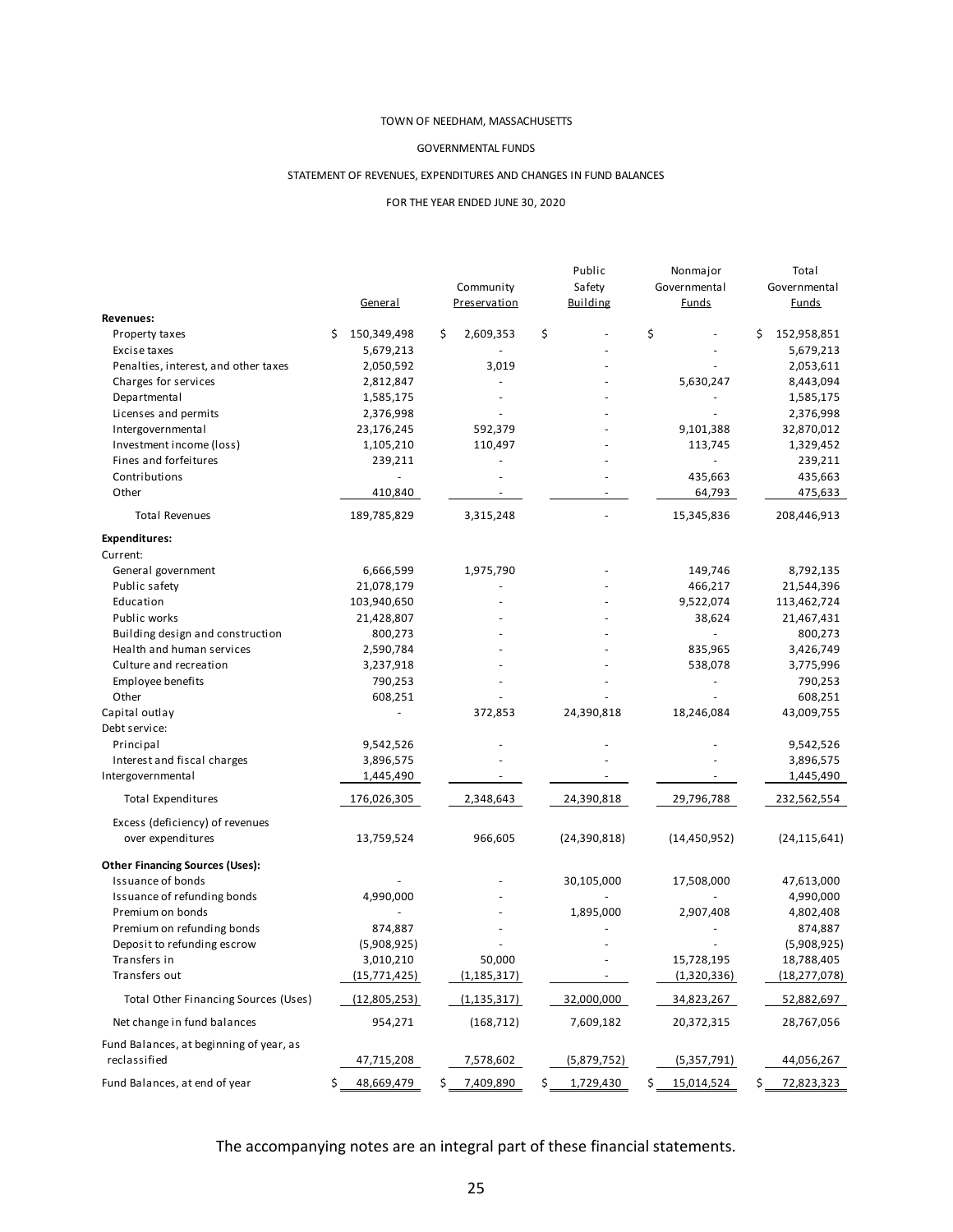### RECONCILIATION OF THE STATEMENT OF REVENUES, EXPENDITURES, AND CHANGES IN FUND BALANCES OF GOVERNMENTAL FUNDS TO THE STATEMENT OF ACTIVITIES

FOR THE YEAR ENDED JUNE 30, 2020

| <b>NET CHANGES IN FUND BALANCES - TOTAL GOVERNMENTAL FUNDS</b>                                                                                                                                                                                                                                                                                                                                                                                                                         | \$<br>28,767,056 |
|----------------------------------------------------------------------------------------------------------------------------------------------------------------------------------------------------------------------------------------------------------------------------------------------------------------------------------------------------------------------------------------------------------------------------------------------------------------------------------------|------------------|
| Governmental funds report capital outlays as expenditures. However,<br>in the Statement of Activities the cost of those assets is allocated<br>over their estimated useful lives and reported as depreciation expense:                                                                                                                                                                                                                                                                 |                  |
| Capital outlay purchases, net of loss on disposal                                                                                                                                                                                                                                                                                                                                                                                                                                      | 42,945,185       |
| Depreciation                                                                                                                                                                                                                                                                                                                                                                                                                                                                           | (11, 485, 194)   |
| Revenues in the Statement of Activities that do not provide current<br>financial resources are fully deferred in the Statement of Revenues,<br>Expenditures and Changes in Fund Balances. Therefore, the<br>recognition of revenue for various types of accounts receivable<br>(real estate and personal property, motor vehicle excise, etc.) differ<br>between the two statements. This amount represents the net change<br>in deferred revenue and allowance for doubtful accounts. | 421,935          |
| The issuance of long-term debt (bonds) provides current<br>financial resources to governmental funds, while the repayment of<br>the principal of long-term debt consumes the financial resources of<br>governmental funds. Neither transaction, however, has any affect<br>net position:                                                                                                                                                                                               |                  |
| Bond premium                                                                                                                                                                                                                                                                                                                                                                                                                                                                           | (4,746,000)      |
| Bond premium amortization                                                                                                                                                                                                                                                                                                                                                                                                                                                              | 340,506          |
| Issuance of debt                                                                                                                                                                                                                                                                                                                                                                                                                                                                       | (47, 613, 000)   |
| Refunded debt                                                                                                                                                                                                                                                                                                                                                                                                                                                                          | 5,760,000        |
| Issuance of refunded debt                                                                                                                                                                                                                                                                                                                                                                                                                                                              | (4,990,000)      |
| Repayments of debt                                                                                                                                                                                                                                                                                                                                                                                                                                                                     | 9,542,526        |
| In the Statement of Activities, interest is accrued on outstanding<br>long-term debt, whereas in governmental funds interest is not<br>reported until due.                                                                                                                                                                                                                                                                                                                             | (722, 257)       |
| Some expenses reported in the Statement of Activities do not<br>require the use of current financial resources and therefore, are<br>not reported as expenditures in the governmental funds.                                                                                                                                                                                                                                                                                           |                  |
| Change in net pension liability and related deferred outflows and inflows of resources                                                                                                                                                                                                                                                                                                                                                                                                 | (5,390,519)      |
| Change in net OPEB liability and related deferred outflows and inflows of resources                                                                                                                                                                                                                                                                                                                                                                                                    | (731, 175)       |
| Change in compensated absences                                                                                                                                                                                                                                                                                                                                                                                                                                                         | (1, 121, 233)    |
| Change in landfill liability                                                                                                                                                                                                                                                                                                                                                                                                                                                           | 56,415           |
| Internal service funds are used by management to account for self-<br>insurance activities. The net activity of internal service funds is                                                                                                                                                                                                                                                                                                                                              |                  |
| reported with Governmental Activities.                                                                                                                                                                                                                                                                                                                                                                                                                                                 | 531,947          |
| <b>CHANGE IN NET POSITION OF GOVERNMENTAL ACTIVITIES</b>                                                                                                                                                                                                                                                                                                                                                                                                                               | 11,566,192       |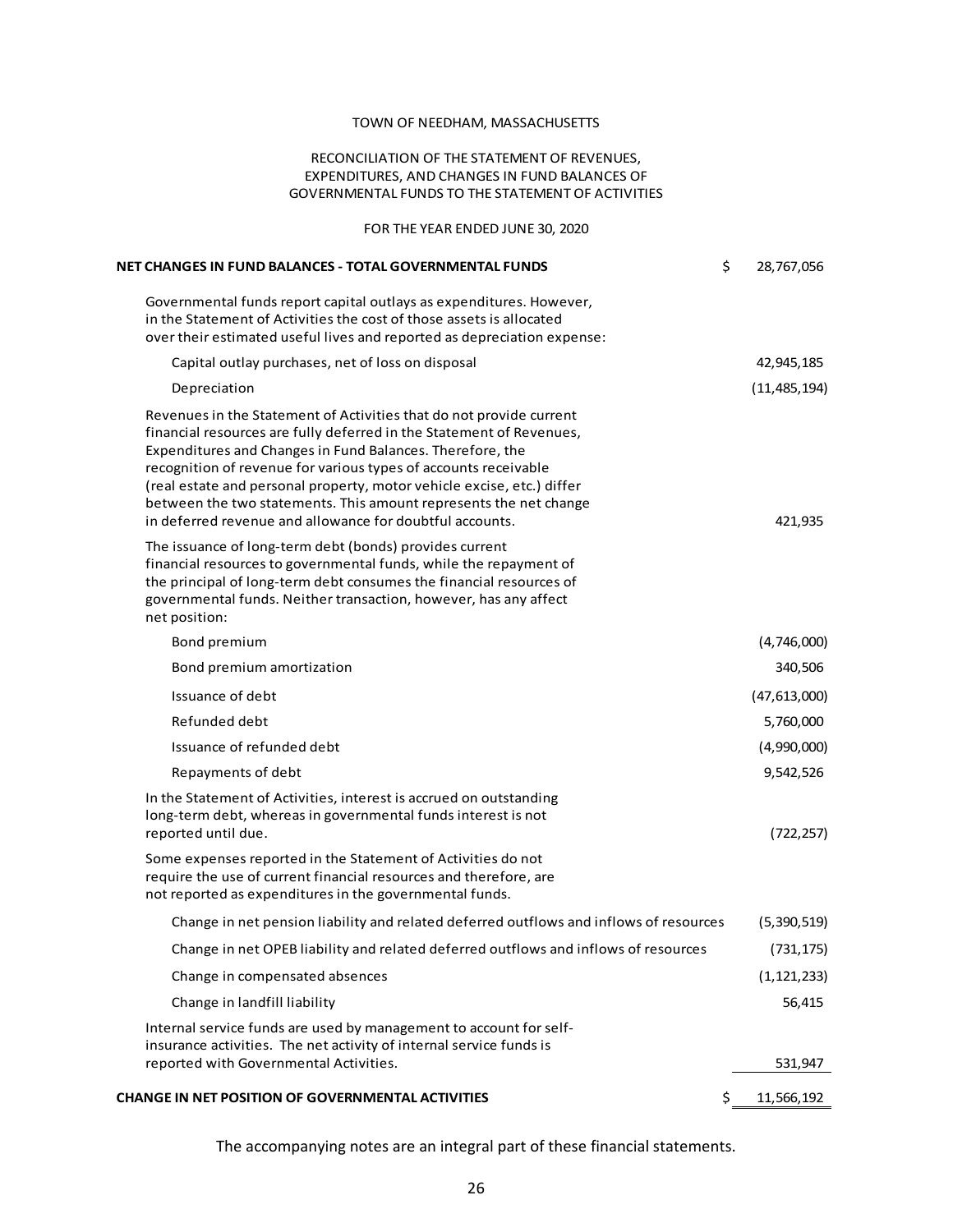#### PROPRIETARY FUNDS

#### STATEMENT OF NET POSITION

#### JUNE 30, 2020

|                                                                   |    |               | Business-Type Activities |                    |    | Governmental             |
|-------------------------------------------------------------------|----|---------------|--------------------------|--------------------|----|--------------------------|
|                                                                   |    |               | <b>Enterprise Funds</b>  |                    |    | Activities<br>Internal   |
|                                                                   |    | Sewer         | Water                    |                    |    | Service                  |
|                                                                   |    | Fund          | Fund                     | <b>Total</b>       |    | <b>Funds</b>             |
| <b>ASSETS AND DEFERRED OUTFLOWS OF</b>                            |    |               |                          |                    |    |                          |
| <b>RESOURCES</b>                                                  |    |               |                          |                    |    |                          |
| Assets:<br>Current:                                               |    |               |                          |                    |    |                          |
| Cash and short-term investments                                   | Ś. | 4,622,312     | \$<br>6,516,153          | \$<br>11,138,465   | s  | 1,191,563                |
| User fees receivable                                              |    | 2,858,244     | 2,078,050                | 4,936,294          |    |                          |
| Total current assets                                              |    | 7,480,556     | 8,594,203                | 16,074,759         |    | 1,191,563                |
| Noncurrent:                                                       |    |               |                          |                    |    |                          |
| Land and construction in progress                                 |    | 2,194,350     | 1,863,972                | 4,058,322          |    |                          |
| Other capital assets, net of<br>accumulated depreciation          |    |               |                          |                    |    |                          |
|                                                                   |    | 23,502,896    | 31,677,443               | 55,180,339         |    |                          |
| Total noncurrent assets                                           |    | 25,697,246    | 33,541,415               | 59,238,661         |    | $\overline{\phantom{a}}$ |
| <b>TOTAL ASSETS</b>                                               |    | 33,177,802    | 42,135,618               | 75,313,420         |    | 1,191,563                |
| Deferred Outflows of Resources:                                   |    |               |                          |                    |    |                          |
| Related to pensions<br>Related to OPEB                            |    | 340,112       | 525,627                  | 865,739<br>416,964 |    |                          |
|                                                                   |    | 214,396       | 202,568                  |                    |    |                          |
| TOTAL DEFERRED OUTFLOW OF RESOURCES                               |    | 554,508       | 728,195                  | 1,282,703          |    |                          |
|                                                                   |    |               |                          |                    |    |                          |
| TOTAL ASSETS AND DEFERRED OUTFLOW OF<br><b>RESOURCES</b>          |    | \$ 33,732,310 | 42,863,813               | \$76,596,123       |    | \$1,191,563              |
|                                                                   |    |               |                          |                    |    |                          |
| LIABILITIES, DEFERRED INFLOWS OF RESOURCES                        |    |               |                          |                    |    |                          |
| AND, NET POSITION                                                 |    |               |                          |                    |    |                          |
| Liabilities:<br>Current:                                          |    |               |                          |                    |    |                          |
| Accounts payable                                                  | \$ | 22,422        | \$<br>198,041            | \$<br>220,463      | \$ |                          |
| Accrued payroll                                                   |    | 25,510        | 26,040                   | 51,550             |    |                          |
| Accrued liabilities                                               |    |               |                          |                    |    | 1,219,913                |
| Refunds payable                                                   |    | 159,785       | 22,682                   | 182,467            |    |                          |
| Compensated absences<br>Current portion of long-term liabilities: |    | 195,297       | 152,031                  | 347,328            |    |                          |
| Bonds payable                                                     |    | 543,649       | 632,379                  | 1,176,028          |    |                          |
| Total current liabilities                                         |    | 946,663       | 1,031,173                | 1,977,836          |    | 1,219,913                |
| Noncurrent:                                                       |    |               |                          |                    |    |                          |
| Bonds payable, net of current portion                             |    | 4,546,187     | 4,880,547                | 9,426,734          |    |                          |
| Net pension liability                                             |    | 1,323,940     | 2,046,089                | 3,370,029          |    |                          |
| Net OPEB liability                                                |    | 814,517       | 769,582                  | 1,584,099          |    |                          |
| Total noncurrent liabilities                                      |    | 6,684,644     | 7,696,218                | 14,380,862         |    |                          |
| TOTAL LIABILITIES                                                 |    | 7,631,307     | 8,727,391                | 16,358,698         |    | 1,219,913                |
| Deferred Inflow of Resources:                                     |    |               |                          |                    |    |                          |
| Related to pensions                                               |    | 130,352       | 201,453                  | 331,805            |    |                          |
| Related to OPEB                                                   |    | 111,581       | 105,425                  | 217,006            |    |                          |
| TOTAL DEFERRED INFLOW OF RESOURCES                                |    | 241,933       | 306,878                  | 548,811            |    |                          |
| Net Position:                                                     |    |               |                          |                    |    |                          |
| Net investment in capital assets                                  |    | 20,607,411    | 28,034,367               | 48,641,778         |    |                          |
| Unrestricted                                                      |    | 5,251,659     | 5,795,177                | 11,046,836         |    | (28, 350)                |
| <b>TOTAL NET POSITION</b>                                         |    | 25,859,070    | 33,829,544               | 59,688,614         |    | (28, 350)                |
| TOTAL LIABILITIES, DEFERRED INFLOW OF                             |    |               |                          |                    |    |                          |
| <b>RESOURCES AND NET POSITION</b>                                 |    | \$33,732,310  | \$42,863,813             | \$76,596,123       |    | \$1,191,563              |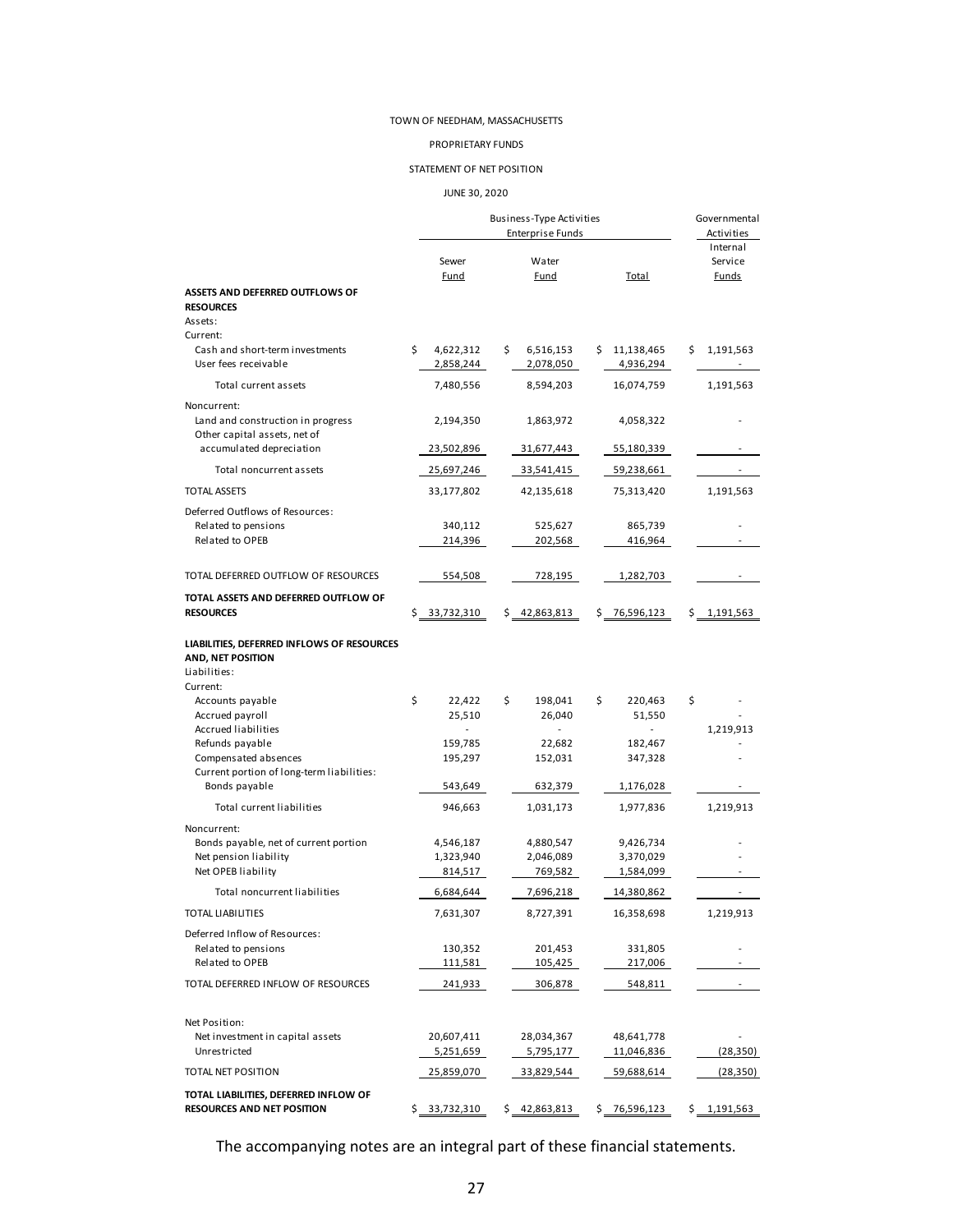#### PROPRIETARY FUNDS

## STATEMENT OF REVENUES, EXPENSES AND CHANGES IN FUND NET POSITION

## FOR THE YEAR ENDED JUNE 30, 2020

|                                             |                 | Business-Type Activities |    |                     | Governmental                        |
|---------------------------------------------|-----------------|--------------------------|----|---------------------|-------------------------------------|
|                                             |                 | <b>Enterprise Funds</b>  |    |                     | Activities                          |
|                                             | Sewer<br>Fund   | Water<br><b>Fund</b>     |    | Total               | Internal<br>Service<br><b>Funds</b> |
| <b>Operating Revenues:</b>                  |                 |                          |    |                     |                                     |
| Charges for services<br>Other               | \$<br>9,201,404 | \$<br>6,568,810<br>2,614 | Ś. | 15,770,214<br>2,614 | \$<br>613,315                       |
| <b>Total Operating Revenues</b>             | 9,201,404       | 6,571,424                |    | 15,772,828          | 613,315                             |
| <b>Operating Expenses:</b>                  |                 |                          |    |                     |                                     |
| Personnel services                          | 1,077,910       | 1,218,865                |    | 2,296,775           | 365,074                             |
| Non-personnel services                      | 337,603         | 944,772                  |    | 1,282,375           |                                     |
| Depreciation                                | 962,216         | 1,385,014                |    | 2,347,230           |                                     |
| Intergovernmental assessments               | 6,388,680       | 1,412,327                |    | 7,801,007           |                                     |
| <b>Total Operating Expenses</b>             | 8,766,409       | 4,960,978                |    | 13,727,387          | 365,074                             |
| Operating Income                            | 434,995         | 1,610,446                |    | 2,045,441           | 248,241                             |
| <b>Nonoperating Revenues (Expenses):</b>    |                 |                          |    |                     |                                     |
| Investment income                           | 22,192          | 35,013                   |    | 57,205              |                                     |
| Interest expense                            | (116, 481)      | (131, 223)               |    | (247, 704)          |                                     |
| Total Nonoperating Revenues (Expenses), Net | (94, 289)       | (96, 210)                |    | (190, 499)          |                                     |
| Income Before Contributions and Transfers   | 340,706         | 1,514,236                |    | 1,854,942           | 248,241                             |
| Capital contributions                       | 360,000         |                          |    | 360,000             |                                     |
| Transfers in                                | 530,467         |                          |    | 530,467             | 283,706                             |
| Transfers out                               | (472,345)       | (853, 155)               |    | (1,325,500)         |                                     |
| Change in Net Position                      | 758,828         | 661,081                  |    | 1,419,909           | 531,947                             |
| Net Position at Beginning of Year           | 25,100,242      | 33,168,463               |    | 58,268,705          | (560, 297)                          |
| Net Position at End of Year                 | 25,859,070      | \$33,829,544             |    | \$59,688,614        | (28, 350)                           |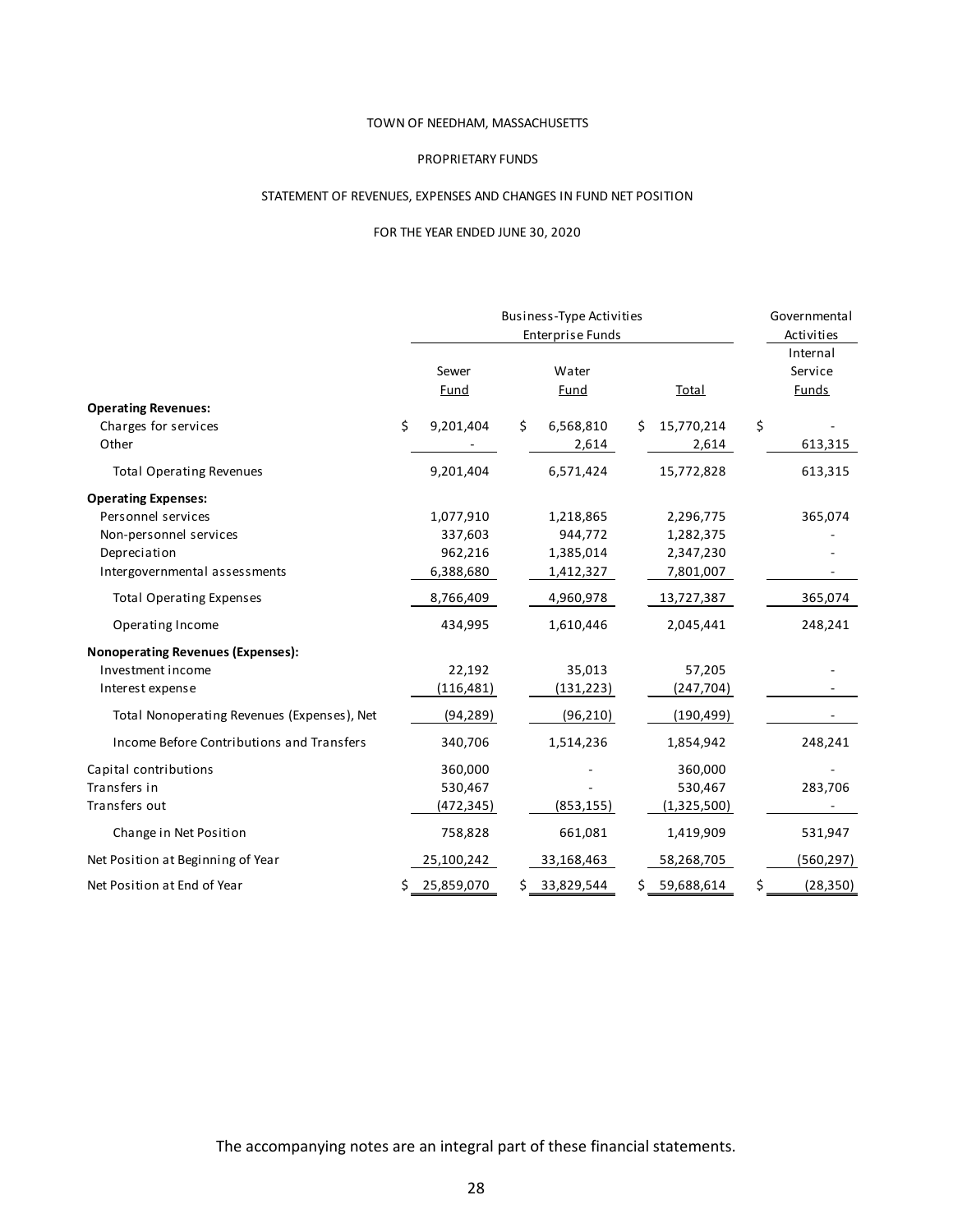#### PROPRIETARY FUNDS

#### STATEMENT OF CASH FLOWS

#### FOR THE YEAR ENDED JUNE 30, 2020

|                                                                                | Business-Type Activities<br><b>Enterprise Funds</b> |                      |    | Governmental<br>Activities |    |               |                                    |
|--------------------------------------------------------------------------------|-----------------------------------------------------|----------------------|----|----------------------------|----|---------------|------------------------------------|
|                                                                                |                                                     | Sewer<br><b>Fund</b> |    | Water<br><b>Fund</b>       |    | <b>Total</b>  | Internal<br>Service<br><b>Fund</b> |
| <b>Cash Flows From Operating Activities:</b>                                   |                                                     |                      |    |                            |    |               |                                    |
| Receipts from customers and users                                              | \$                                                  | 9,104,998            | Ś. | 6,268,408                  | \$ | 15,373,406    | \$                                 |
| <b>Employer contributions</b><br>Payments of utility assessments               |                                                     | (6,388,680)          |    | (1,412,327)                |    | (7,801,007)   | 613,315                            |
| Payments to vendors and contractors                                            |                                                     | (332, 840)           |    | (783,006)                  |    | (1, 115, 846) |                                    |
| Payments of employee salaries, benefits, and related expenses                  |                                                     | (939, 252)           |    | (1, 126, 984)              |    | (2,066,236)   | (641, 654)                         |
| Net Cash Provided By (Used For) Operating Activities                           |                                                     | 1,444,226            |    | 2,946,091                  |    | 4,390,317     | (28, 339)                          |
| <b>Cash Flows From Noncapital Financing Activities:</b>                        |                                                     |                      |    |                            |    |               |                                    |
| Operating grants received                                                      |                                                     |                      |    |                            |    |               |                                    |
| Transfers from other funds                                                     |                                                     | 530,467              |    |                            |    | 530,467       | 283,706                            |
| Transfers to other funds                                                       |                                                     | (472,345)            |    | (853, 155)                 |    | (1,325,500)   |                                    |
| Net Cash Provided by (Used For) Noncapital Financing Activities                |                                                     | 58,122               |    | (853, 155)                 |    | (795, 033)    | 283,706                            |
| <b>Cash Flows From Capital and Related Financing Activities:</b>               |                                                     |                      |    |                            |    |               |                                    |
| Acquisition and construction of capital assets                                 |                                                     | (1,832,105)          |    | (730, 686)                 |    | (2,562,791)   |                                    |
| Proceeds from issuance of bonds                                                |                                                     | 486,000              |    |                            |    | 486,000       |                                    |
| Principal payments on bonds and loans                                          |                                                     | (787, 613)           |    | (686, 606)                 |    | (1,474,219)   |                                    |
| Paydowns of notes                                                              |                                                     |                      |    | (360,000)                  |    | (360,000)     |                                    |
| Interest expense                                                               |                                                     | (116,481)            |    | (131, 223)                 |    | (247, 704)    |                                    |
| Net Cash (Used For) Capital and Related Financing Activities                   |                                                     | (2,250,199)          |    | (1,908,515)                |    | (4, 158, 714) |                                    |
| <b>Cash Flows From Investing Activities:</b>                                   |                                                     |                      |    |                            |    |               |                                    |
| Investment income                                                              |                                                     | 22,192               |    | 35,013                     |    | 57,205        |                                    |
| Net Cash Provided By Investing Activities                                      |                                                     | 22,192               |    | 35,013                     |    | 57,205        |                                    |
| Net Change in Cash and Short-Term Investments                                  |                                                     | (725, 659)           |    | 219,434                    |    | (506, 225)    | 255,367                            |
| Cash and Short-Term Investments, Beginning of Year                             |                                                     | 5,347,971            |    | 6,296,719                  |    | 11,644,690    | 936,196                            |
| Cash and Short-Term Investments, End of Year                                   |                                                     | 4,622,312            | Ś. | 6,516,153                  | Ś  | 11,138,465    | \$<br>1,191,563                    |
| Reconciliation of Operating Income (Loss) to Net Cash                          |                                                     |                      |    |                            |    |               |                                    |
| <b>Provided by (Used For) Operating Activities:</b><br>Operating income (loss) | \$                                                  | 434,995              | \$ | 1,610,446                  | \$ | 2,045,441     | \$<br>248,241                      |
| Adjustments to reconcile operating income to net                               |                                                     |                      |    |                            |    |               |                                    |
| cash provided by operating activities:                                         |                                                     |                      |    |                            |    |               |                                    |
| Depreciation                                                                   |                                                     | 962,216              |    | 1,385,014                  |    | 2,347,230     |                                    |
| Changes in assets, liabilities, and deferred outflows/inflows:                 |                                                     |                      |    |                            |    |               |                                    |
| Us er fees                                                                     |                                                     | (163, 553)           |    | (303, 140)                 |    | (466, 693)    |                                    |
| Deferred outflows - related to pensions                                        |                                                     | (124, 027)           |    | 45,435                     |    | (78, 592)     |                                    |
| Deferred outflows - related to OPEB                                            |                                                     | (6,317)              |    | (214, 396)                 |    | (220, 713)    |                                    |
| Accounts payable                                                               |                                                     | 4,765                |    | 161,766                    |    | 166,531       |                                    |
| Accrued liabilities                                                            |                                                     | 4,868                |    | 6,022                      |    | 10,890        | (276, 580)                         |
| Refunds payable                                                                |                                                     | 67,146               |    | 123                        |    | 67,269        |                                    |
| Compensated absences                                                           |                                                     | 16,549               |    | 16,267                     |    | 32,816        |                                    |
| Net pension liability                                                          |                                                     | 87,921               |    | 135,878                    |    | 223,799       |                                    |
| Net OPEB liability                                                             |                                                     | 74,503               |    | (31, 624)                  |    | 42,879        |                                    |
| Deferred inflows - related to pensions                                         |                                                     | (26, 421)            |    | 22,719                     |    | (3,702)       |                                    |
| Deferred inflows - related to OPEB                                             |                                                     | 111,581              |    | 111,581                    |    | 223,162       |                                    |
| Net Cash Provided By (Used For) Operating Activities                           | Ś.                                                  | 1,444,226            | S  | 2,946,091                  | \$ | 4,390,317     | \$<br>(28, 339)                    |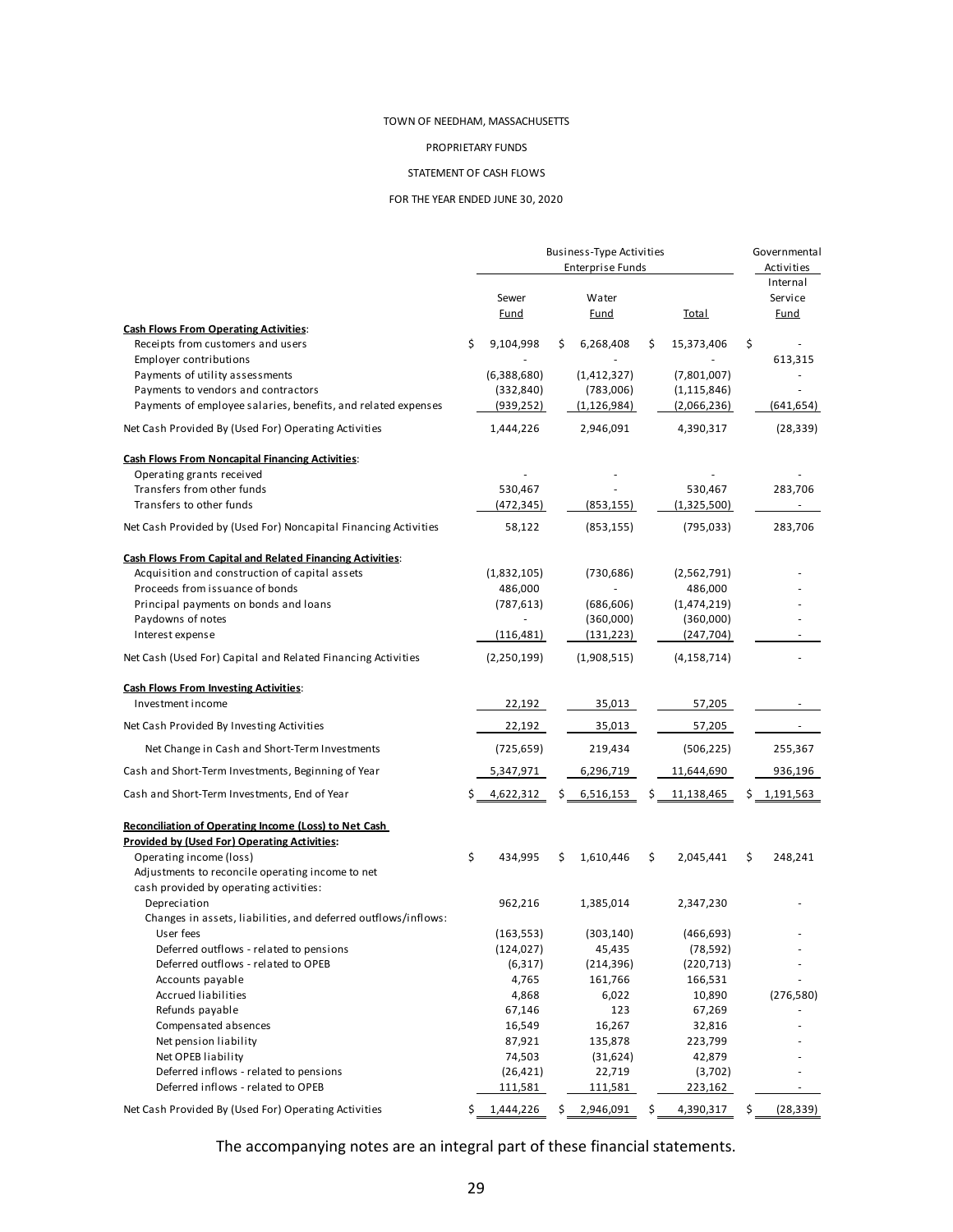#### FIDUCIARY FUNDS

## STATEMENT OF FIDUCIARY NET POSITION

## JUNE 30, 2020

|                                                  | Pension           |                    | Other Post- | Private           |       |              |                 |
|--------------------------------------------------|-------------------|--------------------|-------------|-------------------|-------|--------------|-----------------|
|                                                  | <b>Trust Fund</b> |                    | Employment  | Purpose           |       |              |                 |
|                                                  | (As of            |                    |             | Benefit           | Trust |              | Agency          |
|                                                  |                   | December 31, 2019) |             | <b>Trust Fund</b> |       | Fund         | <b>Funds</b>    |
| <b>ASSETS</b>                                    |                   |                    |             |                   |       |              |                 |
| Cash and short-term investments<br>Investments:  | \$                | 2,050,988          | \$          | 562,272           | \$    |              | \$<br>1,002,967 |
| PRIT - external investment pool                  |                   | 180,832,899        |             |                   |       |              |                 |
| SRBT - external investment pool                  |                   |                    |             | 42,178,373        |       |              |                 |
| Other                                            |                   |                    |             |                   |       | 5,439,995    |                 |
| Receivables                                      |                   |                    |             |                   |       |              | 835,919         |
|                                                  |                   |                    |             |                   |       |              |                 |
| <b>TOTAL ASSETS</b>                              | \$                | 182,883,887        | \$          | 42,740,645        |       | \$5,439,995  | \$1,838,886     |
| <b>LIABILITIES AND NET POSITION</b>              |                   |                    |             |                   |       |              |                 |
| Liabilities:                                     |                   |                    |             |                   |       |              |                 |
| Accounts payable                                 | \$                | 671,423            | \$          |                   | \$    |              | \$<br>50,990    |
| Unearned revenue                                 |                   |                    |             |                   |       |              | 497,432         |
| <b>Accrued liabilities</b>                       |                   |                    |             |                   |       |              | 60,596          |
| Refunds payable                                  |                   |                    |             |                   |       |              | 10,167          |
| Other liabilities                                |                   |                    |             |                   |       |              | 1,219,701       |
| <b>TOTAL LIABILITIES</b>                         |                   | 671,423            |             |                   |       |              | 1,838,886       |
| Net Position:                                    |                   |                    |             |                   |       |              |                 |
| Total net position restricted for pension, other |                   |                    |             |                   |       |              |                 |
| post employment benefits, and other purposes     |                   | 182,212,464        |             | 42,740,645        |       | 5,439,995    |                 |
| <b>TOTAL LIABILITIES AND NET POSITION</b>        | \$                | 182,883,887        | \$          | 42,740,645        |       | \$ 5,439,995 | \$1,838,886     |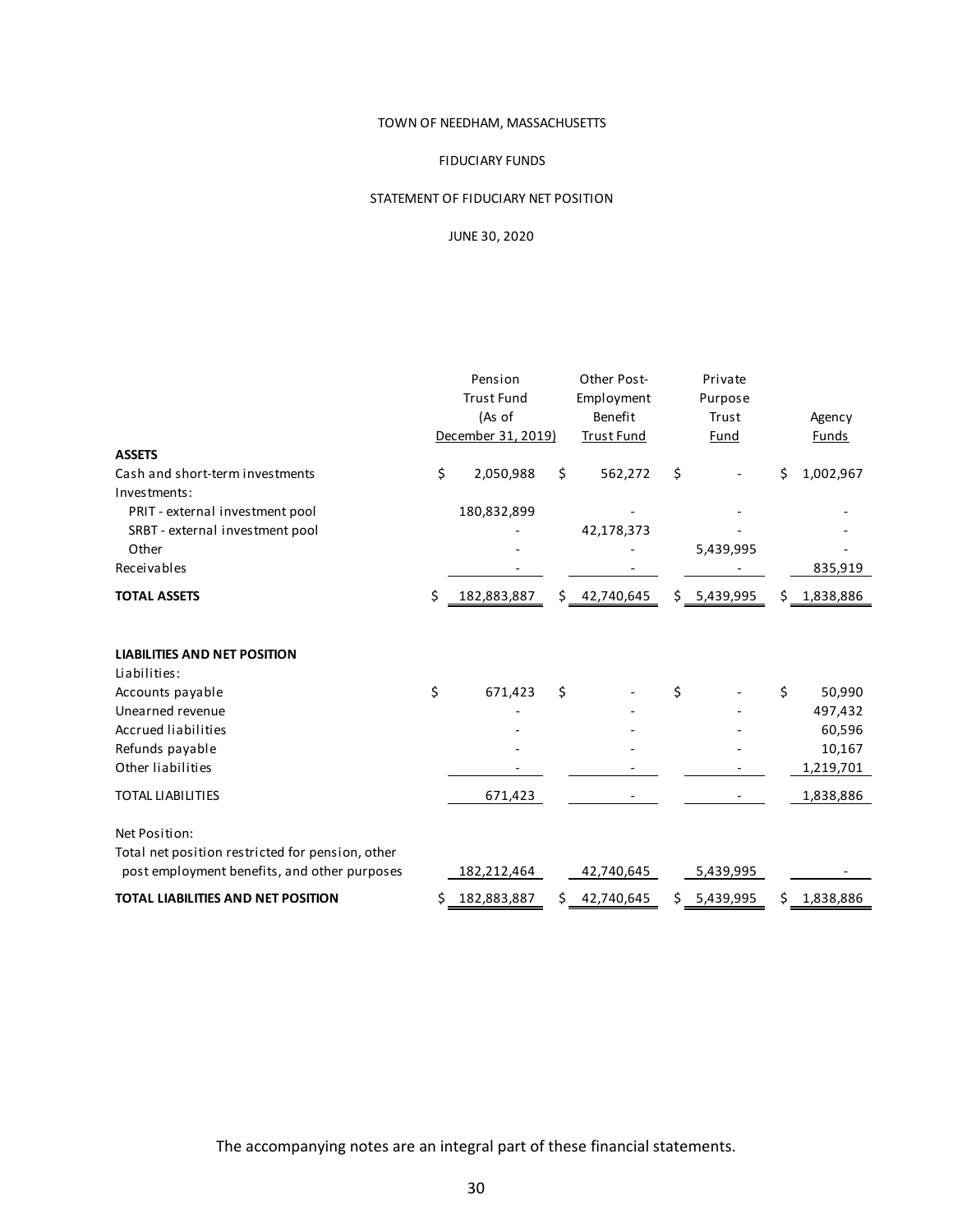#### FIDUCIARY FUNDS

## STATEMENT OF CHANGES IN FIDUCIARY NET POSITION

## FOR THE YEAR ENDED JUNE 30, 2020

|                                                          | Pension<br><b>Trust Fund</b><br>(For the Year Ended<br>December 31, 2019) |             |    | Other Post-<br>Employment<br>Benefit<br><b>Trust Fund</b> | Private<br>Purpose<br><b>Trust Fund</b> |
|----------------------------------------------------------|---------------------------------------------------------------------------|-------------|----|-----------------------------------------------------------|-----------------------------------------|
| <b>Additions:</b>                                        |                                                                           |             |    |                                                           |                                         |
| Contributions:                                           |                                                                           |             |    |                                                           |                                         |
| Employers                                                | \$                                                                        | 8,688,258   | \$ | 8,032,252                                                 | \$                                      |
| Plan members                                             |                                                                           | 4,784,394   |    |                                                           |                                         |
| Other                                                    |                                                                           | 399,143     |    |                                                           | 36,749                                  |
| <b>Total contributions</b>                               |                                                                           | 13,871,795  |    | 8,032,252                                                 | 36,749                                  |
| Investment Income:                                       |                                                                           |             |    |                                                           |                                         |
| Earnings and change in fair value of investments         |                                                                           | 25,914,501  |    | 873,725                                                   | 170,591                                 |
| Less: management fees                                    |                                                                           | (869, 837)  |    |                                                           |                                         |
| Net investment income                                    |                                                                           | 25,044,664  |    | 873,725                                                   | 170,591                                 |
| <b>Total additions</b>                                   |                                                                           | 38,916,459  |    | 8,905,977                                                 | 207,340                                 |
| <b>Deductions:</b>                                       |                                                                           |             |    |                                                           |                                         |
| Benefit payments to plan members and beneficiaries       |                                                                           | 13,735,685  |    | 4,502,453                                                 |                                         |
| Refunds to plan members                                  |                                                                           | 307,377     |    |                                                           |                                         |
| Administrative expenses                                  |                                                                           | 308,604     |    |                                                           |                                         |
| Other                                                    |                                                                           | 1,081,447   |    |                                                           | 144,295                                 |
| <b>Total deductions</b>                                  |                                                                           | 15,433,113  |    | 4,502,453                                                 | 144,295                                 |
| Net increase                                             |                                                                           | 23,483,346  |    | 4,403,524                                                 | 63,045                                  |
| Net position restricted for pensions and other purposes: |                                                                           |             |    |                                                           |                                         |
| Beginning of year                                        |                                                                           | 158,729,118 |    | 38,337,121                                                | 5,376,950                               |
| End of year                                              | \$<br>182,212,464                                                         |             | \$ | 42,740,645                                                | \$5,439,995                             |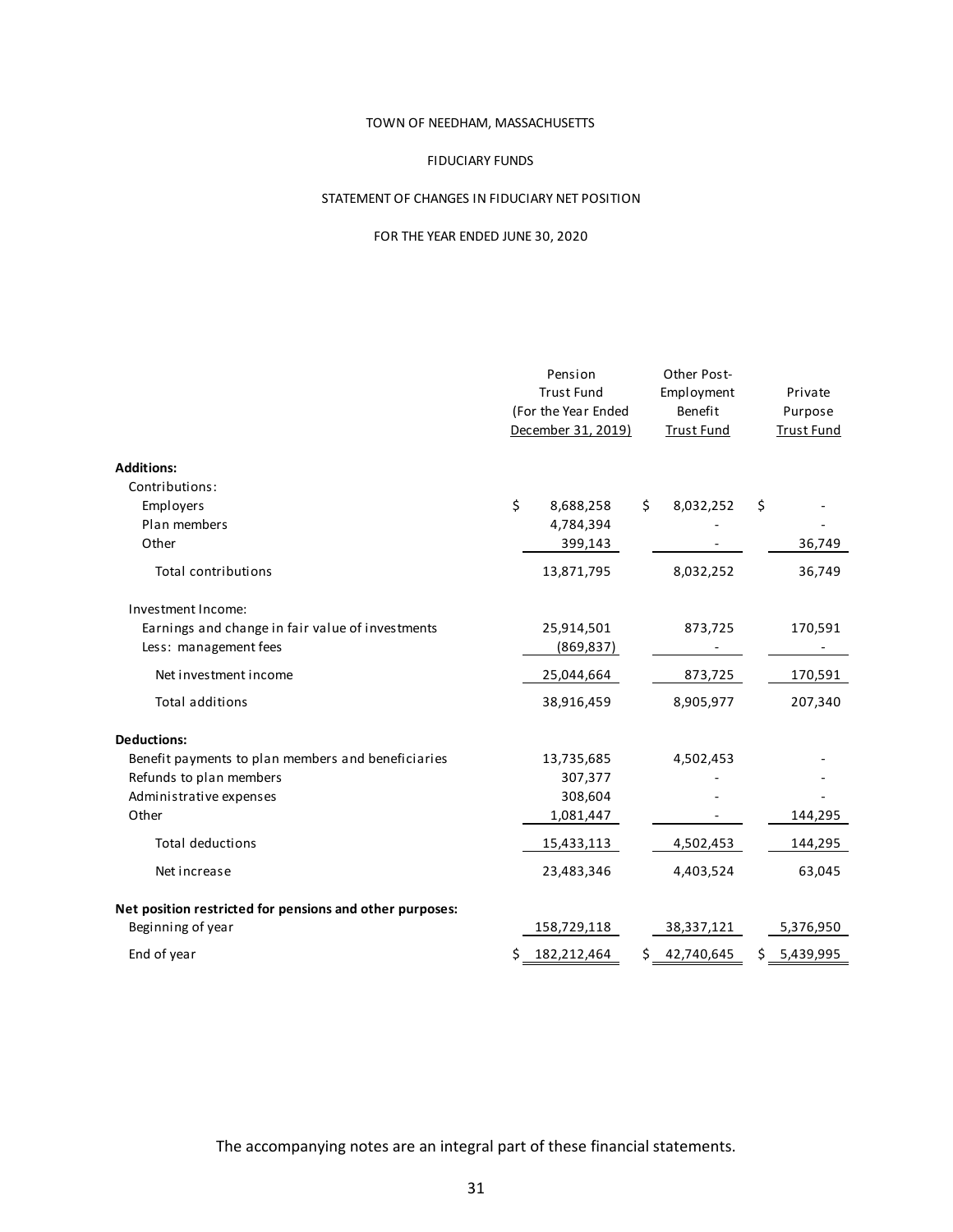Notes to Financial Statements

# **1. Summary of Significant Accounting Policies**

The accounting policies of the Town of Needham (the Town) conform to generally accepted accounting principles (GAAP) as applicable to governmental units. The following is a summary of the more significant policies:

# *A. Reporting Entity*

The Town is a municipal corporation governed by an elected Select Board. As required by generally accepted accounting principles, these financial statements present the Town and applicable component units for which the Town is considered to be financially accountable.

Component unit fiduciary in nature: The Needham Contributory Retirement System (the System) which was established to provide retirement benefits primarily to employees and their beneficiaries. The System is presented using the accrual basis of accounting and is reported as a pension trust fund in the fiduciary fund financial statements. Additional financial information of the System and complete financial statements can be obtained by contacting the System located at Town of Needham, Massachusetts, Town Hall, Needham, Massachusetts 02492.

*B. Government‐wide and Fund Financial Statements* 

# Government‐wide Financial Statements

The government‐wide financial statements (i.e., the Statement of Net Position and the Statement of Activities) report information on all of the nonfiduciary activities of the primary government. For the most part, the effect of interfund activity has been removed from these statements. *Governmental activities*, which normally are supported by taxes and intergovernmental revenues, are reported separately from *business‐type activities*, which rely to a significant extent on fees and charges for support. Likewise, the primary government is reported separately from certain legally separate component units for which the primary government is financially accountable.

The Statement of Activities demonstrates the degree to which the direct expenses of a given function or segment are offset by program revenues. *Direct expenses* are those that are clearly identifiable with a specific function or segment. Program revenues include (1) charges to customers or applicants who purchase, use, or directly benefit from goods, services, or privileges provided by a given function or segment and (2) grants and contributions that are restricted to meeting the operational or capital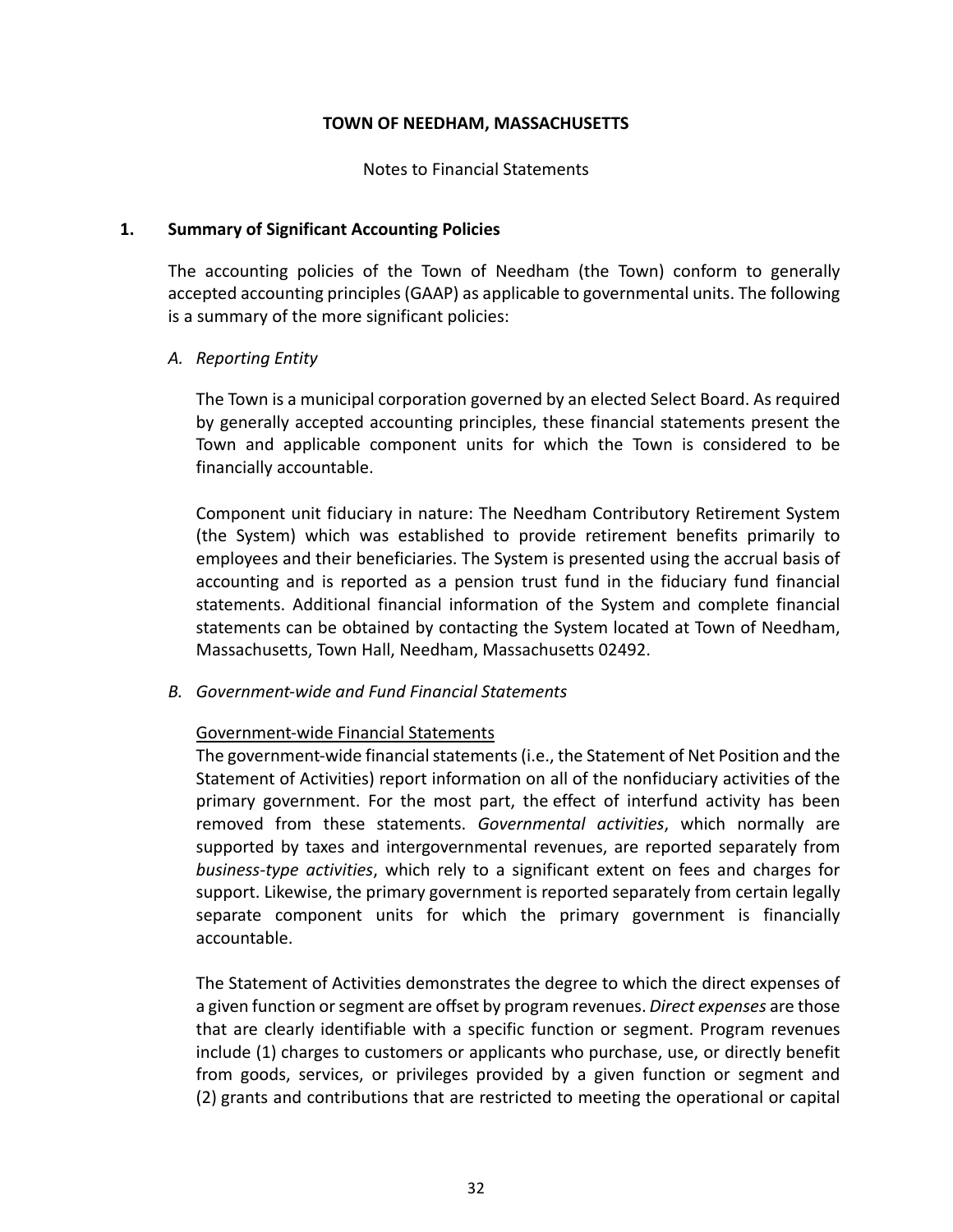requirements of a particular function or segment. Taxes and other items not properly included among program revenues are reported instead as *general revenues*.

# Fund Financial Statements

Separate financial statements are provided for governmental funds, proprietary funds and fiduciary funds, even though the latter are excluded from the government‐wide financial statements. Major individual governmental funds and major individual enterprise funds are reported as separate columns in the fund financial statements.

*C. Measurement Focus, Basis of Accounting, and Financial Statement Presentation* 

# Government‐wide Financial Statements

The government‐wide financial statements are reported using the *economic resources measurement focus* and the *accrual basis of accounting*, as is the proprietary fund and fiduciary fund financial statements. Revenues are recorded when earned and expenses are recorded when a liability is incurred, regardless of the timing of related cash flows. Property taxes are recognized as revenues in the year for which they are levied. Grants and similar items are recognized as revenue as soon as all eligibility requirements imposed by the provider have been met. As a general rule, the effect of interfund activity has been eliminated from the government‐wide financial statements.

Amounts reported as *program revenues* include (1) charges to customers or applicants for goods, services, or privileges provided, (2) operating grants and contributions, and (3) capital grants and contributions, including special assessments. Internally dedicated resources are reported as *general revenues* rather than as program revenues. Likewise, general revenues include all taxes and excises.

## Fund Financial Statements

Governmental fund financial statements are reported using the *current financial resources measurement focus* and the *modified accrual basis of accounting*. Revenues are recognized as soon as they are both measurable and available. Revenues are considered to be available when they are collectible within the current period or soon enough thereafter to pay liabilities of the current period. For this purpose, the Town considers property tax revenues to be available if they are collected within 60 days of the end of the current fiscal period. All other revenue items are considered to be measurable and available only when cash is received by the government. Expenditures generally are recorded when a liability is incurred, as under accrual accounting. However, certain expenditures such as debt service, claims and judgments, compensated absences, OPEB, and pension are recorded only when payment is due.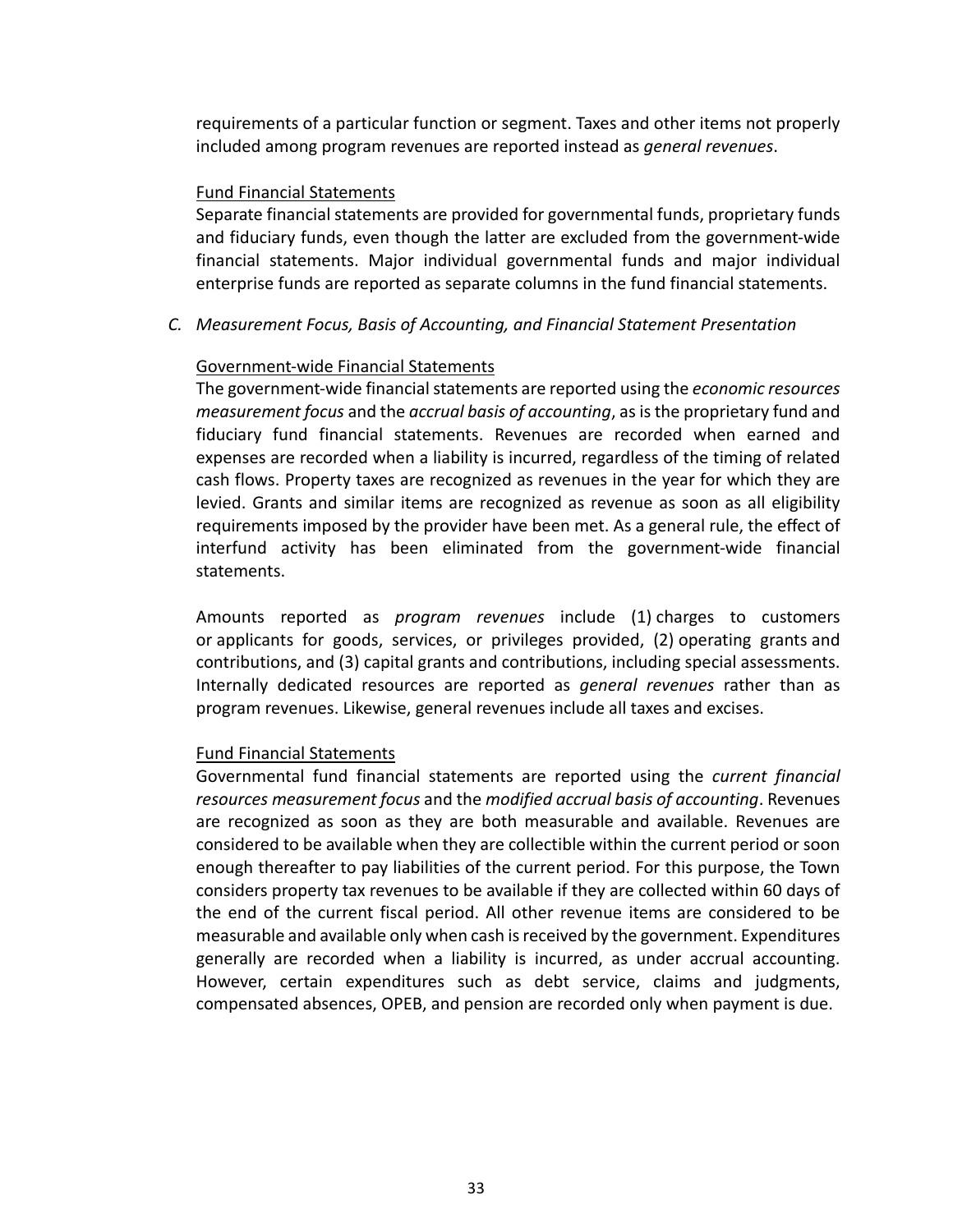The Town reports the following major governmental funds:

- The *General Fund* is the government's primary operating fund. It accounts for all financial resources of the general government, except those required to be accounted for in another fund.
- The *Community Preservation Fund* was adopted on November 2, 2004 by a state‐wide act enabling legislation to allow Cities and Towns to choose to create a new funding source that can be used to address three core community concerns:
	- Acquisition and preservation of open space
	- Creation and support of affordable housing
	- Acquisition and preservation of historic buildings and landscapes
- The *Public Safety Building Fund* was created in accordance with Article 10 of the October 2018 Annual Town Meeting for the construction and reconstruction of the building and Fire Station #2. Expenditures in the current year result mainly from the architectural and engineering costs as well as general construction costs.

The proprietary fund financial statements are reported using the *economic resources measurement* focus and the *accrual basis of accounting.* Under this method, revenues are recognized when earned and expenses are recorded when liabilities are incurred.

Proprietary funds distinguish operating revenues and expenses from nonoperating items. Operating revenues and expenses generally result from providing services and producing and delivering goods in connection with a proprietary fund's principal ongoing operations. The principal operating revenues of the enterprise fund are charges to customers for sales and services. Operating expenses for enterprise funds include the cost of sales and services, administrative expenses and depreciation on capital assets. All revenues and expenses not meeting this definition are reported as nonoperating revenues and expenses.

The Town reports the following major proprietary funds:

- The *Sewer Fund* is used to report the Town's sewer enterprise fund operations.
- The *Water Fund* is used to report the Town's water enterprise fund operations.

The self‐insured employee workers compensation is reported as an *Internal Service Fund* in the accompanying financial statements.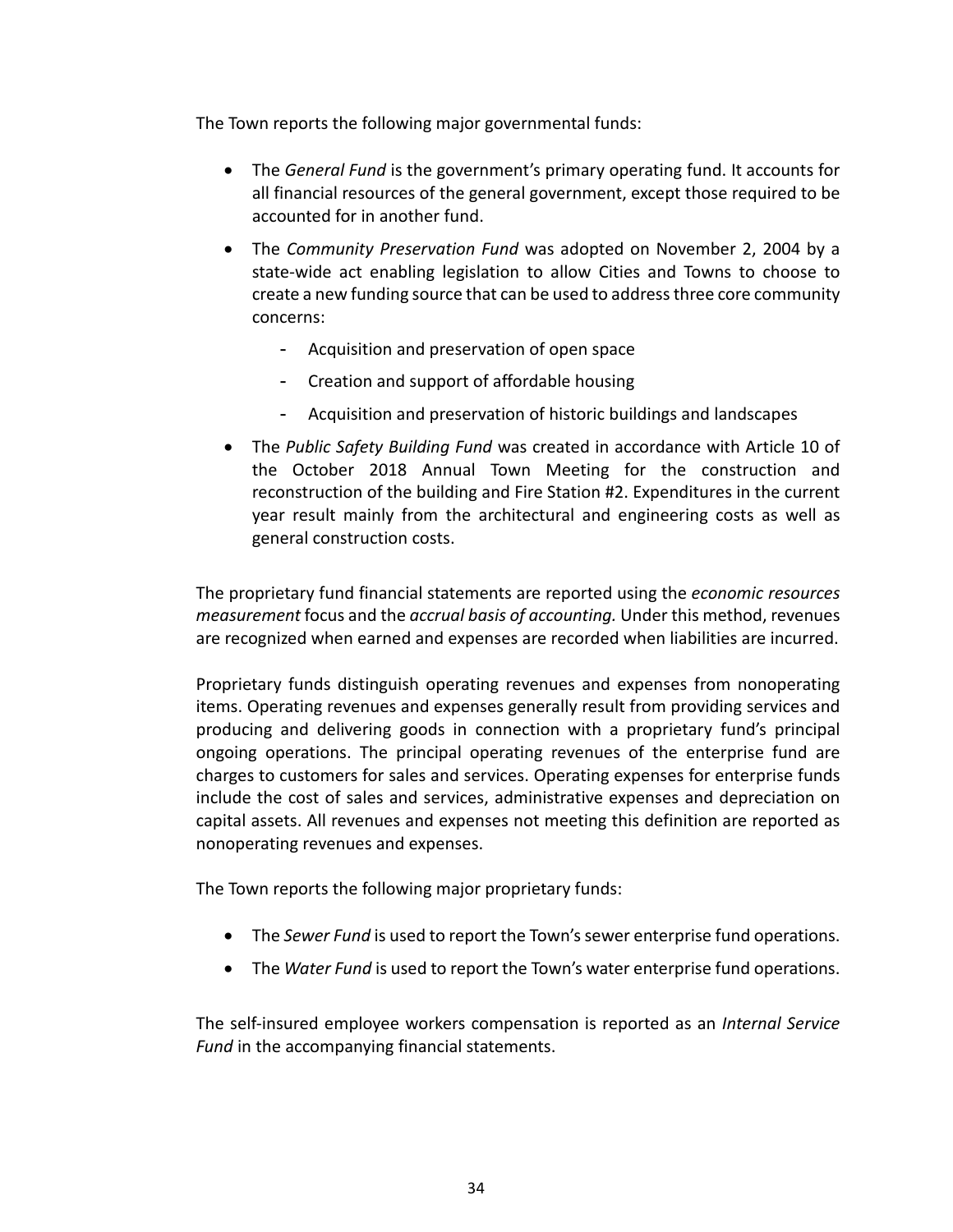The fiduciary fund financial statements are reported using the *economic resources measurement focus* and the *accrual basis of accounting.* Under this method, revenues are recognized when earned and expenses are recorded when liabilities are incurred.

The Town reports the following fiduciary funds:

- The Pension Trust Fund accounts for the activities of the Employees Contributory Retirement System, which accumulates resources for pension benefit payments to qualified employees.
- The Other Post-Employment Benefits Trust Fund is used to accumulate resources for health and life insurance benefits for retired employees.
- The Private-Purpose Trust Fund is used to account for trust arrangements, other than those properly reported in the pension trust fund or permanent fund, under which principal and investment income exclusively benefit individuals, private organizations, or other governments.
- The Agency Funds include Student Activity Funds, Police, Fire and Maintenance Detail Funds, Traffic Mitigation Fund, Sewer Impact Fees Fund, Needham Retirement Board Fund, Rail Trail Fund and other Miscellaneous Funds. Agency funds report only assets and liabilities, and therefore, have no measurement focus.

## *D. Deposits and Investments*

A cash and investment pool is maintained that is available for use by all funds, except those required to be segregated by law. Each fund's portion of this pool is reflected on the combined financial statements under the caption "cash and short‐term investments." The interest earnings attributable to each fund type are included under investment income.

For purpose of the statement of cash flows, the proprietary funds consider investments with original maturities of three months or less to be cash equivalents.

The Town's short‐term investments also include their share of Massachusetts Municipal Depository Trust (MMDT) cash portfolio, an external investment pool overseen by the Treasurer of the Commonwealth of Massachusetts. The fund is not SEC registered. In accordance with GASB 79, the MMDT pool's portfolio securities are valued at amortized cost.

Investments are presented at fair value based on quotations from national securities exchanges, except for investments in state pools that are required to be presented using the net asset value (NAV). Investments measured at the NAV are not subject to the fair value level classification.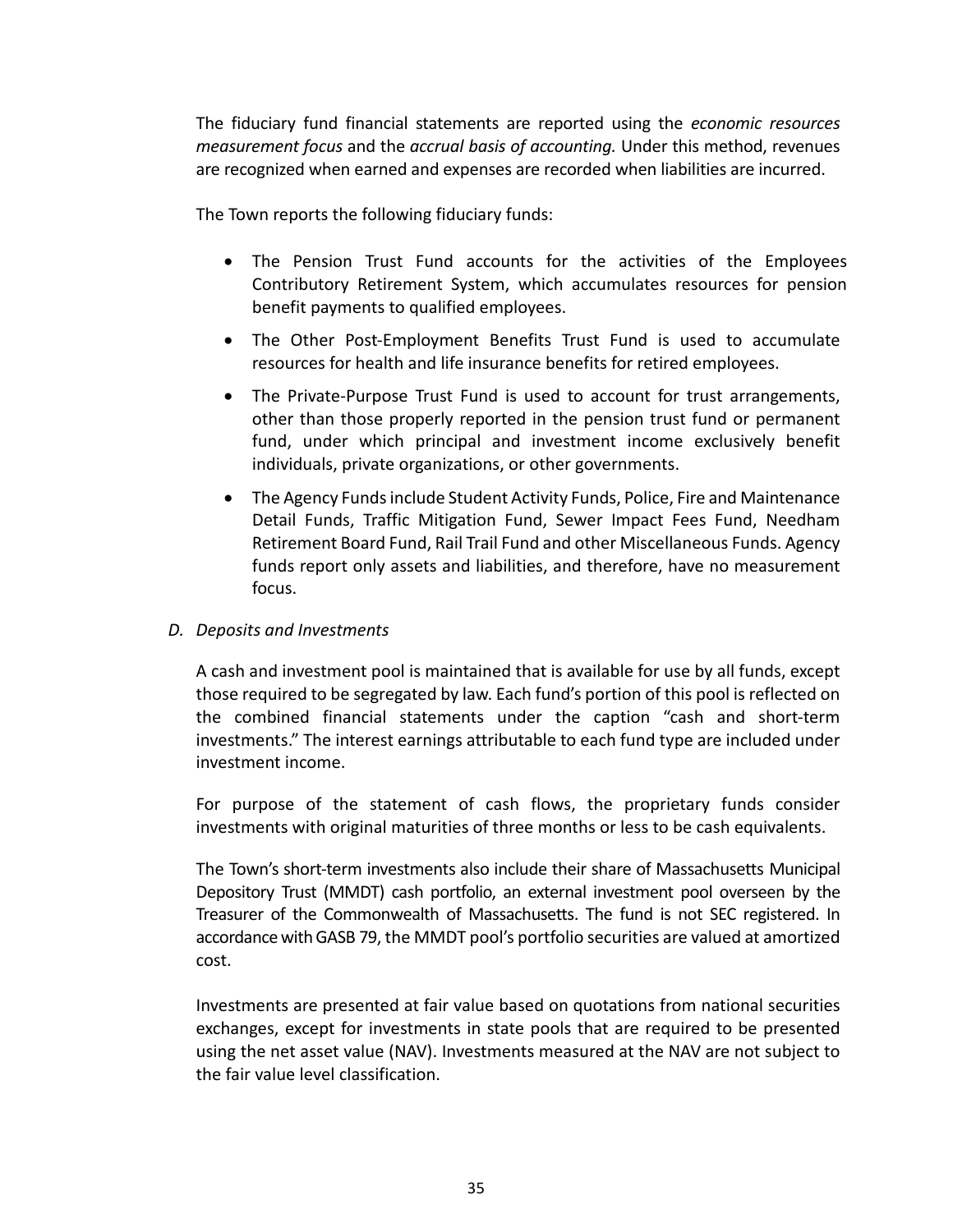The Town conforms to the municipal finance laws of the Commonwealth of Massachusetts including Massachusetts General Laws chapter 44, Sections 54 and 55, with respect to investments of trust funds and public funds on deposit, limitations, and investments.

Investments in the Needham Retirement System are held in Pension Reserve Investment Trust Fund (PRIT). Investments in the OPEB Trust Fund are held in the Massachusetts State Retiree Benefits Trust Fund (SBRT). Both are maintained by the Massachusetts Pension Reserves Investment Management Board (PRIM).

*E. Property Tax Limitations* 

Legislation known as "Proposition  $2\frac{y}{y}$  limits the amount of revenue that can be derived from property taxes. The prior fiscal year's tax levy limit is used as a base and cannot increase by more than 2.5 percent (excluding new growth), unless an override or debt exemption is voted. The actual fiscal year 2020 tax levy reflected an excess capacity of \$2,999,601.

*F. Capital Assets* 

Capital assets, which include property, plant, equipment, and infrastructure assets are reported in the applicable governmental or business-type activities columns in the government‐wide financial statements. Capital assets are defined by the Town as assets with an estimated useful life in excess of five years. The Town has a capitalization policy with the following established thresholds for capitalization:

| Assets                          |    | Threshold |
|---------------------------------|----|-----------|
| Land improvements               | S  | 5,000     |
| <b>Buildings and facilities</b> |    | \$50,000  |
| <b>Building improvements</b>    |    | \$25,000  |
| Furniture, fixtures, machinery, |    |           |
| and equipment                   | \$ | 5,000     |
| Vehicles                        | \$ | 5,000     |
| Road work                       |    | \$75,000  |
| Water and sewer systems         |    | \$75,000  |

Such assets are recorded at historical cost or estimated historical cost if purchased or constructed. Donated capital assets are recorded at acquisition value.

The costs of normal maintenance and repairs that do not add to the value of the asset or materially extend assets lives are not capitalized.

Major outlays for capital assets and improvements are capitalized as projects are constructed. Interest incurred during the construction phase of capital assets of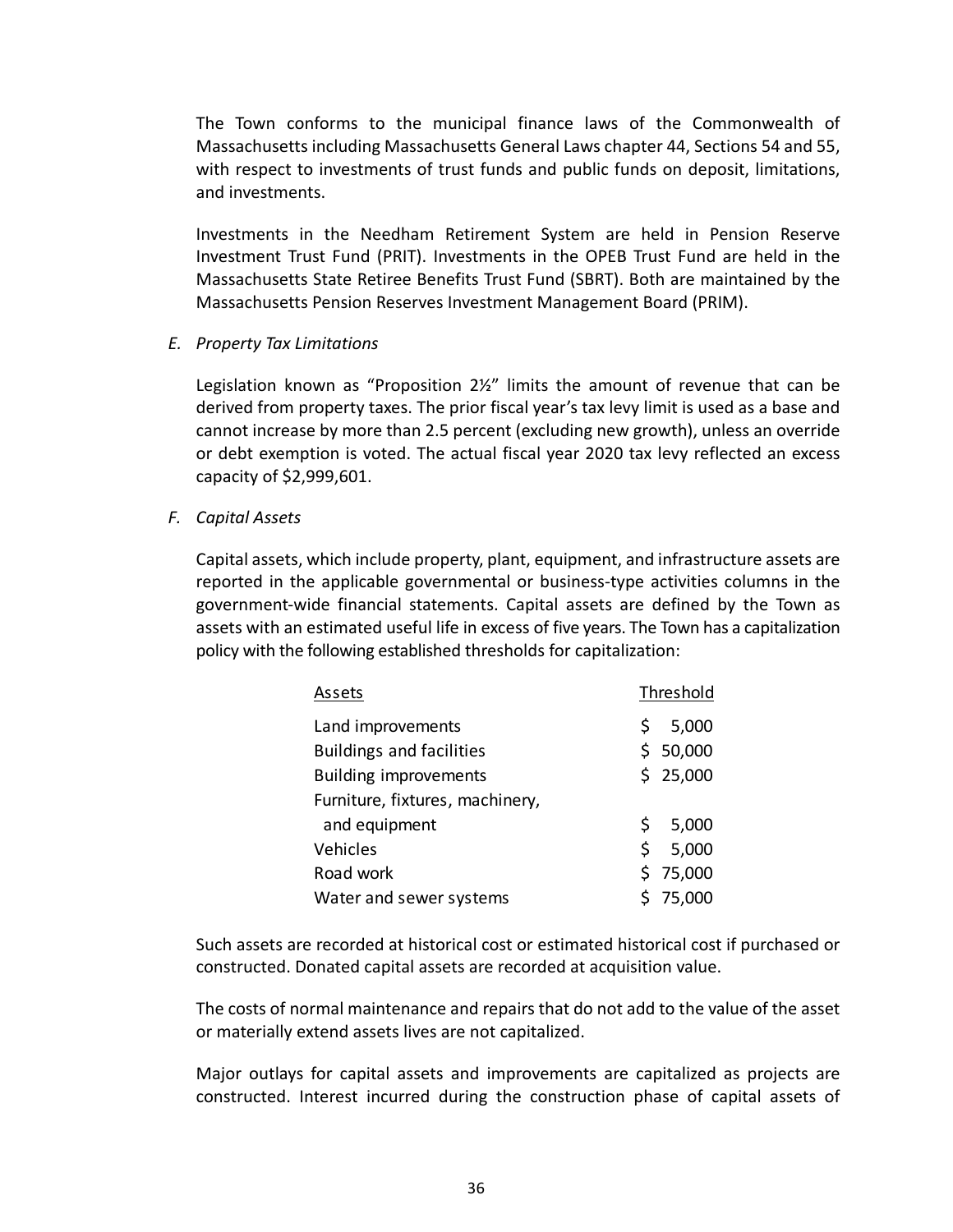business‐type activities is included as part of the capitalized value of the assets constructed.

Capital assets are depreciated using the straight‐line method over the following estimated useful lives:

| Assets                                | Years     |
|---------------------------------------|-----------|
| Building and improvements             | $40 - 50$ |
| Machinery, equipment, and furnishings | $5 - 10$  |
| Vehicles                              | 5         |
| Infrastructure                        | 20 - 40   |

### *G. Compensated Absences*

Based on provisions contained in the Town's personnel policy or collective bargaining agreement, employees are eligible to accumulate earned but unused vacation and sick leave benefits. Vacation time accrues either annually or monthly based on years of service and is considered vested at the time it is earned. Employees are limited in their ability to carry unused vacation leave from one year to the next. Personal leave is not cumulative and is not carried forward to the next year. Sick leave is accrued either monthly or annually and accumulates without limit. Some employees whose employment terminates by retirement, disability, or death are entitled to payment upon termination at their current rate of pay for twenty‐five percent of accrued sick leave. Some employees are subject to a 960‐hour cap for the purposes of sick leave buy‐back, and some employees are ineligible to participate in the program.

All vested personal and vacation pay is accrued when incurred in the government‐wide financial statements. Twenty-five percent of vested sick leave is accrued when incurred in the government‐wide financial statements, based on an estimate number of employees expected to retire. A liability for these amounts is reported in governmental funds only if the employee has met the requirements to be eligible for buy‐back of sick leave upon a qualifying event.

## *H. Long‐Term Obligations*

In the government‐wide financial statements, and proprietary fund types in the fund financial statements, long‐term debt, and other long‐term obligations are reported as liabilities in the applicable governmental activities, business‐type activities, or proprietary fund type Statement of Net Position.

## *I. Fund Equity*

Fund equity at the governmental fund financial reporting level is classified as "fund balance". Fund equity for all other reporting is classified as "net position".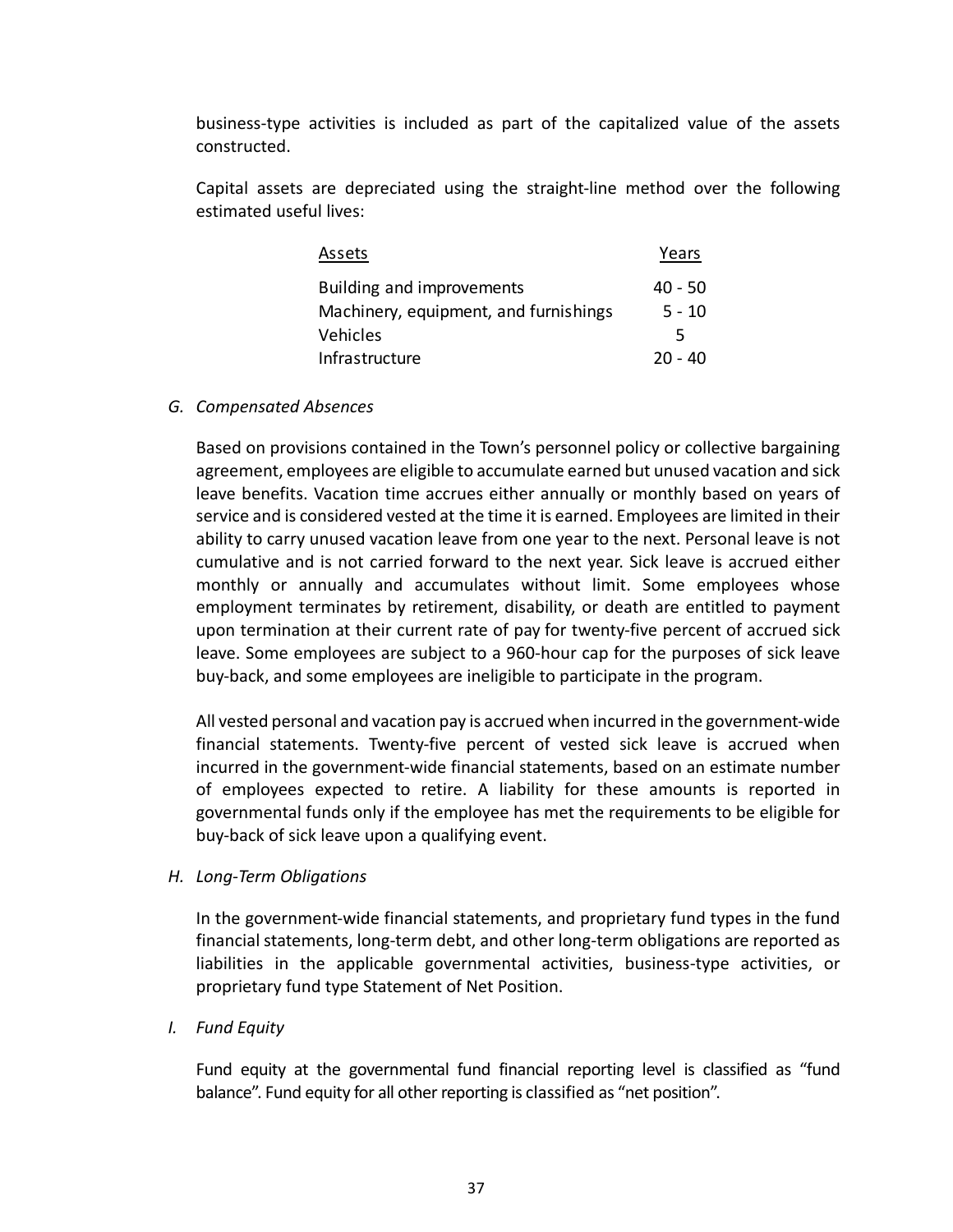*Fund Balance* - Generally, fund balance represents the difference between the current assets/deferred outflows and current liabilities/deferred inflows. The Town reserves those portions of fund balance that are legally segregated for a specific future use or which do not represent available, spendable resources and therefore, are not available for appropriation or expenditure. Unassigned fund balance indicates that portion of fund balance that is available for appropriation in future periods.

The Town's fund balance classification policies and procedures are as follows:

- 1) Nonspendable funds are either unspendable in the current form or can never be spent (i.e., perpetual care).
- 2) Restricted funds are used solely for the purpose in which the fund was established. In the case of special revenue funds, these funds are created by statute or otherwise have external constraints on how the funds can be expended.
- 3) Committed funds are reported and expended as a result of motions passed by the highest decision‐making authority in the Town (i.e., the Town Meeting).
- 4) Assigned funds are used for specific purposes as established by management. These funds, which include encumbrances, have been assigned for specific goods and services ordered but not yet paid for. This account also includes fund balance (free cash) voted to be used in the subsequent fiscal year.
- 5) Unassigned funds represent the residual classification for the general fund and include all amounts not contained in other classifications. Unassigned amounts are available for any purpose. Temporary fund balance deficits are reported as negative amounts in the unassigned classification in other governmental funds. Positive unassigned amounts are reported only in the general fund.

When an expenditure is incurred that would qualify for payment from multiple fund balance types, the Town uses the following order to liquidate liabilities: restricted, committed, assigned and unassigned.

*Net Position* ‐ Net position represents the difference between assets/deferred outflows and liabilities/deferred inflows. Net investment in capital assets, consists of capital assets, net of accumulated depreciation, reduced by the outstanding balances of any borrowing used for the acquisition, construction or improvement of those assets. Net position is reported as restricted when there are limitations imposed on their use either through the enabling legislation adopted by the Town or through external restrictions imposed by creditors, grantors, or laws or regulations of other governments. The remaining net position is reported as unrestricted.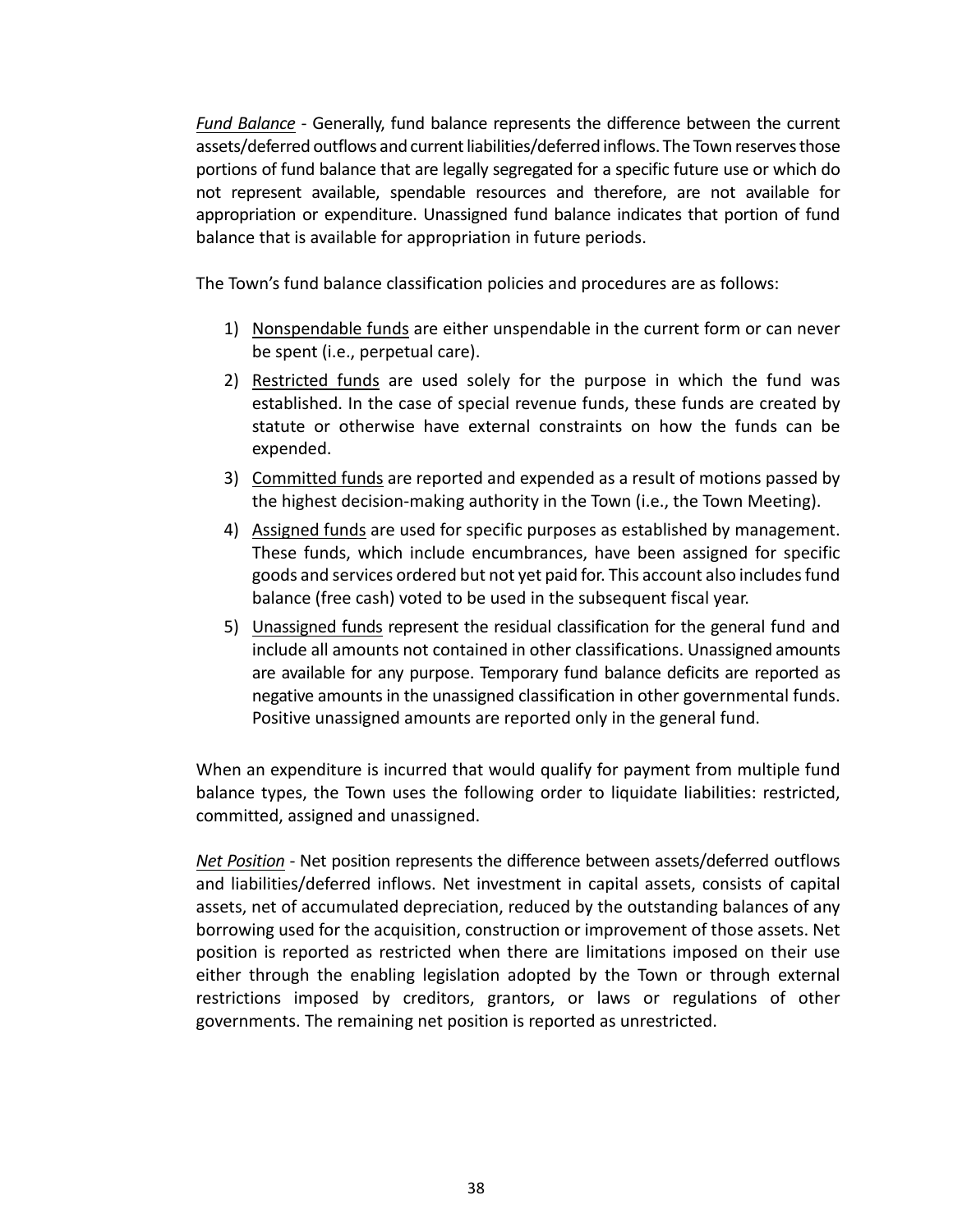## *J. Use of Estimates*

The preparation of basic financial statements in conformity with generally accepted accounting principles requires management to make estimates and assumptions that affect the reported amounts of assets and liabilities and disclosures for contingent assets and liabilities at the date of the basic financial statements, and the reported amounts of the revenues and expenditures/expenses during the fiscal year. Actual results could vary from estimates that were used.

# **2. Stewardship, Compliance, and Accountability**

# *A. Budgetary Information*

At the annual town meeting, the Finance Committee presents an operating budget for the proposed expenditures of the fiscal year commencing the following July 1. The budget, as enacted by town meeting, establishes the legal level of control and specifies that certain appropriations are to be funded by particular revenues. The original budget is amended during the fiscal year at special town meetings as required by changing conditions. In cases of extraordinary or unforeseen expenses, the Finance Committee is empowered to transfer funds from the Reserve Fund (a contingency appropriation) to a departmental appropriation. "Extraordinary" includes expenses which are not in the usual line, or are great or exceptional. "Unforeseen" includes expenses which are not foreseen as of the time of the annual meeting when appropriations are voted.

Departments are limited to the line items as voted. Certain items may exceed the line item budget as approved if it is for an emergency and for the safety of the general public. These items are limited by the Massachusetts General Laws and must be raised in the next year's tax rate.

Formal budgetary integration is employed as a management control device during the year for the General Fund and Proprietary Funds. Effective budgetary control is achieved for all other funds through provisions of the Massachusetts General Laws.

At year‐end, appropriation balances lapse, except for certain unexpended capital items and encumbrances, which will be honored during the subsequent year.

## *B. Deficit Fund Equity*

The Town reflects several special revenue and capital project fund deficits, primarily caused by grant expenses occurring in advance of grant reimbursements and the use of bond anticipation notes to finance construction activities or in anticipation of future use of bond anticipation notes or issuance of long‐term debt authorized at Town Meetings.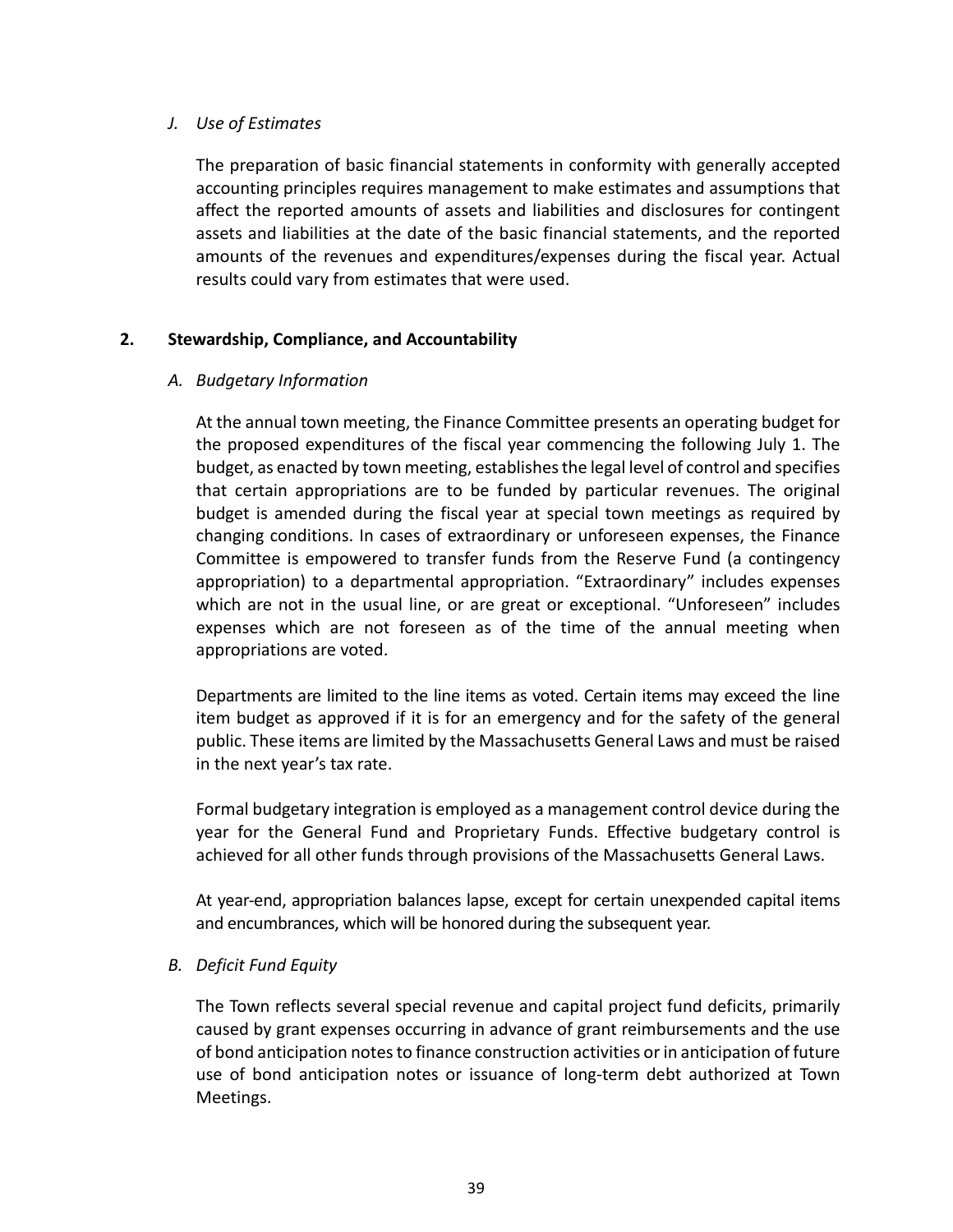The deficits in these funds will be eliminated through future intergovernmental revenues, transfers from other funds and issuance of long‐term debt.

The following funds had deficits as of June 30, 2020:

| Nonmajor Governmental Funds:            |               |
|-----------------------------------------|---------------|
| Special Revenue Funds:                  |               |
| Other                                   | \$<br>203,727 |
| Capital Project Funds                   |               |
| A 2 STM 10/16 Sunita L. Williams School | 1,422,053     |
| Downtown Phase 2 Great Plain            | 86,262        |
| <b>Public Works Storage Facility</b>    | 67,761        |
| Other Deficit Funds                     | 72,571        |
| Subtotal Nonmajor Governmental Funds    | 1,852,374     |
| <b>Fiduciary Funds:</b>                 |               |
| Police outside detail                   | 80,663        |
| Fire outside detail                     | 72,134        |
| Needham retirement board                | 19,279        |
| Subtotal Fiduciary Funds                | 172,076       |
| Total                                   | 2,024,450     |

## **3. Cash and Short‐Term Investments**

*Custodial Credit Risk* ‐ *Deposits*. Custodial credit risk is the risk that in the event of a bank failure, the Town's deposits may not be returned. Massachusetts General Law (MGL) Chapter 44, Section 55, limits deposits "in a bank or trust company or banking company to an amount not exceeding sixty percent of the capital and surplus of such bank or trust company or banking company, unless satisfactory security is given to it by such bank or trust company or banking company for such excess." The Town's custodial credit risk policy allows unlimited amounts to be deposited in certificates of deposits with a maximum maturity as set by Massachusetts General Laws (MGL) and full collateralization through a third‐party agreement. The policy also allows unlimited deposits in Massachusetts State pooled fund and limits the remaining unsecured deposits to 5% of any institution's assets and no more than 25% of the Town's assets. The Town's policy was designed to limit exposure to only those institutions with a proven financial strength, capital adequacy of the firm, and overall affirmative reputation in the municipal industry. Further, all securities not held directly by the Town, will be held in the Town's name and the tax identification number by a third-party custodian approved by the Treasurer and evidenced by safekeeping receipts showing individual CUSIP numbers for each security. The Retirement System does not have a deposit policy for custodial credit risk.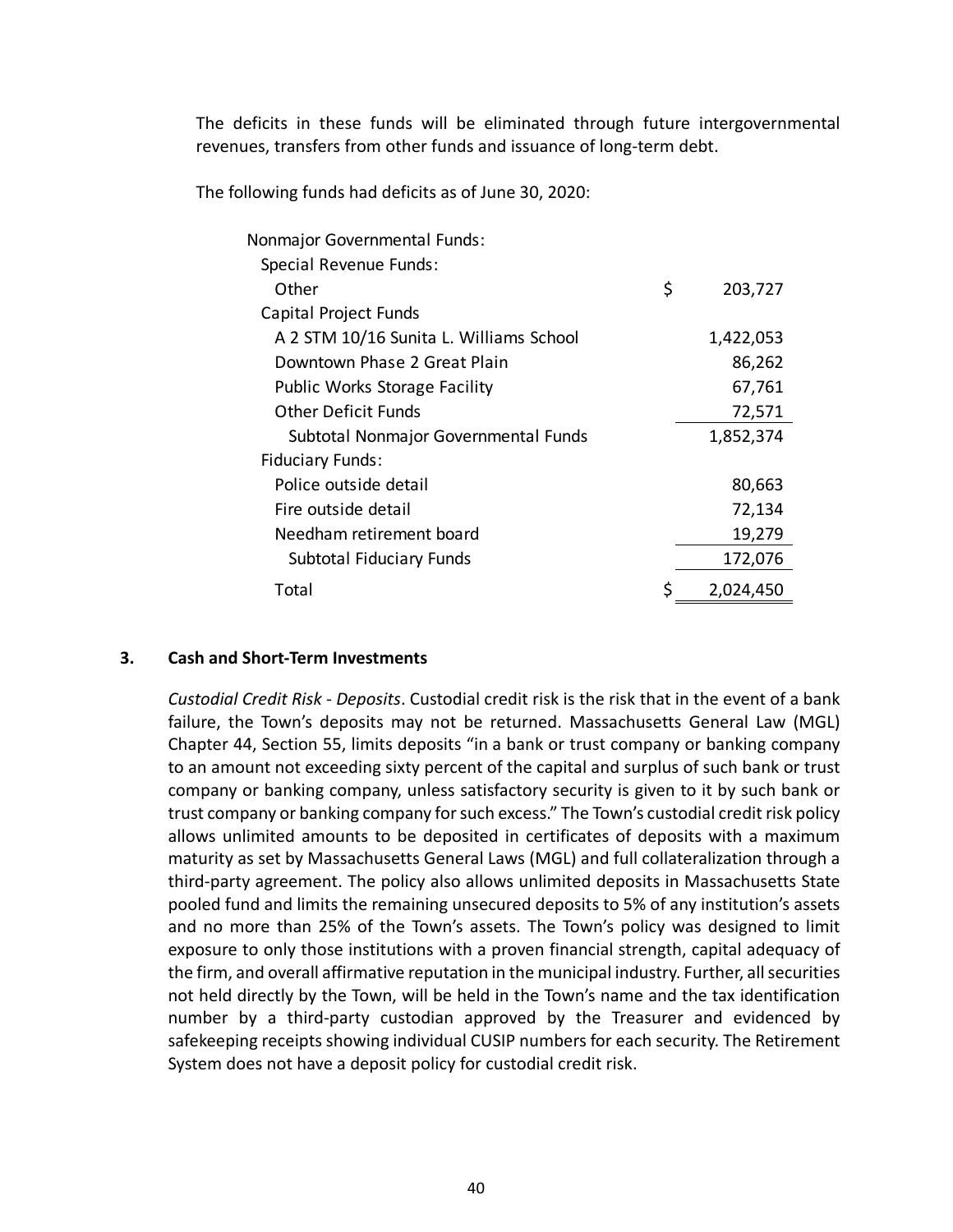As of June 30, 2020, the Town (including OPEB fund) had the following cash and short term investments:

| Insured by FDIC or DIF           | 23,789,518 |
|----------------------------------|------------|
| Collateralized                   | 25,131,380 |
| Held in state pool (MMDT), not   |            |
| subject to disclosure            | 29,566,758 |
| Exposed to custodial credit risk | 7,154,216  |
| Total                            | 85,641,872 |

As of December 31, 2019, the Retirement System's bank balance of \$1,804,283 repre‐ sented deposits of \$255,272 insured by FDIC, \$980,742 collateralized by the Federal Home Loan Bank of Pittsburgh, and \$568,269 invested in Pension Reserves Investment Trust (PRIT). PRIT Cash Fund III is measured at amortized cost which approximates fair value and maintains a stable net position value of \$1.00 per unit (NAV) with daily redemption frequency. Amounts invested in the state pools are not subject to custodial credit risk disclosure.

## **4. Investments**

## **Town**

The following is a summary of the Town's investments as of June 30, 2020:

| <b>Investment Type</b>     | Amount          |
|----------------------------|-----------------|
| U.S. Treasury and agencies | \$<br>5,817,363 |
| Corporate bonds            | 4,102,268       |
| Fixed income mutual funds  | 1,323,086       |
| Corporate equities         | 4,600,135       |
| Equity mutual funds        | 2,479,721       |
| Certificates of deposits   | 2,776,694       |
| <b>Total investments</b>   | 21,099,267      |

## *A. Credit Risk*

Generally, credit risk is the risk that an issuer of an investment will not fulfill its obligation to the holder of the investment. For short-term investments that were purchased using surplus revenues, MGL, Chapter 44, Section 55, limits investments to the top rating issued by at least one nationally recognized statistical rating organization (NRSROs).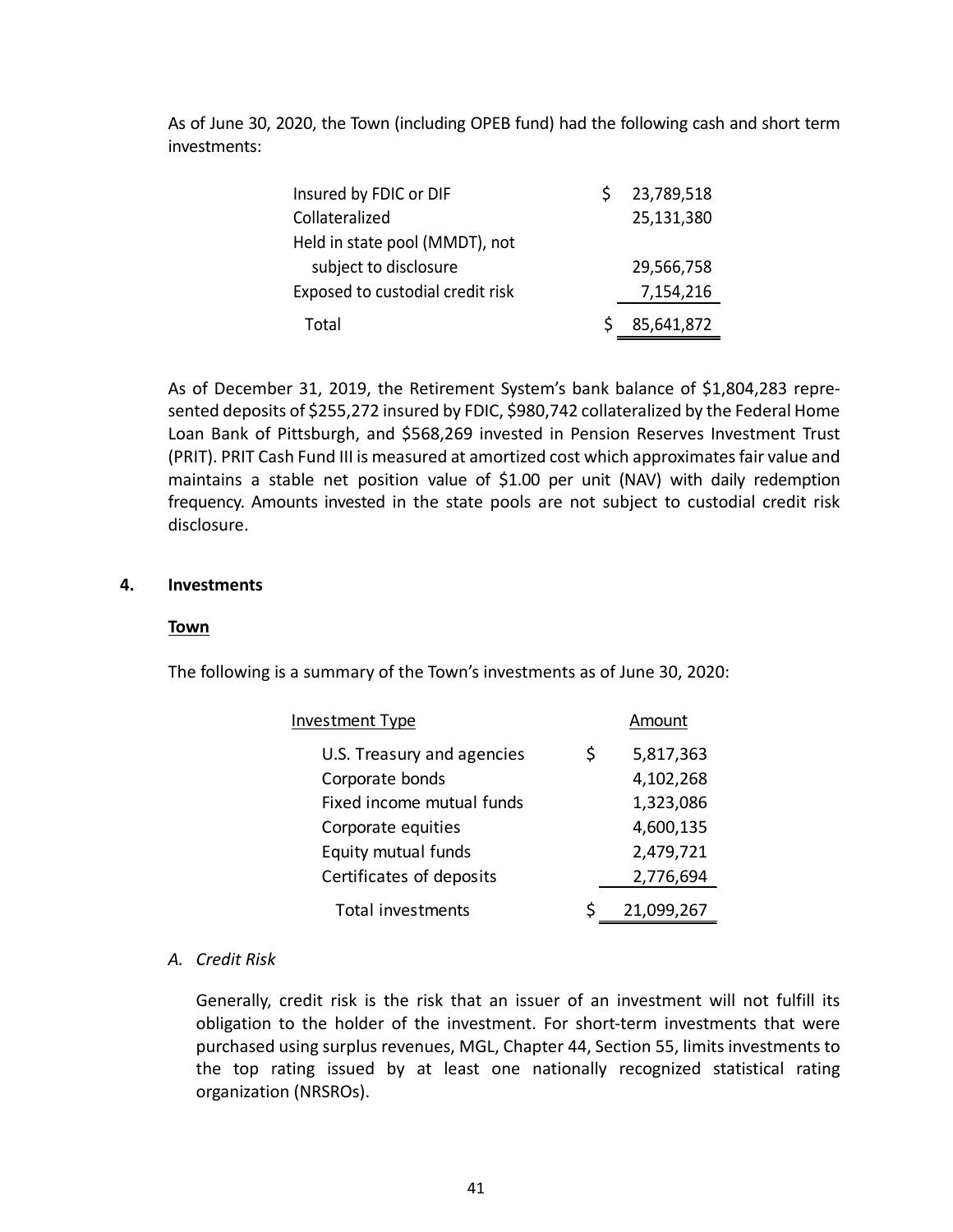|                            |              | Ratings as of Year End |            |                |                              |                          |  |  |
|----------------------------|--------------|------------------------|------------|----------------|------------------------------|--------------------------|--|--|
| Investment Type            | Amount       | AAA                    | <u>AA</u>  | $\overline{A}$ | <b>BBB</b>                   | Unrated                  |  |  |
| U.S. Treasury and agencies | 5,817,363 \$ | 5,467,324 \$           | 350,039 \$ | $\sim$         | $\qquad \qquad \blacksquare$ | $\overline{\phantom{a}}$ |  |  |
| Corporate bonds            | 4,102,268    | 276.703                | 270.626    | 2.225.046      | 1,329,893                    | -                        |  |  |
| Fixed income mutual funds  | 1,323,086    | 538,281                | -          |                |                              | 784,805                  |  |  |
| Total                      | 11.242.717   | 6,282,308              | 620,665    | 2,225,046 \$   | 1,329,893                    | 784,805                  |  |  |

# Presented below is the actual rating as of year‐end for debt related investments of the Town:

## *B. Custodial Credit Risk*

The custodial credit risk for investments is the risk that, in the event of the failure of the counterparty (e.g., broker‐dealer) to a transaction, the Town will not be able to recover the value of its investment or collateral securities that are in the possession of another party. The Town's custodial credit risk policy allows unlimited investments in U.S. Agency obligations, certificates of deposits secured through a third party, and other investments allowable by MGL.

As of June 30, 2020, the Town had the following investments:

|                            |   |            |                  | Held by               |
|----------------------------|---|------------|------------------|-----------------------|
|                            |   |            | Held by          | Counterparty's        |
| Investment Type            |   | Amount     | Counterparty     | <b>Trust or Agent</b> |
| U.S. Treasury and agencies | S | 5,817,361  | \$<br>3,818,701  | \$<br>1,998,660       |
| Corporate bonds            |   | 4,102,268  | 4,102,268        |                       |
| Fixed income mutual funds  |   | 1,323,086  | 1,323,086        |                       |
| Corporate equities         |   | 4,600,135  | 4,600,135        |                       |
| Equity mutual funds        |   | 2,479,721  | 2,479,721        |                       |
| Total                      |   | 18,322,571 | \$<br>16,323,911 | \$<br>1,998,660       |

## *C. Concentration of Credit Risk*

The Town manages concentration of credit risk by diversifying the investment portfolio so that the impact of potential losses from any type of security or issuer will be minimized. With the exception U.S. Treasury obligations or investments fully collateralized by U.S. agencies, and State Pool (MMDT), no more than 10% of the Town's investments shall be invested in a single financial institution.

The Town does not have an investment in one issuer greater than 5% of total investments.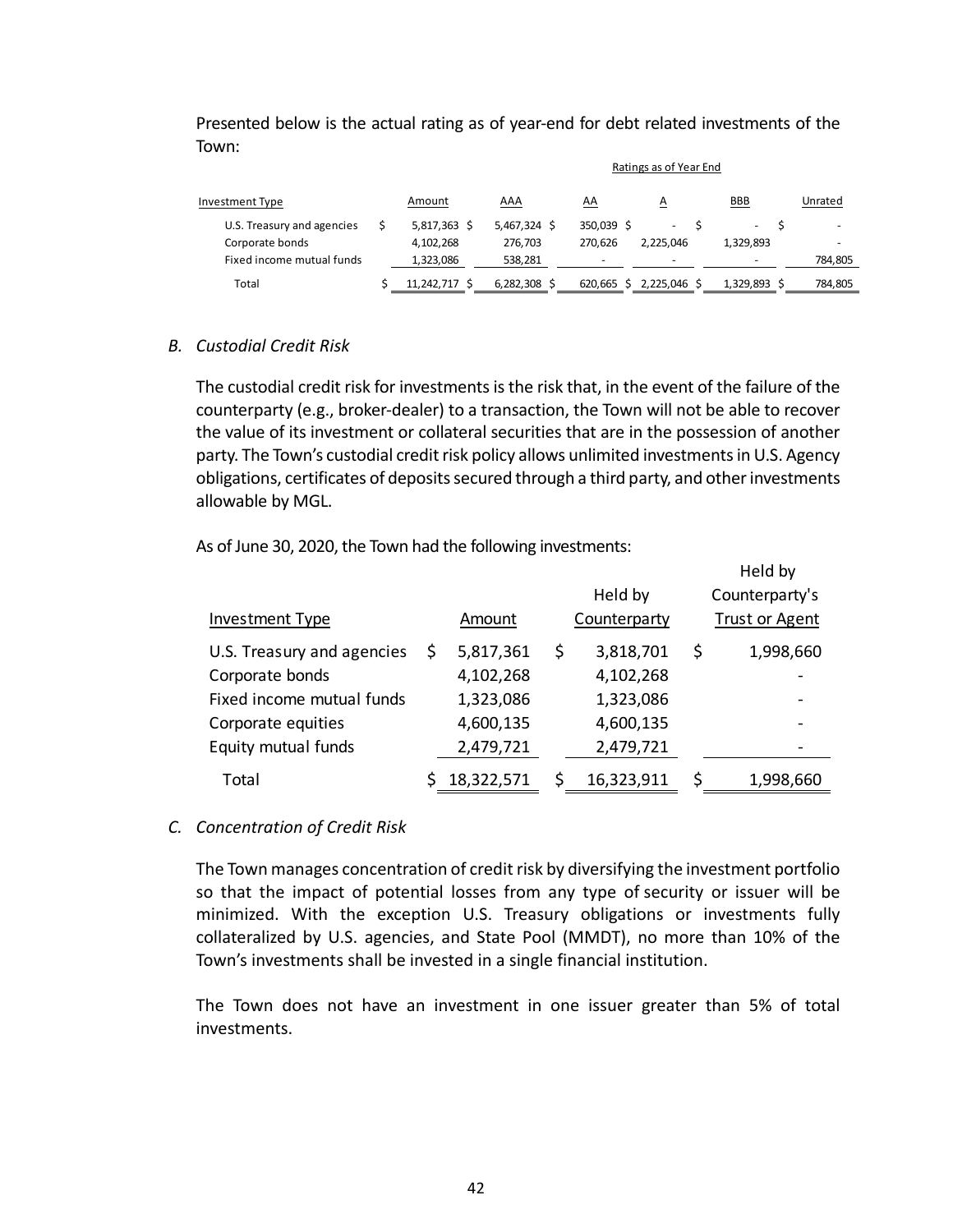### *D. Interest Rate Risk*

Interest rate risk is the risk that changes in market interest rates will adversely affect the fair value of an investment. Generally, the longer the maturity of an investment, the greater the sensitivity of its fair value to changes in market interest rates. Per Massachusetts general law, investments of operating cash or bond paydown amounts should be placed in investments with a one year or less maturity date or in shares issued by money market funds registered with the Securities and Exchange Commission. The Town addresses interest rate risk by managing duration.

Information about the sensitivity of the fair values of the Town's investments to market interest rate fluctuations is as follows:

|                            |   |            | Average    |
|----------------------------|---|------------|------------|
|                            |   |            | Effective  |
|                            |   | Fair       | Duration   |
| Investment Type            |   | Value      | (in years) |
| Debt related:              |   |            |            |
| U.S. Treasury and agencies | S | 5,817,363  | 2.92       |
| Corporate bonds            |   | 4,102,268  | 3.10       |
| Fixed income mutual funds  |   | 1,323,086  | 4.69       |
| Total debt securities      |   | 11,242,717 |            |

## *E. Foreign Currency Risk*

Foreign currency risk is the risk that changes in foreign exchange rates will adversely affect the fair value of an investment. The Town will not invest in any investment exposed to foreign currency risk.

## *F. Fair Value*

The Town categorizes its fair value measurements within the fair value hierarchy established by *Governmental Accounting Standards Board Statement No. 72 Fair Value Measurement and Application* (GASB 72). The hierarchy is based on the valuation inputs used to measure the fair value of the asset and give the highest priority to unadjusted quoted prices in active markets for identical assets or liabilities (level 1 measurements) and the lowest priority to unobservable inputs (level 3 measurements).

Level 1 - Unadjusted quoted prices for identical instruments in active markets.

Level 2 – Quoted prices for similar instruments in active markets; quoted prices for identical or similar instruments in markets that are not active; and model‐derived valuations in which all significant inputs are observable.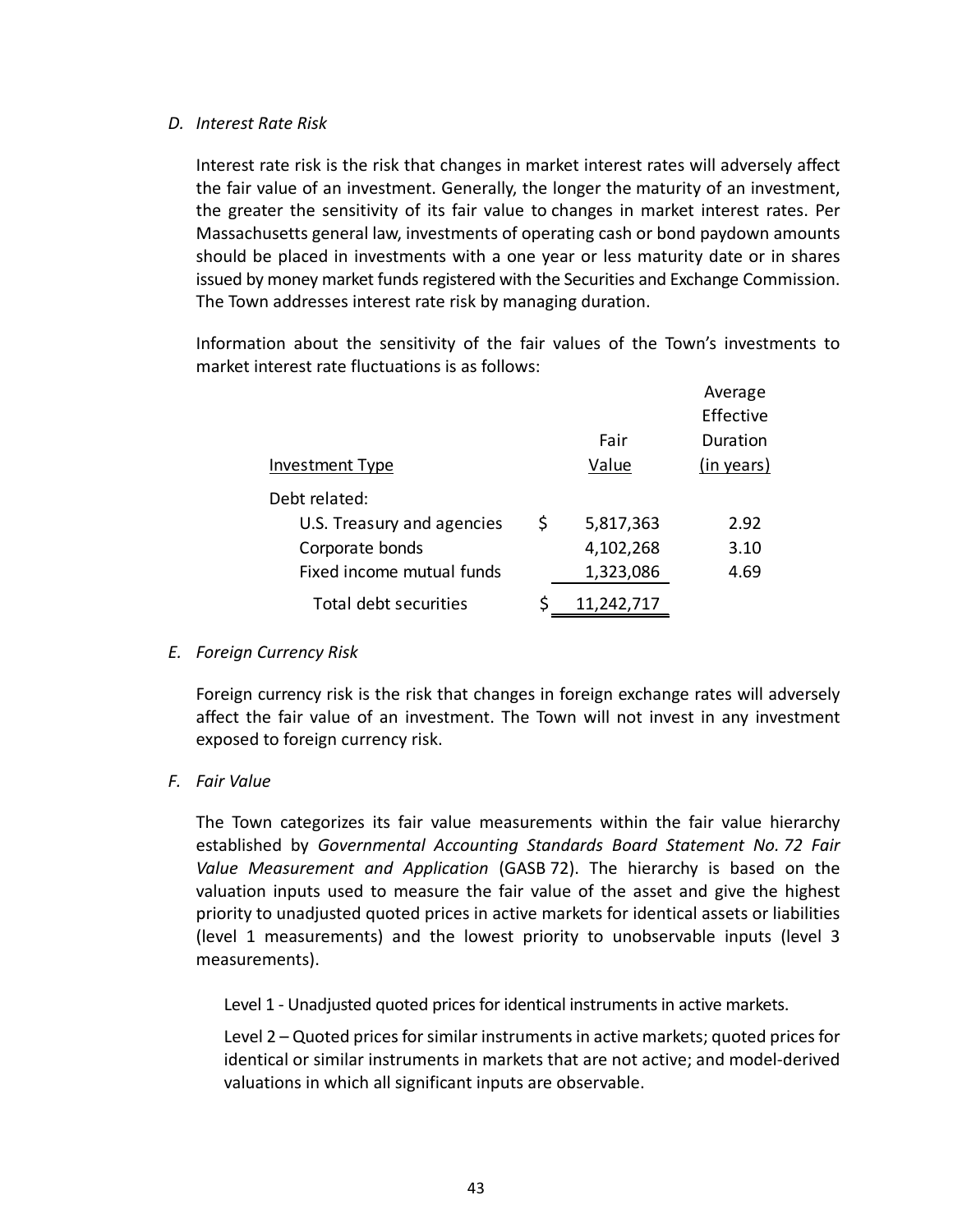Level 3 – Valuations derived from valuation techniques in which significant inputs are unobservable.

Investments that are measured at fair value using the net asset value per share (or its equivalent) as a practical expedient are not classified in the fair value hierarchy.

In instances where inputs used to measure fair value fall into different levels in the fair value hierarchy, fair value measurements in their entirety are categorized based on the lowest level input that is significant to the valuation. The Town's and OPEB Plan's assessment of the significance of particular inputs to these fair value measurements requires judgment and considers factors specific to each asset or liability.

Equity securities classified in Level 1 are valued using prices quoted in active markets for those securities.

Debt securities classified in Level 2 are valued using either a bid evaluation or a matrix pricing technique. Bid evaluations may include market quotations, yields, maturities, call features, and ratings. Matrix pricing is used to value securities based on the securities relationship to benchmark quote prices. Level 2 debt securities have non‐ proprietary information that was readily available to market participants, from multiple independent sources, which are known to be actively involved in the market.

The Town has the following fair value measurements as of June 30, 2020:

|                                  | Fair Value Measurements Using: |            |                                                                            |            |    |                                                  |    |                                                    |
|----------------------------------|--------------------------------|------------|----------------------------------------------------------------------------|------------|----|--------------------------------------------------|----|----------------------------------------------------|
| Description                      |                                |            | Quoted prices<br>in active<br>markets for<br>identical assets<br>(Level 1) |            |    | Significant<br>observable<br>inputs<br>(Level 2) |    | Significant<br>unobservable<br>inputs<br>(Level 3) |
| Investments by fair value level: |                                |            |                                                                            |            |    |                                                  |    |                                                    |
| Debt securities:                 |                                |            |                                                                            |            |    |                                                  |    |                                                    |
| U.S Treasury and agencies        | \$                             | 5,817,363  | Ś.                                                                         | 5,817,363  | \$ |                                                  | \$ |                                                    |
| Corporate bonds                  |                                | 4,102,268  |                                                                            |            |    | 4,102,268                                        |    |                                                    |
| Fixed income mutual funds        |                                | 1,323,086  |                                                                            |            |    | 1,323,086                                        |    |                                                    |
| Equity securities:               |                                |            |                                                                            |            |    |                                                  |    |                                                    |
| Corporate equities               |                                | 4,600,135  |                                                                            | 4,600,135  |    |                                                  |    |                                                    |
| Equity mutual funds              |                                | 2,479,721  |                                                                            | 2,479,721  |    |                                                  |    |                                                    |
| Subtotal                         | \$                             | 18,322,573 |                                                                            | 12,897,219 | s  | 5,425,354                                        | \$ |                                                    |

## **OPEB Plan**

### *A. Credit Risk*

At June 30, 2020, the OPEB Plan maintained its investments in State Retiree Trust Fund (SRBT) with a fair value of \$42,178,373, the same as the value of the pool share. The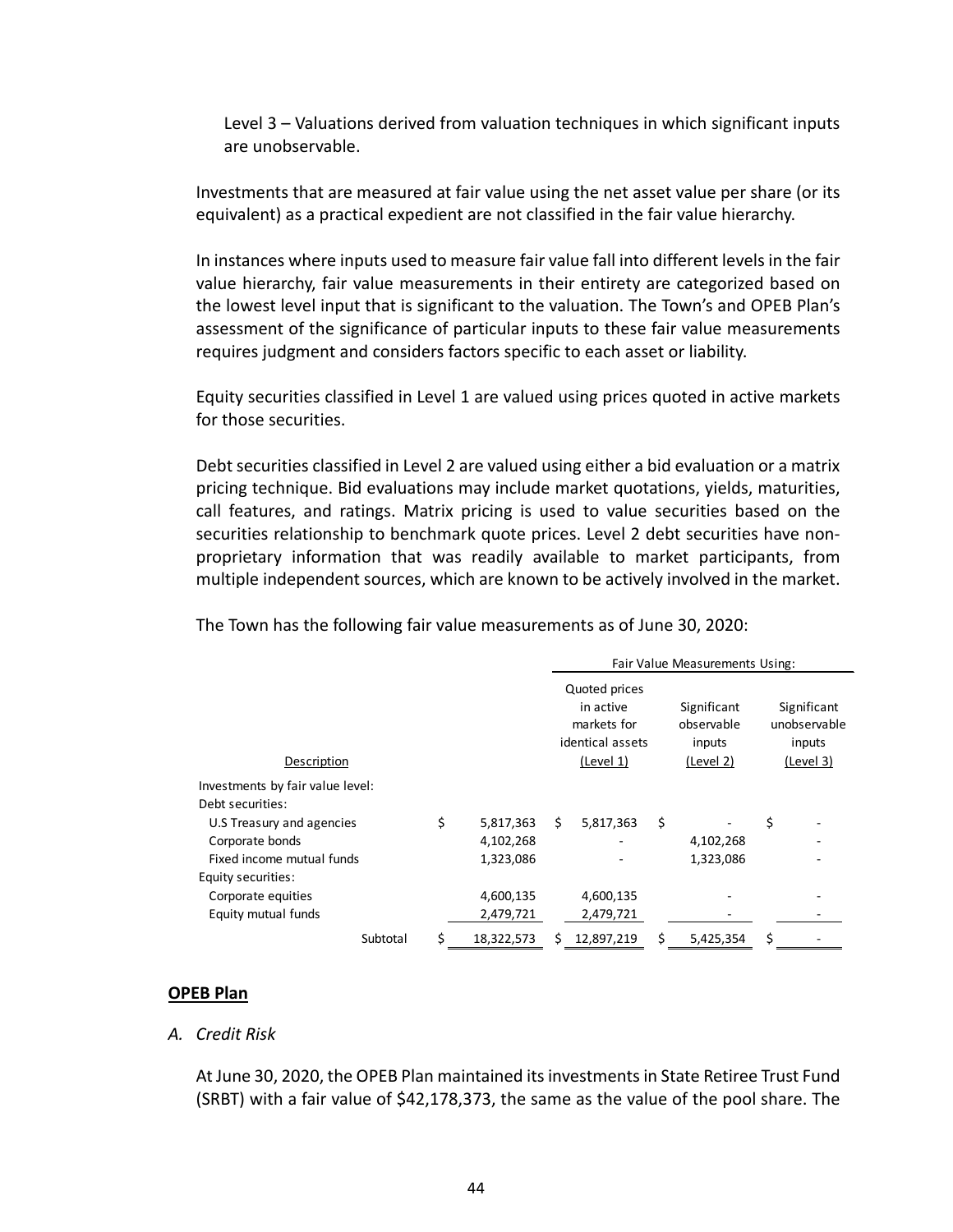SRBT fund is an external investment pool that is not registered with the Securities Exchange Commission. This investment type is not rated. SBRT was created under Massachusetts General Law (MGL), Chapter 32A, Section 24.

*B. Custodial Credit Risk* 

All OPEB Plan's investments were held in the SBRT, pooled investment fund not subject to custodial credit risk disclosure.

*C. Concentration of Credit Risk* 

MGL limits the amount that may be invested in any one issuer or security type, with the exception of the PRIT fund. All of the OPEB Plan's investments were held in SBRT, invested by the PRIT fund.

*D. Fair Value* 

Investments held in SBRT are valued at net asset value (NAV). There were no unfunded commitments. The redemption frequency is monthly with a 30‐day redemption notice period.

# **Retirement System**

*A. Credit Risk* 

Massachusetts General Law, Chapter 32, Section 23, limits the investment of System funds, to the extent not required for current disbursements, in the PRIT Fund or in securities, other than mortgages or collateral loans, which are legal for the investment of funds in savings banks under the laws of the Commonwealth, provided that no more than the established percentage of assets, is invested in any one security.

At December 31, 2019, the System maintained its investments in PRIT with a fair value of \$180,832,899, same as the value of the pool share. The PRIT fund is an external investment pool that is not registered with the Securities Exchange Commission. This investment type is not rated. PRIT Fund issues separately available financial statements with a year end of June 30. PRIT was created under Massachusetts General Law, Chapter 32, Section 22, in December 1983. PRIT is operated under contract with a private investment advisor, approved by the Pension Reserves Investment Manage‐ ment Board (PRIM). PRIM chooses an investment advisor by requesting proposals from advisors and reviewing such proposals based on criteria adopted under Massachusetts General Law, Chapter 30B.

*B. Custodial Credit Risk* 

As of December 31, 2019, the System's investments of \$180,832,899 were held in the State investment pool (PRIT) and are not subject to custodial credit risk disclosure.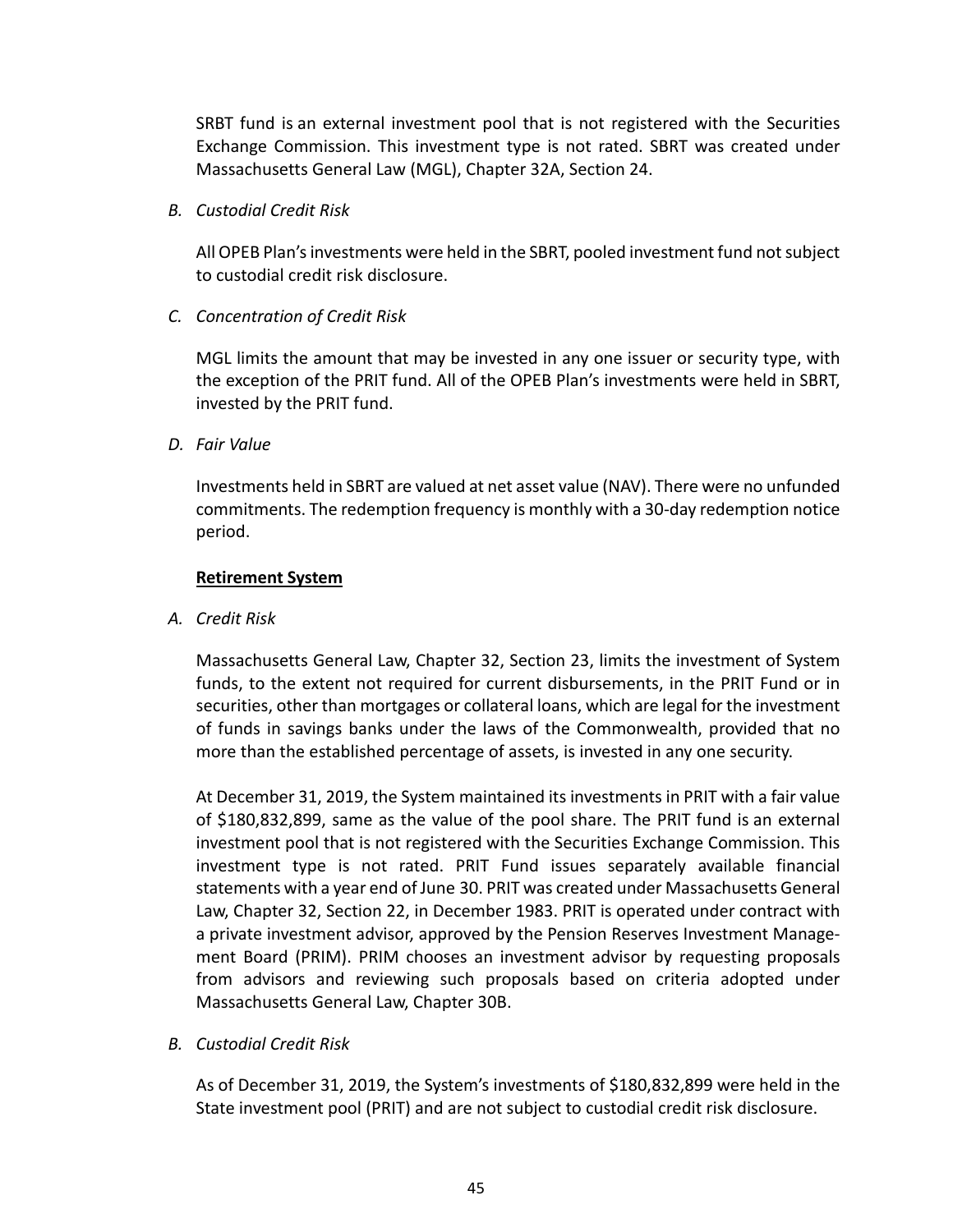## *C. Concentration of Credit Risk*

Massachusetts General Law Chapter 32, Section 23 limits the amount the System may invest in any one issuer or security type, with the exception of the PRIT fund. All of the System's investments are in the PRIT fund.

# *D. Fair Value*

Investments held in PRIT are valued at net asset value (NAV). There were no unfunded commitments. The redemption frequency is monthly with a 30‐day redemption notice period.

The System values its investments in good faith at the System's pro‐rata interest in PRIT based upon audited financial statements or other information provided to the Plan by the underlying investment manager (PRIM). The estimated fair value of these investments may differ significantly from values that would have been used had a ready market existed.

## **5. Accounts Receivable**

# *A. Property Taxes and Excises Receivable*

Real estate and personal property taxes are levied and based on values assessed on January 1st of every year. Assessed values are established by the Board of Assessor's for 100% of the estimated fair market value. Taxes are due on a quarterly basis and are subject to penalties and interest if they are not paid by the respective due date. Real estate and personal property taxes levied are recorded as receivables in the fiscal year they relate to.

Fourteen days after the due date for the final tax bill for real estate taxes (May 1), a demand notice may be sent to the delinquent taxpayer. Fourteen days after the demand notice has been sent, the tax collector may proceed to file a lien against the delinquent taxpayers' property. The Town has an ultimate right to foreclose on property for unpaid taxes. Personal property taxes cannot be secured through the lien process.

Motor vehicle excise taxes are assessed annually for every motor vehicle and trailer registered in the Commonwealth. The Registry of Motor Vehicles annually calculates the value of all registered motor vehicles for the purpose of excise assessment. The amount of motor vehicle excise tax due is calculated using a fixed rate of \$25 per \$1,000 of value.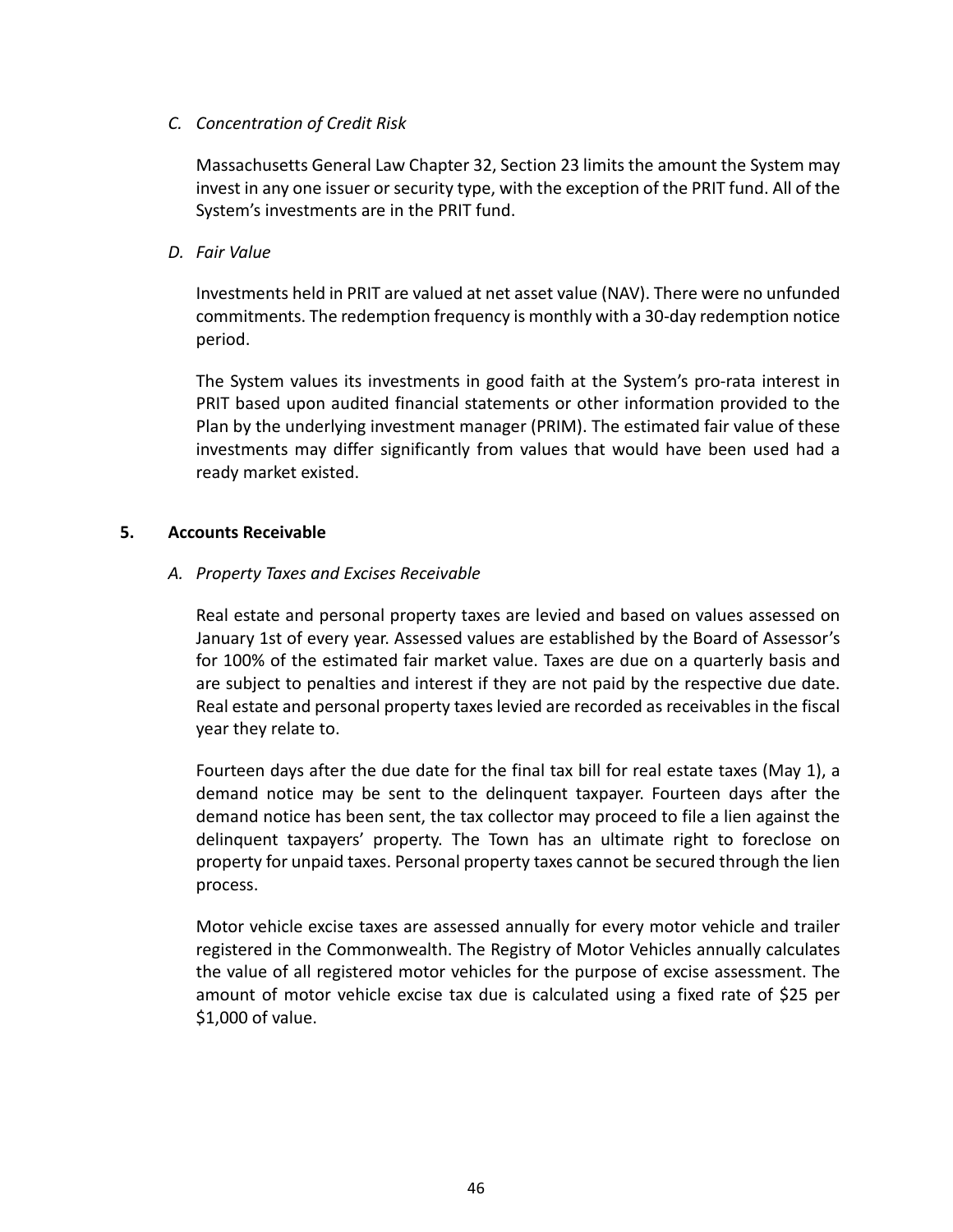Taxes receivable at June 30, 2020 consist of the following:

|                         |     | Gross              |    | Allowance for |                | <b>Net</b>      |
|-------------------------|-----|--------------------|----|---------------|----------------|-----------------|
|                         |     | Doubtful<br>Amount |    |               | Amount         |                 |
| Receivables:            |     | (fund basis)       |    | Accounts      |                | (accrual basis) |
| Real estate taxes       | \$  | 2,139,499          | \$ |               | \$             | 2,139,499       |
| Personal property taxes |     | 849,617            |    | (744,000)     |                | 105,617         |
| <b>Tax liens</b>        |     | 1,229,544          |    |               |                | 1,229,544       |
| Deferred taxes          |     | 546,673            |    |               |                | 546,673         |
| <b>CPA</b>              |     | 36,578             |    |               |                | 36,578          |
| Total property taxes    |     | 4,801,911          |    | (744,000)     |                | 4,057,911       |
| <b>Excises</b>          |     | 1,149,336          |    | (606,000)     |                | 543,336         |
| Grand total             | \$. | 5,951,247          | S  | (1,350,000)   | $\ddot{\zeta}$ | 4,601,247       |

The allowance amount is estimated using varying percentages that the Town believes are not collectible based on year of levy.

# *B. Departmental*

Departmental receivables primarily comprise of ambulance and waste removal receivables. Departmental receivables in the accompanying entity-wide financial statements reflect an estimated allowance for doubtful accounts of \$133,000.

## *C. Intergovernmental Receivables*

This balance represents reimbursements requested from Federal and State agencies for expenditures incurred in fiscal 2020 and future reimbursements from the MSBA.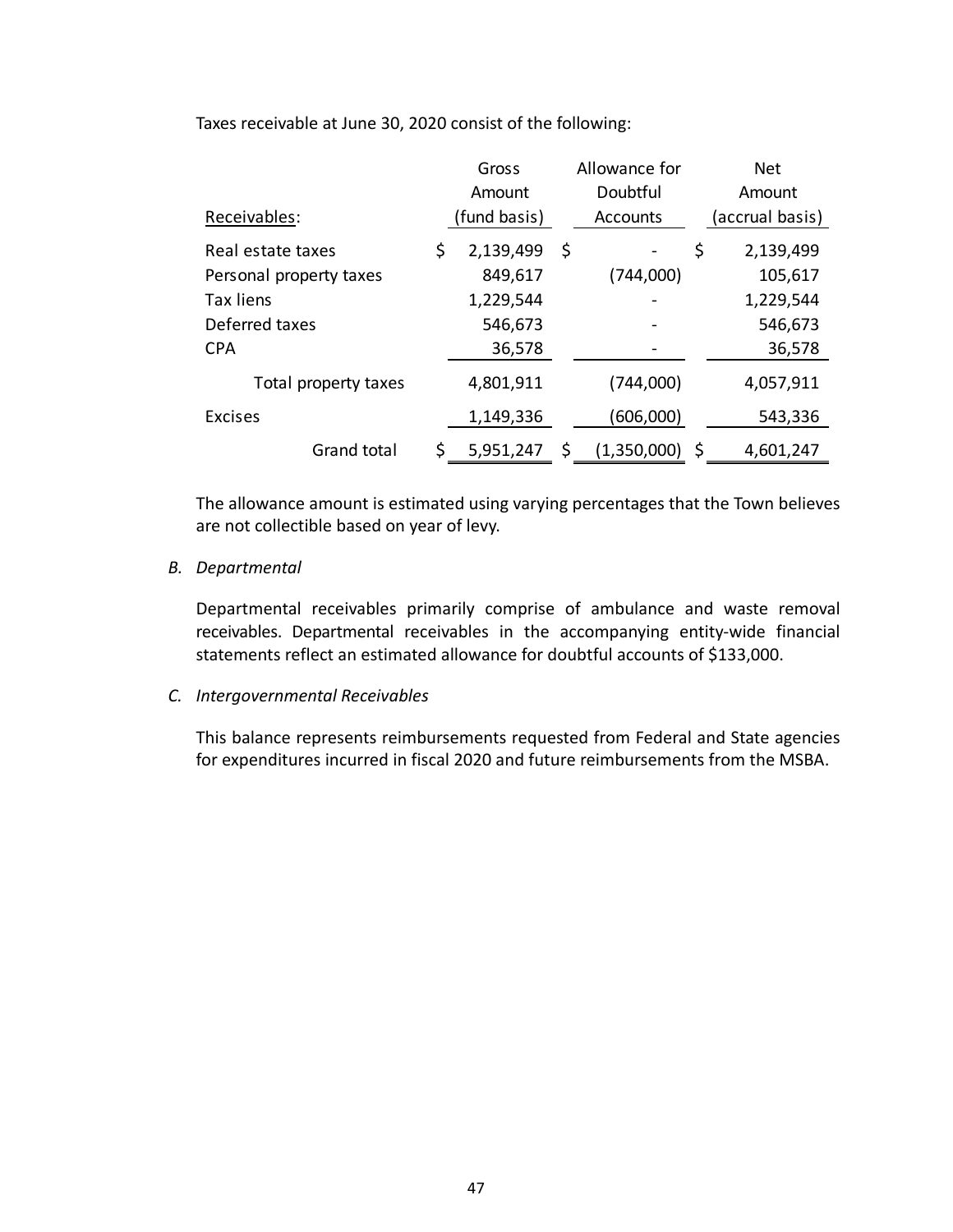### **6. Interfund Transfers**

The Town reports interfund transfers between many of its funds. The sum of all transfers presented in the table agrees with the sum of interfund transfers presented in the governmental and proprietary fund financial statements. The following is an analysis of interfund transfers made in fiscal year 2020:

| <u> Governmental Funds</u> :        | Transfers In     | Transfers Out    |
|-------------------------------------|------------------|------------------|
| <b>General Fund</b>                 | \$<br>3,010,210  | \$<br>15,771,425 |
| <b>Community Preservation Fund</b>  | 50,000           | 1,185,317        |
| Nonmajor Funds:                     |                  |                  |
| <b>Special Revenue Funds:</b>       |                  |                  |
| Town grants                         |                  | 379,762          |
| Receipts reserved for appropriation |                  | 29,537           |
| Revolving funds                     |                  | 3,544            |
| Other special revenue funds         | 3,544            |                  |
| Capital Project Funds:              |                  |                  |
| Sunita L. Williams School           | 3,222,899        |                  |
| Athletic facility improvements      | 2,500,000        |                  |
| Public Works Infrastructure Program | 2,169,550        |                  |
| Public Safety buildings design      | 1,960,000        |                  |
| Other capital project funds         | 5,872,202        | 907,493          |
| Subtotal Nonmajor Funds             | 15,728,195       | 1,320,336        |
| <b>Internal Service Fund</b>        | 283,706          |                  |
| Business-Type Funds:                |                  |                  |
| Sewer Fund                          | 530,467          | 472,345          |
| <b>Water Fund</b>                   |                  | 853,155          |
| Subtotal Business-Type Funds:       | 530,467          | 1,325,500        |
| <b>Grand Total</b>                  | \$<br>19,602,578 | \$<br>19,602,578 |

The \$1,325,500 transfers out from the sewer and water funds was transferred to the general fund to reimburse indirect costs.

The \$530,467 transfer from the general fund into the enterprise funds represents a subsidy to the sewer fund to cover storm water expenses funded by general revenues. Most of the transfers out of the general fund represent the Town's practice of using *free cash* (available unassigned fund balance as certified by the Massachusetts Department of Revenue) and overlay surplus to the various major and non‐major capital project funds.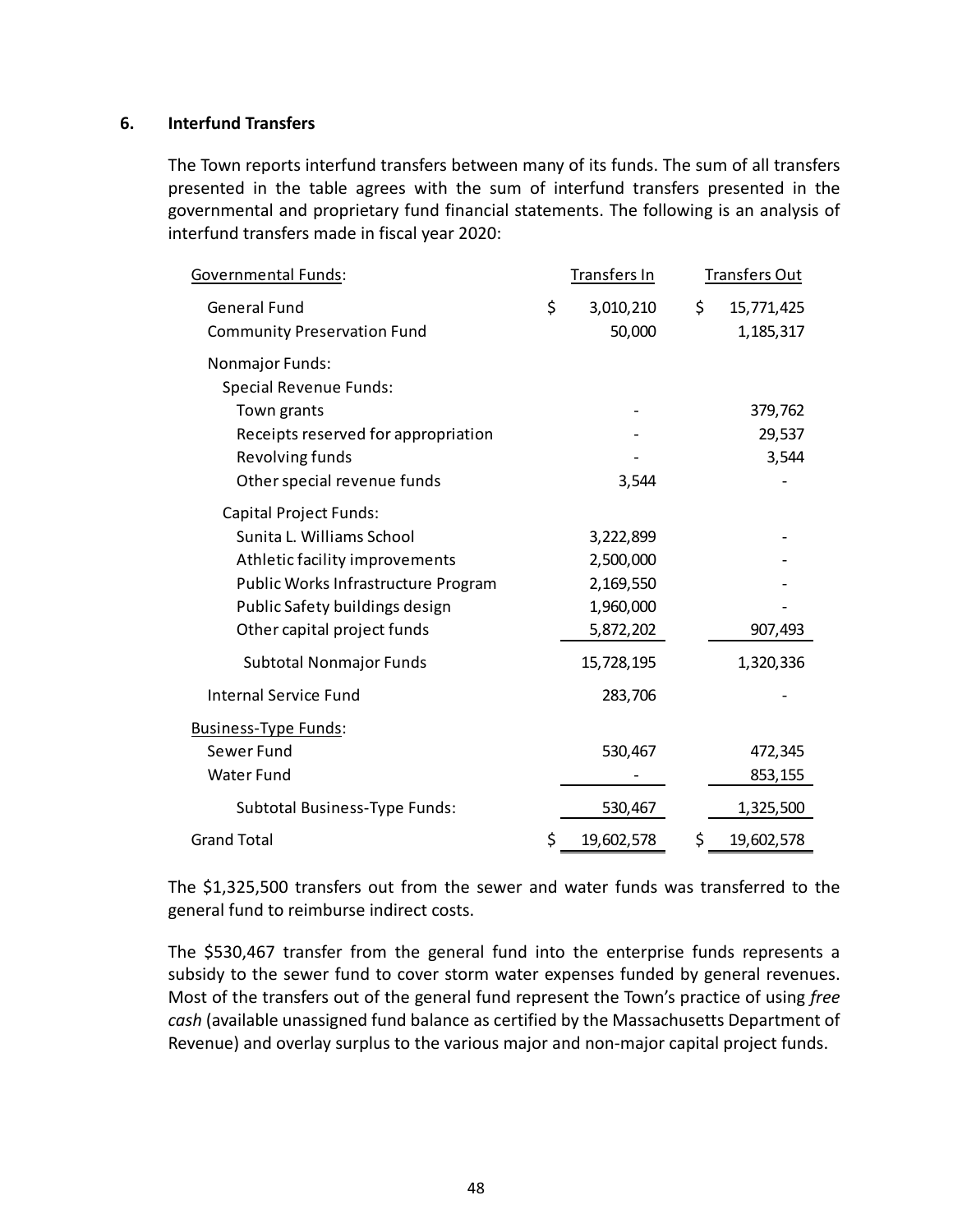Other transfers are used to (1) move revenues from the fund that statute or budget requires to collect them to the fund that statute or budget requires to expend them, (2) use unrestricted revenues collected in the general fund to finance various programs and accounted for in other funds in accordance with budgetary authorizations.

### **7. Capital Assets**

Capital asset activity for the year ended June 30, 2020 was as follows (in thousands):

|                                              | Beginning     |    |           |                |    | Ending     |
|----------------------------------------------|---------------|----|-----------|----------------|----|------------|
|                                              | Balance       |    | Increases | Decreases      |    | Balance    |
| <b>Governmental Activities:</b>              |               |    |           |                |    |            |
| Capital assets, being depreciated:           |               |    |           |                |    |            |
| Buildings and improvements                   | \$<br>277,107 | Ś. | 2,487     | \$             | Ś. | 279,594    |
| Machinery, equipment, and furnishings        | 18,694        |    | 1,436     | (1,017)        |    | 19,113     |
| Vehicles                                     | 8,261         |    | 945       | (565)          |    | 8,641      |
| Infrastructure                               | 46,965        |    | 1,322     |                |    | 48,287     |
| Total capital assets, being depreciated      | 351,027       |    | 6,190     | (1,582)        |    | 355,635    |
| Less accumulated depreciation for:           |               |    |           |                |    |            |
| Buildings and improvements                   | (76,097)      |    | (7, 357)  |                |    | (83, 454)  |
| Machinery, equipment, and furnishings        | (13, 492)     |    | (1,674)   | 1,017          |    | (14, 149)  |
| Vehicles                                     | (6, 494)      |    | (790)     | 361            |    | (6,923)    |
| Infrastructure                               | (23,683)      |    | (1,665)   |                |    | (25,348)   |
| Total accumulated depreciation               | (119, 766)    |    | (11, 486) | 1,378          |    | (129, 874) |
| Total capital assets, being depreciated, net | 231,261       |    | (5,296)   | (204)          |    | 225,761    |
| Capital assets, not being depreciated:       |               |    |           |                |    |            |
| Land                                         | 37,355        |    |           |                |    | 37,355     |
| Works of art                                 | 120           |    |           |                |    | 120        |
| Construction in progress                     | 63,923        |    | 43,304    | (6,344)        |    | 100,883    |
| Total capital assets, not being depreciated  | 101,398       |    | 43,304    | (6, 344)       |    | 138,358    |
| Governmental activities capital assets, net  | \$<br>332,659 | \$ | 38,008    | \$<br>(6, 548) | \$ | 364,119    |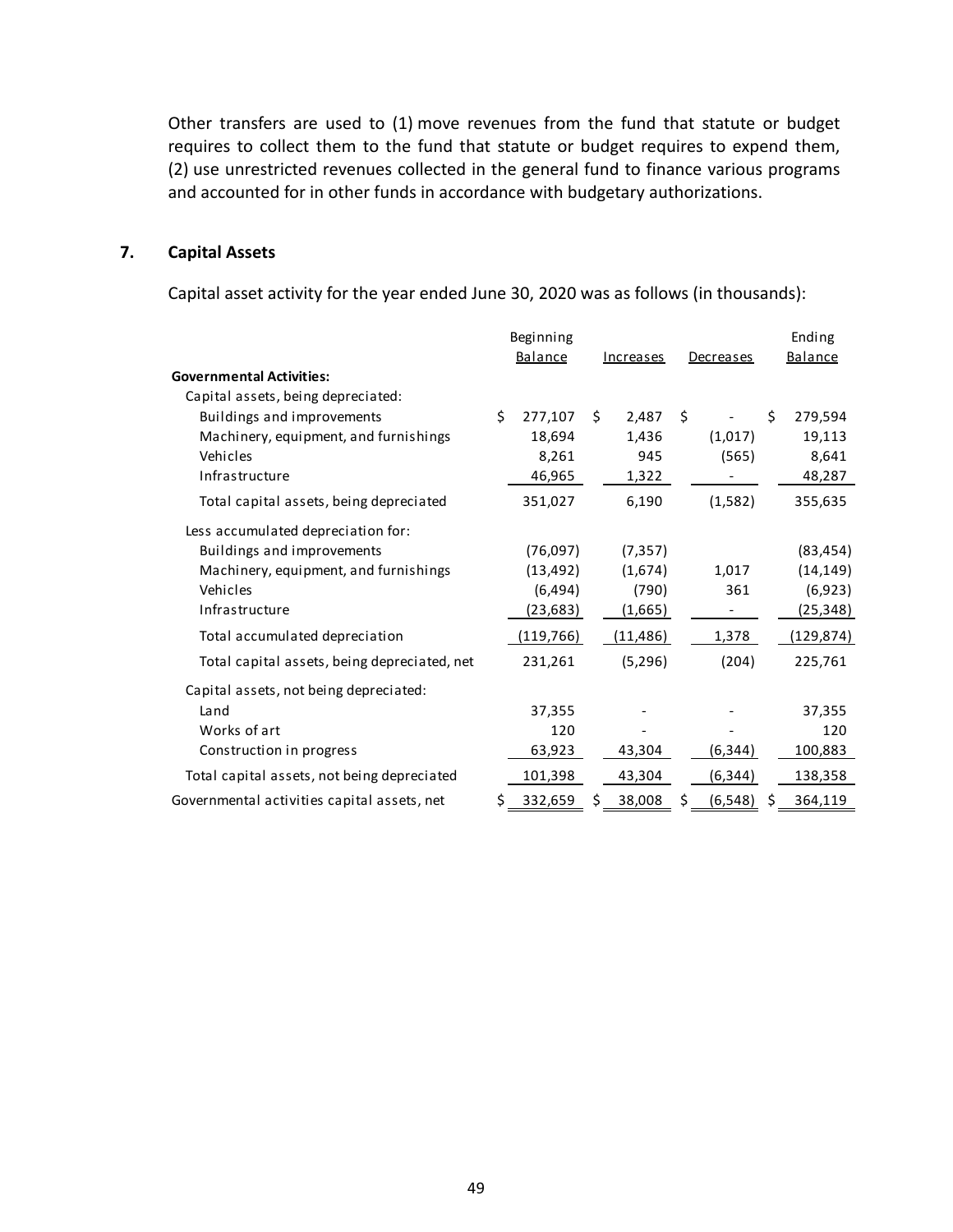|                                              | Beginning    |    |                  |                  |     | Ending          |
|----------------------------------------------|--------------|----|------------------|------------------|-----|-----------------|
|                                              | Balance      |    | <b>Increases</b> | <b>Decreases</b> |     | <b>Balance</b>  |
| <b>Business-Type Activities:</b>             |              |    |                  |                  |     |                 |
| Capital assets, being depreciated:           |              |    |                  |                  |     |                 |
| Buildings and improvements                   | \$<br>20,243 | Ś. | 1,094            | \$<br>(199)      | - Ś | 21,138          |
| Plant                                        | 6,600        |    |                  |                  |     | 6,600           |
| Machinery, equipment, and furnishings        | 2,950        |    | 399              | (338)            |     | 3,011           |
| Vehicles                                     | 1,212        |    | 9                | (88)             |     | 1,133           |
| Infrastructure                               | 79,314       |    | 1,954            | (107)            |     | 81,161          |
| Total capital assets, being depreciated      | 110,319      |    | 3,456            | (732)            |     | 113,043         |
| Less accumulated depreciation for:           |              |    |                  |                  |     |                 |
| Buildings and improvements                   | (4,695)      |    | (484)            | 199              |     | (4,980)         |
| Plant                                        | (4,029)      |    | (214)            |                  |     | (4, 243)        |
| Machinery, equipment, and furnishings        | (2,604)      |    | (176)            | 338              |     | (2, 442)        |
| Vehicles                                     | (1, 109)     |    | (34)             | 88               |     | (1,055)         |
| Infrastructure                               | (43,811)     |    | (1,439)          | 107              |     | <u>(45,143)</u> |
| Total accumulated depreciation               | (56, 248)    |    | (2, 347)         | 732              |     | (57, 863)       |
| Total capital assets, being depreciated, net | 54,071       |    | 1,109            |                  |     | 55,180          |
| Capital assets, not being depreciated:       |              |    |                  |                  |     |                 |
| Land                                         | 268          |    |                  |                  |     | 268             |
| Construction in progress                     | 4,323        |    | 1,968            | (2,500)          |     | 3,791           |
| Total capital assets, not being depreciated  | 4,591        |    | 1,968            | (2,500)          |     | 4,059           |
| Business-type activities capital assets, net | \$<br>58,662 | \$ | 3,077            | \$<br>(2,500)    | \$  | 59,239          |

Depreciation expense was charged to functions of the Town as follows:

| <b>Governmental Activities:</b>                       |                 |
|-------------------------------------------------------|-----------------|
| General government                                    | \$<br>1,522,236 |
| Public safety                                         | 520,329         |
| Education                                             | 5,642,879       |
| Public works                                          | 3,094,297       |
| Building design and construction                      | 29,470          |
| Health and human services                             | 231,998         |
| Culture and recreation                                | 444,984         |
| Total depreciation expense - governmental activities  | \$11,486,193    |
| <b>Business-Type Activities:</b>                      |                 |
| Sewer                                                 | \$<br>962,216   |
| Water                                                 | 1,385,014       |
| Total depreciation expense - business-type activities | \$<br>2,347,230 |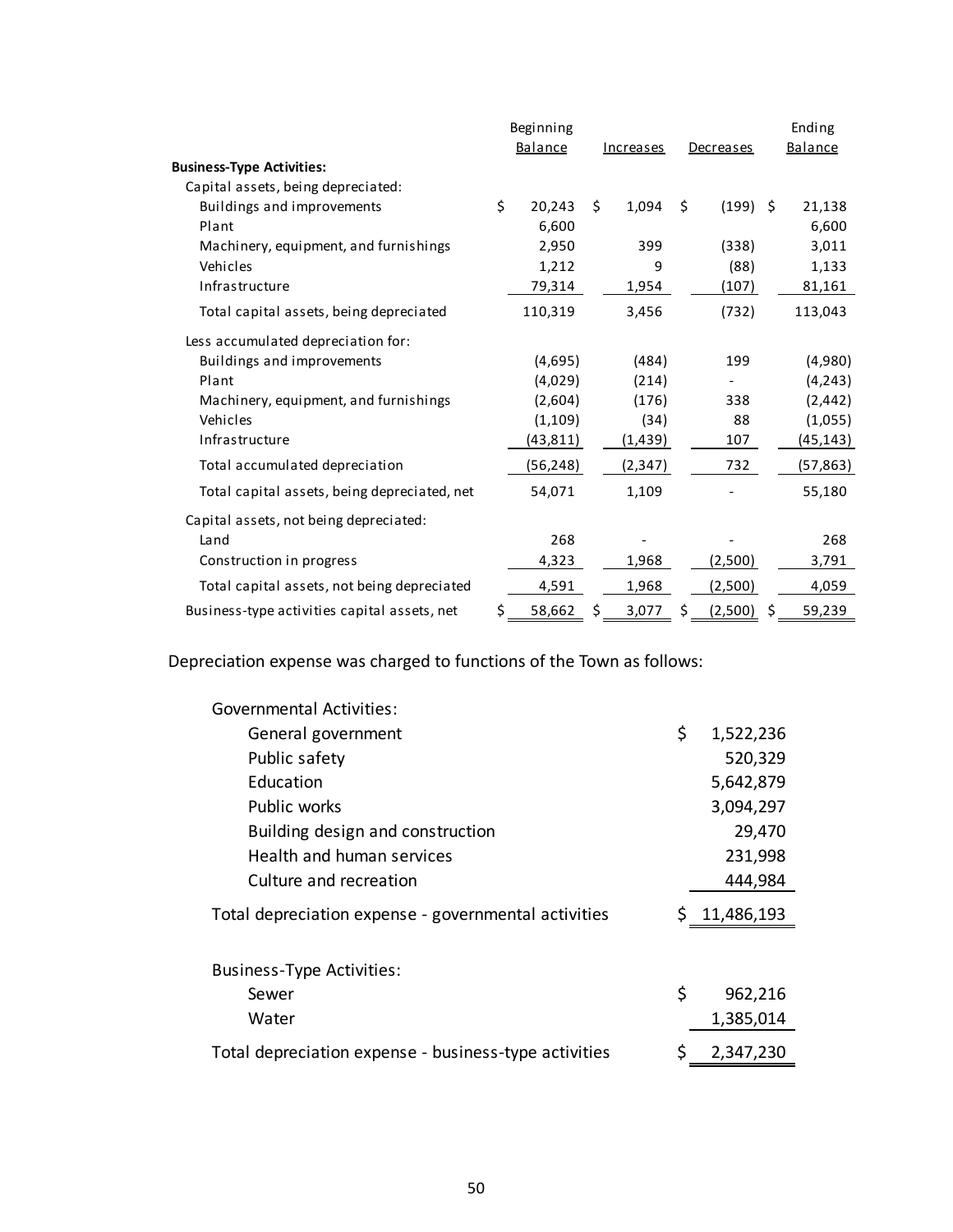### **8. Deferred Outflows of Resources**

Deferred outflows of resources represent the consumption of net position by the Town that is applicable to future reporting periods. Deferred outflows of resources have a positive effect on net position, similar to assets. Deferred outflows of resources related to pensions and OPEB, in accordance with GASB Statements No. 68 and 75, are more fully discussed in the corresponding pension and OPEB notes.

### **9. Warrants and Accounts Payable**

Warrants and accounts payable represent 2020 expenditures paid after June 30, 2020.

### **10. Accrued Liabilities**

Accrued liabilities represent primary accrued payroll and withholdings. On the government‐wide Statement of Net Position, accrued liabilities also include accrued interest for bonds and anticipation notes.

Accrued liabilities reported in the Internal Service Fund represent an estimate of incurred but not reported workers compensation claims.

## **11. Refunds Payable**

This balance consists of an estimate of refunds due to property taxpayers for potential abatements. These cases are currently pending with the state Appellate Tax Board.

### **12. Notes Payable**

At year-end, the Town had general obligation bond anticipation notes (the notes) outstanding for the Central Ave. Elementary School for \$1,200,000. The notes were issued on June 25, 2020, mature on December 18, 2020, and carry a coupon rate of 1.30%.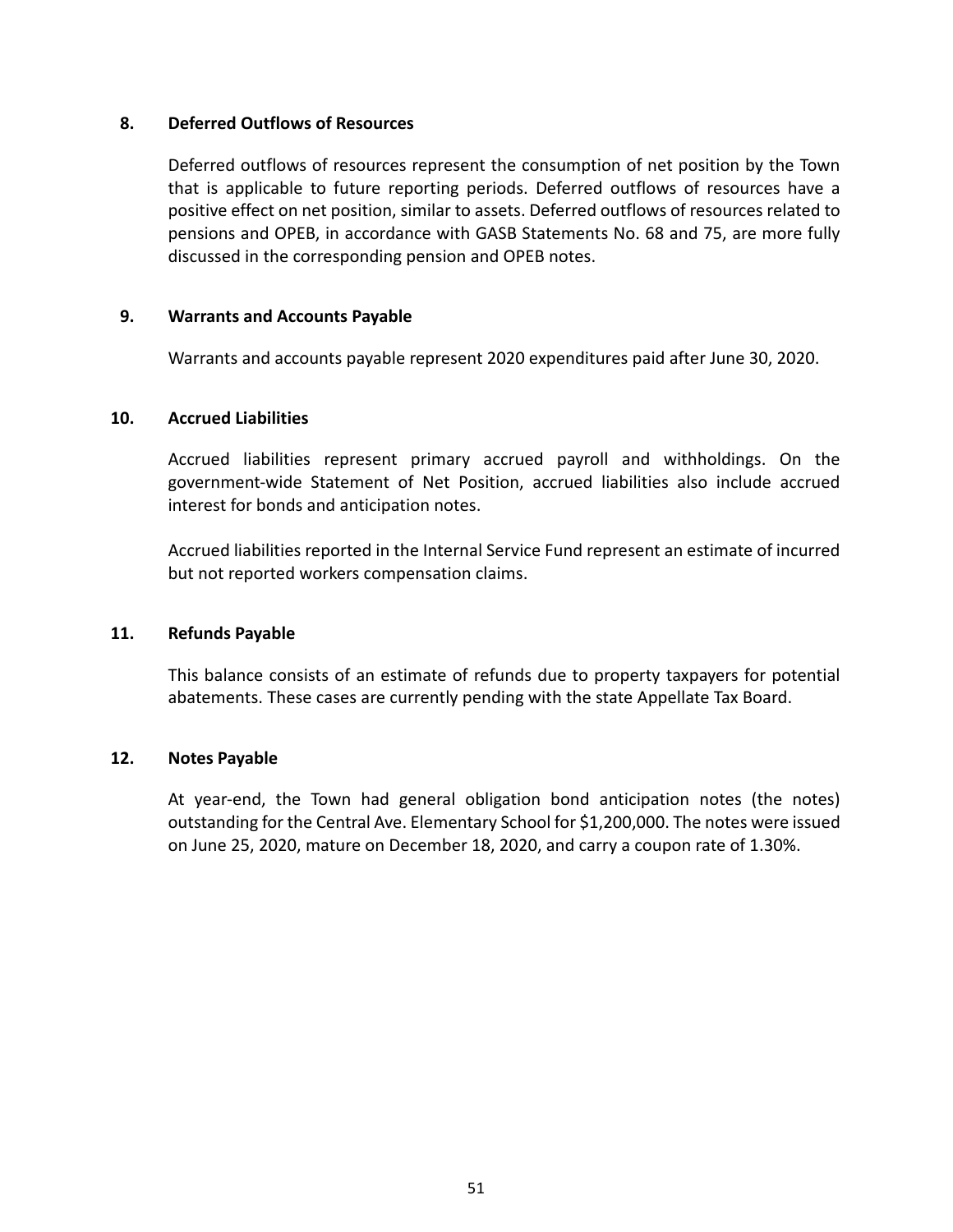| Purpose                              | Balance<br><b>Beginning</b><br>of Year |    | <b>New</b><br><b>Issues</b> | <b>Maturities</b> | <b>Balance</b><br>End of<br>Year |
|--------------------------------------|----------------------------------------|----|-----------------------------|-------------------|----------------------------------|
| Sunita L. Williams (Hillside) School | 11,100,000                             | \$ |                             | $(11,100,000)$ \$ |                                  |
| <b>Rosemary Recreation Complex</b>   | 3,885,000                              |    |                             | (3,885,000)       |                                  |
| Needham High Expansion               | 3,625,000                              |    |                             | (3,625,000)       |                                  |
| <b>Public Safety Building</b>        | 15,500,000                             |    |                             | (15,500,000)      |                                  |
| <b>Memorial Park Building</b>        | 1,850,000                              |    |                             | (1,850,000)       |                                  |
| Water System Rehabilitation          | 295,000                                |    |                             | (295,000)         |                                  |
| <b>Water Distribution System</b>     | 65,000                                 |    |                             | (65,000)          |                                  |
| Central Ave. Elementary School       |                                        |    | 1,200,000                   |                   | 1,200,000                        |
| Total                                | 36,320,000                             | Ś  | 1,200,000                   | (36,320,000)      | 1,200,000                        |

# The following summarizes activity in notes payable during fiscal year 2020:

### **13. Long‐Term Debt**

# *A. Long‐Term Debt Supporting Activities*

General obligation bonds, issued by the Town, are repaid with general and enterprise fund revenues and the use of unassigned fund balance or unrestricted retained earnings. Compensated absences are paid from the fund responsible for the employee's compensation – the general fund and the enterprise funds*.*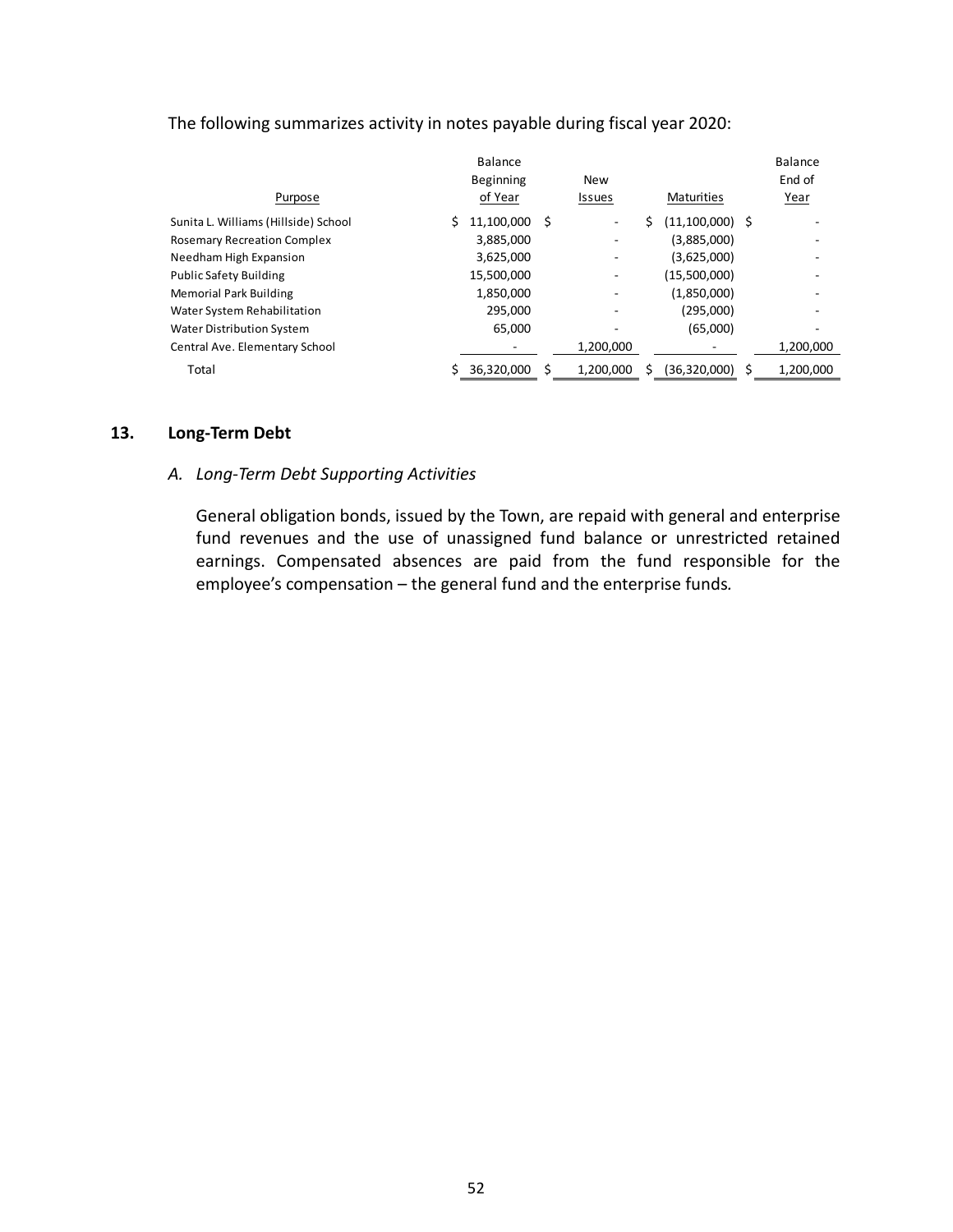#### *B. General Obligation Bonds and Direct Placements*

The Town issues general obligation bonds to provide funds for the acquisition and construction of major capital facilities. General obligation bonds have been issued for both governmental and business‐type activities. General obligation bonds and direct borrowings (issuances through the MA Water Resources Authority) currently outstanding are as follows:

|                                            |                  |                |              |             | Amount<br>Outstanding |
|--------------------------------------------|------------------|----------------|--------------|-------------|-----------------------|
|                                            | Original         | Interest       | Date of      | Date of     | as of                 |
| <b>Governmental Activities</b>             | Amount           | Rate(s) %      | <b>Issue</b> | Maturity    | 6/30/20               |
| Public offering bonds:                     |                  |                |              |             |                       |
| High School                                | \$<br>6,842,000  | 2.94           | 06/01/09     | 06/01/28 \$ | 1,505,000             |
| Municipal Purpose FY 2010                  | 15,815,000       | $2.00 - 4.00$  | 12/15/09     | 08/01/20    | 790,000               |
| Municipal Purpose FY 2010                  | 4,000,000        | $2.00 - 3.00$  | 06/15/10     | 12/01/24    | 375,000               |
| Town Hall and Newman School                | 11,750,000       | $2.00 - 5.00$  | 05/19/11     | 10/01/28    | 4,225,000             |
| Town Hall, Parking and Bridge              | 2,460,000        | $2.00 - 3.125$ | 10/05/11     | 08/01/26    | 885,000               |
| GOB - Refunding FY2012                     | 10,995,000       | $2.00 - 4.00$  | 06/06/12     | 11/01/23    | 2,570,000             |
| Municipal Purpose FY 2013                  | 12,244,000       | $2.00 - 4.00$  | 10/03/12     | 07/15/32    | 6,690,000             |
| Municipal Purpose FY 2013                  | 5,945,000        | $2.00 - 4.00$  | 06/18/13     | 11/01/32    | 3,700,000             |
| Municipal Purpose FY 2014                  | 6,085,000        | $3.00 - 4.00$  | 12/02/13     | 07/15/33    | 3,660,000             |
| Municipal Purpose FY 2014                  | 5,032,000        | $2.00 - 2.50$  | 06/02/14     | 05/15/34    | 1,040,000             |
| Municipal Purpose FY 2015                  | 13,425,000       | $2.00 - 4.00$  | 04/01/15     | 11/15/33    | 4,955,000             |
| High School, High Rock and Pollard Schools | 6,645,000        | $2.00 - 4.00$  | 06/16/16     | 08/01/27    | 5,565,000             |
| Municipal Purpose FY 2017                  | 10,945,000       | $3.00 - 4.00$  | 01/05/17     | 01/15/42    | 8,045,000             |
| Municipal Purpose FY 2018                  | 31,000,000       | $3.00 - 4.00$  | 07/17/18     | 07/15/38    | 28,570,000            |
| Municipal Purpose FY 2020                  | 27,500,000       | $2.625 - 5.00$ | 10/01/19     | 08/01/44    | 27,500,000            |
| Municipal Purpose FY 2020                  | 25,185,000       | $2.00 - 5.00$  | 06/25/20     | 02/01/40    | 25,103,000            |
| <b>Total Governmental Activities</b>       |                  |                |              |             |                       |
|                                            |                  |                |              | \$          | 125,178,000           |
|                                            |                  |                |              |             |                       |
|                                            |                  |                |              |             | Amount                |
|                                            |                  |                |              |             | Outstanding           |
|                                            | Original         | Interest       | Date of      | Date of     | as of                 |
| <b>Business-Type Activities</b>            | Amount           | Rate(s) %      | <b>Issue</b> | Maturity    | 6/30/20               |
| Public offering bonds:                     |                  |                |              |             |                       |
| Municipal Purpose FY 2010                  | \$<br>15,815,000 | $2.00 - 4.00$  | 12/15/09     | 08/01/20\$  | 45,000                |
| Municipal Purpose FY 2010                  | 4,000,000        | $2.00 - 3.00$  | 06/15/10     | 12/01/24    | 125,000               |
| Municipal Purpose FY 2014                  | 5,032,000        | $2.00 - 2.50$  | 06/02/14     | 05/15/34    | 1,395,000             |
| Municipal Purpose FY 2015                  | 13,425,000       | $2.00 - 4.00$  | 04/01/15     | 11/15/33    | 2,015,000             |
| Municipal Purpose FY 2020                  | 25,185,000       | $2.00 - 5.00$  | 06/25/20     | 02/01/28    | 82,000                |
| Total public offering bonds                |                  |                |              |             | 3,662,000             |
| Direct borrowings:                         |                  |                |              |             |                       |
| MA Water Resources Authority               | 765,335          | 2.00           | 06/01/12     | 07/15/30    | 477,914               |
| <b>MA Water Resources Authority</b>        | 9,055,822        | 2.00           | 05/22/13     | 01/15/33    | 4,210,108             |
| <b>MA Water Resources Authority</b>        | 2,310,813        | $3.00 - 4.00$  | 05/11/17     | 01/15/28    | 1,812,740             |
| <b>MA Water Resources Authority</b>        | 440,000          | 0.00           | 11/26/19     | 11/15/24    | 440,000               |
| <b>Total direct borrowings</b>             |                  |                |              |             | 6,940,762             |

Total Business-Type Activities  $\zeta = 10,602,762$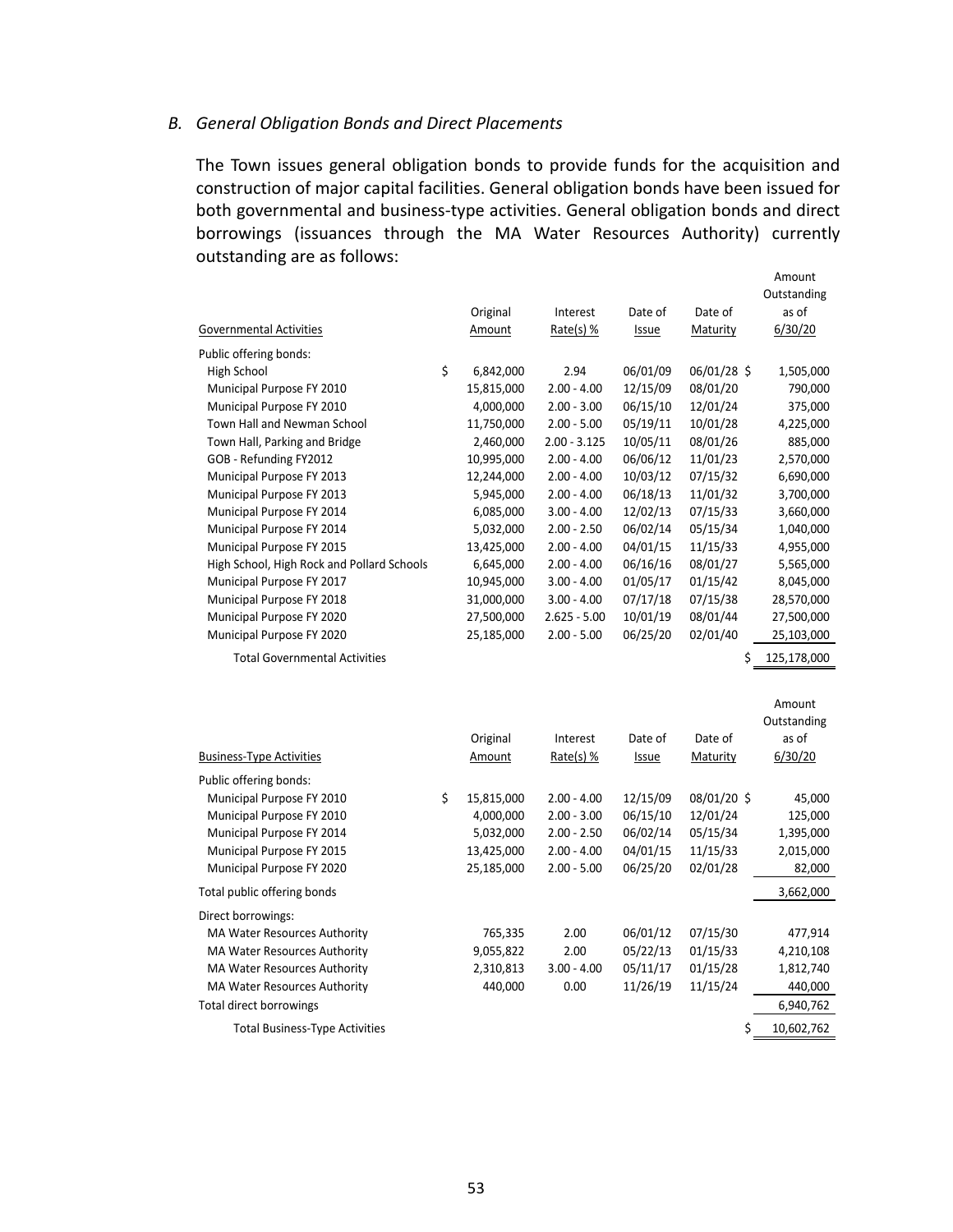# *C. Future Debt Service*

The annual payments to retire all general obligation and direct borrowing long‐term debt outstanding as of June 30, 2020 are as follows:

|              | <b>General Obligation Bonds</b> |             |    |            |            |             |  |  |  |  |
|--------------|---------------------------------|-------------|----|------------|------------|-------------|--|--|--|--|
| Governmental |                                 | Principal   |    | Interest   |            | Total       |  |  |  |  |
| 2021         | \$                              | 13,374,000  | \$ | 4,779,541  | \$         | 18,153,541  |  |  |  |  |
| 2022         |                                 | 10,224,000  |    | 4,057,572  |            | 14,281,572  |  |  |  |  |
| 2023         |                                 | 9,510,000   |    | 3,632,713  | 13,142,713 |             |  |  |  |  |
| 2024         |                                 | 9,405,000   |    | 3,223,494  |            | 12,628,494  |  |  |  |  |
| 2025         |                                 | 8,530,000   |    | 2,832,650  |            | 11,362,650  |  |  |  |  |
| 2026 - 2030  |                                 | 31,565,000  |    | 9,637,691  |            | 41,202,691  |  |  |  |  |
| 2031 - 2035  |                                 | 21,765,000  |    | 4,680,406  |            | 26,445,406  |  |  |  |  |
| 2036 - 2040  |                                 | 14,540,000  |    | 2,083,956  |            | 16,623,956  |  |  |  |  |
| 2041 - 2045  |                                 | 6,265,000   |    | 421,125    |            | 6,686,125   |  |  |  |  |
| Total        | \$                              | 125,178,000 | \$ | 35,349,148 | \$         | 160,527,148 |  |  |  |  |

|                      | <b>General Obligation Bonds</b> |         |          |    |           |  |  |  |  |  |
|----------------------|---------------------------------|---------|----------|----|-----------|--|--|--|--|--|
| <b>Business-Type</b> | Principal                       |         | Interest |    | Total     |  |  |  |  |  |
| 2021                 | \$<br>516,000                   | \$      | 128,257  | \$ | 644,257   |  |  |  |  |  |
| 2022                 | 471,000<br>97,206               |         |          |    | 568,206   |  |  |  |  |  |
| 2023                 | 445,000<br>80,363               |         |          |    | 525,363   |  |  |  |  |  |
| 2024                 | 260,000                         | 328,338 |          |    |           |  |  |  |  |  |
| 2025                 | 260,000                         |         | 59,512   |    | 319,512   |  |  |  |  |  |
| 2026 - 2030          | 965,000                         |         | 201,100  |    | 1,166,100 |  |  |  |  |  |
| 2031-2034            | 745,000                         |         | 55,000   |    | 800,000   |  |  |  |  |  |
| Total                | \$<br>3,662,000                 | Ś       | 689,776  | \$ | 4,351,776 |  |  |  |  |  |

|                      |    |           |          | <b>MWRA Direct Borrowings</b> |    |           |  |
|----------------------|----|-----------|----------|-------------------------------|----|-----------|--|
| <b>Business-Type</b> |    | Principal | Interest |                               |    |           |  |
| 2021                 | \$ | 660,028   | \$       | 93,368                        | \$ | 753,396   |  |
| 2022                 |    | 666,985   |          | 86,900                        |    | 753,885   |  |
| 2023                 |    | 674,090   |          | 80,293                        |    | 754,383   |  |
| 2024                 |    | 645,439   |          | 73,544                        |    | 718,983   |  |
| 2025                 |    | 652,855   |          | 66,649                        |    | 719,504   |  |
| 2026 - 2030          |    | 2,514,963 |          | 224,517                       |    | 2,739,480 |  |
| 2031-2034            |    | 1,126,402 |          | 43,928                        |    | 1,170,330 |  |
| Total                | Ś  | 6,940,762 | \$       | 669,199                       | \$ | 7,609,961 |  |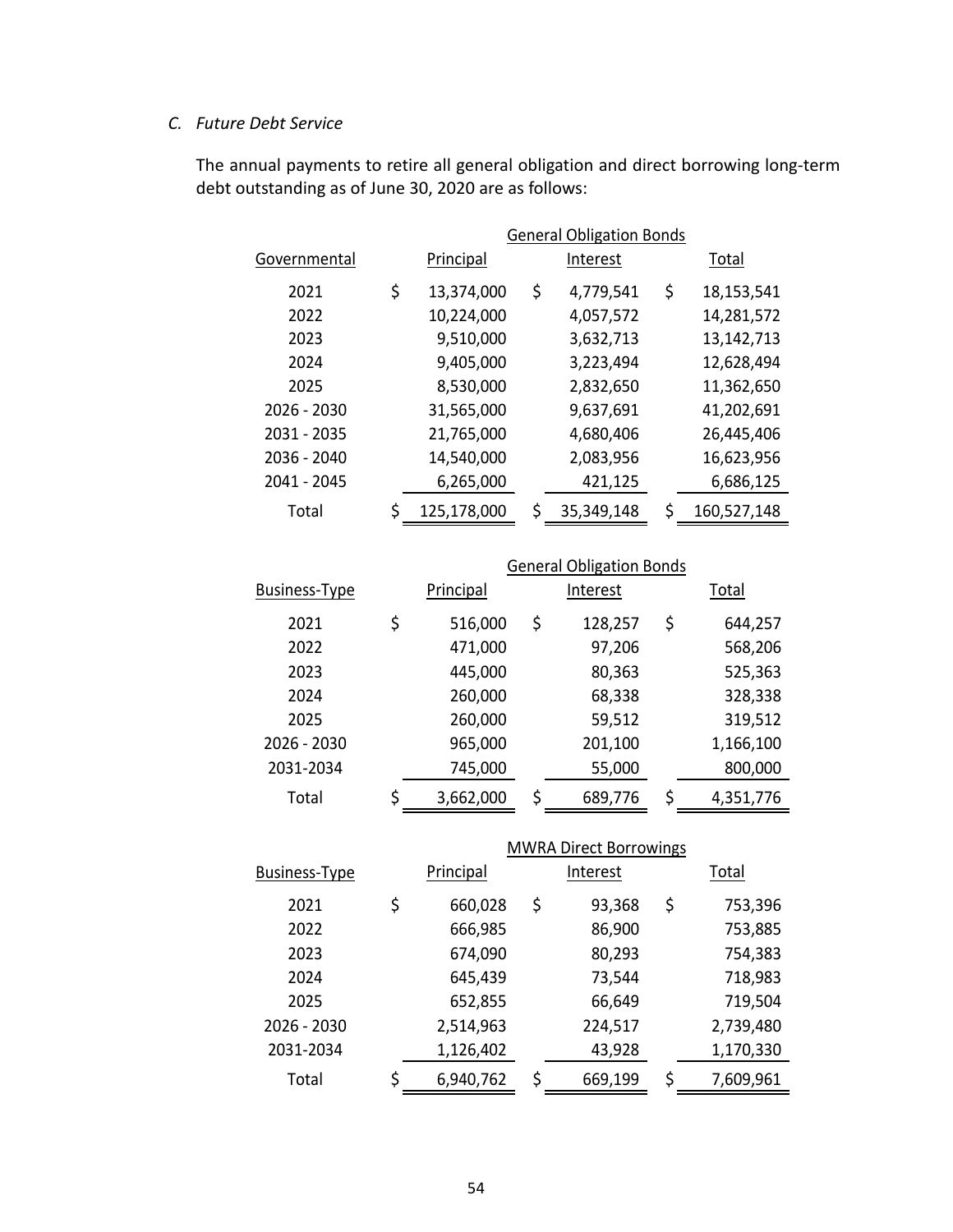### *D. Bond Authorizations*

Long-term debt authorizations which have not been issued or rescinded as of June 30, 2020 are as follows:

| Date Authorized | Purpose                                       | Amount       |
|-----------------|-----------------------------------------------|--------------|
| May 2015        | Water System Rehabilitation                   | \$<br>12,000 |
| May 2017        | <b>NHS Expansion Design</b>                   | 9,500        |
| May 2017        | <b>Rosemary Recreation Complex</b>            | 107,500      |
| May 2017        | <b>Wastewater Pump Station Rehabilitation</b> | 7,550        |
| May 2017        | <b>Water Distribution Improvements</b>        | 35,735       |
| October 2017    | Sunita L. Williams School                     | 11,300,492   |
| October 2017    | <b>NHS Expansion Construction</b>             | 84,000       |
| October 2017    | <b>Public Safety Buildings Design</b>         | 250,000      |
| October 2018    | <b>Public Safety Building Construction</b>    | 34,245,000   |
| May 2018        | RTS Property Repairs                          | 585,000      |
| May 2018        | <b>Memorial Park Building</b>                 | 128,000      |
| May 2018        | Public Works Infrastructure Program           | 155,000      |
| May 2018        | <b>Public Works Storage Facility</b>          | 2,478,000    |
| May 2019        | <b>Water Distribution Improvements</b>        | 4,500,000    |
|                 | Total                                         | 53,897,777   |

# *E. Changes in General Long‐term Liabilities*

During the year ended June 30, 2020, the following changes occurred in long‐term liabilities (in thousands): Equals

| Governmental Activities                                                                                                |    | Total<br>Balance<br>7/1/19                 |    | Additions                         |    | Reductions                |    | Total<br>Balance<br>6/30/20                 |    | Less<br>Current<br>Portion   |    | cyudis<br>Long-Term<br>Portion<br>6/30/20   |
|------------------------------------------------------------------------------------------------------------------------|----|--------------------------------------------|----|-----------------------------------|----|---------------------------|----|---------------------------------------------|----|------------------------------|----|---------------------------------------------|
| Bonds payable - public offerings<br>Unamortized bond premium                                                           | Ś. | 87,878<br>4,564                            | Ś. | 47,613<br>4,746                   | Ś. | (10, 312)<br>(340)        | Ś. | 125,179<br>8,970                            | Ś. | (13, 374)<br>(791)           | Ś. | 111,805<br>8,179                            |
| Subtotal bonds payable<br>Net pension liability<br>Net OPEB liability<br>Accrued employee benefits<br>Landfill closure |    | 92,442<br>75,611<br>65,107<br>5,530<br>564 |    | 52,359<br>5,390<br>4,458<br>1,149 |    | (10, 652)<br>(27)<br>(57) |    | 134,149<br>81,001<br>69,565<br>6,652<br>507 |    | (14, 165)<br>(1,663)<br>(56) |    | 119,984<br>81,001<br>69,565<br>4,989<br>451 |
| Totals                                                                                                                 | Ś  | 239,254                                    | Ś  | 63,356                            | Ś. | (10, 736)                 | S  | 291,874                                     | Ś. | (15,884)                     | S  | 275,990                                     |
| <b>Business-Type Activities</b><br>Bonds payable - public offerings<br>Bonds payable - direct offerings                | \$ | 4,492<br>7,099                             | Ś  | 46<br>440                         | Ś  | (876)<br>(598)            | Ś  | 3,662<br>6,941                              | Ś  | (516)<br>(660)               | Ś  | 3,146<br>6,281                              |
| Subtotal bonds payable<br>Net pension liability<br>Net OPEB liability<br>Accrued employee benefits                     |    | 11,591<br>3,158<br>1,541<br>315            |    | 486<br>212<br>43<br>32            |    | (1, 474)                  |    | 10,603<br>3,370<br>1,584<br>347             |    | (1, 176)<br>(347)            |    | 9,427<br>3,370<br>1,584                     |
| Totals                                                                                                                 | \$ | 16,605                                     | Ś  | 773                               | \$ | (1, 474)                  | Ś  | 15,904                                      | \$ | (1, 523)                     | S  | 14,381                                      |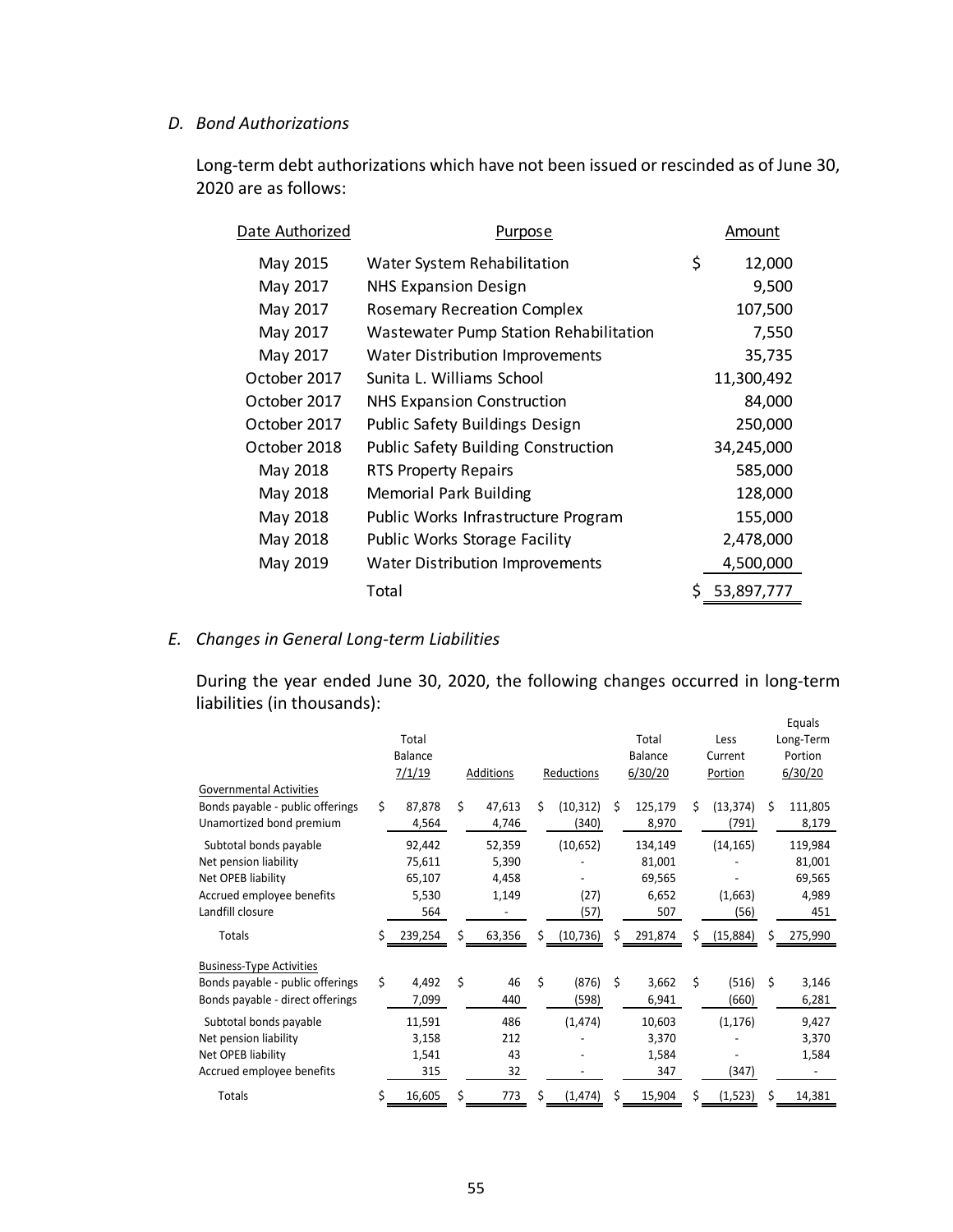# *F. Current Year Refundings*

On June 9, 2020, the Town issued general obligation bonds in the amount of \$5,026,000 with a variable interest rate ranging from 4.0 ‐ 5.0% to refund \$6,165,000 of term bonds with an interest rate ranging from 2.0 ‐ 4.0%. The net proceeds on this refunding were \$6,277,925. As a result of the refunding, the Town reduced its total debt service requirement by \$1,200,933 with a net present value savings of \$769,750 (economic gain).

*G. Prior Year Refundings* 

In prior years, the Town has defeased various bond issues by creating separate irrevocable trust funds. The proceeds from the new issuance of the general obligation bonds were used to purchase U.S. government securities, and those securities were deposited in an irrevocable trust with an escrow agent to provide debt service payments until the refunded bonds mature in 2019. For financial reporting purposes, the debt has been considered defeased and therefore removed as a liability from the Town's balance sheet. As of June 30, 2020, the amount of defeased debt outstanding but removed from the governmental activities and business-type activities was \$15,630,000.

## **14. Landfill Postclosure Care Costs**

State and Federal laws and regulations require the Town to perform certain maintenance and monitoring functions at the site for thirty years after closure.

The \$507,738 reported as postclosure care liability at June 30, 2020 represents the estimated costs to maintain and monitor the site for the remainder of the thirty years. These amounts are based on what it would cost to perform all postclosure care in 2020. Actual cost may be higher due to inflation, changes in technology, or changes in regulations.

## **15. Deferred Inflows of Resources**

Deferred inflows of resources are the acquisition of net assets by the Town that are applicable to future reporting periods. Deferred inflows of resources have a negative effect on net position, similar to liabilities. The Town reports two items as deferred inflows of resources: one which is attributable to changes in the net pension liability, and the other one which arises from the current financial resources measurement focus and the modified accrual basis of accounting in governmental funds. Deferred inflows of resources related to pension and OPEB will be recognized as expense in future years and is more fully described in the corresponding pension and OPEB notes.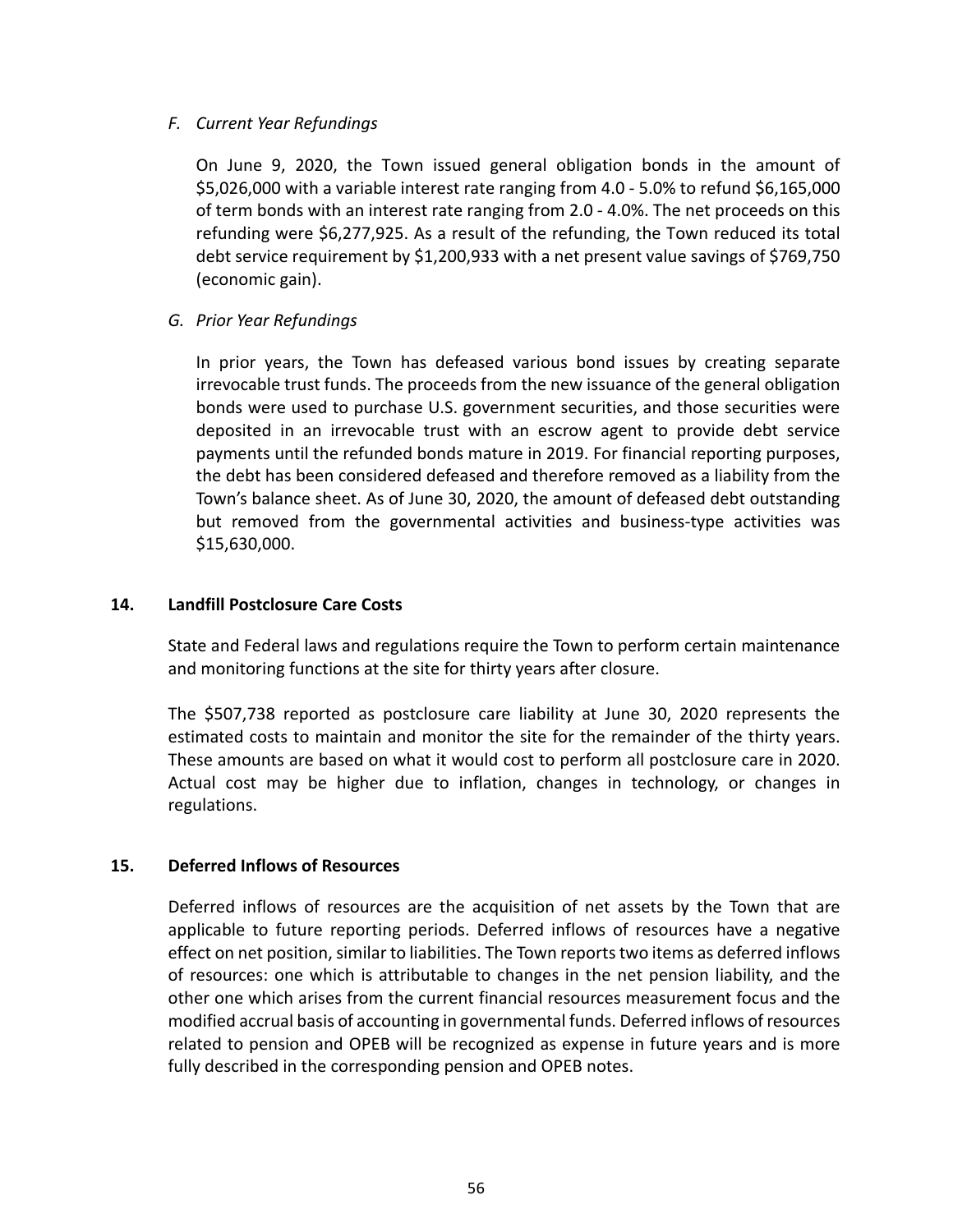The balance of the General Fund *unavailable revenues* account is equal to the total of all June 30, 2020 receivable balances, except real and personal property taxes that are accrued for subsequent 60‐day collections.

### **16. Governmental Funds ‐ Balances**

Fund balances are segregated to account for resources that are either not available for expenditure in the future or are legally set aside for a specific future use.

The following types of fund balances are reported at June 30, 2020:

Nonspendable ‐ This fund balance classification represents nonmajor governmental fund reserves for the principal portion of permanent trust funds.

Restricted - This fund balance classification includes general fund encumbrances funded by bond issuances, community preservation funds, various special revenue funds, and the income portion of permanent trust funds.

Committed ‐ This fund balance classification includes general fund encumbrances for non‐ lapsing, special article appropriations approved at Town Meeting, and capital project funds funded by cash capital.

Assigned - This fund balance classification includes general fund encumbrances that have been established by various Town departments for the expenditure of current year budgetary financial resources upon vendor performance in the subsequent budgetary period.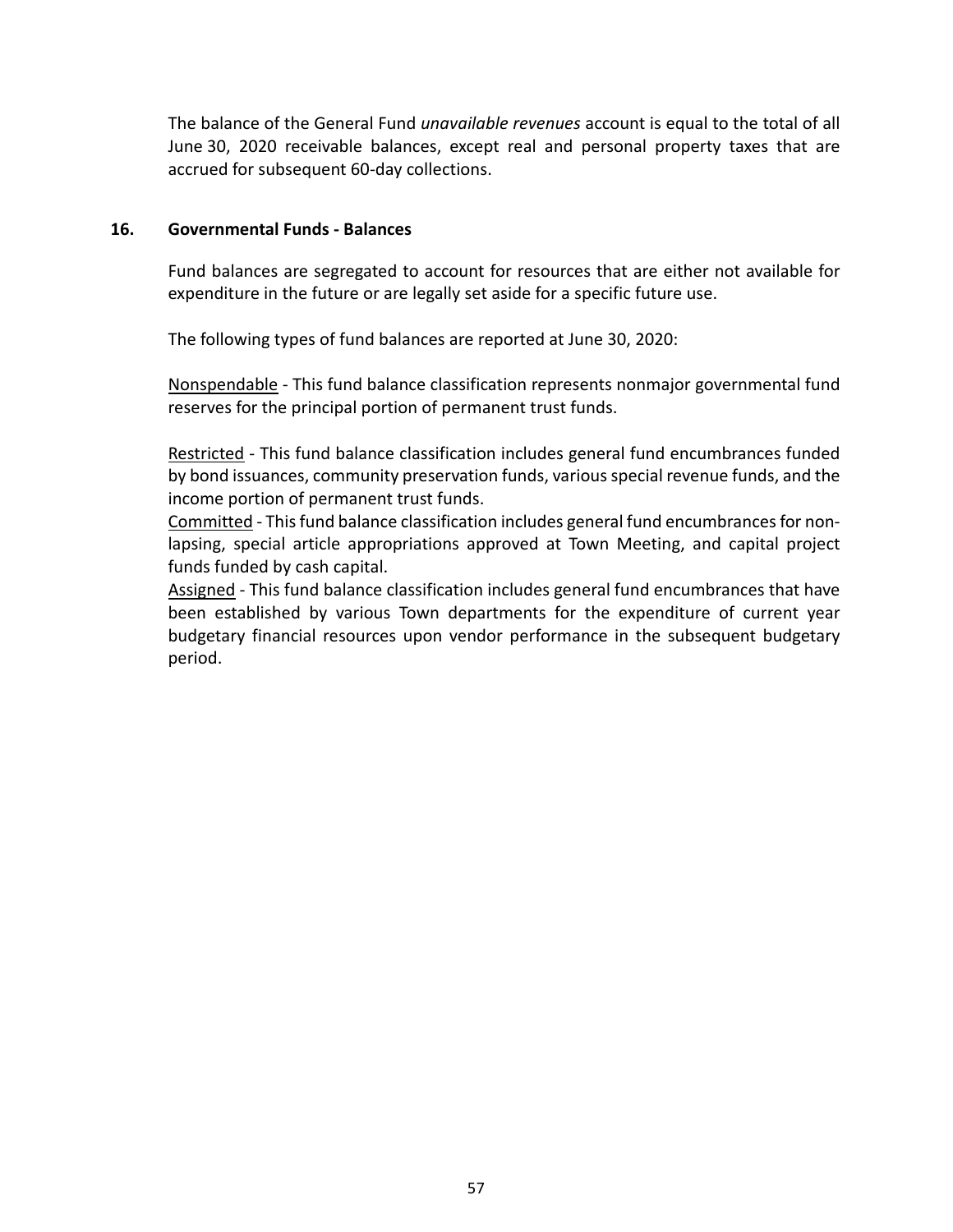### Following is a breakdown of the Town's fund balances at June 30, 2020:

|                                    |    | General<br>Fund | Community<br>Preservation<br>Fund | Public<br>Safety<br><b>Building</b> |    | Nonmajor<br>Governmental<br>Funds |    | Total<br>Governmental<br>Funds |
|------------------------------------|----|-----------------|-----------------------------------|-------------------------------------|----|-----------------------------------|----|--------------------------------|
| Nonspendable                       |    |                 |                                   |                                     |    |                                   |    |                                |
| Permanent funds                    | \$ |                 | \$                                | \$                                  | \$ | 188,478                           | \$ | 188,478                        |
| <b>Total Nonspendable</b>          |    |                 |                                   |                                     |    | 188,478                           |    | 188,478                        |
| Restricted                         |    |                 |                                   |                                     |    |                                   |    |                                |
| Debt service                       |    | 792,826         |                                   |                                     |    | 730,798                           | \$ | 1,523,624                      |
| Community preservation             |    |                 | 7,409,890                         |                                     |    |                                   |    | 7,409,890                      |
| <b>Bonded projects</b>             |    |                 |                                   | 1,729,430                           |    | 113,738                           |    | 1,843,168                      |
| Special revenue funds:             |    |                 |                                   |                                     |    |                                   |    |                                |
| Expendable trust funds             |    |                 |                                   |                                     |    | 2,605,483                         |    | 2,605,483                      |
| Circuit Breaker                    |    |                 |                                   |                                     |    | 1,587,125                         |    | 1,587,125                      |
| School lunch                       |    |                 |                                   |                                     |    | 251,907                           |    | 251,907                        |
| RRFA - parking meter fund          |    |                 |                                   |                                     |    | 379,224                           |    | 379,224                        |
| Insurance loss replacement         |    |                 |                                   |                                     |    | 209,690                           |    | 209,690                        |
| Facility activity use              |    |                 |                                   |                                     |    | 378,796                           |    | 378,796                        |
| Pupil transportation               |    |                 |                                   |                                     |    | 327,520                           |    | 327,520                        |
| Parks and recreation revolving     |    |                 |                                   |                                     |    | 275,874                           |    | 275,874                        |
| Other special revenue funds        |    |                 |                                   |                                     |    | 2,152,826                         |    | 2,152,826                      |
| <b>Total Restricted</b>            |    | 792,826         | 7,409,890                         | 1,729,430                           |    | 9,012,981                         |    | 18,945,127                     |
| Committed                          |    |                 |                                   |                                     |    |                                   |    |                                |
| Continuing appropriations articles |    | 1,601,174       |                                   |                                     |    |                                   |    | 1,601,174                      |
| Compensated absences               |    | 336,952         |                                   |                                     |    |                                   |    | 336,952                        |
| Capital improvement stabilization  |    | 1,095,016       |                                   |                                     |    |                                   |    | 1,095,016                      |
| Capital facility stabilization     |    | 1,918,088       |                                   |                                     |    |                                   |    | 1,918,088                      |
| Athletic facility stabilization    |    | 269,698         |                                   |                                     |    |                                   |    | 269,698                        |
| Debt service stabilization         |    | 2,150,051       |                                   |                                     |    |                                   |    | 2,150,051                      |
| Capital projects                   |    |                 |                                   |                                     |    | 7,665,439                         |    | 7,665,439                      |
| <b>Total Committed</b>             |    | 7,370,979       |                                   |                                     |    | 7,665,439                         |    | 15,036,418                     |
| Assigned                           |    |                 |                                   |                                     |    |                                   |    |                                |
| Encumbrances                       |    | 3,305,222       |                                   |                                     |    |                                   |    | 3,305,222                      |
| For next year's expenditures:      |    |                 |                                   |                                     |    |                                   |    |                                |
| Cash capital                       |    | 4,666,933       |                                   |                                     |    |                                   |    | 4,666,933                      |
| Operating                          |    | 3,701,753       |                                   |                                     |    |                                   |    | 3,701,753                      |
| <b>Total Assigned</b>              |    | 11,673,908      |                                   |                                     |    |                                   |    | 11,673,908                     |
| Unassigned                         |    |                 |                                   |                                     |    |                                   |    |                                |
| General fund                       |    | 24,466,756      |                                   |                                     |    |                                   |    | 24,466,756                     |
| Stabilization fund                 |    | 4,365,010       |                                   |                                     |    | (1,852,374)                       |    | 2,512,636                      |
| <b>Total Unassigned</b>            |    | 28,831,766      |                                   |                                     |    | (1,852,374)                       |    | 26,979,392                     |
| <b>Total Fund Balance</b>          | Ś  | 48,669,479      | \$<br>7,409,890                   | \$<br>1,729,430                     | Ś  | 15,014,524                        | Ś  | 72,823,323                     |

### Stabilization Fund Arrangements:

In accordance with Massachusetts General Law, Section 5B of Chapter 40, as amended by Section 22 of Chapter 218 of the Acts of 2016, the Town maintains five stabilization funds. Per Chapter 218, balances in the stabilization funds can be expended only upon appropriation at Town Meeting. Additionally, transfers to the stabilization funds are required to be approved at Town Meeting. The Town maintains the following stabilization funds:

- General stabilization – established around 1970, for general purposes.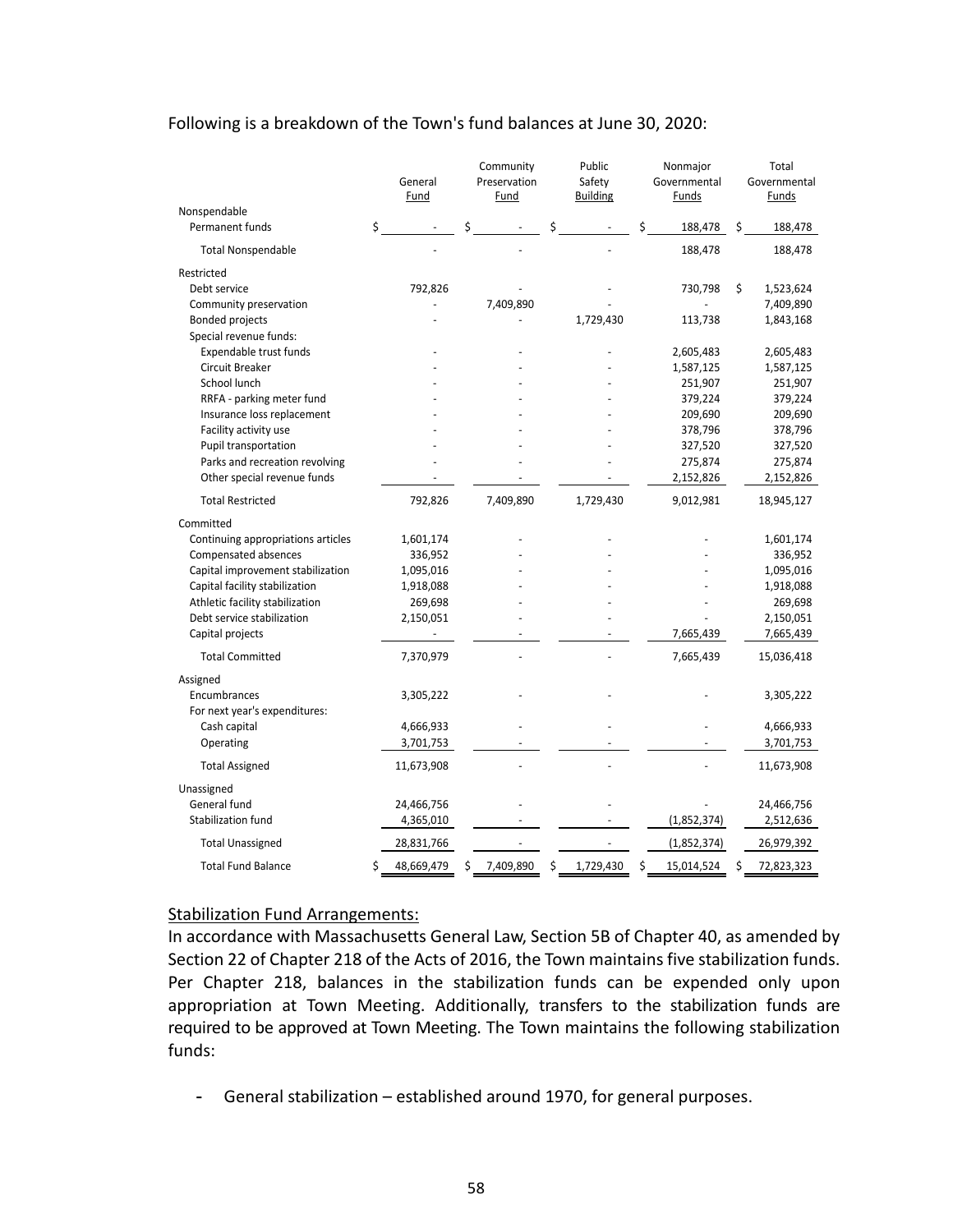- Capital improvement stabilization established in May 2004, to reserve funds for the acquisition of new equipment, and/or the replacement of existing equipment (in both cases relating to equipment for which the Town may borrow for 5 years, or more), and/or for building/facility improvements with a cost of less than \$250,000.
- Capital facility stabilization established in May 2007, to reserve funds for design, maintenance, renovation or reconstruction relating to the structural integrity of the capital facilities.
- Athletic facility stabilization established in May 2012, to reserve funds for the renovation and reconstruction of the Town's athletic facilities.
- Debt service stabilization established in November 2015, to reserve funds to pay certain debt obligations, when necessary. The fund is intended to be part of the Town's overall planning strategy for addressing capital facility needs.

# **17. General Fund Unassigned Fund Balance**

The unassigned general fund balance reported on the balance sheet is stated in accordance with generally accepted accounting principles (GAAP), which differs in certain respects from the Massachusetts Uniform Municipal Accounting System (UMAS). Major differences include an estimate for future potential tax refunds included in these financial statements, which is not recognized under UMAS.

## **18. Retirement System**

The Town follows the provisions of *GASB Statement No. 68, Accounting and Financial Reporting for Pensions – an amendment of GASB Statement No. 27,* with respect to the employees' retirement funds.

## *A. Plan Description*

Employees of the Town (except teachers and administrators under contract employed by the School Department) who meet the membership eligibility requirements of Chapter 32 of the Massachusetts General Laws are members of the Needham Contributory Retirement System (the System), a cost‐sharing, multiple‐employer public employee defined benefit retirement system (PERS). Eligibility includes employees working over twenty hours per week and excludes part‐time and seasonal employees. Eligible employees must participate in the System. The pension plan provides pension benefits, deferred allowances, and death and disability benefits. Chapter 32 of the Massachusetts General Laws establishes the authority of the System, contribution percentages and benefits paid. The System Retirement Board does not have the authority to amend benefit provisions. Additional information is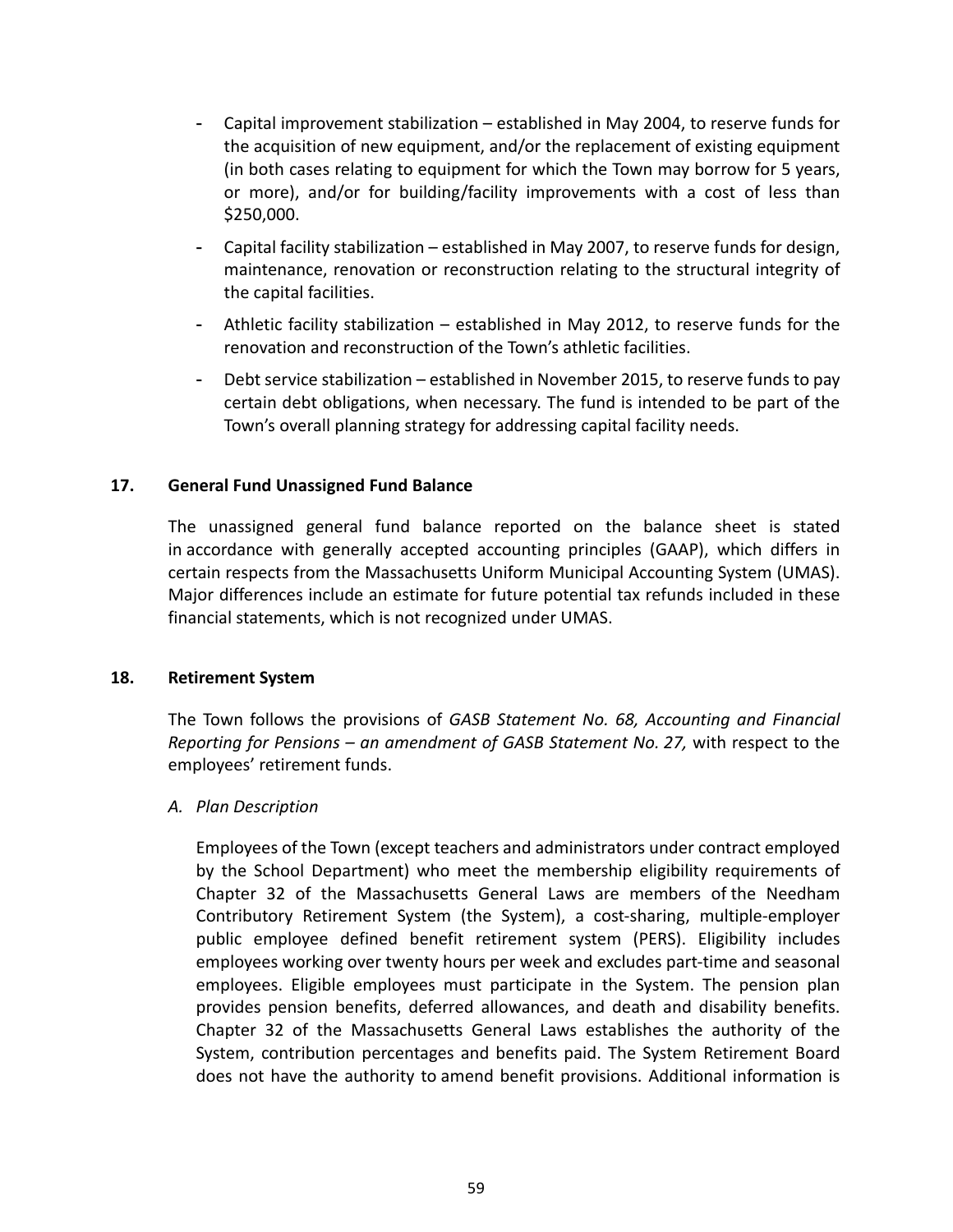disclosed in the System's annual financial reports publicly available from the System located at 1471 Highland Avenue, Needham, Massachusetts 02492.

### Participant Retirement Benefits

The System provides for retirement allowance benefits up to a maximum of 80% of a member's highest 3‐year average annual rate of regular compensation for those hired prior to April 2, 2012 and the highest five-year average annual rate of regular compensation for those first becoming members of the Massachusetts System on or after that date. However, per Chapter 176 of the Acts of 2011, for members who retire on or after April 2, 2012, if in the 5 years of creditable service immediately preceding retirement, the difference in the annual rate of regular compensation between any 2 consecutive years exceeds 100 percent, the normal yearly amount of the retirement allowance shall be based on the average annual rate of regular compensation received by the member during the period of 5 consecutive years preceding retirement. Benefit payments are based upon a member's age, length of creditable service, level of compensation and group classification.

If a participant was a member prior to February 2012, a retirement allowance may be received at any age, upon attaining 20 years of service. The plan also provides for retirement at age 55 if the participant was a member prior to January 1, 1978, with no minimum vesting requirements. If the participant was a member on or after January 1, 1978 and a member of Groups 1 or 2, then a retirement allowance may be received if the participant  $(1)$  has at least 10 years of creditable service,  $(2)$  is age 55,  $(3)$  voluntarily left Town employment on or after that date, and (4) left accumulated annuity deductions in the fund. Members of Group 4 have no minimum vesting requirements, however, must be at least age 55. Groups 2 and 4 require that participants perform the duties of the Group position for at least 12 months immediately prior to retirement.

A participant who became a member on or after April 2, 2012 is eligible for a retirement allowance upon 10 years creditable service and reaching ages 60 or 55 for Groups 1 and 2, respectively. Participants in Group 4 must be at least age 55. Groups 2 and 4 require that participants perform the duties of the Group position for at least 12 months immediately prior to retirement.

A retirement allowance consists of two parts: an annuity and a pension. A member's accumulated total deductions and a portion of the interest they generate constitute the annuity. The difference between the total retirement allowance and the annuity is the pension. The average retirement benefit is approximately 80‐85% pension and 15‐20% annuity.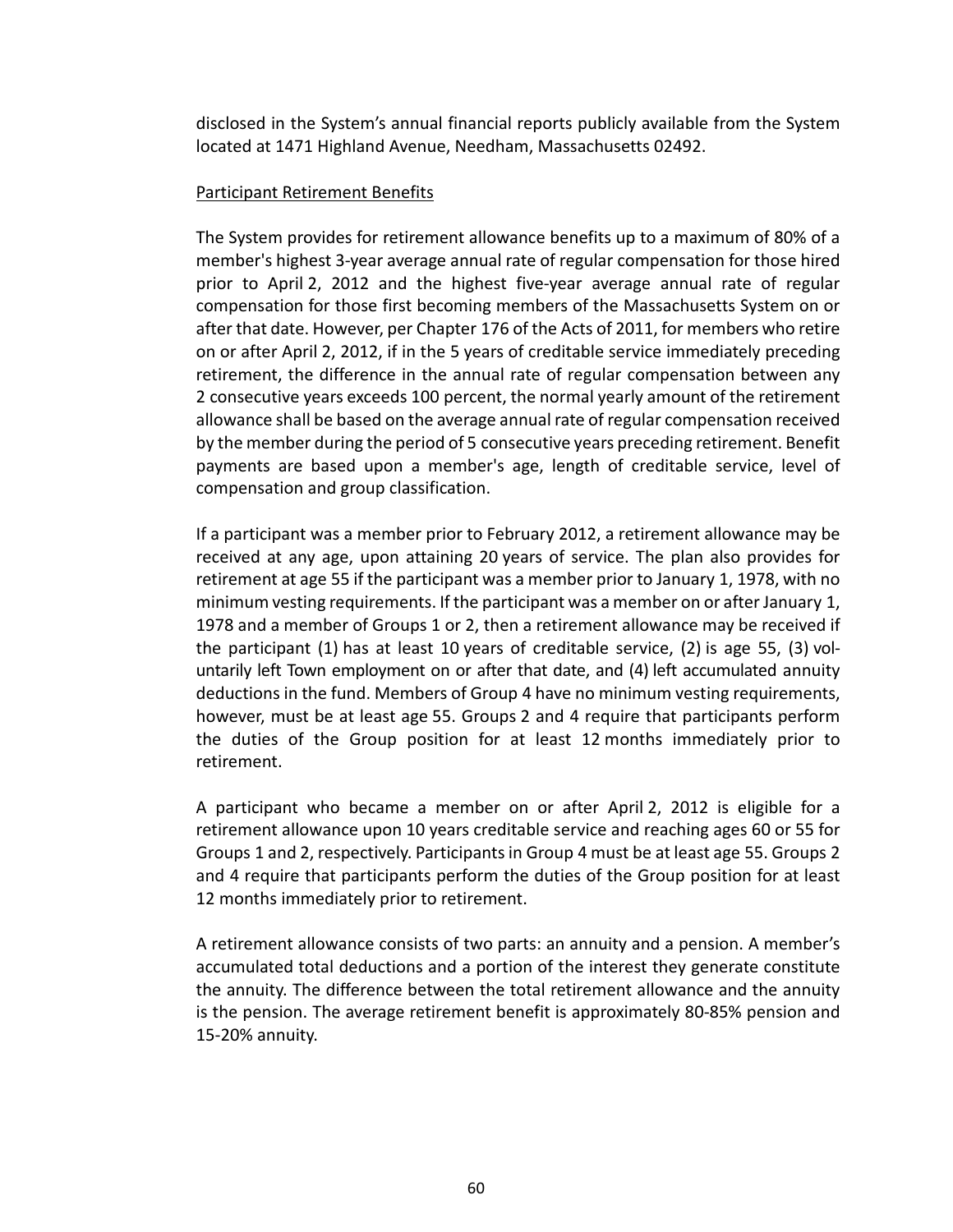## Participant Refunds

Employees who resign from service and who are not eligible to receive a retirement allowance are entitled to request a refund of their accumulated total deductions. Members voluntarily withdrawing with at least 10 years of service or involuntarily withdrawing, receive 100% of the regular interest that has accrued on those accumulated total deductions. Members voluntarily withdrawing with less than 10 years of service get credited interest each year at a rate of 3%.

## Participants Contributions

Participants contribute a set percentage of their gross regular compensation annually. Employee contribution percentages are specified in Chapter 32 of the Massachusetts General Laws. The employee's individual contribution percentage is determined by their date of entry into the system. In addition, all employees hired on or after January 1, 1979 contribute an additional 2% on all gross regular compensation over the rate of \$30,000 per year. The percentages are as follows:

| Before January 1, 1975              | .5% |
|-------------------------------------|-----|
| January 1, 1975 - December 31, 1983 | 7%  |
| January 1, 1984 - June 30, 1996     | 8%  |
| Beginning July 1, 1996              | 9%  |

For those members entering a Massachusetts System on or after April 2, 2012 in Group 1, the contribution rate will be reduced to 6% when at least 30 years of creditable service has been attained.

### Employer Contributions

Employers are required to contribute at actuarially determined rates as accepted by the Public Employee Retirement Administration Commission (PERAC).

The Town's contribution to the System for the year ended June 30, 2020 was \$8,577,048, which was equal to its annual required contribution.

### *B. Summary of Significant Accounting Policies*

For purposes of measuring the net pension liability, deferred outflows of resources and deferred inflows of resources related to pensions, and pension expense, information about the fiduciary net position of the System and additions to/deductions from System's fiduciary net position have been determined on the same basis as they are reported by System. For this purpose, benefit payments (including refunds of employee contributions) are recognized when due and payable in accordance with benefit terms. Investments are reported at fair value.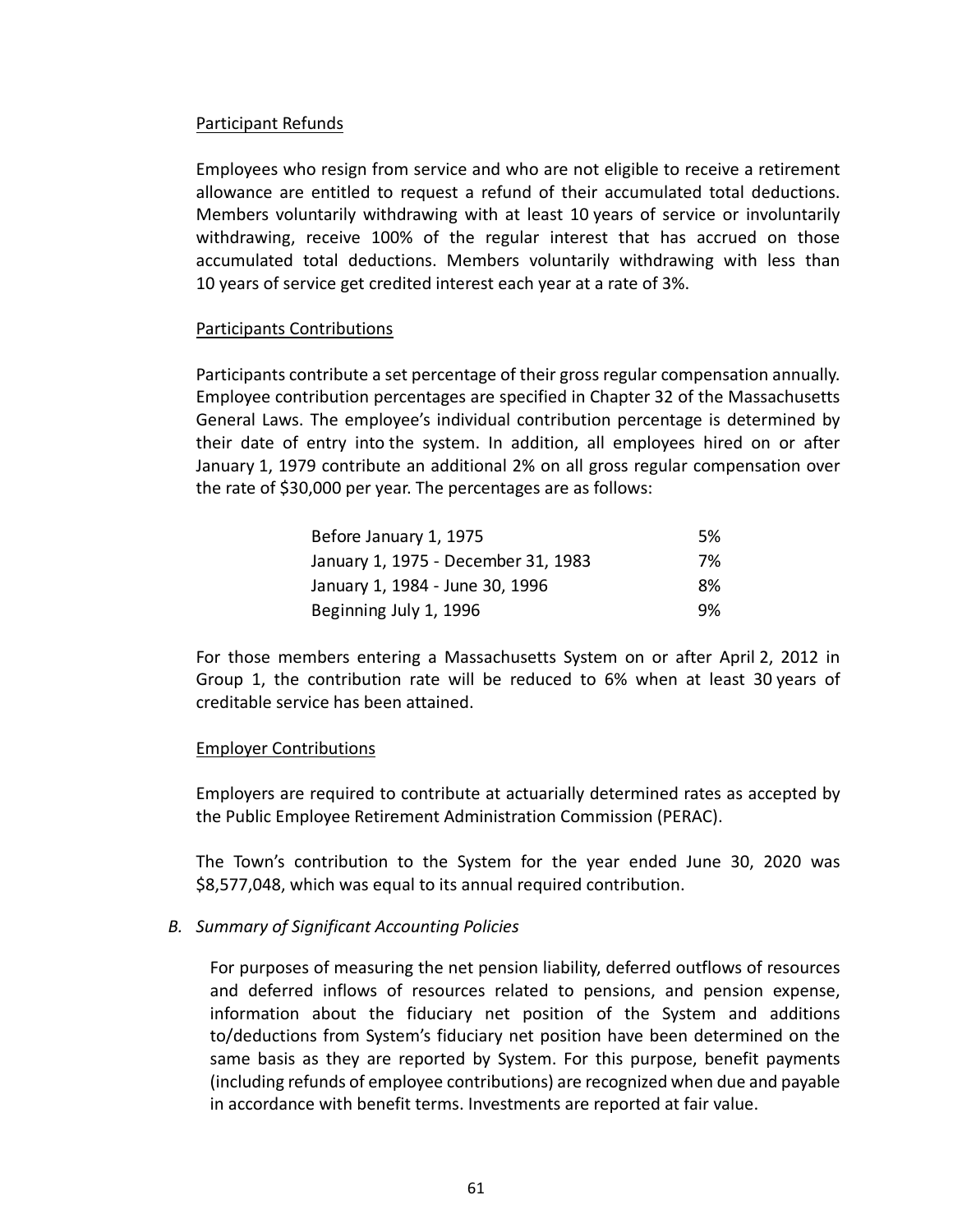# *C. Pension Liabilities, Pension Expense, and Deferred Outflows of Resources and Deferred (Inflows) of Resources Related to Pensions*

At June 30, 2020, the Town reported a liability of \$84,371,092 for its proportionate share of the net pension liability. The net pension liability was measured as of December 31, 2019, and the total pension liability used to calculate the net pension liability was determined by an actuarial valuation as of January 1, 2020. The Town's proportion of the net pension liability was based on a projection of the Town's long‐ term share of contributions to the pension plan relative to the projected contributions of all participating employers, actuarially determined. At December 31, 2019, the Town's proportion was 98.72% percent.

For the year ended June 30, 2020, the Town recognized pension expense of \$14,191,838. In addition, the Town reported deferred outflows of resources and deferred inflows of resources related to pensions from the following sources:

|                                             |    | Deferred    |  | Deferred     |  |  |
|---------------------------------------------|----|-------------|--|--------------|--|--|
|                                             |    | Outflows of |  | (Inflows) of |  |  |
|                                             |    | Resources   |  | Resources    |  |  |
| Differences between expected and actual     |    |             |  |              |  |  |
| experience                                  | \$ | 338,412     |  | (1,610,783)  |  |  |
| Changes of assumptions                      |    | 21,141,603  |  |              |  |  |
| Changes in proportion                       |    | 194,388     |  | (18, 529)    |  |  |
| Net difference between projected and actual |    |             |  |              |  |  |
| earnings on pension plan investments        |    |             |  | (6,677,654)  |  |  |
| Total                                       | S  | 21,674,403  |  | (8,306,966)  |  |  |

Amounts reported as deferred outflows of resources and deferred (inflows) of resources related to pensions will be recognized in pension expense as follows:

|                     | Deferred       |
|---------------------|----------------|
|                     | Outflows       |
|                     | (Inflows) of   |
| Year ended June 30: | Resources      |
| 2021                | Ś<br>4,347,041 |
| 2022                | 3,475,292      |
| 2023                | 4,306,704      |
| 2024                | 1,238,400      |
| Total               | 13,367,437     |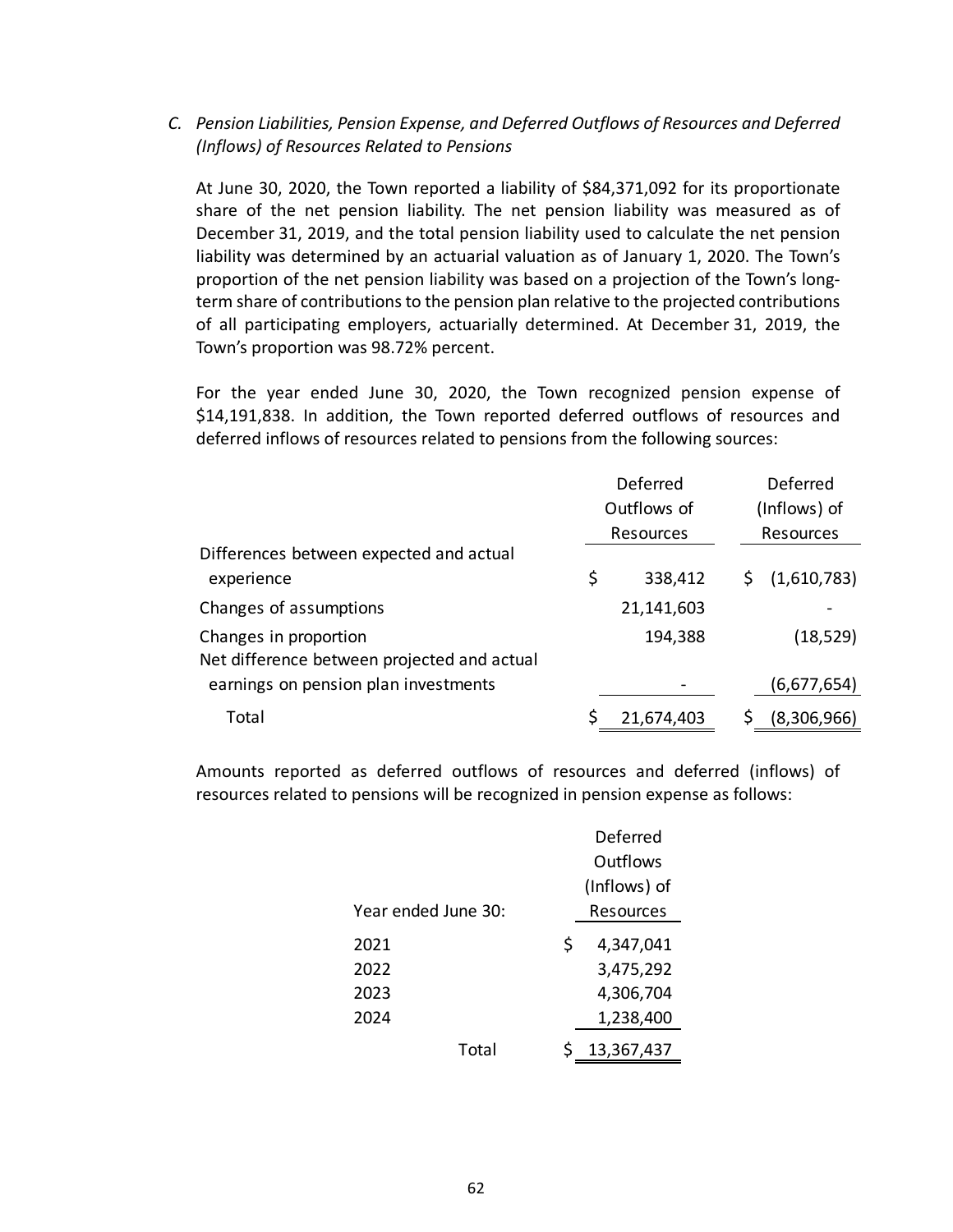## *D. Actuarial Assumptions*

A summary of the actuarial assumptions as of the latest actuarial valuation is shown below:

| Valuation date                                                     | 1/1/2020                        |
|--------------------------------------------------------------------|---------------------------------|
| Actuarial cost methods                                             | <b>Entry Age Normal</b>         |
| Actuarial assumptions:                                             |                                 |
| Investment rate of return                                          | 6.50%                           |
| Projected salary increases                                         | Ranging from 6.00%              |
|                                                                    | decreasing to 3.75% for Group 1 |
|                                                                    | Ranging from 6.00%              |
|                                                                    | decreasing to 4.00% for Group 2 |
|                                                                    | Ranging from 7.00%              |
|                                                                    | decreasing to 4.25% for Group 3 |
| Inflation rate                                                     | 3.00%                           |
| Post-retirement cost-of-living adjustment 3% of the first \$14,000 |                                 |

Actuarial valuation of the ongoing Systems involves estimates of the reported amounts and assumptions about probability of occurrence of events far into the future. Examples include assumptions about future employment mortality and future salary increases. Amounts determined regarding the net pension liability are subject to continual revision as actual results are compared with past expectations and new estimates are made about the future.

Mortality rates were based on:

- Pre‐Retirement: RP‐2014 Blue Collar Employee Mortality Table projected generationally using Scale MP‐2016 (previously, set forward one year for females)
- Healthy: RP‐2014 Blue Collar Employee and Heathy Annuitant Mortality Tables projected generationally using Scale MP‐2016(previously, set forward one year for females)
- Disabled: RP‐2000 Healthy Annuitant Mortality Table projected generationally from 2015 with Scale BB2D

## **Changes of Assumptions**

Effective January 1, 2020:

• Investment rate of return, previously, 7.25% decreased to 6.50%.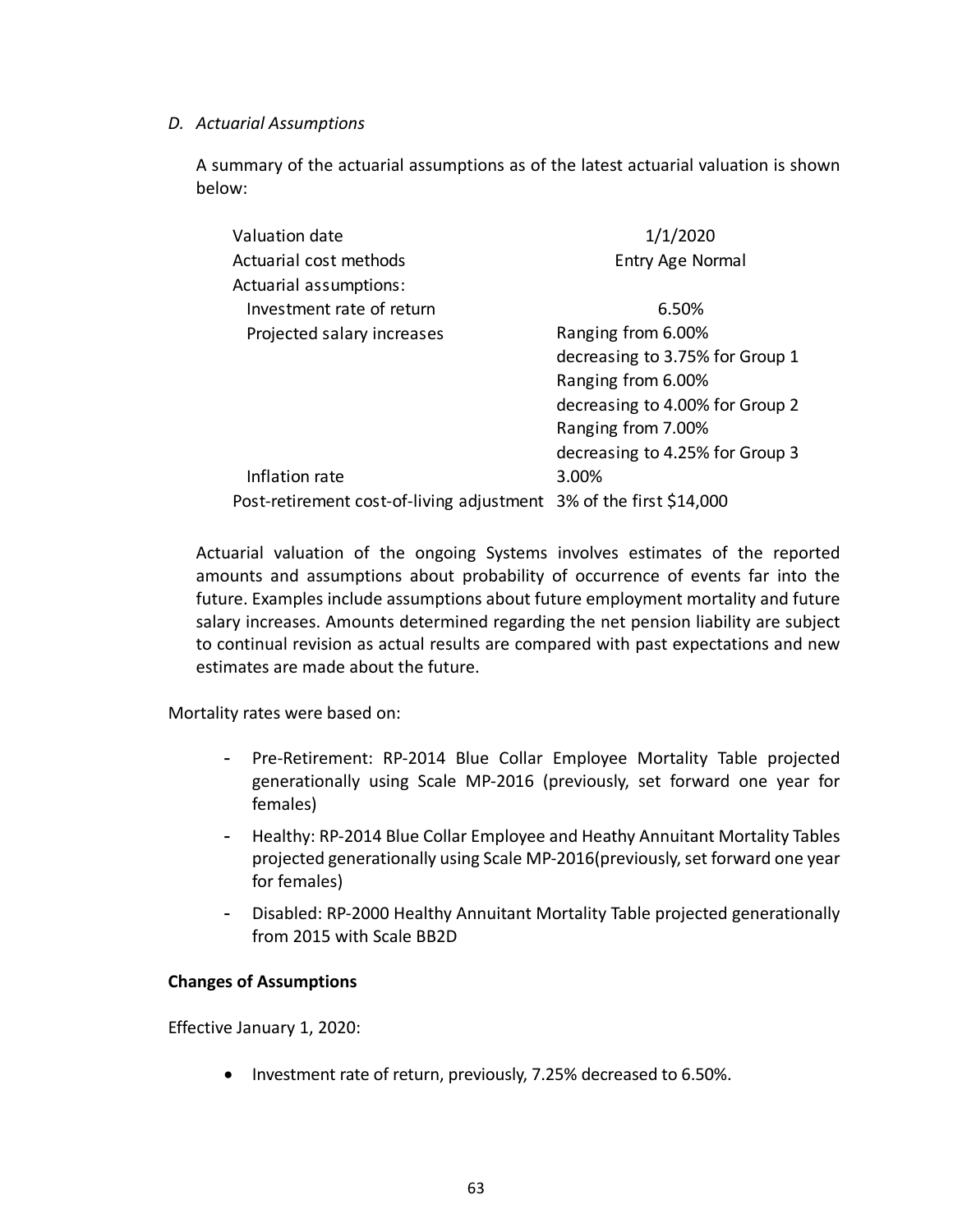- The administrative expense assumption was increased from \$325,000 for calendar year 2018 to \$375,000 for calendar year 2020.
- The salary increase assumption updated from a previous scale that varies by length of service with ultimate rates of 4.25% for Group 1, 4.50% for Group 2, and 4.75% for Group 4 to a scale that varies by length of service with ultimate rates of 3.75% for Group 1, 4.00% for Group 2, and 4.25% for Group 4.
- The allowance for wage inflation was lowered from 3.50% to 3.00%.
- **Based on average net 3(8)c payments of \$364,517 for the last four years and the** average characteristics of retired participants and beneficiaries, a liability of approximately \$3.7 million for future net 3(8)c payments was included. Previously, no liability was included for net 3(8)c payments.

### *E. Target Allocations*

The long‐term expected rate of return on pension plan investments was determined using a building‐block method in which best‐estimates ranges of expected future real rates of return (expected returns, net of pension plan investment expense and inflation) are developed for each major asset class. These ranges are combined to produce the long‐term expected rate of return by weighting the expected future real rates of return by the target asset allocation percentage and by adding expected inflation. Best estimates of arithmetic real rates of return for each major asset class included in the System's targeted asset allocation as of June 30, 2020, are summarized in the following table.

|                                        |            | Long-term |
|----------------------------------------|------------|-----------|
|                                        | Target     | Expected  |
|                                        | Asset      | Real Rate |
| <b>Asset Class</b>                     | Allocation | of Return |
| Domestic equity                        | 21.00%     | 6.15%     |
| International developed markets equity | 13.00%     | 6.78%     |
| International emerging markets equity  | 5.00%      | 8.65%     |
| Core fixed income                      | 15.00%     | 1.11%     |
| High-yield fixed income                | 8.00%      | 3.51%     |
| Real estate                            | 10.00%     | 4.33%     |
| Commodities                            | 4.00%      | 4.13%     |
| Hedge fund, GTAA, risk parity          | 11.00%     | 3.19%     |
| Private equity                         | 13.00%     | 9.99%     |
| Total                                  | 100.00%    |           |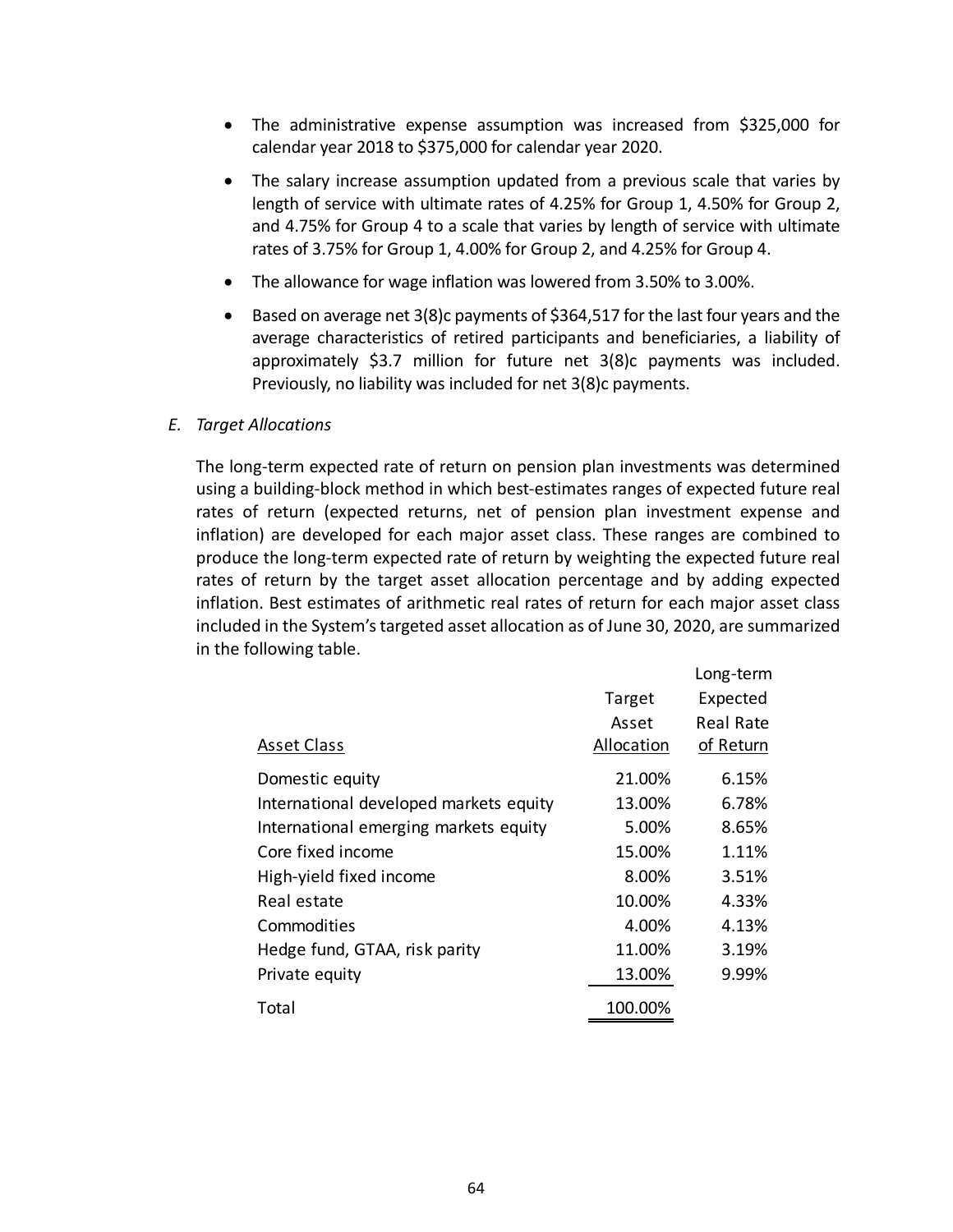### *F. Discount Rate*

The discount rate used to measure the total pension liability was 6.50%. The projection of cash flows used to determine the discount rate assumed that the plan member contributions will be made at the current contribution rate and that employer contributions will be made at contractually required rates, actuarially determined. Based on those assumptions, the pension plan's fiduciary net position was projected to be available to make all projected future benefit payments to current active and inactive plan members. Therefore, the long‐term expected rate of return on pension plan investments was applied to all periods of projected benefit payments to determine the total pension liability.

# *G. Sensitivity of the Proportionate Share of the Net Pension Liability to Changes in the Discount Rate*

The following presents the Town's proportionate share of the net pension liability calculated using the discount rate of 6.50%, as well as what the Town's proportionate share of the net pension liability would be if it were calculated using a discount rate that is one percentage‐point lower or one percentage‐point higher than the current rate:

| 1%            | Current       | 1%         |
|---------------|---------------|------------|
| Decrease      | Discount Rate | Increase   |
| $(5.50\%)$    | $(6.50\%)$    | $(7.50\%)$ |
| \$115,621,906 | 84,371,092    | 58,139,060 |

## *H. Pension Plan Fiduciary Net Position*

Detailed information about the pension plan's fiduciary net position is available in the separately issued System financial report.

## **19. Massachusetts Teachers' Retirement System (MTRS)**

## *A. Plan Description*

The Massachusetts Teachers' Retirement System (MTRS) is a public employee retirement system (PERS) that administers a cost-sharing multi-employer defined benefit plan, as defined in *Governmental Accounting Standards Board (GASB) Statement No. 67, Financial Reporting for Pension Plans*. MTRS is managed by the Commonwealth on behalf of municipal teachers and municipal teacher retirees. The Commonwealth is a nonemployer contributor and is responsible for all contributions and future benefit requirements of the MTRS. The MTRS covers certified teachers in cities (except Boston), towns, regional school districts, charter schools, educational collaboratives, and Quincy College. The MTRS is part of the Commonwealth's reporting entity and does not issue a stand‐alone audited financial report.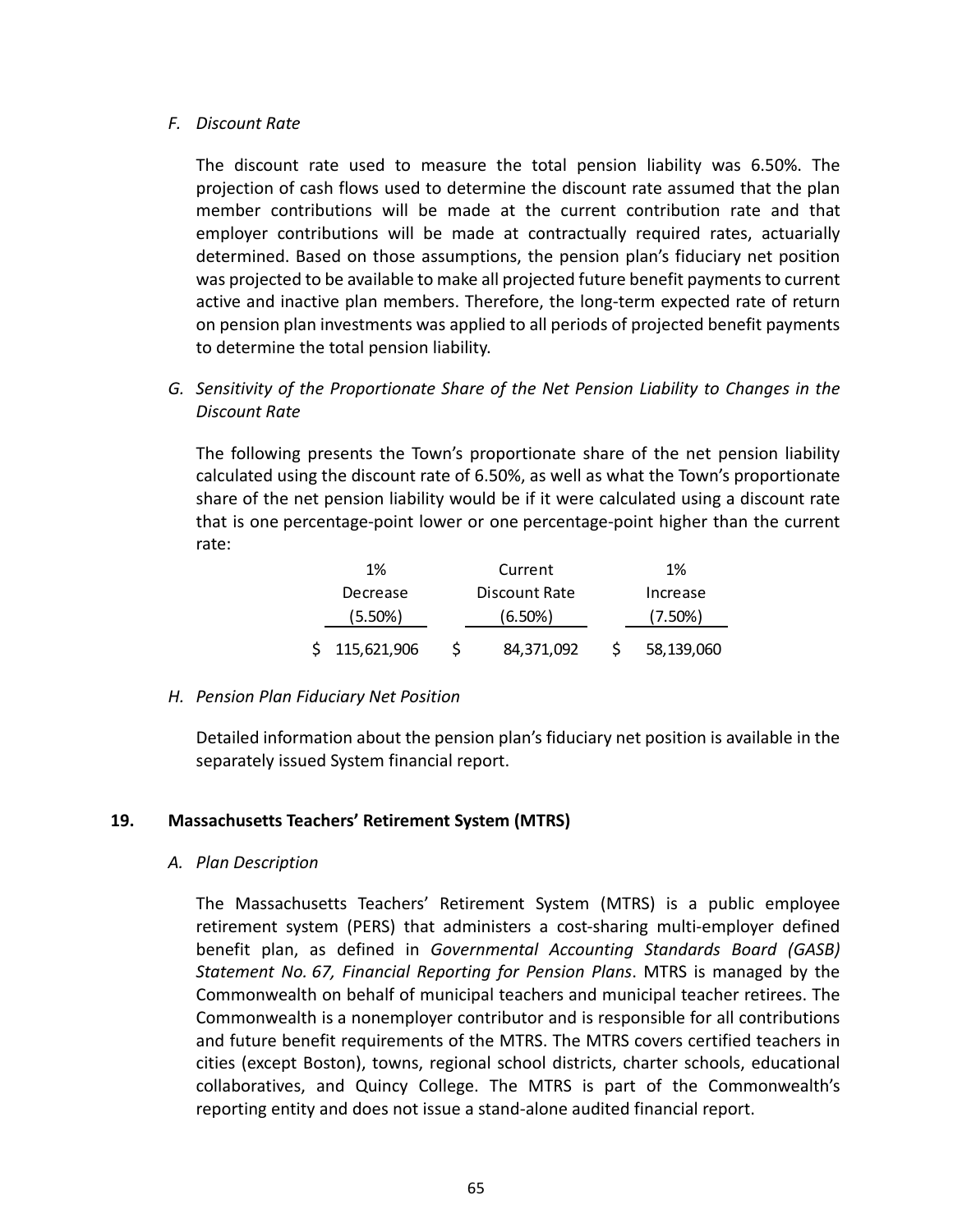Management of MTRS is vested in the Massachusetts Teachers' Retirement Board (MTRB), which consists of seven members—two elected by the MTRS members, one who is chosen by the six other MTRB members, the State Treasurer (or their designee), the State Auditor (or their designee), a member appointed by the Governor, and the Commissioner of Education (or their designee), who serves ex‐officio as the Chairman of the MTRB.

## *B. Benefits Provided*

MTRS provides retirement, disability, survivor, and death benefits to members and their beneficiaries. Massachusetts General Laws (MGL) establishes uniform benefit and contribution requirements for all contributory PERS. These requirements provide for superannuation retirement allowance benefits up to a maximum of 80% of a member's highest three-year average annual rate of regular compensation. For employees hired after April 1, 2012, retirement allowances are calculated on the basis of the last five years or any five consecutive years, whichever is greater in terms of compensation. Benefit payments are based upon a member's age, length of creditable service, and group creditable service, and group classification. The authority for amending these provisions rests with the Legislature.

Members become vested after ten years of creditable service. A superannuation retirement allowance may be received upon the completion of twenty years of creditable service or upon reaching the age of 55 with ten years of service. Normal retirement for most employees occurs at age 65. Most employees who joined the system after April 1, 2012 cannot retire prior to age 60.

The MTRS' funding policies have been established by Chapter 32 of the MGL. The Legislature has the authority to amend these policies. The annuity portion of the MTRS retirement allowance is funded by employees, who contribute a percentage of their regular compensation. Costs of administering the plan are funded out of plan assets.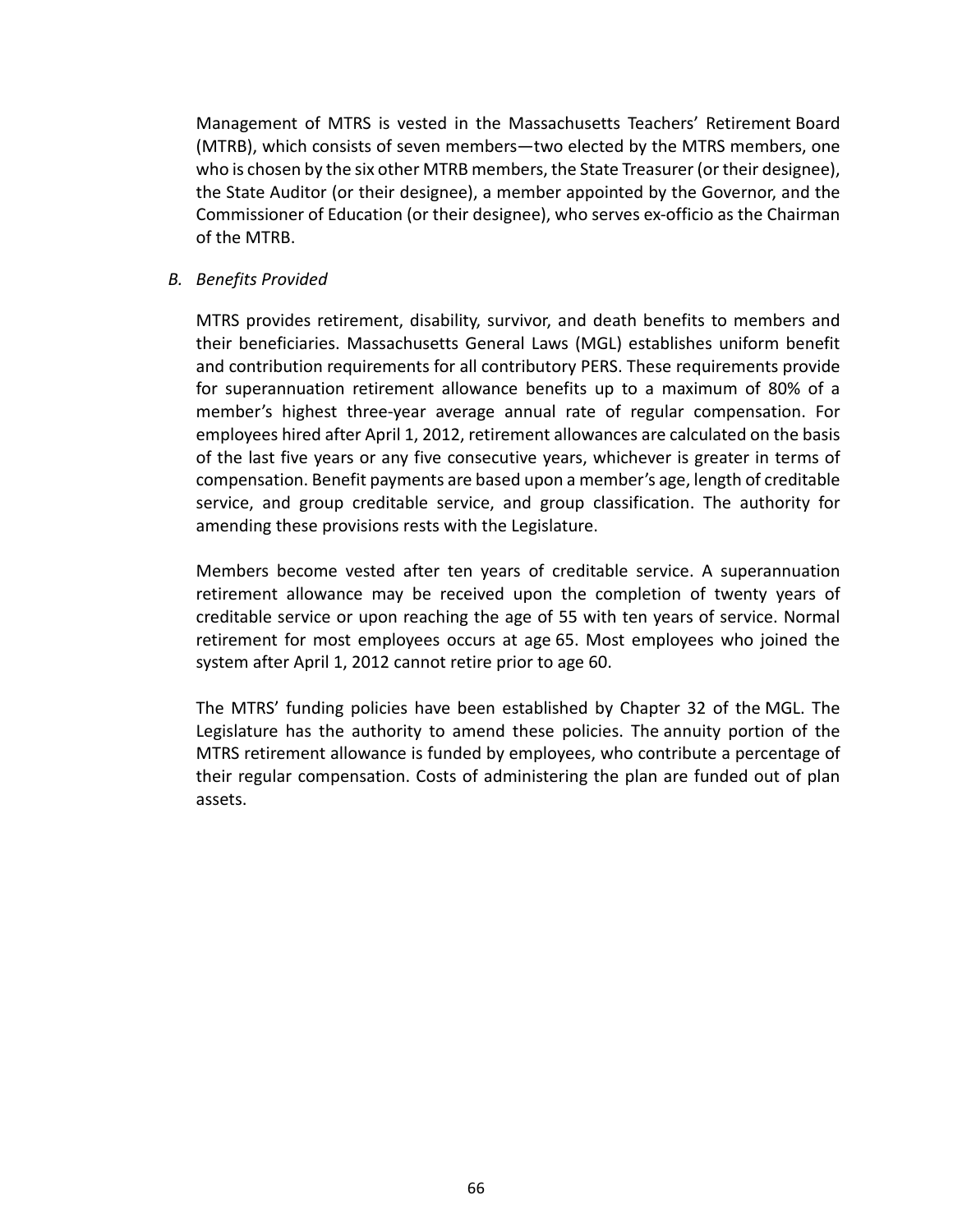## *C. Contributions*

Member contributions for MTRS vary depending on the most recent date of membership:

| Membership Date       | % of Compensation                               |
|-----------------------|-------------------------------------------------|
| Prior to 1975         | 5% of regular compensation                      |
| 1975 - 1983           | 7% of regular compensation                      |
| 1984 to 6/30/1996     | 8% of regular compensation                      |
| $7/1/1996$ to present | 9% of regular compensation                      |
| $7/1/2001$ to present | 11% of regular compensation (for teachers hired |
|                       | after 7/1/01 and those accepting provisions of  |
|                       | Chapter 114 of the Acts of 2000)                |
| 1979 to present       | An additional 2% of regular compensation in     |
|                       | excess of \$30,000                              |

## *D. Actuarial Assumptions*

The total pension liability for the June 30, 2019 measurement date was determined by an actuarial valuation as of January 1, 2019 rolled forward to June 30, 2019. This valuation used the following assumptions:

- (a) 7.25% investment rate of return, updated from 7.35% (b) 3.50% interest rate credited to the annuity savings fund and (c) 3.00% cost of living increase on the first \$13,000 per year.
- Salary increases are based on analyses of past experience but range from 4.00% to 7.50% depending on length of service.
- Experience study is dated July 21, 2014 and encompasses the period January 1, 2006 to December 31, 2011, updated to reflect post-retirement mortality through January 1, 2017.
- Mortality rates were as follows:
	- Pre-retirement reflects RP-2014 White Collar Employees Table projected generationally with Scale MP‐2016 (gender distinct).
	- Post-retirement reflects RP-2014 White Collar Healthy Annuitant Table projected generationally with Scale MP‐2016 (gender distinct).
	- Disability assumed to be in accordance with the RP‐2014 White Collar Healthy Annuitant Table projected generationally with Scale MP‐2016 (gender distinct).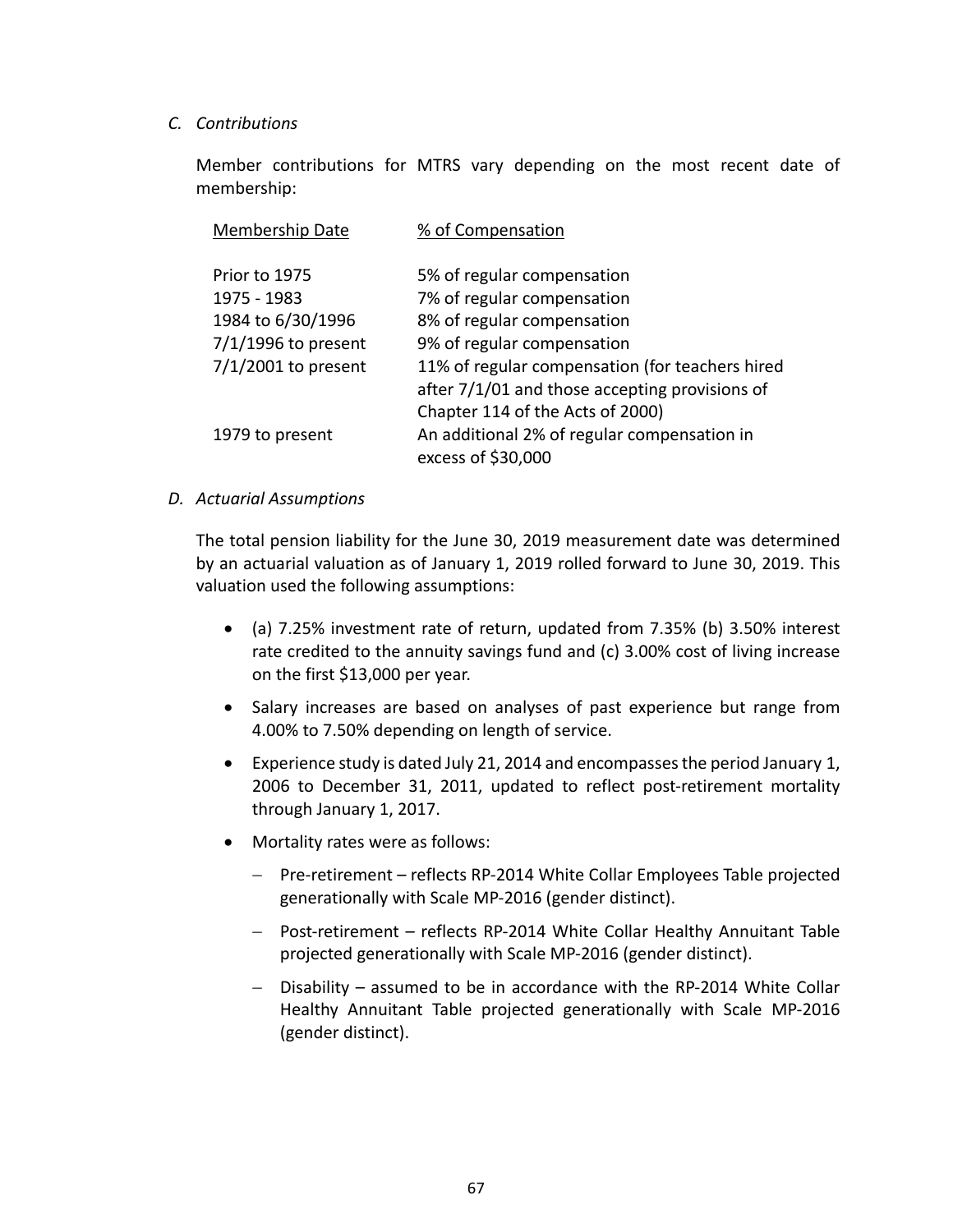### *E. Target Allocation*

Investment assets of the MTRS are with the Pension Reserves Investment Trust (PRIT) Fund. The long-term expected rate of return on pension plan investments was determined using a building‐block method in which best‐estimate ranges of expected future rates of return are developed for each major asset class. These ranges are combined to produce the long‐term expected rate of return by weighting the expected future rates of return by the target asset allocation percentage. Best estimates of geometric rates of return for each major asset class included in the PRIT Fund's target asset allocation as of June 30, 2019 are summarized in the following table:

| Target     | Long-Term Expected  |
|------------|---------------------|
| Allocation | Real Rate of Return |
| 39.00%     | 4.90%               |
| 11.00%     | 3.90%               |
| 15.00%     | 1.30%               |
| 13.00%     | 8.20%               |
| 10.00%     | 3.60%               |
| 8.00%      | 4.70%               |
| 4.00%      | 4.10%               |
| 100.00%    |                     |
|            |                     |

### *F. Discount Rate*

The discount rate used to measure the total pension liability was 7.25%. The projection of cash flows used to determine the discount rate assumed that plan member contributions will be made at the current contribution rates and the Commonwealth's contributions will be made at rates equal to the difference between actuarially determined contribution rates and the member rates. Based on those assumptions, the net position was projected to be available to make all projected future benefit payments of current plan members. Therefore, the long‐term expected rate of return on pension plan investments was applied to all periods of projected benefit payments to determine the total pension liability.

## *G. Sensitivity Analysis*

The following illustrates the sensitivity of the collective net pension liability to changes in the discount rate. In particular, the table presents the MTRS collective net pension liability assuming it was calculated using a single discount rate that is one‐percentage‐ point lower or one‐percentage‐point higher than the current discount rate (amounts in thousands):

| 1% Decrease  | <b>Current Discount</b> | 1% Increase  |
|--------------|-------------------------|--------------|
| to 6.25%     | Rate 7.25%              | to 8.25%     |
| \$31,232,100 | \$25,214,020            | \$20,062,500 |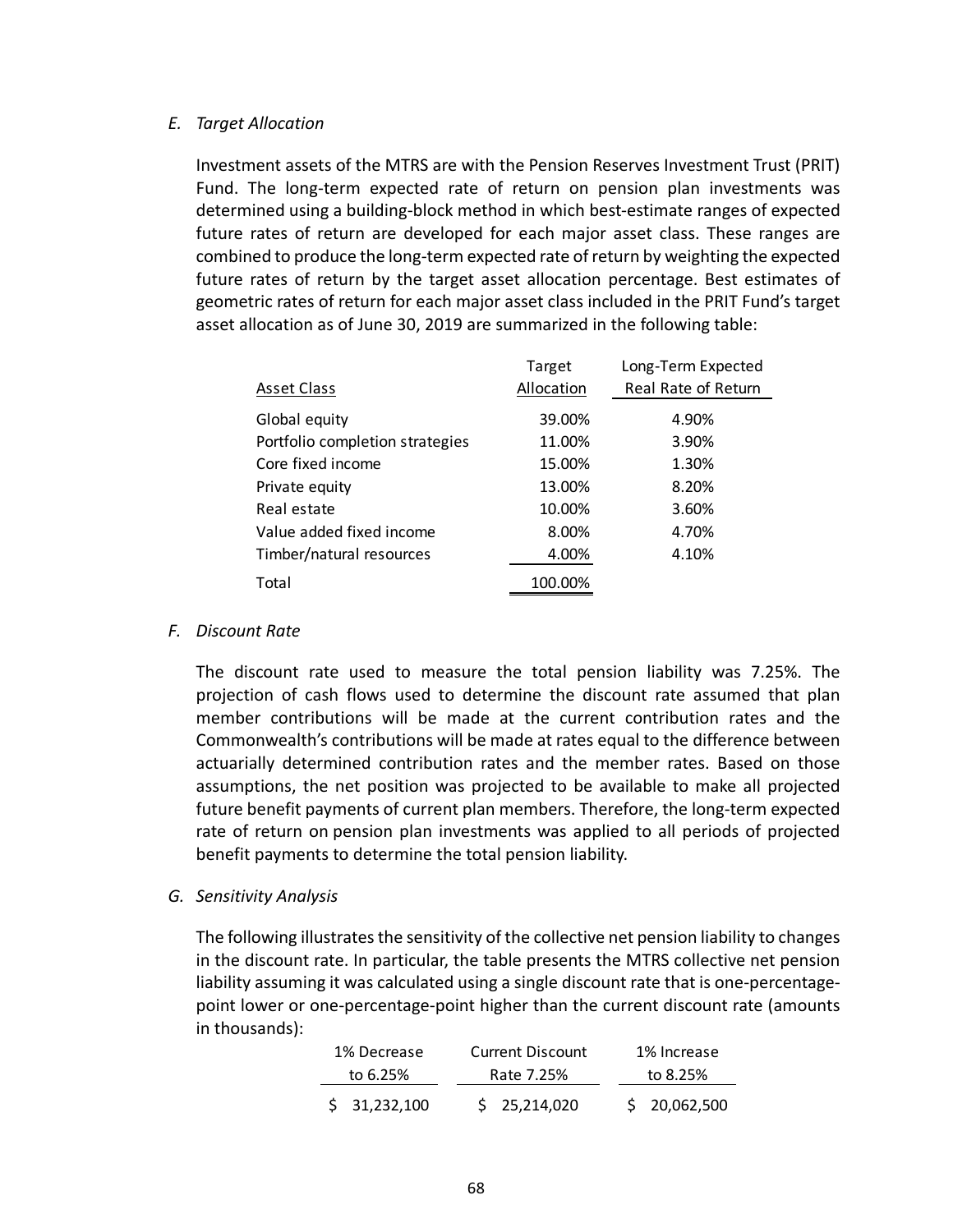## *H. Special Funding Situation*

The Commonwealth is a nonemployer contributor and is required by statute to make all actuarial determined employer contributions on behalf of the member employers. Therefore, these employers are considered to be in a special funding situation as defined by *GASB Statement No. 68,* Accounting *and Financial Reporting for Pensions (GASB 68)* and the Commonwealth is a nonemployer contributing entity in MTRS. Since the employers do not contribute directly to MTRS, there is no net pension liability to recognize for each employer.

# *I. Town Proportions*

In fiscal year 2019 (the most recent measurement period), the Town's proportionate share of the MTRS' collective net pension liability was \$175,678,243 based on a proportionate share of 0.696748%. As required by GASB 68, the Town has recognized its portion of the Commonwealth's contribution as of \$10,059,024 as both a revenue and expenditure in the general fund, and its portion of the collective pension expense of \$21,304,036 as both a revenue and expense in the governmental activities.

# **20. Other Post‐Employment Benefits (GASB 75)**

*GASB Statement No. 75, Accounting and Financial Reporting for Postemployment Benefits Other Than Pensions*, replaces the requirements of *Statement No. 45, Accounting and Financial Reporting by Employers for Postemployment Benefits Other Than Pensions*. The Statement establishes standards for recognizing and measuring liabilities, deferred outflows of resources, deferred inflows of resources, and expense/expenditures. This Statement identifies the methods and assumptions that are required to be used to project benefit payments, discounted projected benefit payments to their actuarial present value, and attribute that present value to periods of employee service.

All the following OPEB disclosures are based on a measurement date of June 30, 2019.

*A. General Information about the OPEB Plan* 

## Plan Description

The Town provides post-employment healthcare benefits for retired employees through the Town's plan. The Town provides health insurance coverage through a variety of health plans through the West Suburban Health Group, a municipal joint purchase group organized under Massachusetts General Laws Chapter 32B §12. The benefits, benefit levels, employee contributions, and employer contributions are governed by Chapter 32 of the Massachusetts General Laws.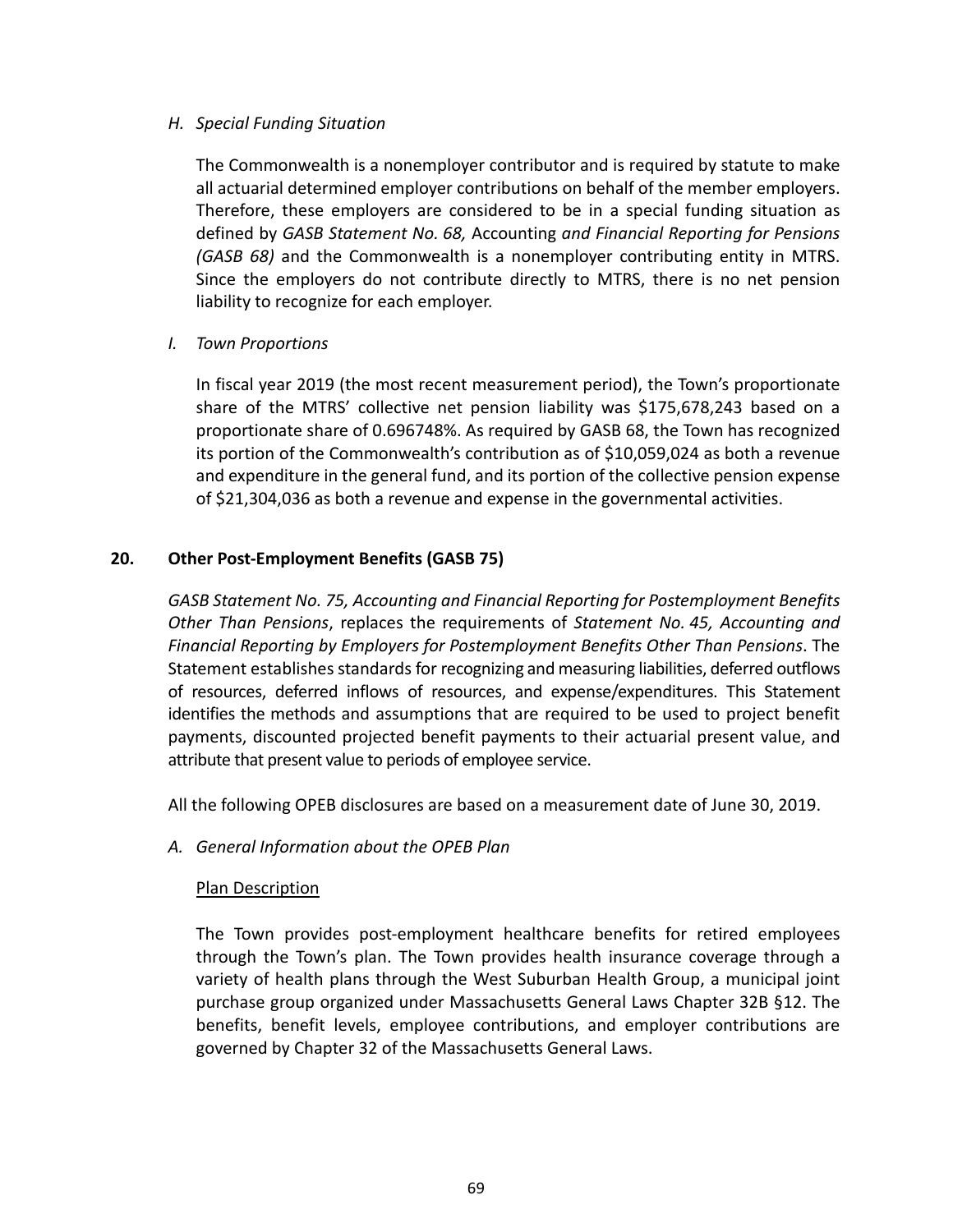## Benefits Provided

The Town provides medical and prescription drug insurance to retirees and their covered dependents. All active employees who retire from the Town and meet the eligibility criteria will receive these benefits.

## Plan Membership

At June 30, 2019, the following employees were covered by the benefit terms:

| Retirees/Disabled | 924   |
|-------------------|-------|
| Active employees  | 1,316 |
| Total             | 2,240 |

## *B. Actuarial Assumptions and Other Inputs*

The net OPEB liability was determined by an actuarial valuation as of June 30, 2019, using the following actuarial assumptions, applied to all periods included in the measurement, unless otherwise specified:

| Inflation                                | 2.50%                                        |
|------------------------------------------|----------------------------------------------|
| Salary increases                         | 3.00%                                        |
| Investment rate of return                | 7.01%                                        |
| Discount rate                            | 7.00%                                        |
| Healthcare cost trend rates              | 8% for 2020, decreasing by 0.5% per year, to |
|                                          | an ultimate rate of 4.5%                     |
| Participation rate                       | 80% of eligible employees                    |
| Retirees' share of benefit-related costs | 26%-50%, depending on the retiree's plan     |
|                                          |                                              |

Mortality rates were based on:

- RP‐2014 Employees Mortality Table projected generationally with scale MP‐ 2016 for males and females
- RP‐2014 Mortality Table projected generationally with scale MP‐2016 for males and females
- RP-2014 Healthy Annuitant Mortality Table projected generationally with scale MP‐2016 for males and females

The actuarial assumptions used in the valuation primarily reflect the latest experience studies of the Massachusetts PERAC issued in 2014 and their most recent analysis of retiree mortality during 2015 and 2016.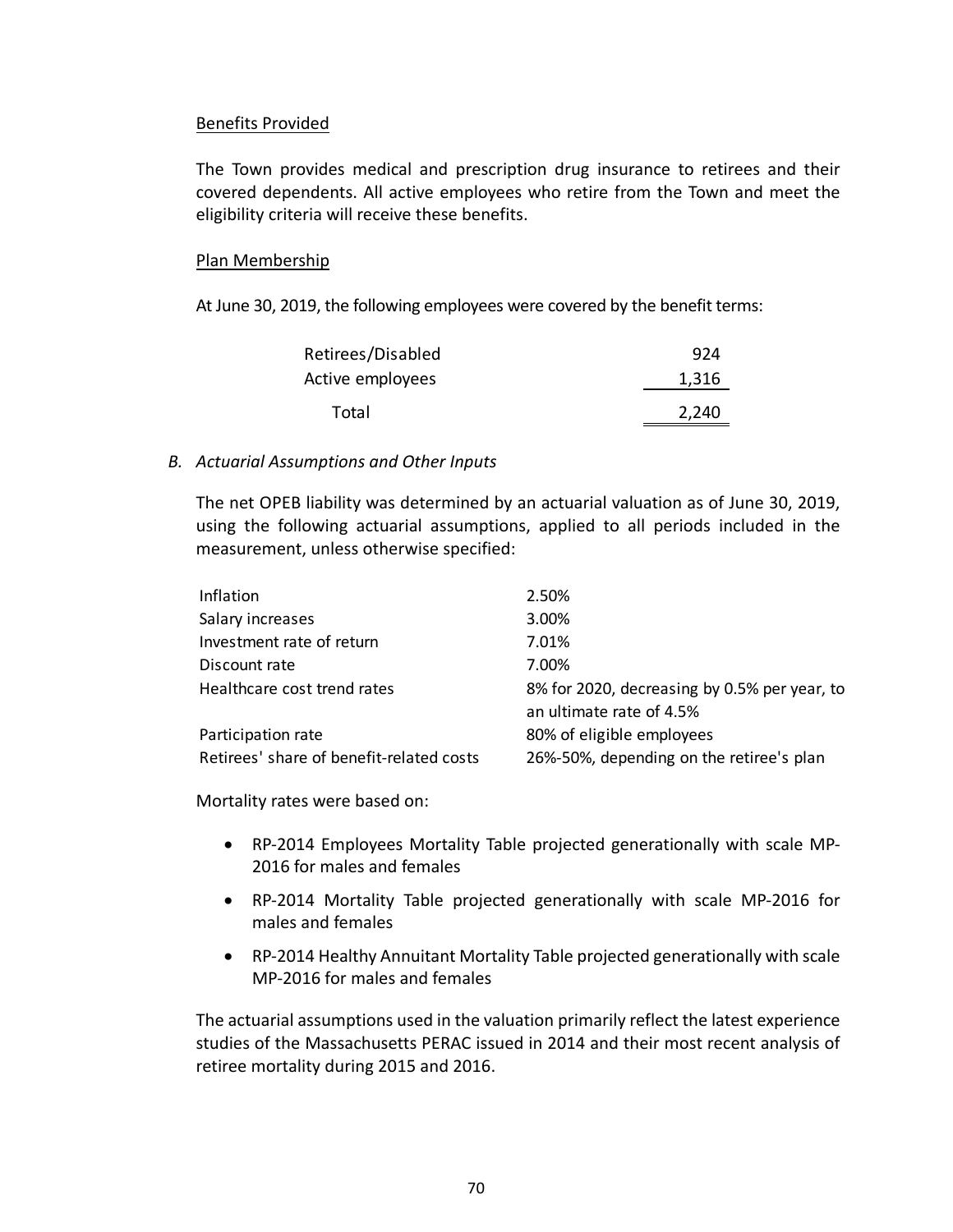The long‐term expected rate of return on OPEB plan investments was determined using a building‐block method in which best‐estimate ranges of expected future real rates of return (expected returns, net of investment expense and inflation) are developed for each major asset class. These ranges are combined to produce the long‐term expected rate of return by weighting the expected future real rates of return by the target asset allocation percentage and by adding expected inflation. Best estimates of arithmetic real rates of return for each major asset class included in the target asset allocation as of June 30, 2019 are summarized in the following table.

|                                        | Target     | Long-term            |
|----------------------------------------|------------|----------------------|
|                                        | Asset      | <b>Expected Real</b> |
| <b>Asset Class</b>                     | Allocation | Rate of Return       |
| Domestic equity - Large Cap            | 14.50%     | 4.80%                |
| Domestic equity - Small/Mid Cap        | 3.50%      | 5.29%                |
| International developed markets equity | 16.00%     | 5.45%                |
| International emerging markets equity  | 6.00%      | 6.42%                |
| Domestic Fixed Income                  | 20.00%     | 2.05%                |
| International Fixed Income             | 3.00%      | 3.00%                |
| Alternatives                           | 23.00%     | 6.50%                |
| Real Estate                            | 14.00%     | 6.25%                |
| Total                                  | 100.00%    |                      |

### *C. Discount Rate*

The discount rate used to measure the net OPEB liability was 7.0%. The projection of cash flows used to determine the discount rate assumed that contributions from plan members will be made at the current contribution rate.

Based on those assumptions, the OPEB plan fiduciary net position was projected to be available to make all projected future benefit payments of current plan members.

### *D. Net OPEB Liability*

The components of the net OPEB liability, measured as of June 30, 2019, were as follows:

| <b>Total OPEB liability</b> | \$109,486,712 |
|-----------------------------|---------------|
| Plan fiduciary net position | 38,337,121    |
| Net OPEB liability          | 71,149,591    |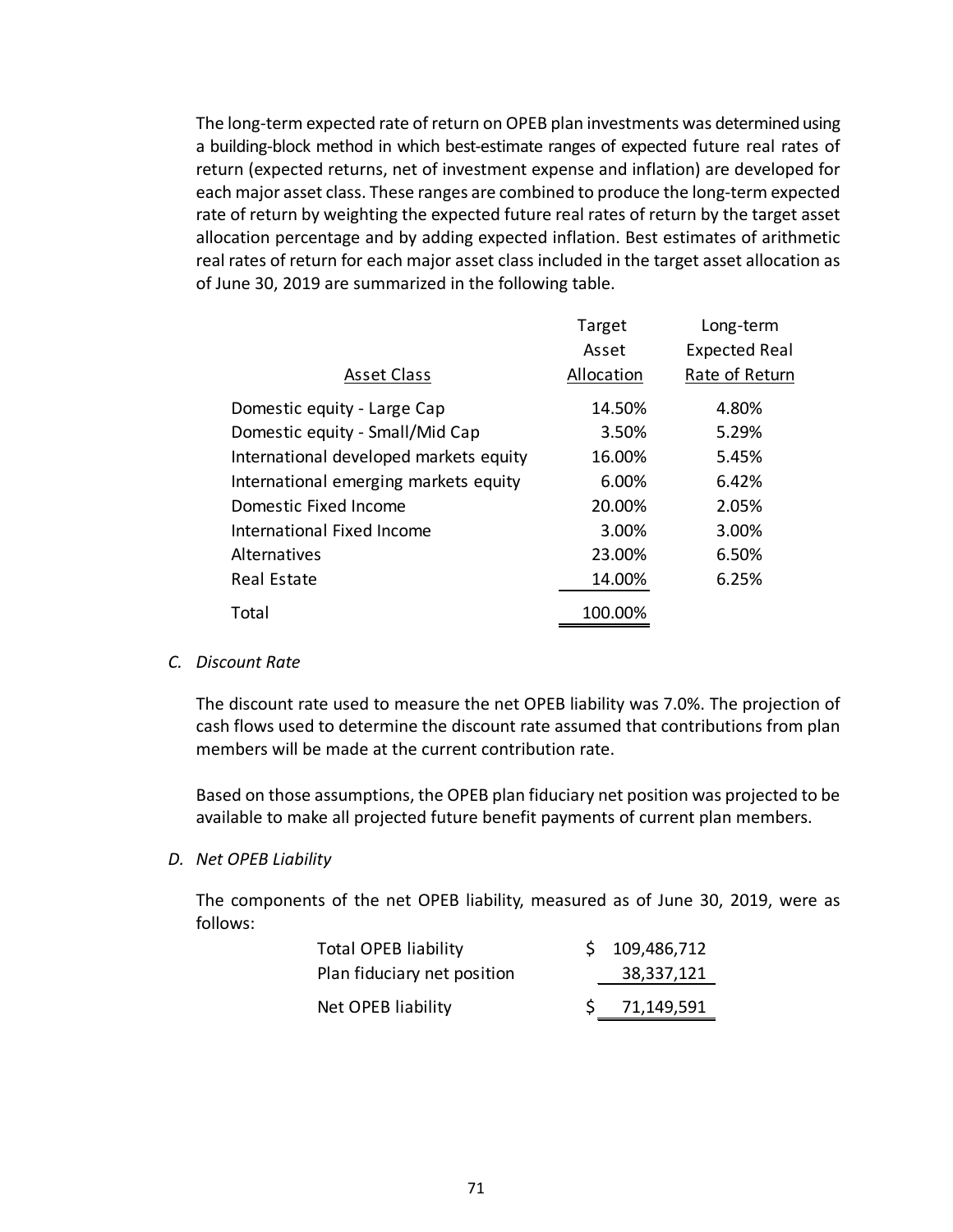## *E. Changes in the Net OPEB Liability*

|                              | Increase (Decrease)                          |    |                                                 |    |                                      |
|------------------------------|----------------------------------------------|----|-------------------------------------------------|----|--------------------------------------|
|                              | <b>Total OPEB</b><br>Liability<br><u>(a)</u> |    | Plan<br>Fiduciary<br>Net Position<br><u>(b)</u> |    | Net OPEB<br>Liability<br>$(a) - (b)$ |
| Balances, beginning of year  | \$<br>99,527,289                             | \$ | 32,878,807                                      | \$ | 66,648,482                           |
| Changes for the year:        |                                              |    |                                                 |    |                                      |
| Service cost                 | 2,592,793                                    |    |                                                 |    | 2,592,793                            |
| Interest                     | 7,005,622                                    |    |                                                 |    | 7,005,622                            |
| Contributions - employer     |                                              |    | 7,776,431                                       |    | (7, 776, 431)                        |
| Net investment income        |                                              |    | 1,831,609                                       |    | (1,831,609)                          |
| Differences between expected |                                              |    |                                                 |    |                                      |
| and actual experience        | (123, 044)                                   |    |                                                 |    | (123, 044)                           |
| Changes in assumptions       |                                              |    |                                                 |    |                                      |
| or other inputs              | 4,633,778                                    |    |                                                 |    | 4,633,778                            |
| Benefit payments             | (4,149,726)                                  |    | (4,149,726)                                     |    |                                      |
| Net Changes                  | 9,959,423                                    |    | 5,458,314                                       |    | 4,501,109                            |
| Balances, end of year        | \$<br>109,486,712                            | \$ | 38,337,121                                      | S  | 71,149,591                           |

### *F. Sensitivity of the Net OPEB Liability to Changes in the Discount Rate*

The following presents the net OPEB liability, as well as what the net OPEB liability would be if it were calculated using a discount rate that is one percentage‐point lower or one percentage‐point higher than the current discount rate:

|     |          | Current                     |            |
|-----|----------|-----------------------------|------------|
|     | $1\%$    | <b>Discount</b>             | 1%         |
|     | Decrease | Rate                        | Increase   |
| \$. |          | 84,631,503 \$ 71,149,591 \$ | 57,667,679 |

*G. Sensitivity of the Net OPEB Liability to Changes in the Healthcare Cost Trend Rates* 

The following presents the net OPEB liability, as well as what the net OPEB liability would be if it were calculated using healthcare cost trend rates that are one percentage‐point lower or one percentage‐point higher than the current healthcare cost trend rates:

|          | Current                     |            |
|----------|-----------------------------|------------|
|          | Healthcare                  |            |
| 1%       | Cost Trend                  | 1%         |
| Decrease | Rates                       | Increase   |
| \$       | 58,516,752 \$ 71,149,591 \$ | 86,440,725 |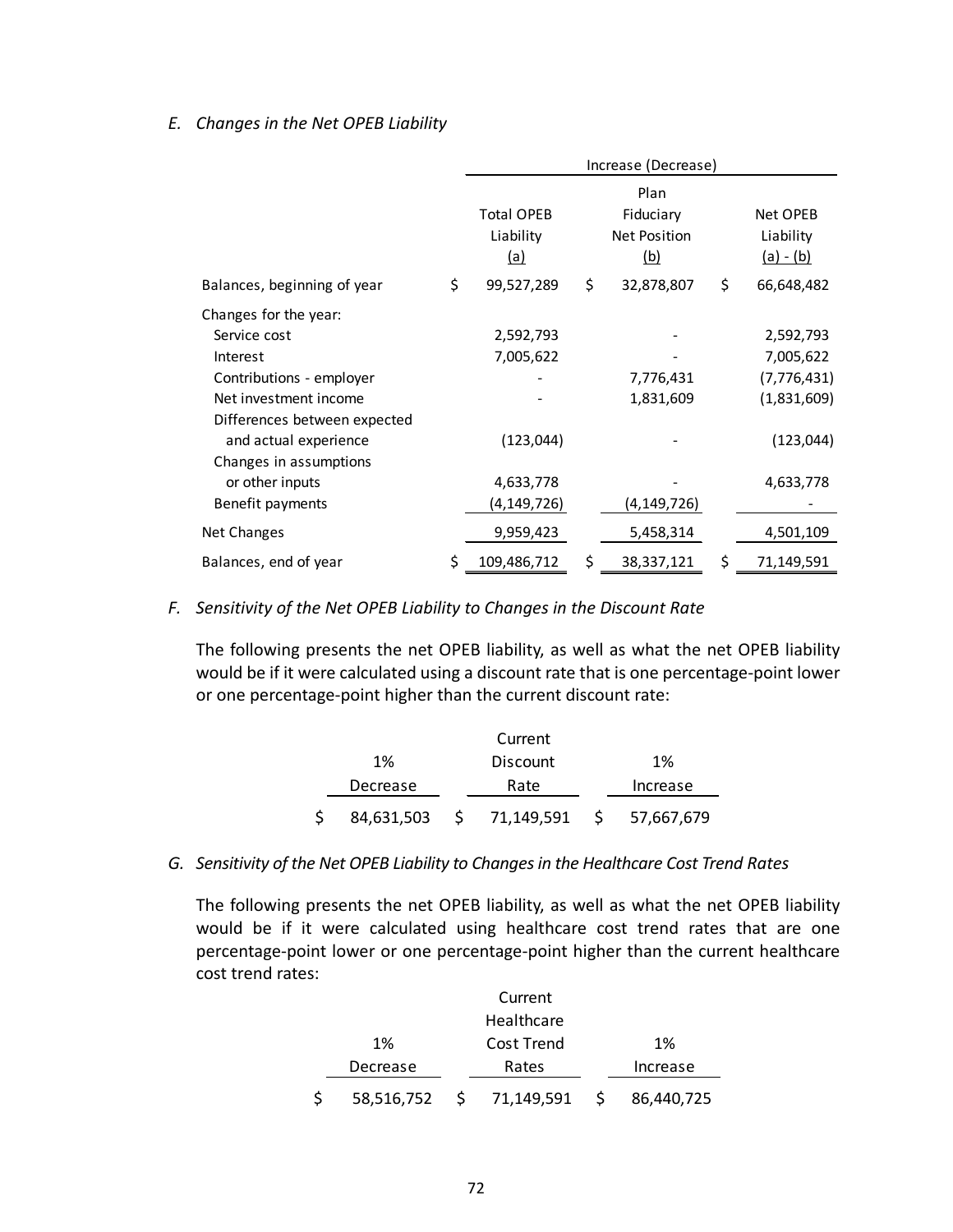*H. OPEB Expense and Deferred Outflows of Resources and Deferred (Inflows) of Resources Related to OPEB* 

For the year ended June 30, 2020, the Town recognized an OPEB expense of \$8,470,169. At June 30, 2020, the Town reported deferred outflows and (inflows) of resources related to OPEB from the following sources:

|                                                     | Deferred         | Deferred          |
|-----------------------------------------------------|------------------|-------------------|
|                                                     | Outflows of      | (Inflows) of      |
|                                                     | Resources        | Resources         |
| Contributions subsequent to the<br>measurement date | \$<br>6,906,706  | \$                |
| Difference between expected and                     |                  |                   |
| actual experience                                   | 587,308          | (6, 762, 101)     |
| Change in assumptions                               | 18,140,587       | (2,357,430)       |
| Net difference between projected and                |                  |                   |
| actual OPEB investment earnings                     |                  | (627, 233)        |
| Total                                               | \$<br>25,634,601 | \$<br>(9,746,764) |

The \$6,906,706 reported as deferred outflows of resources related to OPEB resulting from contributions subsequent to the measurement date and before the end of the fiscal year will be included as a reduction of the net OPEB liability in the year ended June 30, 2021.

Other amounts reported as deferred outflows and (inflows) of resources related to OPEB will be recognized in OPEB expense as follows:

| Year Ended June 30: |   |           |
|---------------------|---|-----------|
| 2021                | Ś | 1,430,790 |
| 2022                |   | 1,430,793 |
| 2023                |   | 2,584,630 |
| 2024                |   | 2,789,405 |
| 2025                |   | 745,513   |
| Total               | Ś | 8,981,131 |

## **21. Other Post‐Employment Benefits (GASB 74)**

*GASB Statement No. 74, Financial Reporting for Postemployment Benefit Plans Other Than Pension Plans (OPEB)*, replaces the requirements of *Statement No. 43, Financial Reporting for Postemployment Benefit Plans Other Than Pension Plans*. This applies if a trust fund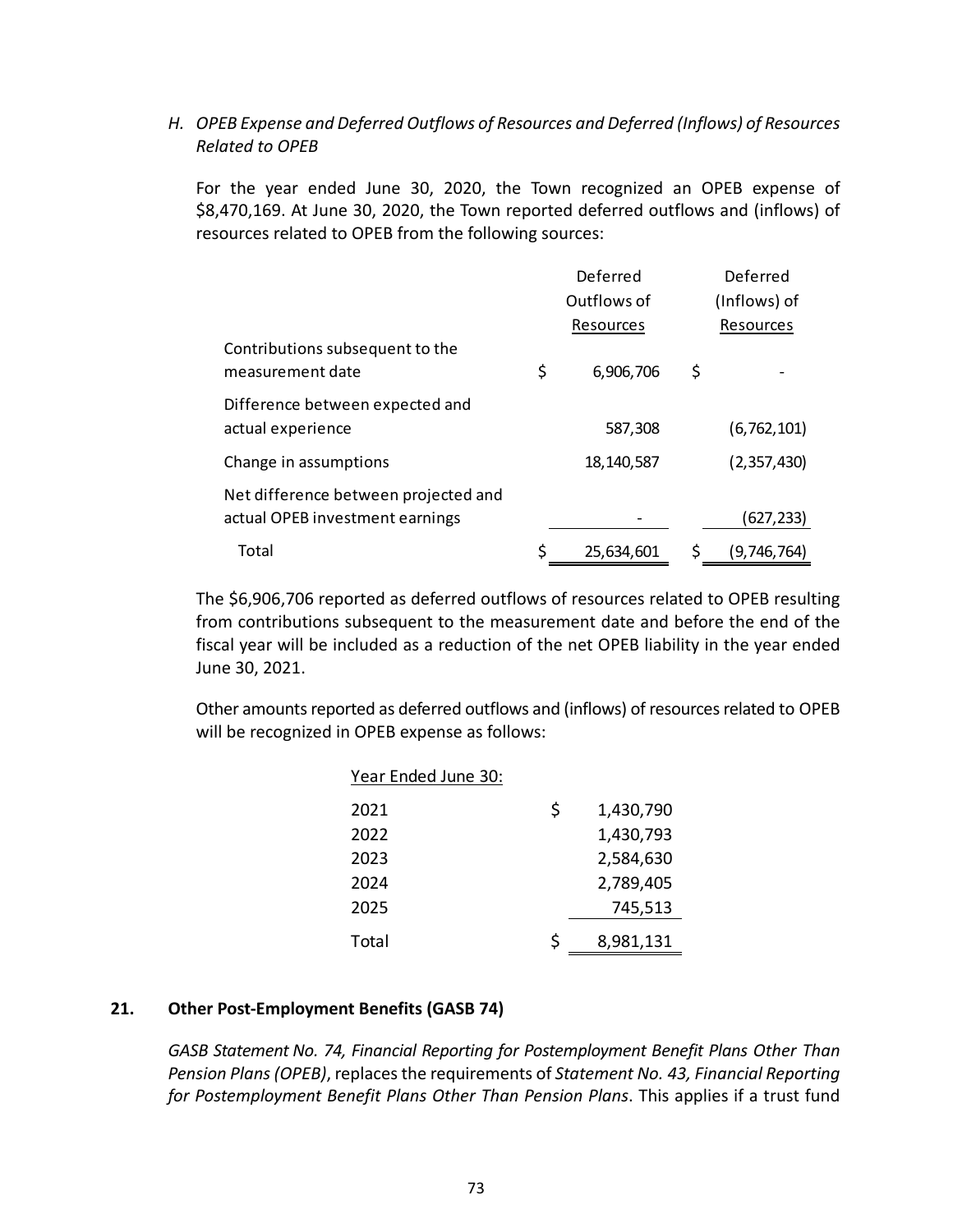has been established to fund future OPEB costs. In prior years, the Town established an OPEB Trust Fund to provide funding for future employee health care costs.

All the following OPEB disclosures are based on a measurement date of June 30, 2020.

*A. Investments* 

The OPEB trust fund assets are invested with the Commonwealth's State Retirees Benefit Trust Fund.

*Rate of return.* For the year ended June 30, 2020, the annual money‐weighted rate of return on investments, net of investment expense, was 4.65 percent. The moneyweighted rate of return expresses investment performance, net of investment expense, adjusted for the changing amounts actually invested.

## *B. Actuarial Assumptions and Other Inputs*

The total OPEB liability was determined by an actuarial valuation as of June 30, 2019, using the following actuarial assumptions, applied to all periods included in the measurement, unless otherwise specified:

| Inflation                                | 2.50%                                        |
|------------------------------------------|----------------------------------------------|
| Salary increases                         | 3%                                           |
| Investment rate of return                | 7.01%                                        |
| Discount rate                            | 6.75%, previously 7.00%                      |
| Healthcare cost trend rates              | 8% for 2019, decreasing by 0.5% per year, to |
|                                          | an ultimate rate of 4.5%                     |
| Participation rate                       | 80% of eligible employees                    |
| Retirees' share of benefit-related costs | 26%-50%, depending on the retiree's plan     |

Mortality rates are the same as described in Note 20.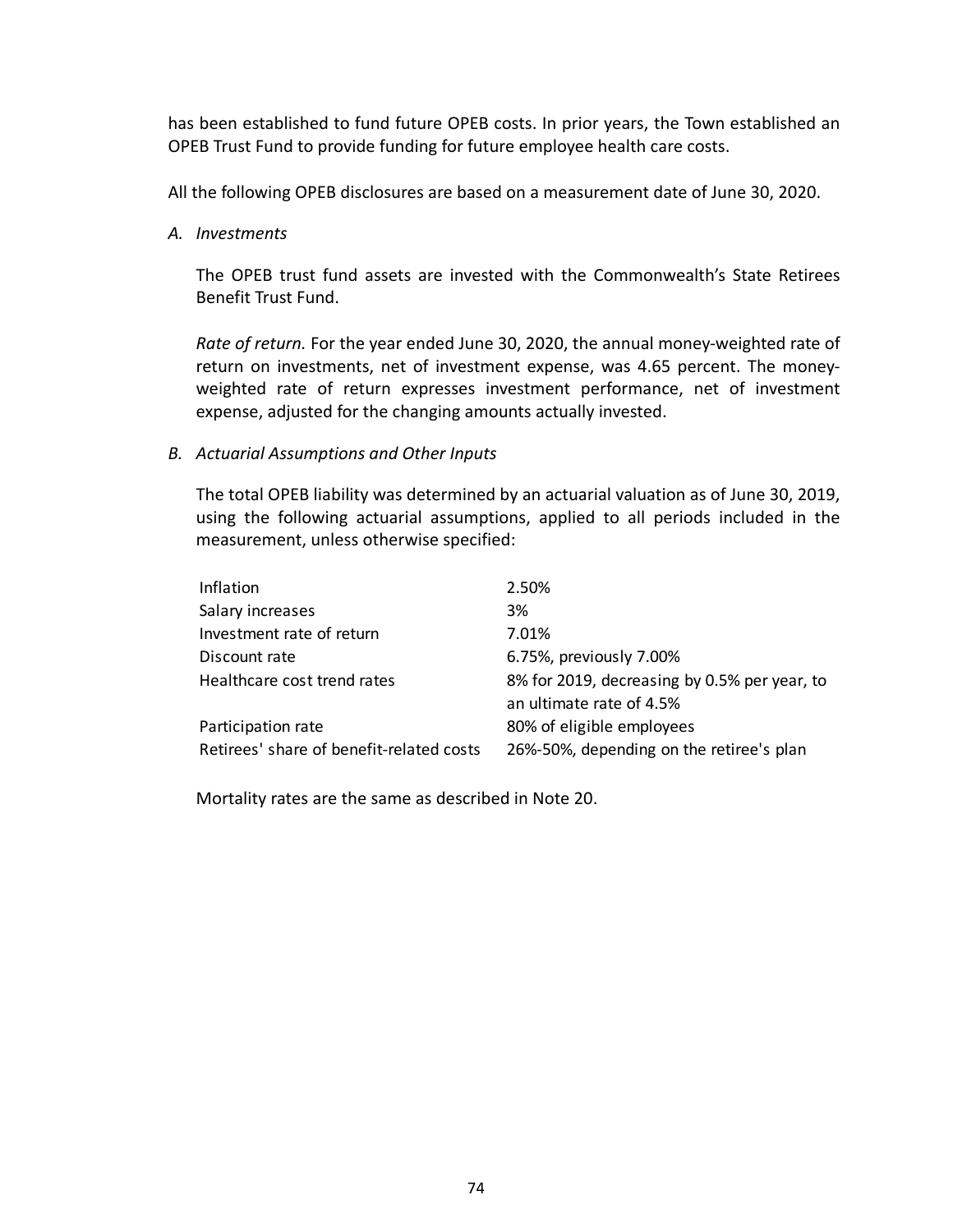The long‐term expected rate of return on OPEB plan investments was determined using a building‐block method in which best‐estimate ranges of expected future real rates of return (expected returns, net of investment expense and inflation) are developed for each major asset class. These ranges are combined to produce the long‐term expected rate of return by weighting the expected future real rates of return by the target asset allocation percentage and by adding expected inflation. Best estimates of arithmetic real rates of return for each major asset class included in the target asset allocation as of June 30, 2020 are summarized in the following table.

|                                        | Target<br>Asset | Long-term<br><b>Expected Real</b> |
|----------------------------------------|-----------------|-----------------------------------|
| <b>Asset Class</b>                     | Allocation      | Rate of Return                    |
| Domestic equity - Large Cap            | 14.50%          | 4.80%                             |
| Domestic equity - Small/Mid Cap        | 3.50%           | 5.29%                             |
| International developed markets equity | 16.00%          | 5.45%                             |
| International emerging markets equity  | 6.00%           | 6.42%                             |
| Domestic Fixed Income                  | 20.00%          | 2.05%                             |
| International Fixed Income             | 3.00%           | 3.00%                             |
| Alternatives                           | 23.00%          | 6.50%                             |
| <b>Real Estate</b>                     | 14.00%          | 6.25%                             |
| Total                                  | 100.00%         |                                   |

## *C. Discount Rate*

The discount rate used to measure the total OPEB liability was 6.75%. The projection of cash flows used to determine the discount rate assumed that contributions from plan members will be made at the current contribution rate.

Based on those assumptions, the OPEB plan fiduciary net position was projected to be available to make all projected future benefit payments of current plan members.

### *D. Net OPEB Liability*

The components of the net OPEB liability, as of June 30, 2020, were as follows:

| <b>Total OPEB liability</b>            | \$119,161,758 |
|----------------------------------------|---------------|
| Plan fiduciary net position            | 42,740,645    |
| Net OPEB liability                     | 76,421,113    |
| Plan fiduciary net position as a       |               |
| percentage of the total OPEB liability | 35.87%        |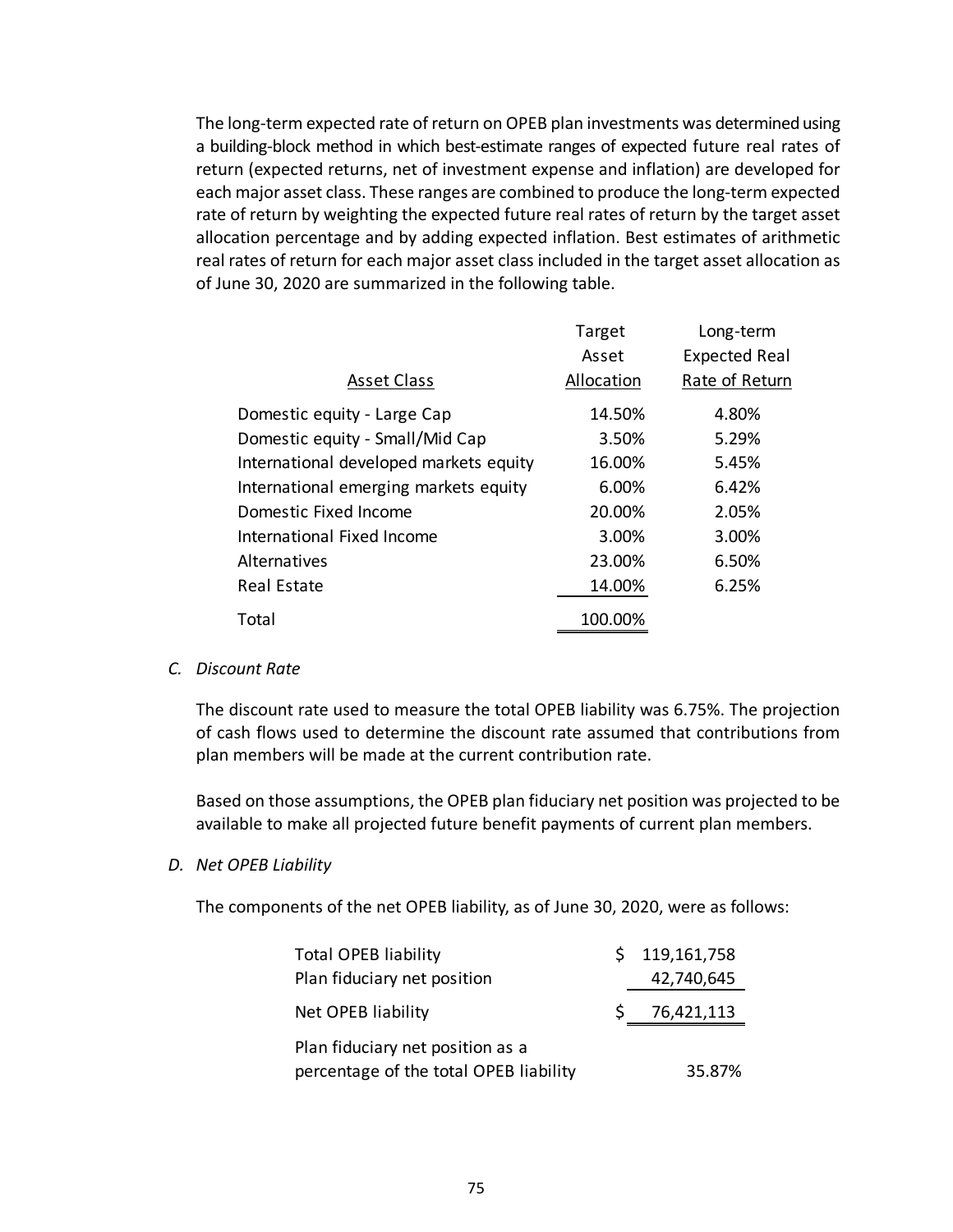## *E. Sensitivity of the Net OPEB Liability to Changes in the Discount Rate*

The following presents the net OPEB liability, as well as what the net OPEB liability would be if it were calculated using a discount rate that is one percentage-point lower or one percentage‐point higher than the current discount rate:

|            |      | Current    |           |            |
|------------|------|------------|-----------|------------|
| 1%         |      | Discount   |           | 1%         |
| Decrease   | Rate |            |           | Increase   |
| 90,271,717 | 5    | 76,421,113 | $\sim$ \$ | 61,265,851 |

## *F. Sensitivity of the Net OPEB Liability to Changes in the Healthcare Cost Trend Rates*

The following presents the net OPEB liability, as well as what the net OPEB liability would be if it were calculated using healthcare cost trend rates that are one percentage‐point lower or one percentage‐point higher than the current healthcare cost trend rates:

|   |            | Current      |    |            |
|---|------------|--------------|----|------------|
|   |            | Healthcare   |    |            |
|   | 1%         | Cost Trend   |    | 1%         |
|   | Decrease   | Rates        |    | Increase   |
| Ś | 61,499,023 | \$76,421,113 | S. | 92,242,029 |

## **22. Self‐Insurance**

Workers Compensation - The Town's personnel Department administers a self-insured workers compensation program. In addition to in‐house administration, the Town utilizes a third‐party administrator, FutureComp, to process claims, produce workers compensation vouchers, and conduct follow‐up medical case management on individuals receiving workers compensation benefits.

As of June 30, 2020, the Town's workers compensation fund had a deficit balance of \$28,350 in net position (a component of Total Net Position). This amount is generated from the remainder of the workers compensation budget voted each year by the Town Meeting, less accrual for outstanding claims. The Town appropriated \$679,253 for workers compensation line item in fiscal year 2020. These funds are used to pay workers compensation related expenses throughout the year, with the unexpended balance rolling into the trust fund noted above. The Town also purchases stop‐loss reinsurance as part of its workers compensation program from Midwest Employers Casualty Company. Under the terms of its excess workers compensation coverage, the Town is liable for up to \$400,000 per accident per employee to an aggregate limit of \$1,000,000 per accident. The Town's maximum aggregate liability for all claims paid within one year is \$4,000,000. The Town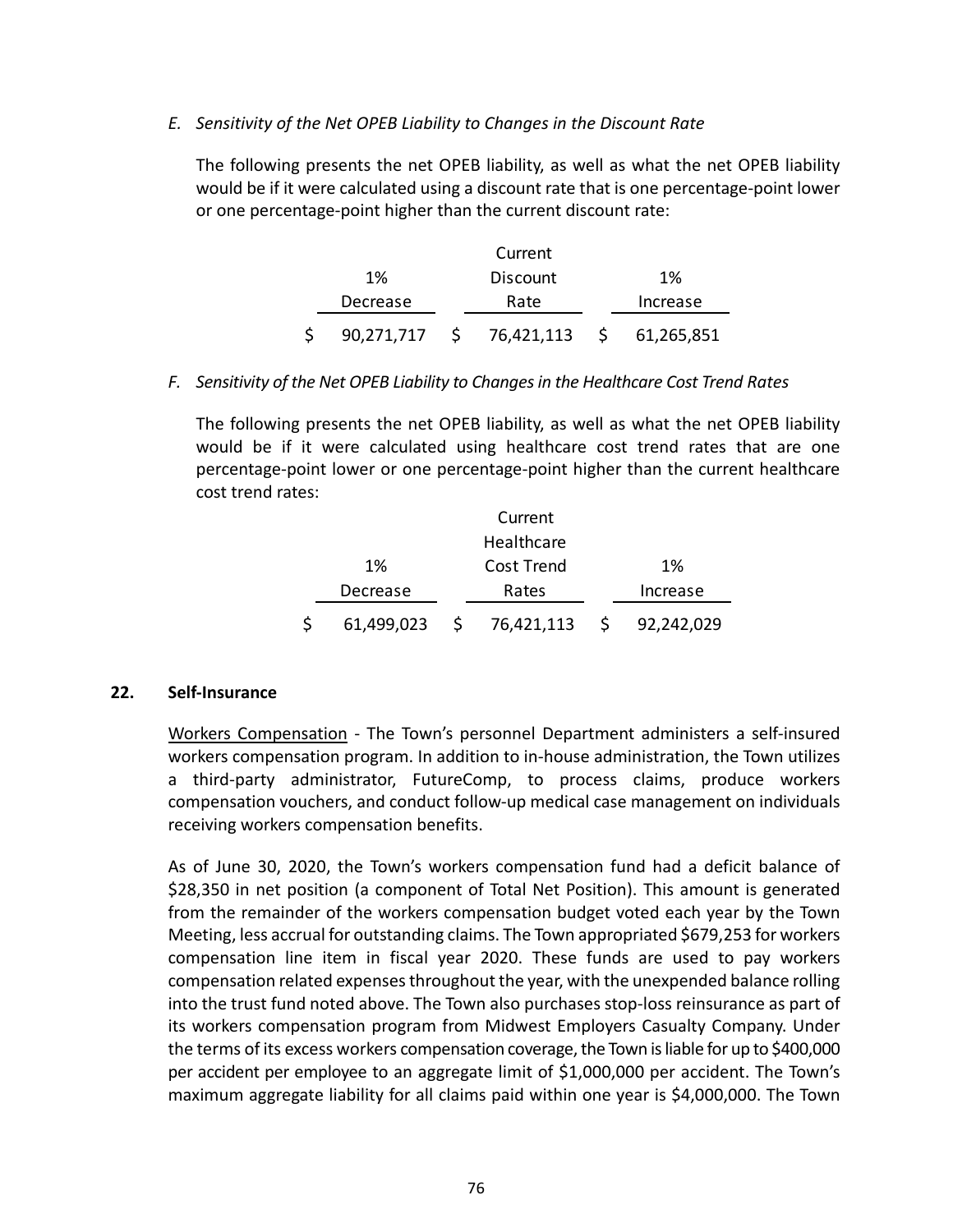has no excess liability coverage for public safety employees and no reasonable estimate of claims liability has been determined.

A liability for unpaid claims at June 30, 2020 has been recorded in the Internal Service Fund. This represents the Town's estimate of future payments based on historical information on active cases.

Changes in the aggregate liability for claims for the year ended June 30, 2020 are as follows:

|                                                   |   | Workers      |
|---------------------------------------------------|---|--------------|
|                                                   |   | Compensation |
| Claims liability, beginning of year               | S | 1,496,493    |
| Claims incurred/recognized<br>in fiscal year 2020 |   | 365,074      |
| Claims paid in fiscal year 2020                   |   | (641,654)    |
| Claims liability, end of year                     |   | 1,219,913    |

## **23. Subsequent Events**

Management has evaluated subsequent events though January 7, 2021, which is the date the financial statements were available to be issued.

### **24. Commitments and Contingencies**

COVID‐19 – The COVID‐19 outbreak in the United States (and across the globe) has resulted in economic uncertainties. There is considerable uncertainly around the duration and scope of the economic disruption. The extent of the impact of COVID-19 on our operational and financial performance will depend on certain developments, including the duration and spread of the outbreak, impact on individuals served by the Town, employees, and vendors, all of which are uncertain and cannot be predicted. At this point, the extent to which COVID‐19 may impact our financial condition or results of operations is uncertain.

Outstanding Legal Issues - There are several pending legal issues in which the Town is involved. The Town's management is of the opinion that the potential future settlement of such claims would not materially affect its financial statements taken as a whole.

Grants ‐ Amounts received or receivable from grantor agencies are subject to audit and adjustment by grantor agencies, principally the federal government. Any disallowed claims, including amounts already collected, may constitute a liability of the applicable funds. The amount of expenditures which may be disallowed by the grantor cannot be determined at this time, although the Town expects such amounts, if any, to be immaterial.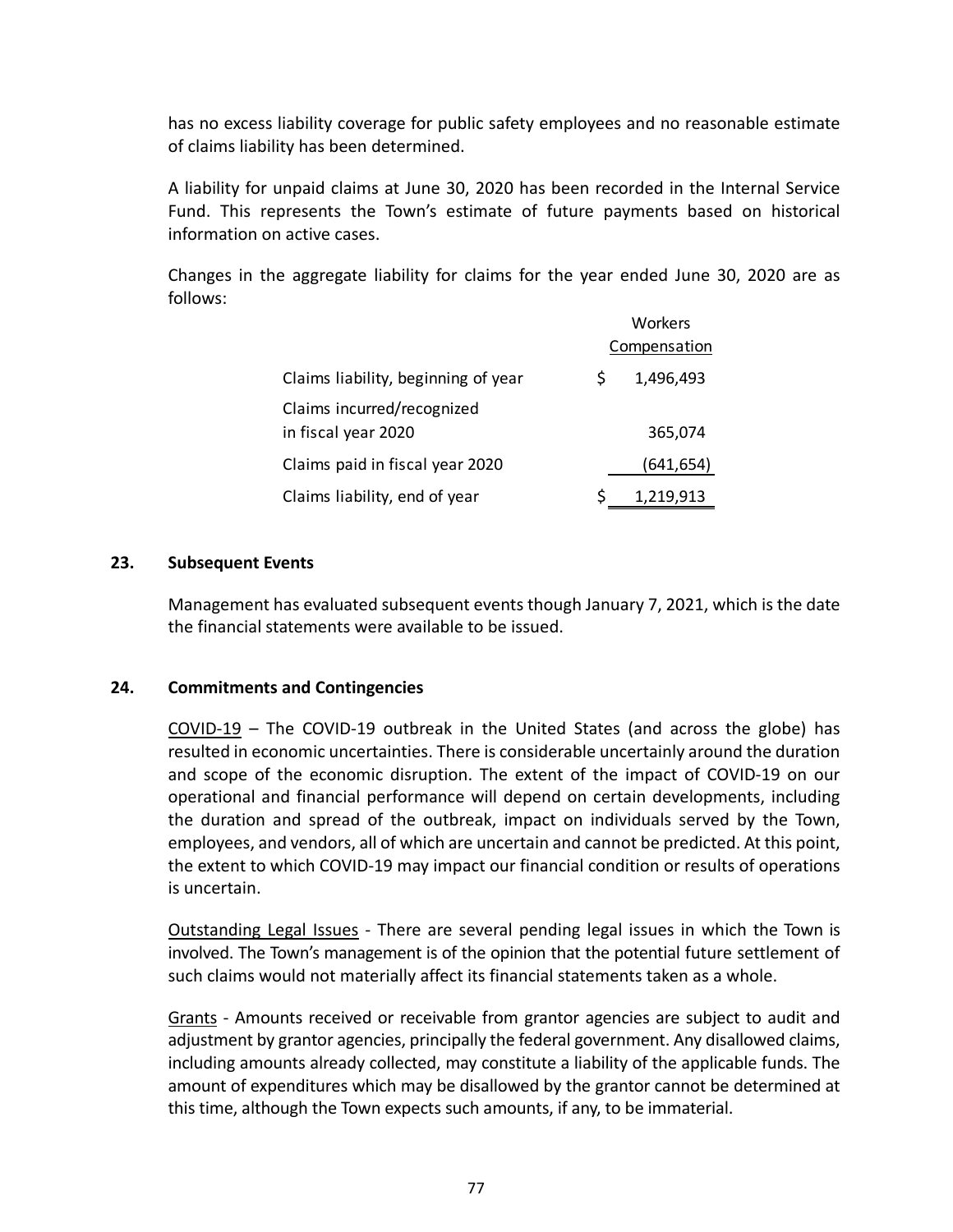Abatements ‐ There are several cases pending before the Appellate Tax Board in regard to alleged discrepancies in property assessments. According to the Town's counsel, the probable outcome of these cases at the present time is indeterminable, although the Town expects such amounts, if any, to be immaterial.

Encumbrances ‐ At year‐end, the Town's general fund has \$3,305,222 of encumbrances that will be honored in the next fiscal year.

### **25. Beginning Fund Balance Restatement**

The beginning, July 1, 2019, fund balance of the Town has been restated as follows:

|                                       |            | Sunita L.     | Nonmajor      |
|---------------------------------------|------------|---------------|---------------|
|                                       | General    | Williams      | Governmental  |
|                                       | Fund       | School        | <b>Funds</b>  |
| As previously reported, June 30, 2019 | 47,040,908 | (8, 183, 546) | 2,078,643     |
| To reclassify major funds             |            | 8,183,546     | (8, 183, 546) |
| Closing of Solid Waste Fund           | 674,300    |               | 747,112       |
| As restated, July 1, 2019             | 47,715,208 |               | (5,357,791)   |

Government‐Wide Financial Statements:

|                                       |                            | <b>Business-Type Activities</b> |               |                            |              |  |  |  |  |  |  |  |
|---------------------------------------|----------------------------|---------------------------------|---------------|----------------------------|--------------|--|--|--|--|--|--|--|
|                                       | Governmental<br>Activities | Sewer<br>Fund                   | Water<br>Fund | Solid Waste<br><u>Fund</u> | <u>Total</u> |  |  |  |  |  |  |  |
| As previously reported, June 30, 2019 | 158.766.862                | 25.100.242                      | 33,168,463    | 7.969.113 \$               | 66.237.818   |  |  |  |  |  |  |  |
| Closing of Solid Waste Fund           | 7,969,113                  | $\overline{\phantom{a}}$        |               | (7,969,113)                | (7,969,113)  |  |  |  |  |  |  |  |
| As restated, July 1, 2019             | 166,735,975<br>S.          | 25,100,242 \$                   | 33.168.463 S  | $\overline{\phantom{0}}$   | 58,268,705   |  |  |  |  |  |  |  |

## **26. New Pronouncements**

The Governmental Accounting Standards Board (GASB) has issued Statement No. 84, *Fiduciary Activities*, effective for the Town beginning with its fiscal year endings June 30, 2021. This statement establishes guidance on how to address the categorization of fiduciary activities for financial reporting and how fiduciary activities are to be reported and may require reclassification of certain funds.

The Governmental Accounting Standards Board (GASB) has issued Statement No. 87, *Leases*, effective for the Town beginning with its fiscal year endings June 30, 2022. This statement establishes new reporting and disclosure requirements, including the recording of various operating leases in the financial statements.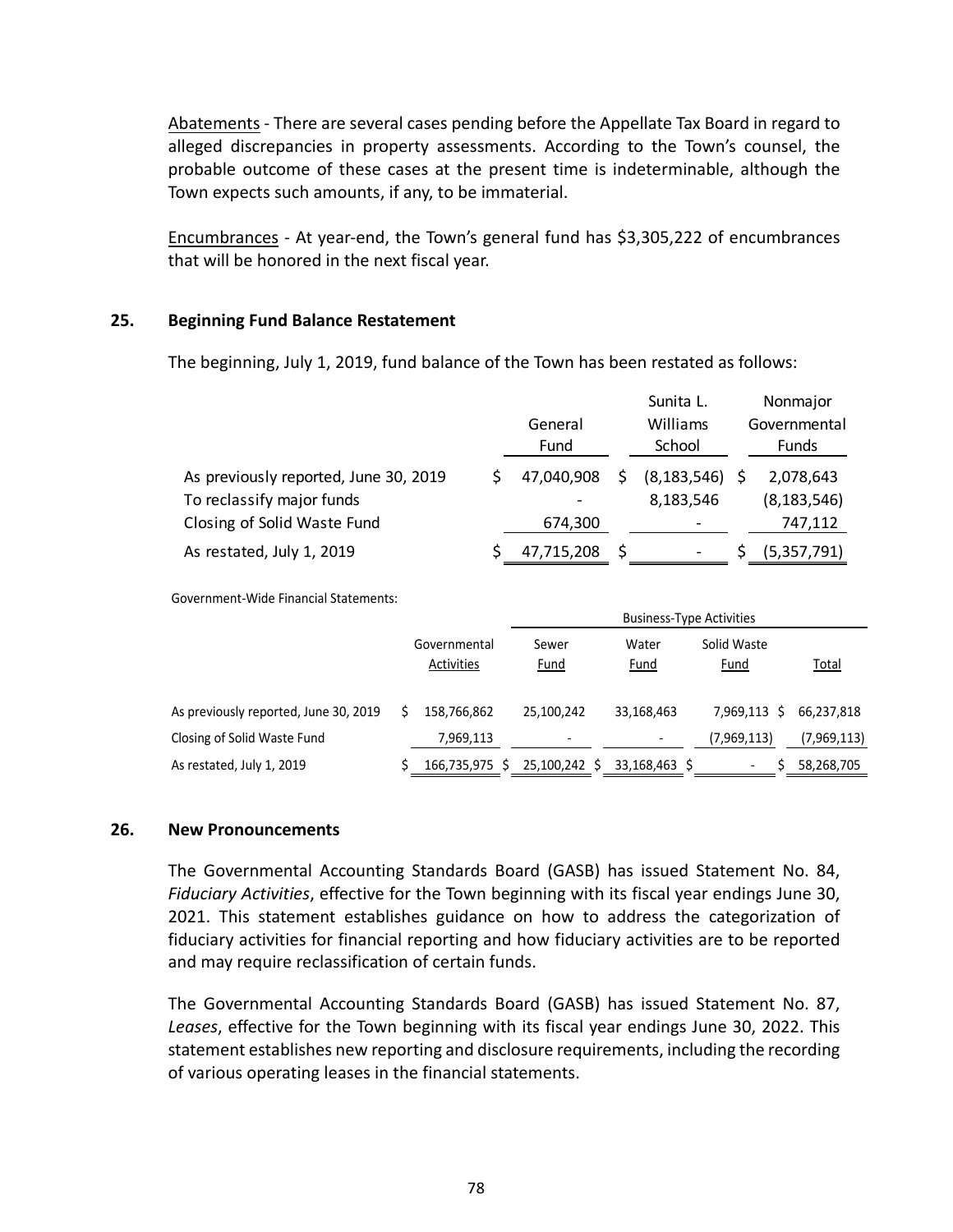#### TOWN OF NEEDHAM, MASSACHUSETTS REQUIRED SUPPLEMENTARY INFORMATION

#### GENERAL FUND

#### SCHEDULE OF REVENUES, EXPENDITURES, AND OTHER SOURCES AND USES ‐ BUDGET AND ACTUAL

#### FOR THE YEAR ENDED JUNE 30, 2020

|                                                                          | <b>Budgeted Amounts</b> |                   |                   |                     |
|--------------------------------------------------------------------------|-------------------------|-------------------|-------------------|---------------------|
|                                                                          | Original                | Final             | Actual            | Variance with       |
|                                                                          | <b>Budget</b>           | <b>Budget</b>     | Amounts           | <b>Final Budget</b> |
| <b>Revenues:</b>                                                         |                         |                   |                   |                     |
| Property taxes                                                           | \$<br>149,257,597       | \$<br>149,257,597 | \$<br>150,349,498 | \$<br>1,091,901     |
| Excise taxes                                                             | 5,200,000               | 5,200,000         | 5,679,213         | 479,213             |
| Penalties, interest, and other taxes                                     | 1,710,000               | 1,710,000         | 2,050,592         | 340,592             |
| Charges for services                                                     | 2,268,540               | 2,268,540         | 2,812,847         | 544,307             |
| Departmental                                                             | 1,543,360               | 1,543,360         | 1,585,175         | 41,815              |
| Licenses and permits                                                     | 1,930,990               | 1,930,990         | 2,376,998         | 446,008             |
| Intergovernmental                                                        | 13,096,255              | 13,096,255        | 13,117,221        | 20,966              |
| Investment income                                                        | 400,000                 | 400,000           | 834,163           | 434,163             |
| Fines and forfeits                                                       | 155,010                 | 155,010           | 239,211           | 84,201              |
| Other revenue                                                            | 1,100                   | 1,100             | 410,839           | 409,739             |
| <b>Total Revenues</b>                                                    | 175,562,852             | 175,562,852       | 179,455,757       | 3,892,905           |
| <b>Expenditures</b>                                                      |                         |                   |                   |                     |
| General government                                                       | 4,966,498               | 5,012,395         | 4,732,800         | 279,595             |
| Land use                                                                 | 587,795                 | 624,031           | 488,262           | 135,769             |
| Public safety                                                            | 16,495,633              | 16,802,685        | 16,133,000        | 669,685             |
| Education                                                                | 77,090,548              | 77,090,548        | 76,638,410        | 452,138             |
| Public works                                                             | 19,662,358              | 19,716,616        | 17,664,809        | 2,051,807           |
| Building design and construction                                         | 526,812                 | 537,539           | 313,822           | 223,717             |
| Community services                                                       | 4,712,979               | 4,864,126         | 4,591,692         | 272,434             |
| Debt service                                                             | 19,038,470              | 19,038,470        | 19,052,139        | (13, 669)           |
| <b>Employee benefits</b>                                                 | 31,835,123              | 31,835,123        | 30,402,869        | 1,432,254           |
| Other appropriated expenses                                              | 3,343,790               | 2,738,473         | 608,251           | 2,130,222           |
| Intergovernmental                                                        | 1,444,320               | 1,444,320         | 1,445,490         | (1, 170)            |
| Other amounts provided                                                   | 12,500                  | 12,500            |                   | 12,500              |
| <b>Total Expenditures</b>                                                | 179,716,826             | 179,716,826       | 172,071,544       | 7,645,282           |
| Excess (deficiency) of revenues over                                     |                         |                   |                   |                     |
| expenditures                                                             | (4, 153, 974)           | (4, 153, 974)     | 7,384,213         | 11,538,187          |
| <b>Other Financing Sources (Uses)</b>                                    |                         |                   |                   |                     |
| Transfers in                                                             | 2,510,817               | 2,517,104         | 2,980,674         | 463,570             |
| Use of free cash for operating budget                                    | 6,933,834               | 6,933,834         |                   | (6,933,834)         |
| Use of free cash for capital projects                                    | 2,774,037               | 2,774,037         |                   | (2,774,037)         |
| Use of bond premium                                                      | 105,159                 | 105,159           |                   | (105, 159)          |
| Use of overlay surplus for operating budget                              | 1,000,000               | 1,000,000         |                   | (1,000,000)         |
| Transfers out                                                            | (9, 169, 873)           | (9, 176, 160)     | (9, 176, 160)     |                     |
| Total Other Financing Sources (Uses)                                     | 4,153,974               | 4,153,974         | (6, 195, 486)     | (10, 349, 460)      |
| Excess of revenues and other sources<br>over expenditures and other uses | \$                      | \$                | \$<br>1,188,727   | \$<br>1,188,727     |

The accompanying notes are an integral part of these financial statements.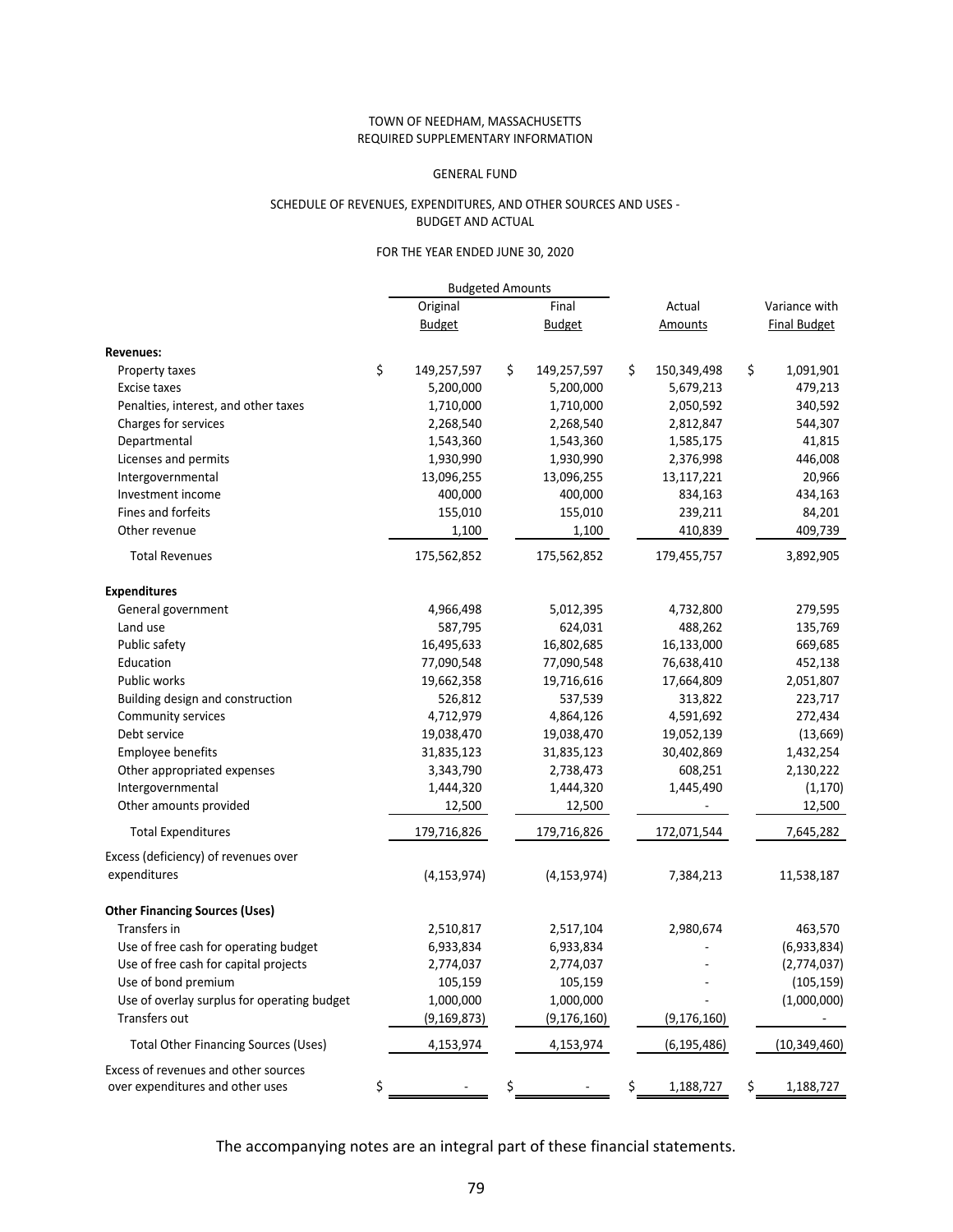# **Notes to the Required Supplemental Information For General Fund Budget**

## *Budgetary Basis*

The general fund final appropriation appearing on the previous page represents the final amended budget after all reserve fund transfers and supplemental appropriations.

# *Budget/GAAP Reconciliation*

The budgetary data for the general and proprietary funds is based upon accounting principles that differ from generally accepted accounting principles (GAAP). Therefore, in addition to the GAAP basis financial statements, the results of operations of the general fund are presented in accordance with budgetary accounting principles to provide a meaningful comparison to budgetary data.

The following is a summary of adjustments made to the actual revenues and other sources, and expenditures and other uses, to conform to the budgetary basis of accounting.

|                                                                            | Revenues<br>and Other    | Expenditures<br>and Other |                       |  |  |
|----------------------------------------------------------------------------|--------------------------|---------------------------|-----------------------|--|--|
| <b>General Fund</b>                                                        | <b>Financing Sources</b> |                           | <b>Financing Uses</b> |  |  |
| Revenues/Expenditures<br>(GAAP Basis)                                      | \$<br>189,785,829        | \$                        | 176,026,305           |  |  |
| Other financing sources/uses<br>(GAAP Basis)                               | 8,875,097                |                           | 21,680,350            |  |  |
| Subtotal (GAAP Basis)                                                      | 198,660,926              |                           | 197,706,655           |  |  |
| Reverse beginning of year appropriation<br>carryforwards from expenditures |                          |                           | (2,816,296)           |  |  |
| Add end-of-year appropriation<br>carryforwards from expenditures           |                          |                           | 3,300,564             |  |  |
| To reverse gross up for refunding activity                                 | (5,864,887)              |                           | (5,864,887)           |  |  |
| To reverse gross up for MTRS<br>on behalf payment                          | (10,059,024)             |                           | (10,059,024)          |  |  |
| Less nonbudgeted funds                                                     | (300, 584)               |                           | (1,019,308)           |  |  |
| <b>Budgetary Basis</b>                                                     | \$<br>182,436,431        | \$                        | 181,247,704           |  |  |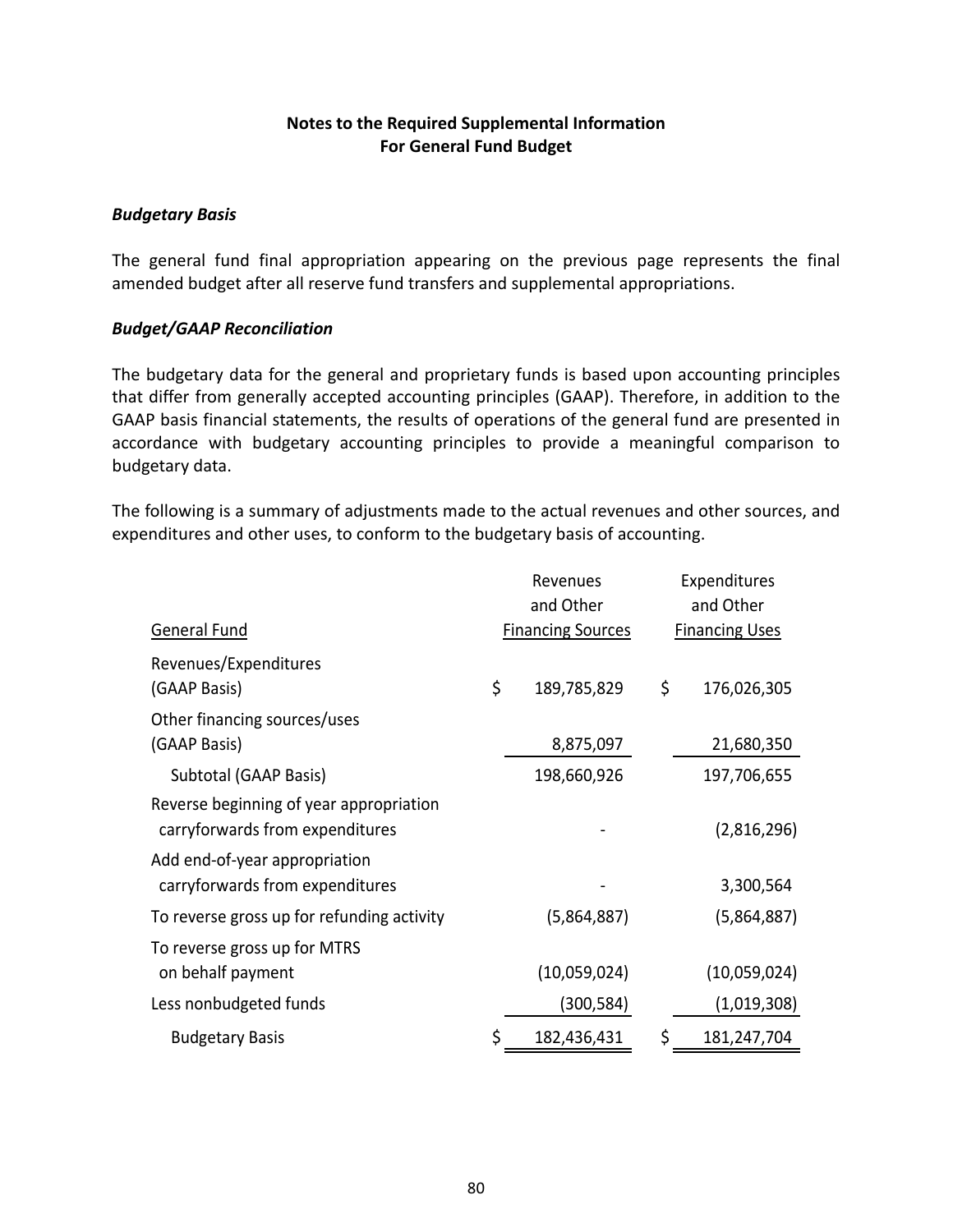#### **TOWN OF NEEDHAM, MASSACHUSETTS REQUIRED SUPPLEMENTARY INFORMATION**

#### **SCHEDULE OF PROPORTIONATE SHARE OF THE NET PENSION LIABILITY (Unaudited)**

|                       | Needham Contributory Retirement System |                                                  |                                                           |     |                 |                                                                                           |                                                                             |  |  |  |  |  |  |
|-----------------------|----------------------------------------|--------------------------------------------------|-----------------------------------------------------------|-----|-----------------|-------------------------------------------------------------------------------------------|-----------------------------------------------------------------------------|--|--|--|--|--|--|
| Fiscal<br><u>Year</u> | Measurement<br>Date                    | Proportion<br>of the<br>Net Pension<br>Liability | Proportionate<br>Share of the<br>Net Pension<br>Liability |     | Covered Pavroll | Proportionate Share of the<br>Net Pension Liability as a<br>Percentage of Covered Payroll | Plan Fiduciary Net Position<br>Percentage of the Total<br>Pension Liability |  |  |  |  |  |  |
| June 30, 2020         | December 31, 2019                      | 98.72%                                           | \$84,371,092                                              | \$. | 41.193.710      | 204.82%                                                                                   | 68.07%                                                                      |  |  |  |  |  |  |
| June 30, 2019         | December 31, 2018                      | 98.43%                                           | \$78,768,106                                              |     | 43,859,715      | 179.59%                                                                                   | 66.48%                                                                      |  |  |  |  |  |  |
| June 30, 2018         | December 31, 2017                      | 98.48%                                           | \$64,280,887                                              |     | 44.684.936      | 143.85%                                                                                   | 71.58%                                                                      |  |  |  |  |  |  |
| June 30, 2017         | December 31, 2016                      | 98.41%                                           | \$68,675,930                                              |     | 38.860.207      | 176.73%                                                                                   | 67.10%                                                                      |  |  |  |  |  |  |
| June 30, 2016         | December 31, 2015                      | 98.20%                                           | \$63,877,775                                              |     | 39,406,655      | 162.10%                                                                                   | 67.43%                                                                      |  |  |  |  |  |  |
| June 30, 2015         | December 31, 2014                      | 98.27%                                           | \$54,445,695                                              |     | 35,772,213      | 152.20%                                                                                   | 71.09%                                                                      |  |  |  |  |  |  |

#### Massachusetts Teachers' Retirement System

|               |               | Proportion<br>of the |    | Proportionate<br>Share of the | Commonwealth of<br>Massachusetts' Total<br>Proportionate Share<br>of the Net Pension |    | Total Net<br>Pension<br>Liability<br>Associated |   |                        | Proportionate<br>Share of the<br><b>Net Pension</b><br>Liability as a | Plan Fiduciary<br><b>Net Position</b><br>Percentage of |
|---------------|---------------|----------------------|----|-------------------------------|--------------------------------------------------------------------------------------|----|-------------------------------------------------|---|------------------------|-----------------------------------------------------------------------|--------------------------------------------------------|
| Fiscal        | Measurement   | <b>Net Pension</b>   |    | Net Pension                   | Liability Associated                                                                 |    | with the                                        |   |                        | Percentage of                                                         | the Total                                              |
| <u>Year</u>   | Date          | Liability            |    | Liability                     | with the Town                                                                        |    | Town                                            |   | <b>Covered Payroll</b> | Covered Payroll                                                       | Pension Liability                                      |
| June 30, 2020 | June 30, 2019 | 0.70%                | Ś  | ۰                             | 175.678.243                                                                          | Ś. | 175.678.243                                     | Ś | 50.620.405             | 0.00%                                                                 | 53.95%                                                 |
| June 30, 2019 | June 30, 2018 | 0.69%                | Ś  | $\overline{\phantom{a}}$      | 163.330.397                                                                          |    | 163.330.397                                     |   | 44.888.988             | 0.00%                                                                 | 54.84%                                                 |
| June 30, 2018 | June 30, 2017 | 0.68%                | Ś  | ٠                             | 156.266.130                                                                          |    | 156,266,130                                     |   | 46.022.868             | 0.00%                                                                 | 54.25%                                                 |
| June 30, 2017 | June 30, 2016 | 0.67%                | Ś. | ۰                             | 148.771.539                                                                          |    | 148,771,539                                     |   | 44.621.329             | 0.00%                                                                 | 52.73%                                                 |
| June 30, 2016 | June 30, 2015 | 0.66%                | Ŝ. | ۰                             | 135,373,423                                                                          | S  | 135,373,423                                     |   | 39,867,330             | 0.00%                                                                 | 55.38%                                                 |
| June 30, 2015 | June 30, 2014 | 0.63%                |    | $\overline{\phantom{a}}$      | 100.708.775                                                                          |    | 100.708.775                                     |   | N/A                    | 0.00%                                                                 | 61.64%                                                 |

*Schedules are intended to show information for 10 years. Additional years will be displayed as they become available.*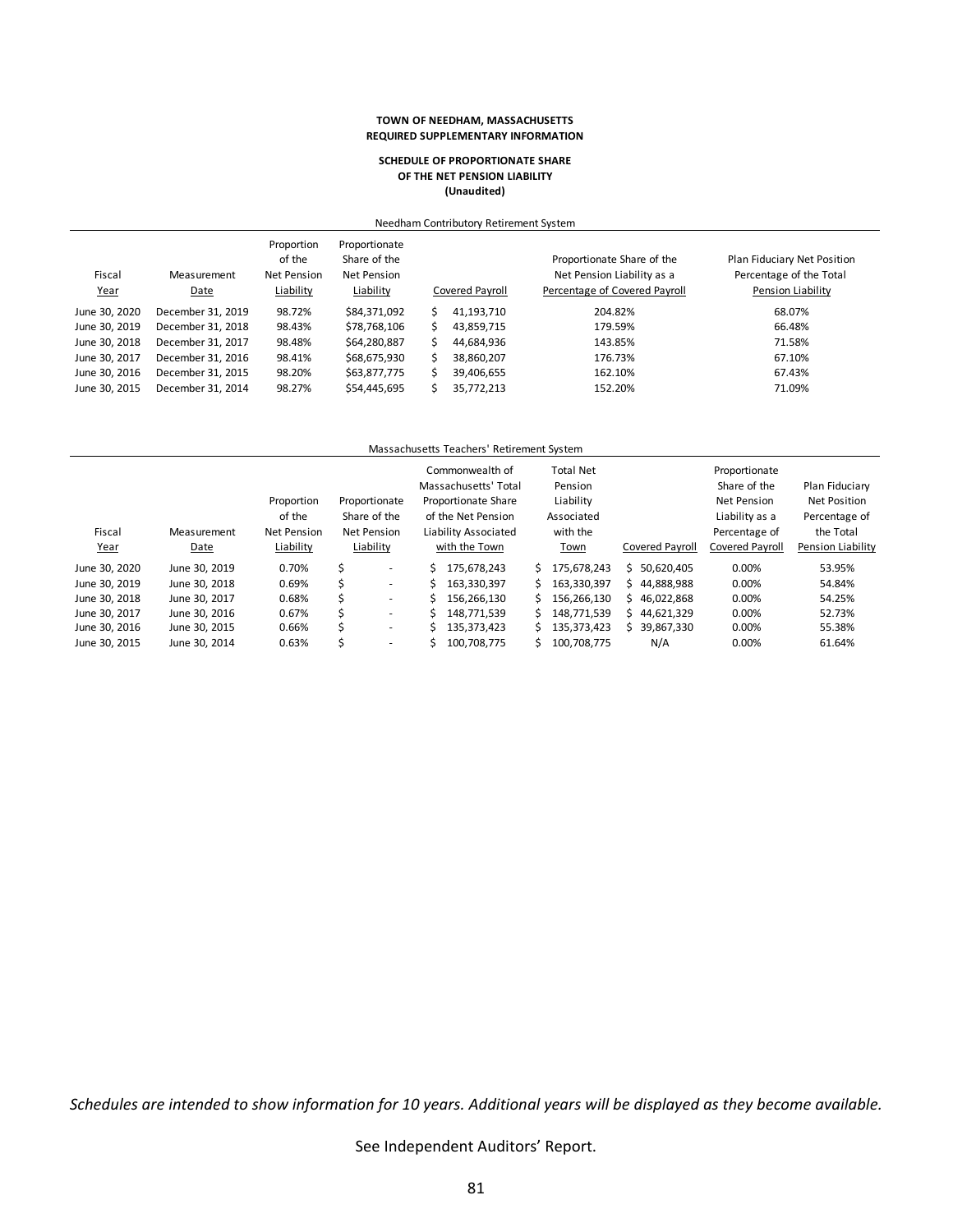# **TOWN OF NEEDHAM, MASSACHUSETTS REQUIRED SUPPLEMENTARY INFORMATION**

## **SCHEDULE OF PENSION CONTRIBUTIONS**

**(Unaudited)**

## Needham Contributory Retirement System

|               |            |              |     | Contributions in |          |                |                  |                 |  |
|---------------|------------|--------------|-----|------------------|----------|----------------|------------------|-----------------|--|
|               |            |              |     | Relation to the  |          |                |                  |                 |  |
|               |            | Actuarially  |     | Actuarially      |          | Contribution   | Contributions as |                 |  |
| Fiscal        | Determined |              |     | Determined       |          | Deficiency     | Covered          | a Percentage of |  |
| Year          |            | Contribution |     | Contribution     | (Excess) |                | Payroll          | Covered Payroll |  |
| June 30, 2020 | \$.        | 8,577,048    | S.  | 8,577,048        | \$       | $\blacksquare$ | \$<br>41,193,710 | 20.82%          |  |
| June 30, 2019 |            | \$7,809,911  | \$. | 7,809,911        | \$       | $\blacksquare$ | \$<br>43,859,715 | 17.81%          |  |
| June 30, 2018 | S.         | 7,203,059    | S.  | 7,203,059        | \$       | $\blacksquare$ | \$<br>44,684,936 | 16.12%          |  |
| June 30, 2017 | \$.        | 6,600,162    | \$. | 6,600,162        | \$       | $\blacksquare$ | \$<br>38,860,207 | 16.98%          |  |
| June 30, 2016 | \$.        | 6,039,115    | \$  | 6,039,115        | \$       | $\blacksquare$ | \$<br>39,406,655 | 15.33%          |  |
| June 30, 2015 |            | 5,524,150    | \$. | 5,524,150        | \$       | $\blacksquare$ | \$<br>35,772,213 | 15.44%          |  |

#### Massachusetts Teachers' Retirement System

| Fiscal<br>Year | Actuarially<br>Determined<br>Contribution<br>Provided by<br>Commonwealth | Contributions in<br>Relation to the<br>Actuarially<br>Determined<br>Contribution | Contribution<br>Deficiency<br>(Excess) |    | Covered<br>Payroll | Contributions as<br>a Percentage of<br>Covered Payroll |
|----------------|--------------------------------------------------------------------------|----------------------------------------------------------------------------------|----------------------------------------|----|--------------------|--------------------------------------------------------|
| June 30, 2020  | \$10,059,024                                                             | \$10,059,024                                                                     | \$<br>$\overline{\phantom{a}}$         | \$ | 48,375,608         | 20.79%                                                 |
| June 30, 2019  | 9,056,616<br>\$.                                                         | 9,056,616<br>\$                                                                  | \$<br>$\blacksquare$                   | Ś. | 50,620,405         | 17.89%                                                 |
| June 30, 2018  | 8,436,349<br>\$.                                                         | \$<br>8,436,349                                                                  | \$<br>$\blacksquare$                   | \$ | 44,888,988         | 18.79%                                                 |
| June 30, 2017  | 7,483,070<br>S.                                                          | 7,483,070<br>\$                                                                  | \$<br>$\blacksquare$                   | \$ | 46,022,868         | 16.26%                                                 |
| June 30, 2016  | \$.<br>6,751,809                                                         | \$<br>6,751,809                                                                  | \$<br>$\blacksquare$                   | \$ | 44,621,329         | 15.13%                                                 |
| June 30, 2015  | 5,938,614<br>S                                                           | \$<br>5,938,614                                                                  | \$<br>$\qquad \qquad \blacksquare$     | \$ | 39,867,330         | 14.90%                                                 |

*Schedules are intended to show information for 10 years. Additional years will be displayed as they become available.*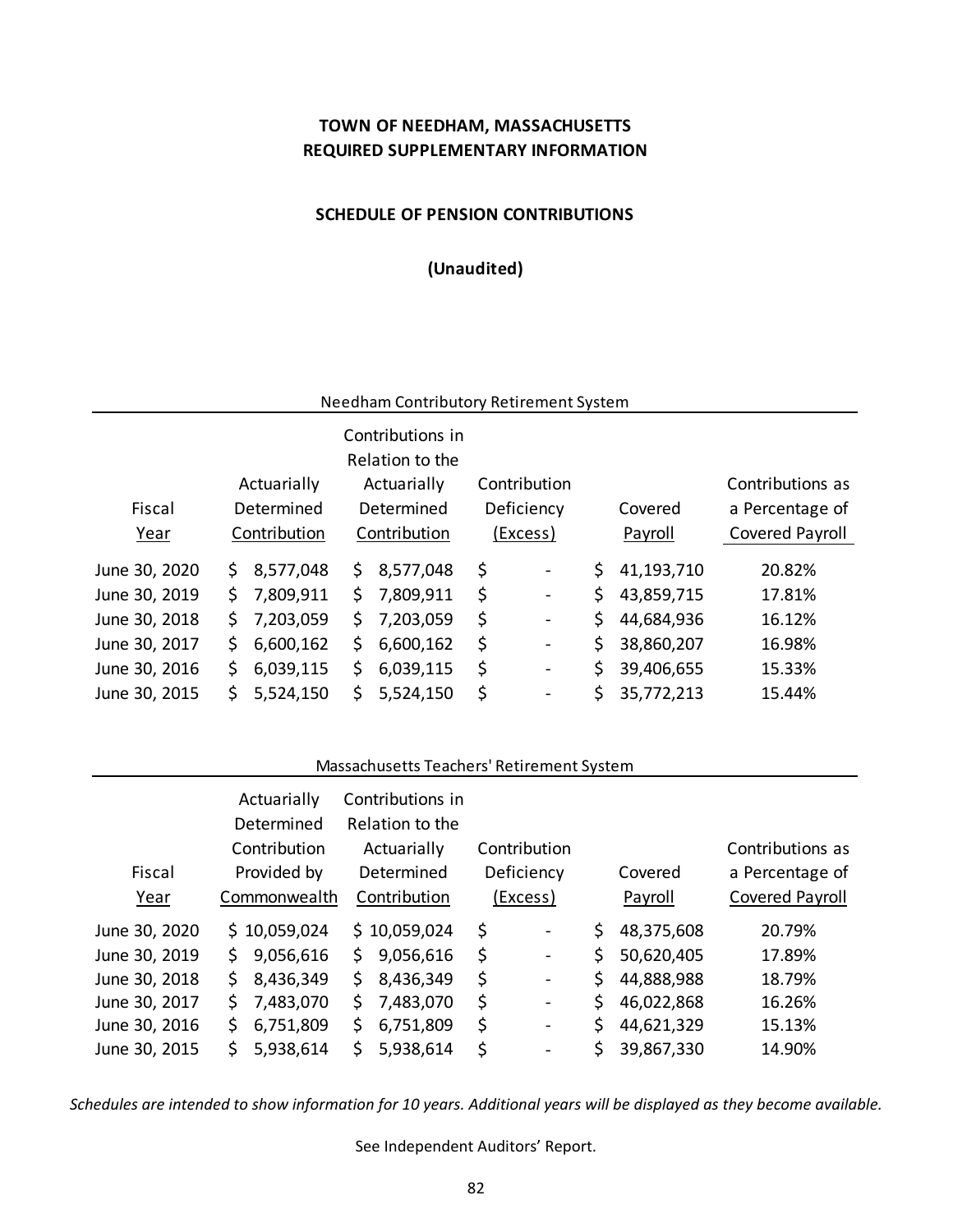#### **TOWN OF NEEDHAM, MASSACHUSETTS OTHER POST‐EMPLOYMENT BENEFITS (OPEB) REQUIRED SUPPLEMENTARY INFORMATION**

#### **Schedule of Changes in the Net OPEB Liability**

(Unaudited)

|                                                             | 2020            |    | 2019           |    | 2018        |        | 2017        |
|-------------------------------------------------------------|-----------------|----|----------------|----|-------------|--------|-------------|
| <b>Total OPEB liability</b>                                 |                 |    |                |    |             |        |             |
| Service cost                                                | \$<br>2,915,612 | Ś. | 2,797,907      | Ś. | 2,573,887   | Ś.     | 2,486,847   |
| Interest                                                    | 7,382,923       |    | 6,347,733      |    | 6,913,177   |        | 6,544,745   |
| Plan amendments                                             |                 |    |                |    | (4,090,587) |        |             |
| Differences between expected and actual experience          | 159,645         |    | (21, 193, 711) |    | 1,798,808   |        |             |
| Changes of assumptions                                      | 8,438,164       |    | 31,054,380     |    | (4,589,355) |        |             |
| Benefit payments                                            | (4,502,453)     |    | (4, 174, 262)  |    | (4,463,145) |        | (3,958,395) |
| Net change in total OPEB liability                          | 14,393,891      |    | 14,832,047     |    | (1,857,215) |        | 5,073,197   |
| <b>Total OPEB liability - beginning</b>                     | 104,767,867     |    | 89,935,820     |    | 91,793,035  |        | 86,719,838  |
| Total OPEB liability - ending (a)                           | 119,161,758     |    | 104,767,867    | ∗  | 89,935,820  | $\ast$ | 91,793,035  |
| Plan fiduciary net position                                 |                 |    |                |    |             |        |             |
| Contributions - employer                                    | 8,032,252       |    | 7,800,967      |    | 7,389,578   |        | 6,317,042   |
| Net investment income                                       | 873,725         |    | 1,831,609      |    | 3,117,203   |        | 3,020,230   |
| Benefit payments, including refunds of member contributions | (4,502,453)     |    | (4, 174, 262)  |    | (4,463,145) |        | (3,958,395) |
| Other                                                       |                 |    |                |    |             |        | 257,093     |
| Net change in plan fiduciary net position                   | 4,403,524       |    | 5,458,314      |    | 6,043,636   |        | 5,635,970   |
| Plan fiduciary net position - beginning                     | 38,337,121      |    | 32,878,807     |    | 26,835,171  |        | 21,199,201  |
| Plan fiduciary net position - ending (b)                    | 42,740,645      |    | 38,337,121     |    | 32,878,807  |        | 26,835,171  |
| Net OPEB liability - ending (a-b)                           | 76,421,113      |    | 66,430,746     | Ś. | 57,057,013  |        | 64,957,864  |

\* Based on prior actuarial valuations. See Note 21 for updated valuation amounts.

*Schedules are intended to show information for 10 years. Additional years will be displayed as they become available.* 

See notes to the Town's financial statements for summary of significant actuarial methods and assumptions.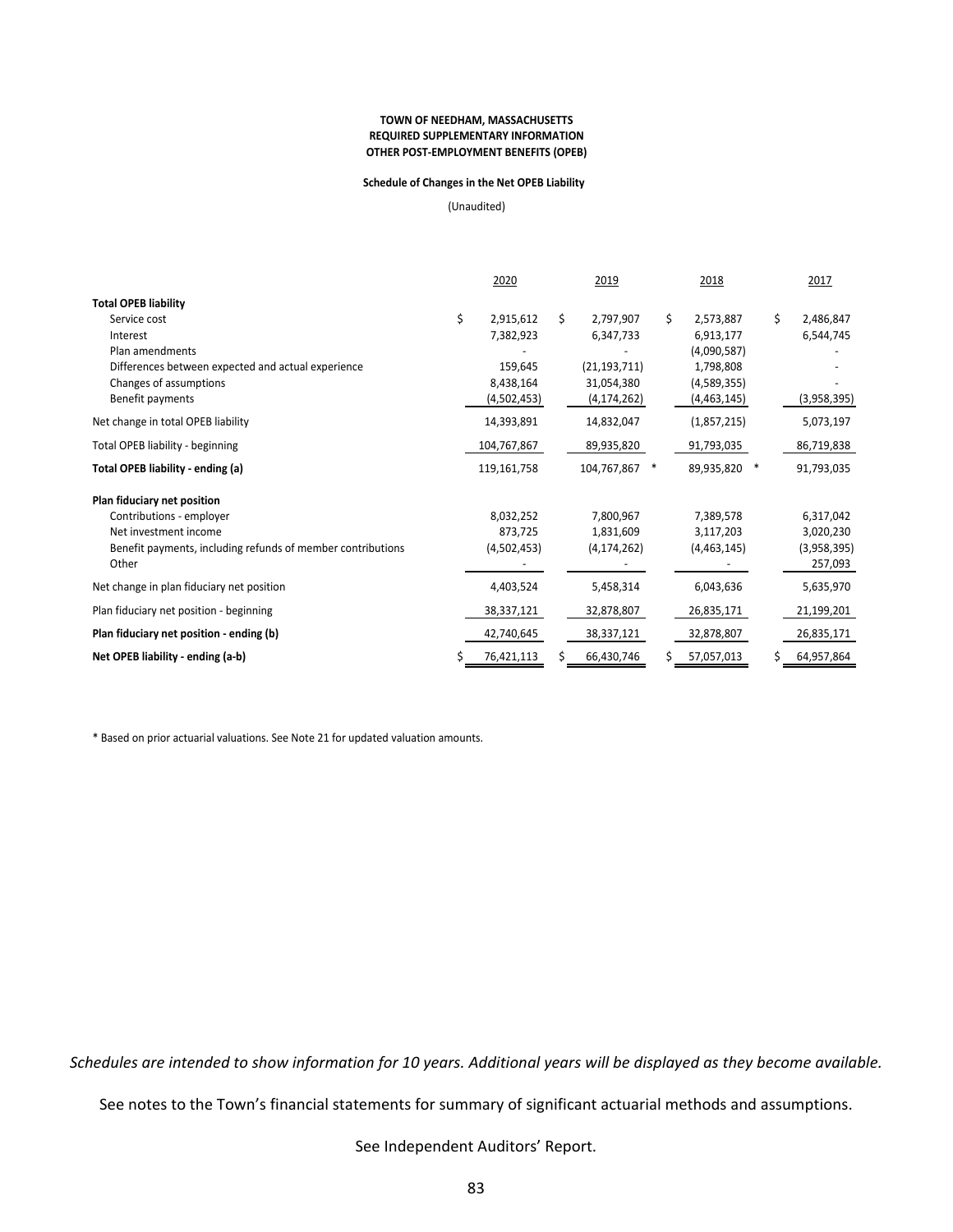#### **TOWN OF NEEDHAM, MASSACHUSETTS OTHER POST‐EMPLOYMENT BENEFITS (OPEB) REQUIRED SUPPLEMENTARY INFORMATION**

#### **Schedules of Net OPEB Liability, Contributions, and Investment Returns**

(Unaudited)

| <b>Schedule of Net OPEB Liability</b>                                                                       |    |                           |    |                           |        |                          |        |                          |
|-------------------------------------------------------------------------------------------------------------|----|---------------------------|----|---------------------------|--------|--------------------------|--------|--------------------------|
|                                                                                                             |    | 2020                      |    | 2019                      |        | 2018                     |        | 2017                     |
| <b>Total OPEB liability</b><br>Plan fiduciary net position                                                  | \$ | 119,161,758<br>42,740,645 | Ś. | 104,767,867<br>38,337,121 | Ś.     | 89,935,820<br>32,878,807 | Ś.     | 91,793,035<br>26,835,171 |
| Net OPEB liability                                                                                          | \$ | 76,421,113                |    | 66,430,746 *              |        | 57,057,013               |        | 64,957,864               |
| Plan fiduciary net position as a percentage of the total OPEB liability                                     |    | 35.87%                    |    | 36.59%                    |        | 36.56%                   |        | 29.23%                   |
| Covered employee payroll                                                                                    |    | 99,665,022                |    | 93,645,807                |        | 94,042,382               |        | 94,042,382               |
| Participating employer net OPEB liability<br>as a percentage of covered employee payroll                    |    | 76.68%<br>70.94%          |    |                           | 60.67% |                          | 69.07% |                          |
| <b>Schedule of Contributions</b>                                                                            |    | 2020                      |    | 2019                      |        | 2018                     |        | 2017                     |
| Actuarially determined contribution<br>Contributions in relation to the actuarially determined contribution | \$ | 6,906,705<br>6,906,705    | \$ | 6,906,705<br>6,906,705    | \$     | 6,072,283<br>6,115,455   | \$     | 5,568,923<br>5,568,923   |
| Contribution deficiency (excess)                                                                            | Ś  |                           |    |                           |        | (43, 172)                |        |                          |
| Covered employee payroll                                                                                    |    | 99,665,022                |    | 93,645,807                |        | 94,042,382               |        | 89,329,181               |
| Contributions as a percentage of covered employee payroll                                                   |    | 6.93%                     |    | 7.38%                     | 6.50%  |                          |        | 6.23%                    |
| <b>Schedule of Investment Returns</b>                                                                       |    |                           |    |                           |        |                          |        |                          |
|                                                                                                             |    | 2020                      |    | 2019                      |        | 2018                     |        | 2018                     |
| Annual money weighted rate of return, net of investment expense                                             |    | 4.65%                     |    | 4.93%                     |        | 11.62%                   |        | 14.25%                   |

\* Based on prior actuarial valuation. See Note 21 for updated valuation amounts.

*Schedules are intended to show information for 10 years. Additional years will be displayed as they become available.* 

See notes to the Town's financial statements for summary of significant actuarial methods and assumptions.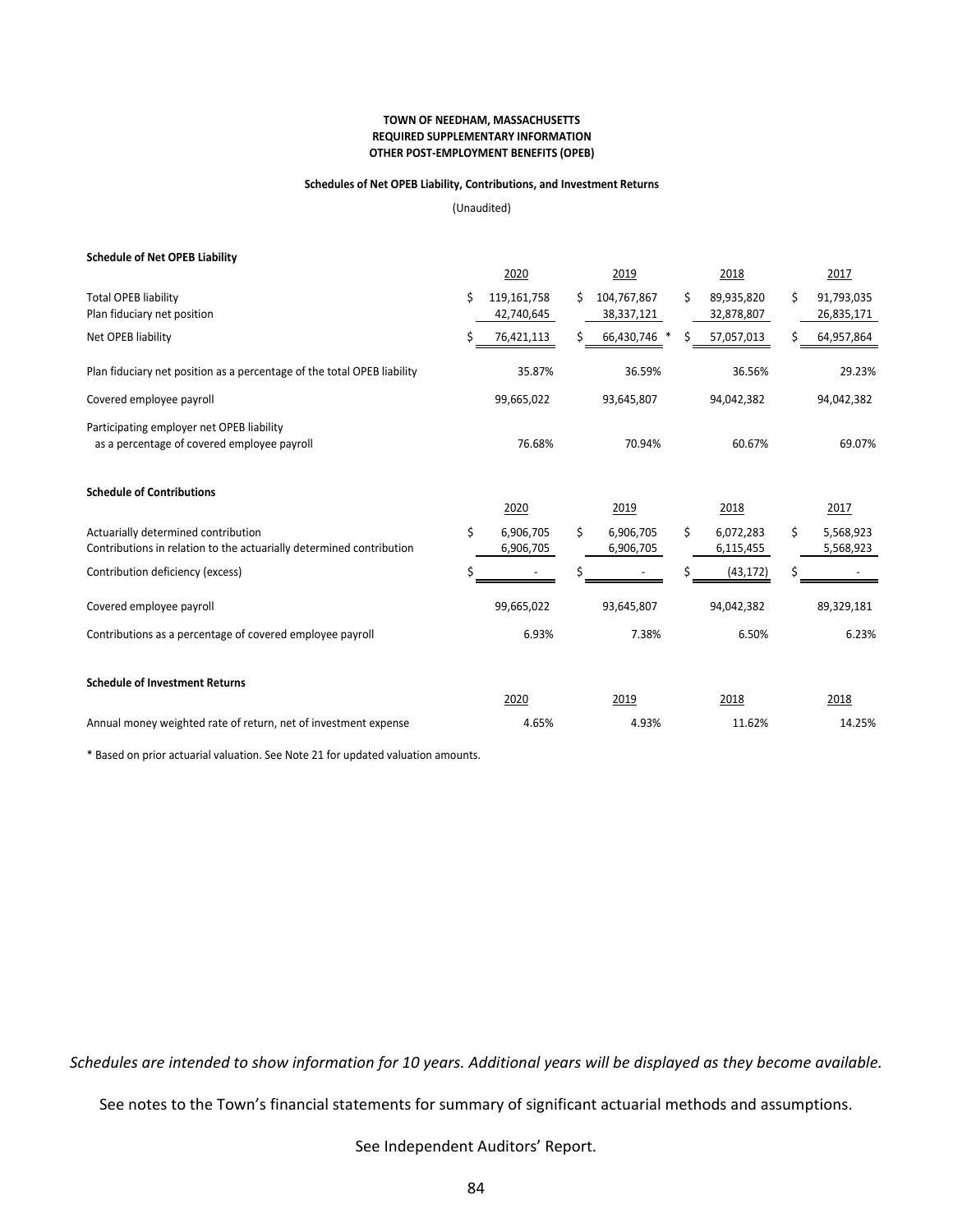### TOWN OF NEEDHAM, MASSACHUSETTS

## Schedule of Revenues and Other Sources, and Expenditures and Other Uses ‐ Sewer Enterprise Fund Budget vs. Actual Comparison

# For the Year Ended June 30, 2020

|                                               |    | <b>Budget</b> | Adjusted<br><b>Actual</b> | Variance<br>Positive<br>(Negative) |               |  |
|-----------------------------------------------|----|---------------|---------------------------|------------------------------------|---------------|--|
| Revenues:                                     |    |               |                           |                                    |               |  |
| Current service charges                       | \$ | 8,791,606     | \$<br>9,037,851           | \$                                 | 246,245       |  |
| Interest income                               |    | 15,000        | 22,192                    |                                    | 7,192         |  |
| <b>Total Revenues</b>                         |    | 8,806,606     | 9,060,043                 |                                    | 253,437       |  |
| Expenditures:                                 |    |               |                           |                                    |               |  |
| Sewer expenditures                            |    | 1,565,614     | 1,319,393                 |                                    | 246,221       |  |
| Intergovernmental                             |    | 6,399,114     | 6,388,680                 |                                    | 10,434        |  |
| Debt service                                  |    | 900,000       | 904,095                   |                                    | (4,095)       |  |
| <b>Total Expenditures</b>                     |    | 8,864,728     | 8,612,168                 |                                    | 252,560       |  |
| Excess of revenues over expenditures          |    | (58, 122)     | 447,875                   |                                    | 505,997       |  |
| Other Financing Sources and Uses:             |    |               |                           |                                    |               |  |
| Transfers in                                  |    | 530,467       | 530,467                   |                                    |               |  |
| Use of retained earnings                      |    | 1,631,487     |                           |                                    | (1,631,487)   |  |
| Transfers out                                 |    | (2, 103, 832) | (2, 103, 832)             |                                    |               |  |
| <b>Total Other Financing Sources and Uses</b> |    | 58,122        | (1,573,365)               |                                    | (1,631,487)   |  |
| Excess of revenues and other sources          |    |               |                           |                                    |               |  |
| over expenditures and other uses              |    |               | (1, 125, 490)             | \$                                 | (1, 125, 490) |  |